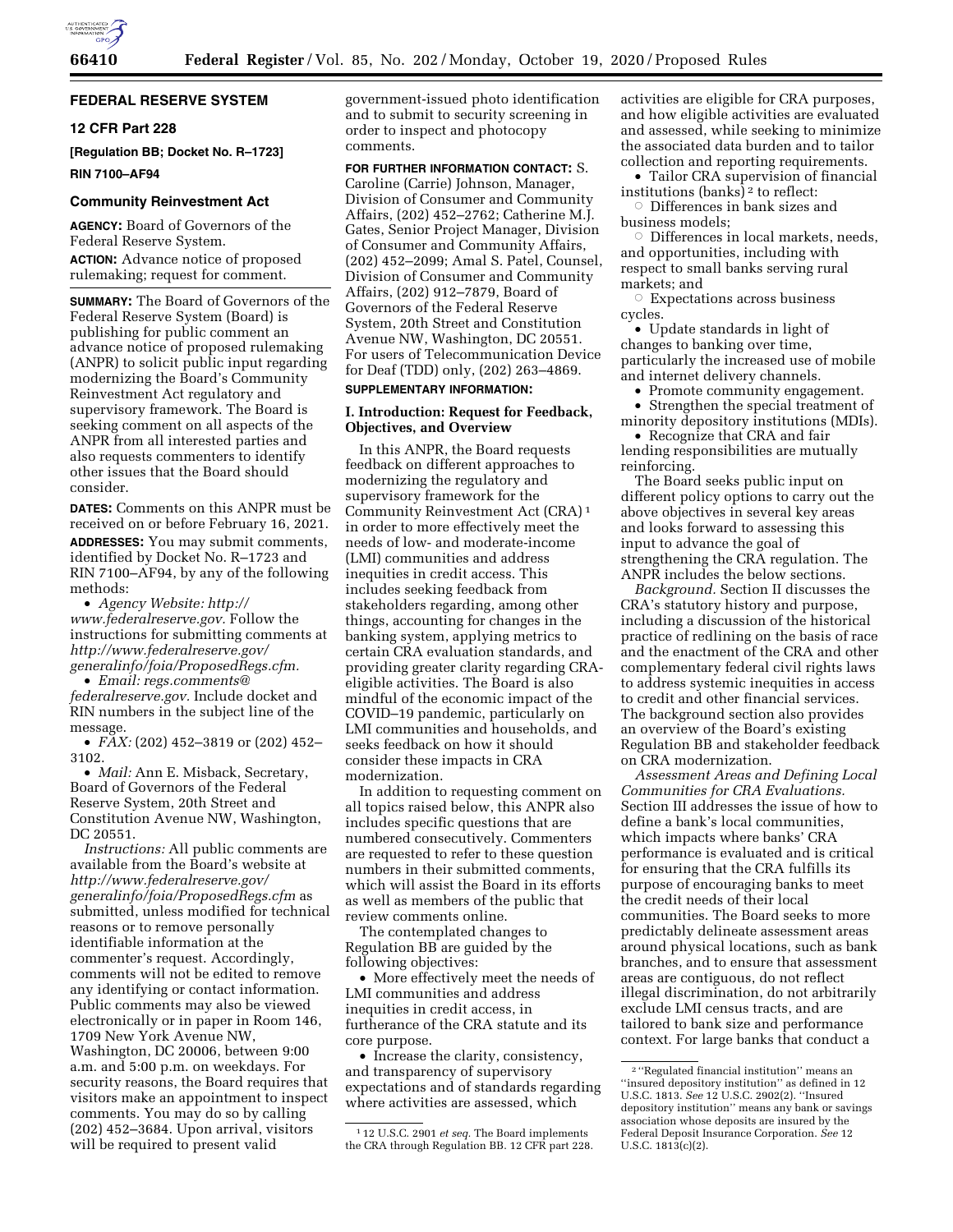significant amount of lending and deposit-based collection far from their branches, the Board seeks comment on deposit-based and lending-based alternative approaches to delineating assessment areas. For internet banks, the Board is also considering whether nationwide assessment areas could more holistically capture their banking activities.

*Overview of Evaluation Framework.*  Section IV provides an overview of the Board's proposed framework for evaluating banks' CRA performance with a Retail Test and a Community Development Test. The Retail Test would include two subtests: A Retail Lending Subtest and a Retail Services Subtest. The Community Development Test would also include two subtests: A Community Development Financing Subtest and a Community Development Services Subtest. This section proposes tailoring these tests based on differences in bank asset size and business models. The Board proposes an asset-size threshold of \$750 million or \$1 billion to distinguish between small and large retail banks. Small retail banks could continue to be evaluated under the current CRA framework, but would have the option to be evaluated under the Retail Lending Subtest alone and could also elect to have their retail services and community development activities evaluated. Large retail banks would be evaluated under all four subtests. Wholesale and limited purpose banks would be evaluated under the two community development subtests. Alternatively, any bank would have the option to be evaluated pursuant to an approved strategic plan.

*Retail Test.* Section V describes the two subtests of the proposed Retail Test. For the Retail Lending Subtest, the Board proposes a metrics-based approach that is tailored based on a bank's major product lines and on the credit needs and opportunities within its assessment area(s). For the Retail Services Subtest, the Board proposes a qualitative approach that is intended to provide greater predictability and transparency for evaluating important aspects of retail banking services, including branches, other delivery systems, and deposit products. Section VI discusses updating and clarifying certain aspects of Retail Test qualifying activities, including the designation of major product lines, the evaluation of consumer loan products, the definitions of small business and small farm loans, and the consideration of retail activities conducted in Indian Country.

*Community Development Test.*  Section VII describes the two subtests of the proposed Community Development

Test: A Community Development Financing Subtest and a Community Development Services Subtest. The Board proposes a metrics-based approach to evaluating community development financing activities that is transparent, predictable, and tailored to the community development needs and opportunities within an assessment area. For the Community Development Services Subtest, the Board proposes evaluating community development services in a way that better recognizes the value of qualifying volunteer activities, especially in rural communities.

Section VIII discusses proposals for clarifying and updating Community Development Test qualifying activities pertaining to affordable housing, community services, economic development, and revitalization and stabilization, and discusses updating how activities outside of a bank's assessment areas would be considered. The Board seeks to emphasize qualifying activities that support MDIs and Community Development Financial Institutions (CDFIs). In addition, the Board is considering how to treat community development activities outside of assessment areas to help address discrepancies between so-called CRA ''hot spots'' 3 and ''deserts.'' 4 The Board seeks feedback on defining designated areas of need—for example, in Indian Country or in areas that meet an ''economically distressed'' definition—where banks could conduct community development activity outside of an assessment area. The Board also seeks feedback on approaches to increase the upfront certainty about what activities qualify for CRA credit, including a process for banks and other stakeholders to obtain pre-approval that a particular activity qualifies for consideration and publication of illustrative lists of qualifying activities.

*Strategic Plans.* In Section IX, the Board seeks feedback on proposed revisions to the strategic plan option for CRA performance evaluations to provide more clarity and flexibility about establishing strategic plans and the standards used to assess activities.

*Ratings.* In Section X, the Board discusses updating the way in which state, multistate metropolitan statistical area (MSA), and institution ratings are reached, basing these ratings in local

assessment area conclusions for the different subtests, as applicable. For example, the Board proposes assigning a bank's overall rating on the Retail Test by using a weighted average of each of the bank's assessment area-level conclusions. The Board believes it is appropriate to anchor a bank's overall rating in its performance in all of its local communities, and therefore proposes to eliminate the designation of full- and limited-scope assessment areas in the evaluation process. Certain activities outside of a bank's assessment area(s) would also be considered in determining overall ratings, such as a partnership with an MDI, which could be considered as part of a pathway to an ''outstanding'' rating. The Board also seeks to update the consideration of discrimination and other illegal credit practices in determining CRA ratings by adding violations of new laws and regulations that are related to meeting community credit needs.

*Data Collection and Reporting.* In Section XI, the Board solicits feedback on potential revisions to data collection and reporting requirements. The Board is mindful of the potential tradeoff between the expanded use of metrics to provide greater certainty and consistency and the expanded need for data collection and reporting, and has prioritized using existing data wherever possible. The Board has also prioritized approaches that would exempt small banks from new data collection requirements. In addition, the Board seeks feedback on deposits data options for large banks, and in particular for large banks with extensive deposit activity outside of the areas served by their physical branches. The Board seeks feedback on how to balance the certainty provided through the use of metrics in CRA performance evaluations with the potential data burden implications.

*Request for Feedback:* 

*Question 1.* Does the Board capture the most important CRA modernization objectives? Are there additional objectives that should be considered?

#### **II. CRA Background**

The Board implements the CRA through Regulation BB. The CRA is designed to encourage regulated financial institutions to help meet the credit needs of their entire communities, including LMI neighborhoods, in which they are chartered. Under Regulation BB, the Board applies different evaluation standards to banks of different asset sizes and types.

Together with the Federal Deposit Insurance Corporation (FDIC) and the

<sup>3</sup>CRA hot spots are areas where large numbers of banks concentrate CRA and other banking activities in the same, relatively small number of localities.

<sup>4</sup>CRA deserts are areas with little bank presence and corresponding lesser availability of banking products and services and community development activities.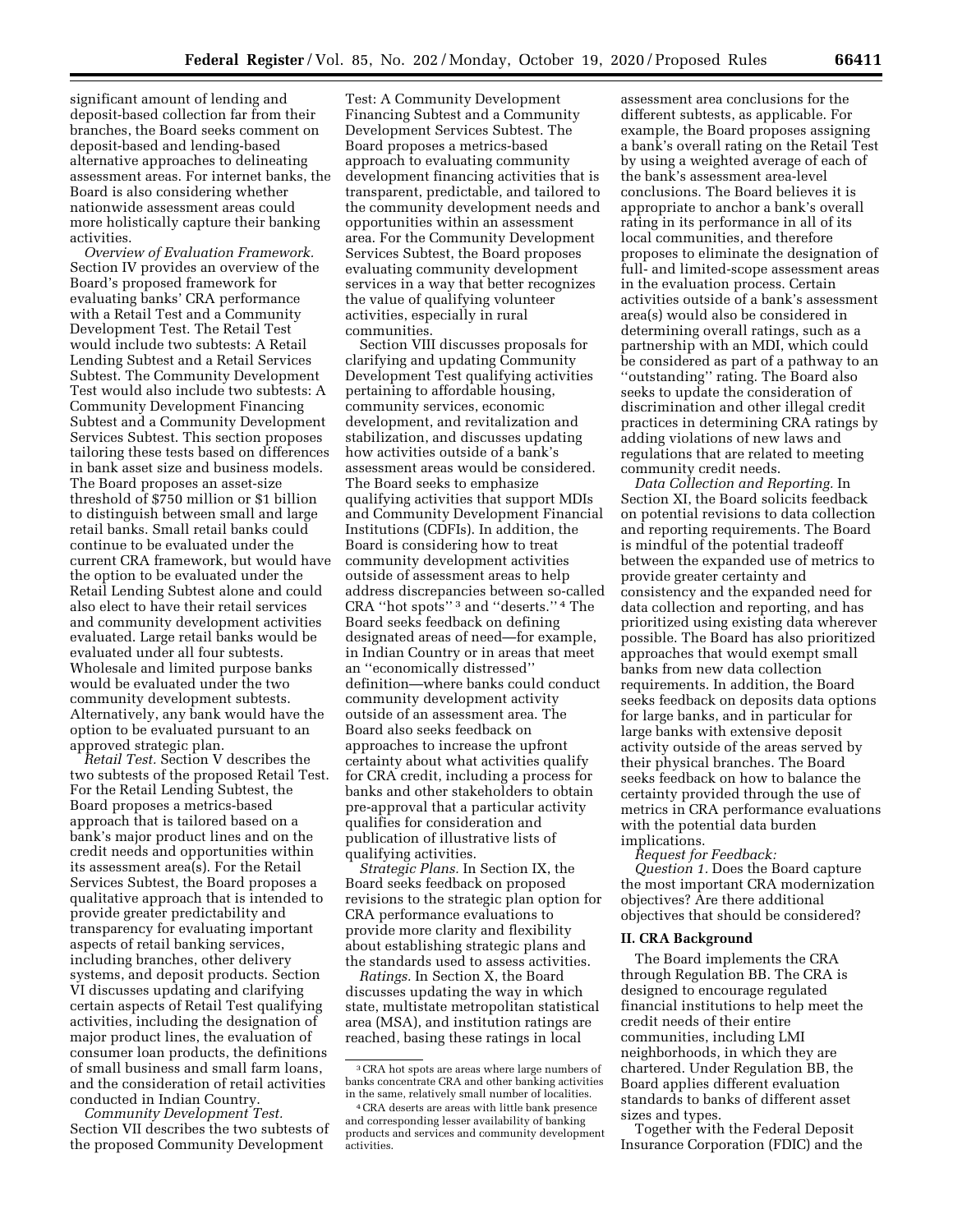Office of the Comptroller of the Currency (OCC), the Board has also published Interagency Questions and Answers Regarding Community Reinvestment (Interagency Questions and Answers)<sup>5</sup> to provide guidance on the interpretation and application of the agencies' CRA regulations.

#### *A. CRA Statutory Purpose and History*

The CRA invests the Board, the FDIC, and the OCC with broad authority and responsibility for implementing the statute, which provides the agencies with a crucial mechanism for addressing persistent systemic inequity in the financial system for LMI and minority individuals and communities. In particular, the statute and its implementing regulations provide the agencies, regulated banks, and community organizations with the necessary framework to facilitate and support a vital financial ecosystem that supports LMI and minority access to credit and community development.6

Congress enacted the CRA in 1977 primarily to address economic challenges in predominantly minority urban neighborhoods that had suffered from decades of disinvestment and other inequities.7 Many believed that systemic inequities in credit access due in large part to a practice known as

6*See, e.g.,* Chairman Ben S. Bernanke, Board of Governors of the Federal Reserve System, ''The Community Reinvestment Act: Its Evolution and New Challenges'' (March 30, 2007), *[https://](https://www.federalreserve.gov/newsevents/speech/Bernanke20070330a.htm) [www.federalreserve.gov/newsevents/speech/](https://www.federalreserve.gov/newsevents/speech/Bernanke20070330a.htm)  [Bernanke20070330a.htm](https://www.federalreserve.gov/newsevents/speech/Bernanke20070330a.htm)* (''After years of experimentation, the managers of financial institutions found that these loan portfolios, if properly underwritten and managed, could be profitable. . . . Moreover, community groups and nonprofit organizations began to take a more businesslike, market-oriented approach to local economic development, leading them to establish more-formalized and more-productive partnerships with banks. Community groups provided information to financial institutions on the needs of lower-income communities for credit and services, offered financial education and counseling services to community members, and referred 'bankable' customers to partner banks. Specialized community development banks and financial institutions with the mission of providing financial services and credit to lower-income communities and families emerged and grew.'').

7*See* Bernanke, ''The Community Reinvestment Act: Its Evolution and New Challenges'' (''Public and congressional concerns about the deteriorating condition of America's cities, particularly lowerincome and minority neighborhoods, led to the enactment of the Community Reinvestment Act.

. Several social and economic factors help explain why credit to lower-income neighborhoods was limited at that time. First, racial discrimination in lending undoubtedly adversely affected local communities. Discriminatory lending practices had deep historical roots.'').

''redlining''—along with a lack of public and private investment, was at the root of these communities' economic distress.8 Redlining occurred when banks refused outright to make loans or extend other financial services in neighborhoods comprised largely of African-American and other minority individuals, leading to discrimination in access to credit and less favorable financial outcomes even when they presented the same credit risk as others residing outside of those neighborhoods. The term is widely associated with the former federal Home Owners' Loan Corporation (HOLC), which employed color-coded maps 9 to designate its perception of the relative risk of lending in a range of neighborhoods, with ''hazardous'' (the highest risk) areas coded in red. Redlined neighborhoods typically had a high percentage of minority residents, were overwhelmingly poor, and had less desirable housing.10 As Senator William Proxmire, who authored the CRA legislation, testified when discussing its purpose:

By redlining let me make it clear what I am talking about. I am talking about the fact that banks and savings and loans will take their deposits from a community and instead of reinvesting them in that community, they will actually or figuratively draw a red line on a map around the areas of their city, sometimes in the inner city, sometimes in the older neighborhoods, sometimes ethnic and sometimes black, but often encompassing a great area of their neighborhood.<sup>11</sup>

Against this backdrop, Congress passed the CRA, along with other complementary federal civil rights laws during the late 1960s and 1970s, to address systemic inequities in access to

9*See* ''Mapping Inequality: Redlining in New Deal America,'' *[https://dsl.richmond.edu/](https://dsl.richmond.edu/panorama/redlining/#loc=5/39.1/-94.58)  [panorama/redlining/#loc=5/39.1/-94.58](https://dsl.richmond.edu/panorama/redlining/#loc=5/39.1/-94.58)* (archive of HOLC maps).

10*See, e.g.,* Daniel Aaronson, Daniel Hartley, and Bhashkar Mazumder, Federal Reserve Bank of Chicago, ''The Effects of the 1930s HOLC 'Redlining' Map'' (Feb. 2019), *[https://](https://www.chicagofed.org/publications/working-papers/2017/wp2017-12) [www.chicagofed.org/publications/working-papers/](https://www.chicagofed.org/publications/working-papers/2017/wp2017-12)  [2017/wp2017-12,](https://www.chicagofed.org/publications/working-papers/2017/wp2017-12)* p.1 (''Neighborhoods were classified based on detailed risk-based characteristics, including housing age, quality, occupancy, and prices. However, non-housing attributes such as race, ethnicity, and immigration status were influential factors as well. Since the lowest rated neighborhoods were drawn in red and often had the vast majority of African American residents, these maps have been associated with the so-called practice of 'redlining' in which borrowers are denied access to credit due to the demographic composition of their neighborhood.'').

11 123 Cong. Rec. 17630 (June 6, 1977).

credit and other financial services that contributed to often dramatic differences in economic access and overall financial well-being.12 In particular, the Equal Credit Opportunity Act (ECOA) 13 and the Fair Housing Act (FHA) 14 fair lending laws each include an explicit focus on discrimination on prohibited bases such as race, and the Home Mortgage Disclosure Act (HMDA) 15 is intended to bring greater transparency to mortgage lending practices. Even with the implementation of the CRA and the other complementary laws, the harmful legacy of redlining and other discriminatory practices too often continues to be felt. In 2016, the ''wealth gap [was] roughly the same as it was in 1962, two years before the passage of the Civil Rights Act of 1964[.]'' 16

In enacting the CRA, the Congress found that: (1) Banks and savings associations (collectively, banks) are required by law to demonstrate that their deposit facilities serve the convenience and needs of the communities in which they are chartered to do business; (2) the convenience and needs of communities include the need for credit services as well as deposit services; and (3) banks have a continuing and affirmative obligation to help meet the credit needs of the local communities in which they are chartered.17 The statute directed the relevant federal financial supervisory agencies to: Encourage the financial institutions they supervise to safely and soundly meet the credit needs of the communities they serve, including LMI

16 Dionissi Aliprantis and Daniel Carroll, Federal Reserve Bank of Cleveland, ''What is Behind the Persistence of the Racial Wealth Gap'' (Feb. 28, 2019), *[https://www.clevelandfed.org/newsroom](https://www.clevelandfed.org/newsroom-and-events/publications/economic-commentary/2019-economic-commentaries/ec-201903-what-is-behind-the-persistence-of-the-racial-wealth-gap.aspx)[and-events/publications/economic-commentary/](https://www.clevelandfed.org/newsroom-and-events/publications/economic-commentary/2019-economic-commentaries/ec-201903-what-is-behind-the-persistence-of-the-racial-wealth-gap.aspx)  [2019-economic-commentaries/ec-201903-what-is](https://www.clevelandfed.org/newsroom-and-events/publications/economic-commentary/2019-economic-commentaries/ec-201903-what-is-behind-the-persistence-of-the-racial-wealth-gap.aspx)[behind-the-persistence-of-the-racial-wealth](https://www.clevelandfed.org/newsroom-and-events/publications/economic-commentary/2019-economic-commentaries/ec-201903-what-is-behind-the-persistence-of-the-racial-wealth-gap.aspx)[gap.aspx.](https://www.clevelandfed.org/newsroom-and-events/publications/economic-commentary/2019-economic-commentaries/ec-201903-what-is-behind-the-persistence-of-the-racial-wealth-gap.aspx) See also, e.g.,* The New York Times, ''How Redlining's Racist Effects Lasted for Decades'' (Aug. 24, 2017), *[https://](https://www.nytimes.com/2017/08/24/upshot/how-redlinings-racist-effects-lasted-for-decades.html) [www.nytimes.com/2017/08/24/upshot/how](https://www.nytimes.com/2017/08/24/upshot/how-redlinings-racist-effects-lasted-for-decades.html)[redlinings-racist-effects-lasted-for-decades.html](https://www.nytimes.com/2017/08/24/upshot/how-redlinings-racist-effects-lasted-for-decades.html)*  (citing William J. Collins and Robert A. Margo, ''Race and Home Ownership from the End of the Civil War to the Present'' (Nov. 2010) in stating, ''The black-white gap in homeownership in America has in fact changed little over the last century . . . . That pattern helps explain why, as the income gap between the two groups has persisted, the wealth gap has widened by much more.").

17 12 U.S.C. 2901(a).

<sup>5</sup>*See* 81 FR 48506 (July 25, 2016). ''Interagency Questions and Answers'' refers to the ''Interagency Questions and Answers Regarding Community Reinvestment'' in its entirety. ''Q&A'' refers to an individual question and answer within the Interagency Questions and Answers.

<sup>8</sup>*See, e.g.,* Michael Berry, Federal Reserve Bank of Chicago, and Jessie Romero, Federal Reserve Bank of Richmond, ''Federal Reserve History: Community Reinvestment Act of 1977,'' *[https://](https://www.federalreservehistory.org/essays/community_reinvestment_act) [www.federalreservehistory.org/essays/community](https://www.federalreservehistory.org/essays/community_reinvestment_act)*\_ *[reinvestment](https://www.federalreservehistory.org/essays/community_reinvestment_act)*\_*act* (also explaining that other federal and state policies likewise contributed to redlining and additional discriminatory practices).

<sup>12</sup>*See, e.g.,* Governor Lael Brainard, ''Strengthening the Community Reinvestment Act by Staying True to Its Core Purpose'' (Jan. 8, 2020), *[https://www.federalreserve.gov/newsevents/speech/](https://www.federalreserve.gov/newsevents/speech/brainard20200108a.htm)  [brainard20200108a.htm](https://www.federalreserve.gov/newsevents/speech/brainard20200108a.htm)* (''The CRA was one of several landmark pieces of legislation enacted in the wake of the civil rights movement intended to address inequities in the credit markets.'').

<sup>13</sup> 15 U.S.C. 1691 *et seq.* 

<sup>14</sup> 42 U.S.C. 3601 *et seq.* 

<sup>15</sup> 12 U.S.C. 2801 *et seq.*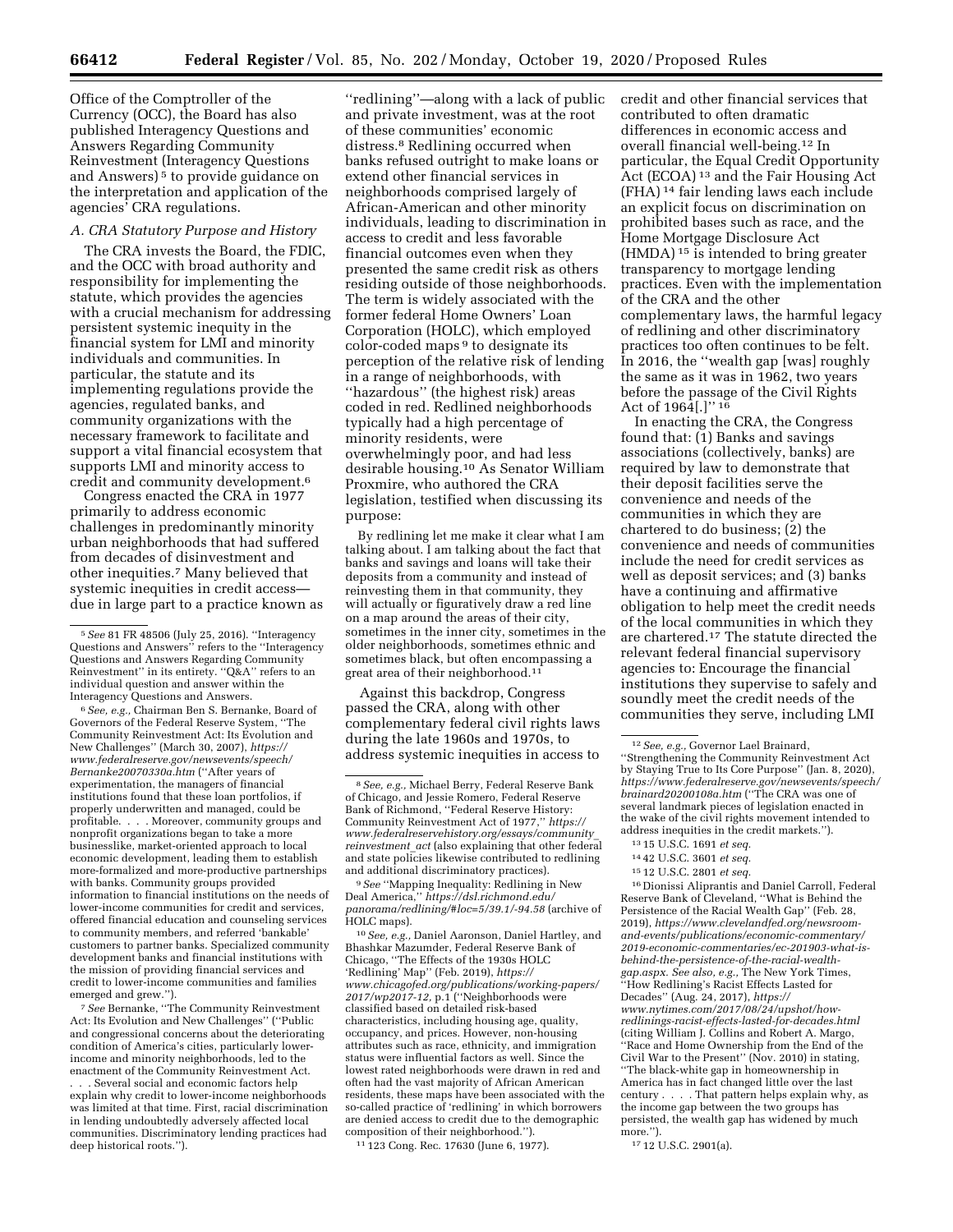neighborhoods; 18 assess their record of doing so and take this record into account when evaluating banking applications for a deposit facility; 19 and report to Congress the actions they have taken to carry out their CRA responsibilities.20 The CRA also directed each agency to publish regulations to carry out the statute's purposes.21

Since its enactment, Congress has amended the CRA several times, including through the Financial Institutions Reform, Recovery, and Enforcement Act of 1989 22 (which required public disclosure of a bank's CRA written evaluation and rating); the Federal Deposit Insurance Corporation Improvement Act of 1991 23 (which required the inclusion of a bank's CRA examination data in the determination of its CRA rating); the Housing and Community Development Act of 1992 24 (which included assessment of the record of nonminority-owned and nonwomen-owned banks in cooperating with minority-owned and womenowned banks and low-income credit unions); the Riegle-Neal Interstate Banking and Branching Efficiency Act of 1994 25 (which (1) required an agency to consider an out-of-state national bank's or state bank's CRA rating when determining whether to allow interstate branches, and (2) prescribed certain requirements for the contents of the written CRA evaluation for banks with interstate branches); and the Gramm-Leach-Bliley Act of 1999 26 (which, among other things, provided regulatory relief for smaller banks by reducing the frequency of their CRA examinations).

In 1978, consistent with Congress's statutory directive, the agencies promulgated the first CRA regulations, which included evidence of prohibited discriminatory or other illegal credit practices as a performance factor.27 The

- 22Public Law 101–73, 103 Stat. 183 (Aug. 9, 1989).
- 23Public Law 102–242, 105 Stat. 2236 (Dec. 19, 1991).
- 24Public Law 102–550, 106 Stat. 3874 (Oct. 28, 1992).
- 25Public Law 103–328, 108 Stat. 2338 (Sept. 29, 1994).

26Public Law 106–102, 113 Stat. 1338 (Nov. 12, 1999).

27 43 FR 47144 (Oct. 12, 1978). *See also* Governor Lael Brainard, ''Strengthening the Community Reinvestment Act: What are We Learning?'' (Feb. 1, 2019), *[https://www.federalreserve.gov/newsevents/](https://www.federalreserve.gov/newsevents/speech/brainard20190201a.htm) [speech/brainard20190201a.htm](https://www.federalreserve.gov/newsevents/speech/brainard20190201a.htm)* (''The central thrust of the CRA is to encourage banks to ensure that all creditworthy borrowers have fair access to credit, and, to do so successfully, it has long been recognized that they must guard against

agencies have since significantly amended these regulations twice, in 1995 and 2005.28 In addition, the agencies have periodically published interpretations of the CRA regulations in the form of the Interagency Questions and Answers.

The Federal Reserve has also developed significant supervisory and other infrastructure to support the CRA and its objectives. Starting in 1984, the Federal Reserve System, through the community development function at each Federal Reserve Bank, has engaged in outreach, educational, and technical assistance to help banks, community organizations, government entities, and the public understand and address financial services issues affecting LMI individuals and communities and to assist banks in meeting their affirmative obligations under the CRA.29

The CRA requires each agency to prepare a written evaluation of a bank's record of meeting the credit needs of its entire community, including LMI neighborhoods, at the conclusion of its CRA examination.30 This report, known as a performance evaluation, is required to be a public document that presents an agency's conclusions regarding a bank's overall performance for each "assessment factor" identified in the CRA regulations.31 A performance evaluation must also present facts and data supporting the agency's conclusions and contain both the bank's CRA rating and a description of the basis for the rating.32 A bank's CRA rating is considered, for example, in applications to merge with or acquire another bank, open a branch, or relocate a main office or branch.33 A bank with a CRA rating below ''satisfactory'' may

29*See, e.g.,* Chairman Jerome H. Powell, Board of Governors of the Federal Reserve System, ''Celebrating Excellence in Community Development'' (Dec. 3, 2018), *[https://](https://www.federalreserve.gov/newsevents/speech/powell20181203a.htm) [www.federalreserve.gov/newsevents/speech/](https://www.federalreserve.gov/newsevents/speech/powell20181203a.htm)  [powell20181203a.htm](https://www.federalreserve.gov/newsevents/speech/powell20181203a.htm)* (''The Fed's community development function . . . advances our Community Reinvestment Act responsibilities by analyzing and disseminating information related to local financial needs and successful approaches for attracting and deploying capital. These efforts strengthen the capacity of both financial institutions and community organizations to meet the needs of the communities they serve.'').

31 12 U.S.C. 2906(b)(1)(A)(i).

 $^{\rm 32}$  12 U.S.C. 2906(b)(1)(A)(ii) and (iii). There are four statutory rating categories: ''outstanding,'' ''satisfactory,'' ''needs to improve,'' and ''substantial noncompliance.'' 12 U.S.C. 2906(b)(2). 33 12 CFR 228.29.

be restricted from certain activities until its next CRA examination.

*Request for Feedback:* 

*Question 2.* In considering how the CRA's history and purpose relate to the nation's current challenges, what modifications and approaches would strengthen CRA regulatory implementation in addressing ongoing systemic inequity in credit access for minority individuals and communities?

#### *B. Regulation BB and Guidance for Performance Evaluations*

#### 1. CRA Performance Evaluations

Regulation BB provides different methods to evaluate a bank's CRA performance depending on its asset size and business strategy.<sup>34</sup> Under the current framework:

• Small banks—currently, those with assets of less than \$326 million as of December 31 of either of the prior two calendar years—are evaluated under a retail lending test that may also consider community development lending. Community development investments and services may be considered for an ''outstanding'' rating at a bank's option, but only if the bank meets or exceeds the lending test criteria in the small bank performance standards.

• Intermediate small banks currently, those with assets of at least \$326 million as of December 31 of both of the prior two calendar years and less than \$1.305 billion as of December 31 of either of the prior two calendar years are evaluated under the retail lending test for small banks and a community development test. The intermediate small bank community development test evaluates all community development activities together.

• Large banks—currently, those with assets of more than \$1.305 billion as of December 31 of both of the prior two calendar years—are evaluated under separate lending, investment, and service tests. The lending and service tests consider both retail and community development activities, and the investment test focuses on qualified community development investments. To facilitate the agencies' CRA analysis, large banks are required to report annually certain data on community development, small business, and small farm loans (small banks and intermediate small banks are not required to report these data).

• Designated wholesale banks (those engaged in only incidental retail lending) and limited purpose banks (those offering a narrow product line to

<sup>18</sup> 12 U.S.C. 2901(b).

<sup>19</sup> 12 U.S.C. 2903(a).

<sup>20</sup> 12 U.S.C. 2904.

<sup>21</sup> 12 U.S.C. 2905.

discriminatory or unfair and deceptive lending practices.'').

<sup>28</sup> 60 FR 22156 (May 4, 1995); 70 FR 44256 (Aug. 2, 2005). The CRA regulations have typically been adopted individually by each agency, but drafted on an interagency basis and released jointly.

<sup>30</sup> 12 U.S.C. 2906.

<sup>34</sup>*See generally* 12 CFR 228.21–.27. The Board, the FDIC, and the OCC annually adjust the CRA asset-size thresholds based on inflation.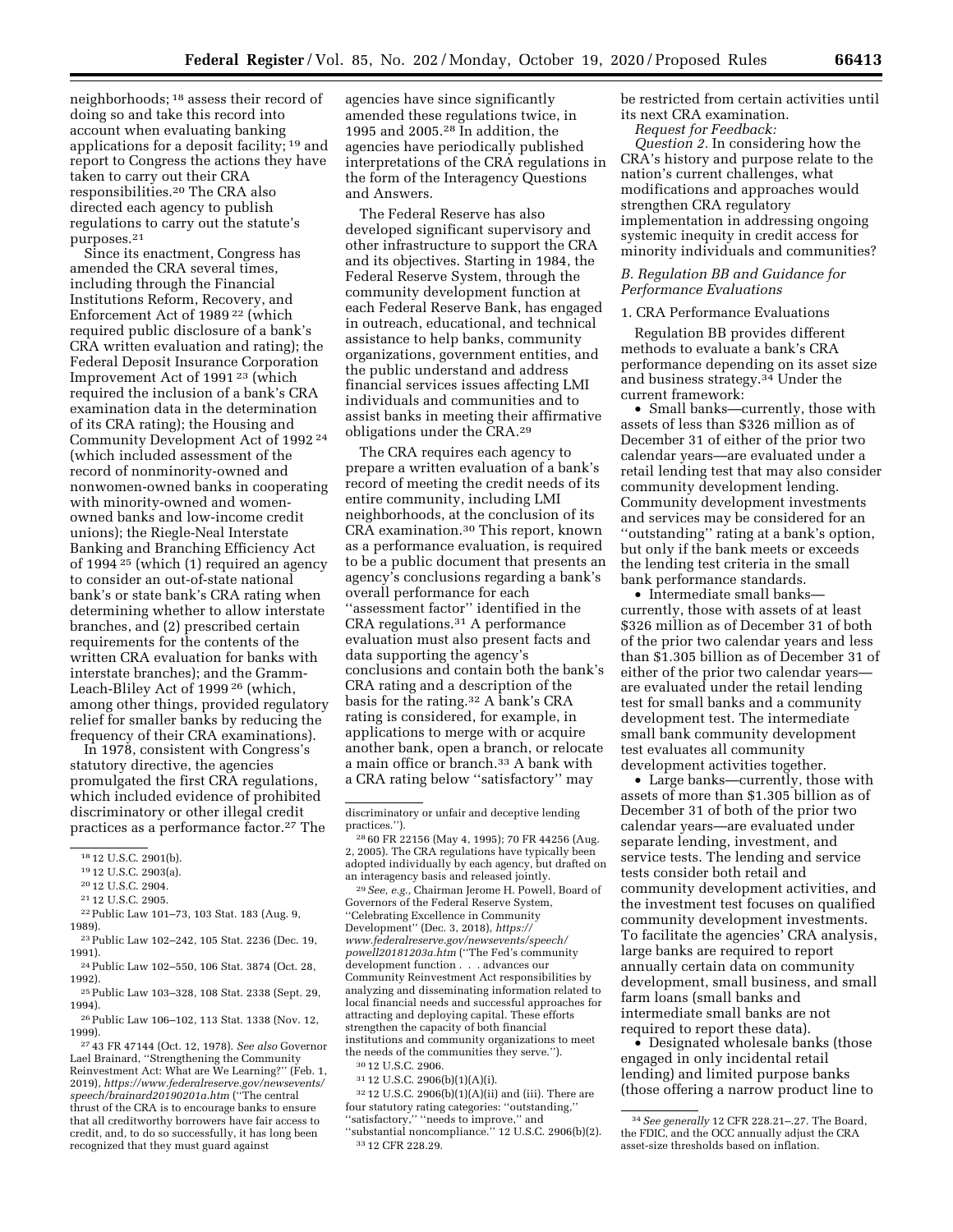a regional or broader market) are evaluated under a standalone community development test.

• Banks may elect to be evaluated under a strategic plan that sets out measurable, annual goals for lending, investment, and service activities in order to achieve a ''satisfactory'' or an ''outstanding'' rating. A strategic plan must be developed with community input and approved by the bank's primary regulator.

The Board also considers applicable performance context information to inform its analysis and conclusions when conducting CRA examinations. Performance context comprises a broad range of economic, demographic, and institution- and community-specific information that examiners review to calibrate a bank's CRA evaluation to its local communities, including:

• Demographic data on median income levels, distribution of household income, nature of housing stock, housing costs, and other relevant assessment area-related data.

• Any information about lending, investment, and service opportunities in the bank's assessment area(s).

• The bank's product offerings and business strategy.

• Institutional capacity and constraints, including the size and financial condition of the bank, the economic climate, safety and soundness limitations, and any other factors that significantly affect the bank's ability to provide lending, investments, or services in its assessment area(s).

• The bank's past performance and the performance of similarly situated lenders.

• The bank's public file and any written comments about the bank's CRA performance submitted to the bank or to the Board, and any other information deemed relevant by the Board.35

#### 2. Assessment Areas

Regulation BB requires a bank to delineate one or more assessment area(s) in which its record of meeting its CRA obligations will be evaluated.36 The regulation requires a bank to delineate assessment areas consisting of metropolitan areas (MSAs or metropolitan divisions) or political subdivisions <sup>37</sup> in which its main office, branches, and deposit-taking automated teller machines (ATMs) are located, as well as the surrounding geographies (*i.e.,* census tracts) 38 where a substantial portion of its loans are originated or purchased.

The assessment area definition's emphasis on branches reflects the

prevailing business model for financial service delivery when the CRA was enacted. The statute instructs the agencies to assess a bank's record of meeting the credit needs of its ''entire community, including low- and moderate-income neighborhoods, consistent with the safe and sound operation of such institution, and to take such record into account in its evaluation of an application for a deposit facility by such institution." 39 The statute does not prescribe the delineation of assessment areas, but they are an important aspect of the regulation because they define ''community'' for purposes of the evaluation of a bank's CRA performance.

#### 3. Eligible Activities

Regulation BB and the Interagency Questions and Answers provides detailed information, including applicable definitions, regarding activities that are eligible for CRA consideration in an assessment of a bank's CRA performance. Banks that are subject to a performance test that includes a review of their retail activities are assessed in connection with retail lending activity (as applicable, home mortgage loans, small business loans, small farm loans, and consumer loans 40) and, where applicable, retail banking service activities (*e.g.,* the current distribution of a bank's branches in geographies of different income levels, and the availability and effectiveness of the bank's alternative systems for delivering banking services to LMI geographies and individuals).41

Banks subject to a performance test that includes a review of their community development activities are assessed with respect to community development lending, qualified investments, and community development services, which by definition must have a primary purpose of community development.42

4. Guidance for Performance Evaluations

In addition to information included in their CRA regulations, the Board and the other agencies also provide information to the public regarding how CRA performance tests are applied, where CRA activities are considered, and what activities are eligible through publicly available CRA performance

evaluations,<sup>43</sup> the Interagency Questions and Answers, interagency CRA examination procedures,44 and interagency instructions for writing performance evaluations.45

#### *C. Stakeholder Feedback and Recent Rulemaking*

The financial services industry has undergone transformative changes since the CRA statute was introduced, including the removal of national bank interstate branching restrictions and the expanded role of mobile and online banking. To better understand how these developments impact both consumer access to banking products and services and a bank's CRA performance, the agencies have reviewed feedback from the banking industry, community groups, academics, and others stakeholders on several occasions.

From 2013 to 2016, the agencies solicited feedback on the CRA as part of the Economic Growth and Regulatory Paperwork Reduction Act of 1996 (EGRPRA) review.46 Commenters raised issues related to assessment area definitions; incentives for banks to serve LMI, unbanked, underbanked, and rural communities; recordkeeping and reporting requirements; need for clarity regarding performance measures and better examiner training to ensure consistency in examinations; and refinement of CRA ratings.

1. OCC CRA Advance Notice of Proposed Rulemaking and Federal Reserve Outreach Sessions

On September 5, 2018, the OCC published an advance notice of proposed rulemaking to solicit ideas for a new CRA regulatory framework (OCC CRA advance notice of proposed rulemaking).47 More than 1,500 comment letters were submitted in response. To augment that input, the Federal Reserve System held about 30 outreach meetings with representatives of banks, community organizations, and the other agencies.48

46*See, e.g.,* 80 FR 7980 (Feb. 13, 2015).

48For a summary of the Federal Reserve outreach session feedback see: *[https://](https://www.federalreserve.gov/publications/files/stakeholder-feedback-on-modernizing-the-community-reinvestment-act-201906.pdf)*

<sup>35</sup> 12 CFR 228.21(b).

<sup>36</sup> 12 CFR 228.41.

<sup>37</sup>Political subdivisions include cities, counties, towns, townships, and Indian reservations. Q&A

 $\frac{\S}{3812}$ .41(c)(1)—1.<br><sup>38</sup> 12 CFR 228.12(k).

<sup>39</sup> 12 U.S.C. 2903(a).

<sup>40</sup> 12 CFR 228.12(j), (l), (u), and (w). 41*See generally,* 12 CFR 228.21–.27; 12 CFR

 $228.24(d)$ . 42*See generally,* 12 CFR 228.21–.27; 12 CFR

 $228.12(g)$ , (h), (i), and (t).

<sup>43</sup>*See, e.g.,* Board of Governors of the Federal Reserve System, ''Community Reinvestment Act (CRA), Search: Evaluations and Ratings (Federal Reserve Supervised Banks),'' *[https://](https://www.federalreserve.gov/apps/CRAPubWeb/CRA/BankRating) [www.federalreserve.gov/apps/CRAPubWeb/CRA/](https://www.federalreserve.gov/apps/CRAPubWeb/CRA/BankRating) [BankRating](https://www.federalreserve.gov/apps/CRAPubWeb/CRA/BankRating)*.

<sup>44</sup>*See, e.g.,* FFIEC, ''Community Reinvestment Act: CRA Examinations,'' *[https://www.ffiec.gov/cra/](https://www.ffiec.gov/cra/examinations.htm)  [examinations.htm](https://www.ffiec.gov/cra/examinations.htm)*.

<sup>45</sup> *Id.* 

<sup>47</sup> 83 FR 45053 (Sept. 5, 2018).

*[www.federalreserve.gov/publications/files/](https://www.federalreserve.gov/publications/files/stakeholder-feedback-on-modernizing-the-community-reinvestment-act-201906.pdf)  [stakeholder-feedback-on-modernizing-the](https://www.federalreserve.gov/publications/files/stakeholder-feedback-on-modernizing-the-community-reinvestment-act-201906.pdf)[community-reinvestment-act-201906.pdf](https://www.federalreserve.gov/publications/files/stakeholder-feedback-on-modernizing-the-community-reinvestment-act-201906.pdf)*.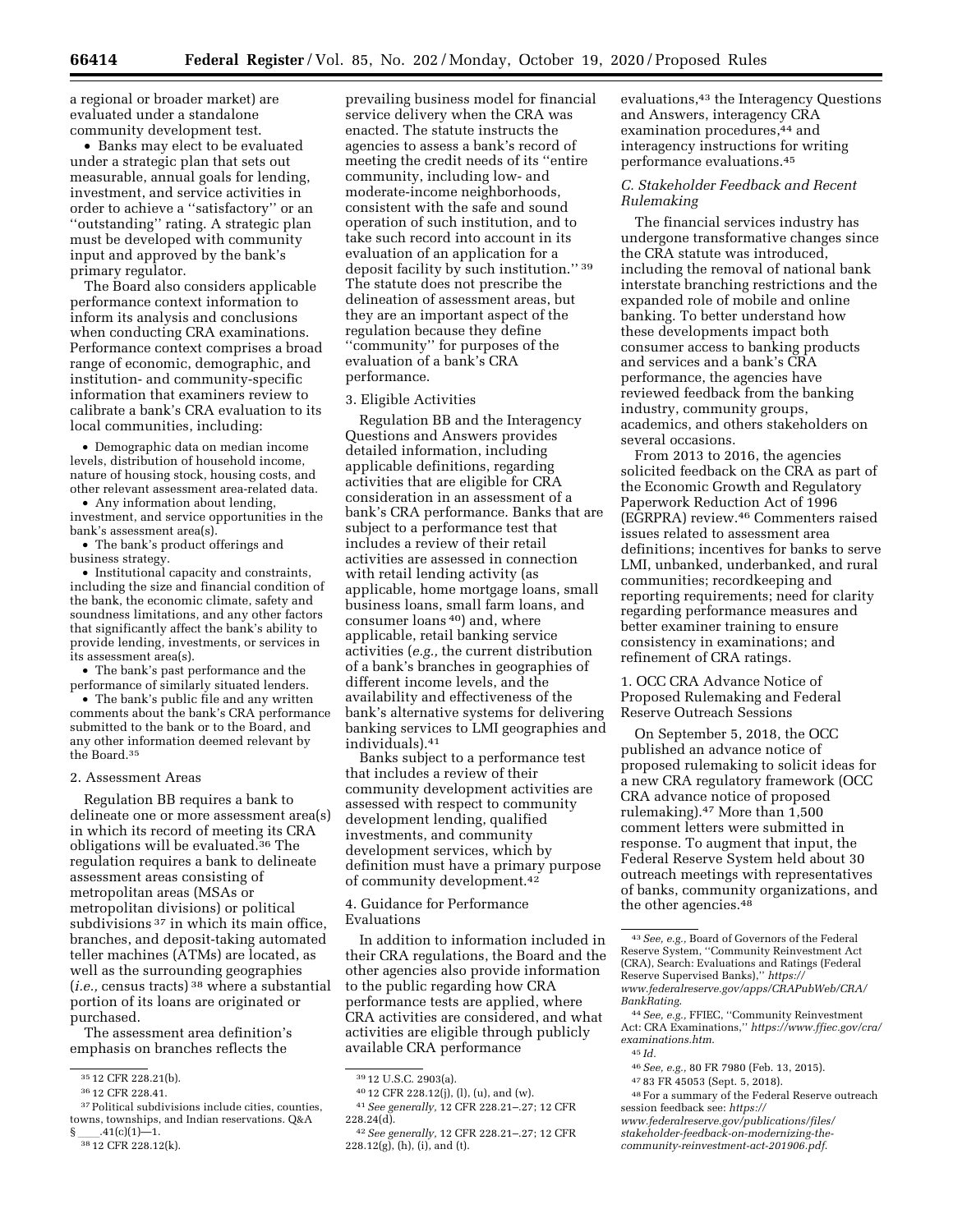Although commenters agreed that the regulations needed to be modernized to reflect the evolution of the banking industry, they expressed strong support for some elements of the current approach to CRA and noted the significant volume of loans and investments directed toward LMI consumers and communities that it has generated. There was substantial support for retaining CRA's focus on LMI consumers and communities, and many commenters urged the agencies to proceed with caution so as not to disturb the important collaborative environment that CRA has fostered among banks and community stakeholders in support of community development.

Although there was general openness to considering a more quantitative CRA framework, commenters raised concerns about a ''single metric'' approach, noting that setting a threshold for the ratio of CRA activity relative to deposits associated with each performance rating could incentivize banks to focus on high-value markets or activities without assessing their impact.

Many stakeholders suggested that deposit-taking physical facility-based (''branch-based'') assessment areas serve many banks well, but additional or different assessment areas may be appropriate for other banks, such as internet banks.

2. OCC–FDIC CRA Notice of Proposed Rulemaking and OCC CRA Final Rule

On December 12, 2019, the FDIC and the OCC issued a joint notice of proposed rulemaking (FDIC–OCC CRA notice of proposed rulemaking).49 In response, the agencies received over 7,500 comment letters.50

On May 20, 2020, the OCC issued a CRA final rule (OCC CRA final rule), retaining the most fundamental elements of the proposal but also making adjustments to reflect stakeholder input.<sup>51</sup> The agency deferred establishing metrics-based thresholds for evaluating banks' CRA performance until it is able to assess additional data,52 with the final rule having an October 1, 2020 effective date and January 1, 2023 and January 1, 2024 compliance dates.53 Additionally, the final rule retains the proposal's

approach of allowing smaller banks (including renaming and adjusting the current intermediate small bank category as ''intermediate banks'') 54 to continue to have their CRA performance evaluated in a manner comparable to the current CRA framework.55 The OCC CRA final rule also provides that wholesale and limited purpose banks will be reviewed in a manner similar to the current approach.56 The final rule's revised qualifying activities criteria are applicable to all bank types.57

#### **III. Assessment Areas**

In the current regulation, the definition of assessment areas reflects a time when banks delivered products and services almost exclusively through physical facilities, primarily branches. Banks now increasingly deliver financial products and services to consumers through online or mobile banking, which results in a broader geographic reach for some banks, especially large banks. Although the CRA statute does not expressly define ''communities'' or ''local communities,'' the statute provides the Board with broad authority to define these terms by regulation. This authority includes amending Regulation BB to incorporate, in the consideration of a bank's ''community,'' assessment areas that are not geographically local to its main office, branches, or deposit-taking ATMs, as currently defined.

The Board is considering how best to define the local communities where banks' CRA activities are assessed to both reflect changes in the banking industry and to retain CRA's nexus with fair lending requirements. This includes evaluating changes to a bank's facilitybased assessment areas, as well as different approaches for defining assessment areas for certain large banks based on concentrations of deposits or lending that are geographically distant from the banks' facilities or that are primarily provided through non-branch means.

#### *A. Current Approach for Designating Assessment Areas*

Pursuant to the CRA statute, banks have a continuing and affirmative obligation to help meet the credit needs of the local communities in which they are chartered.58 In their CRA regulations, the agencies have

interpreted local communities to include the areas surrounding a bank's main office, branches, and deposittaking ATMs. Accordingly, one of Regulation BB's core requirements is that each bank delineate areas representing the main geographic basis upon which their CRA performance is assessed—referred to as assessment areas—in keeping with this interpretation of local communities.

As noted previously, the CRA was one of several groundbreaking pieces of legislation enacted to address economic and financial inequity with respect to LMI individuals and communities and systemic disinvestment in LMI areas. Among other things, Regulation BB requires that assessment areas not reflect illegal discrimination and not arbitrarily exclude LMI geographies; these elements represent links to ECOA and the FHA, which work congruently with the CRA to combat redlining.<sup>59</sup> Consequently, it is crucial that banks appropriately delineate their assessment areas.

Regulation BB currently defines assessment areas for banks (other than wholesale and limited purpose banks) in connection with a bank's deposittaking physical locations and the surrounding areas in which it has originated or purchased a substantial portion of its loans.60 Assessment areas for wholesale and limited purpose banks consist generally of one or more MSAs or metropolitan divisions or one or more contiguous political subdivisions, such as counties, cities, or towns in which the bank has its main office, branches, and deposit-taking ATMs.61 Banks whose business models predominantly focus upon serving the needs of military personnel or their dependents who are not located within a defined geographic area may delineate their entire deposit customer base as their assessment area.62

#### *B. Stakeholder Feedback on Assessment Areas*

Stakeholder input has generally indicated that branch-based assessment areas should be retained. Community

60 12 CFR 228.41(c).

<sup>49</sup> 85 FR 1204 (Jan. 9, 2020).

<sup>50</sup> 85 FR 34734, 34734 and 34737 (June 5, 2020). 51 85 FR 34734 (June 5, 2020).

<sup>52</sup>*See* OCC, News Release 2020–63, ''OCC Finalizes Rule to Strengthen and Modernize Community Reinvestment Act Regulations'' (May 20, 2020), *[https://www.occ.gov/news-issuances/](https://www.occ.gov/news-issuances/news-releases/2020/nr-occ-2020-63.html)  [news-releases/2020/nr-occ-2020-63.html;](https://www.occ.gov/news-issuances/news-releases/2020/nr-occ-2020-63.html) see also*  85 FR at 34736.

<sup>53</sup> 85 FR at 34784.

<sup>54</sup>The OCC CRA final rule defines small banks as those with total assets of \$600 million or less and intermediate banks as those with total assets of over \$600 million but less than \$2.5 billion.

<sup>55</sup>*See, e.g.,* 85 FR at 34780.

<sup>56</sup>*See, e.g., id.* 

<sup>57</sup>*See, e.g., id.* at 34764, 34780.

<sup>58</sup> 12 U.S.C. 2901.

<sup>59</sup> Importantly, a redlining violation under ECOA or the FHA may be based on a number of factors, including inappropriate delineation of an assessment area, lending disparities, and branching patterns or marketing practices that have the effect of providing unequal access to credit, or unequal terms of credit, because of the race, color, national origin, or other prohibited characteristic(s) of the residents of the area in which the credit seeker resides or will reside or in which the property will be located. *See* FFIEC Interagency Fair Lending Examination Procedures (Aug. 2009), *[https://](https://www.ffiec.gov/PDF/fairlend.pdf) [www.ffiec.gov/PDF/fairlend.pdf](https://www.ffiec.gov/PDF/fairlend.pdf)*.

<sup>61</sup> 12 CFR 228.41(b).

<sup>62</sup> 12 U.S.C. 2902(4); 12 CFR 228.41(f).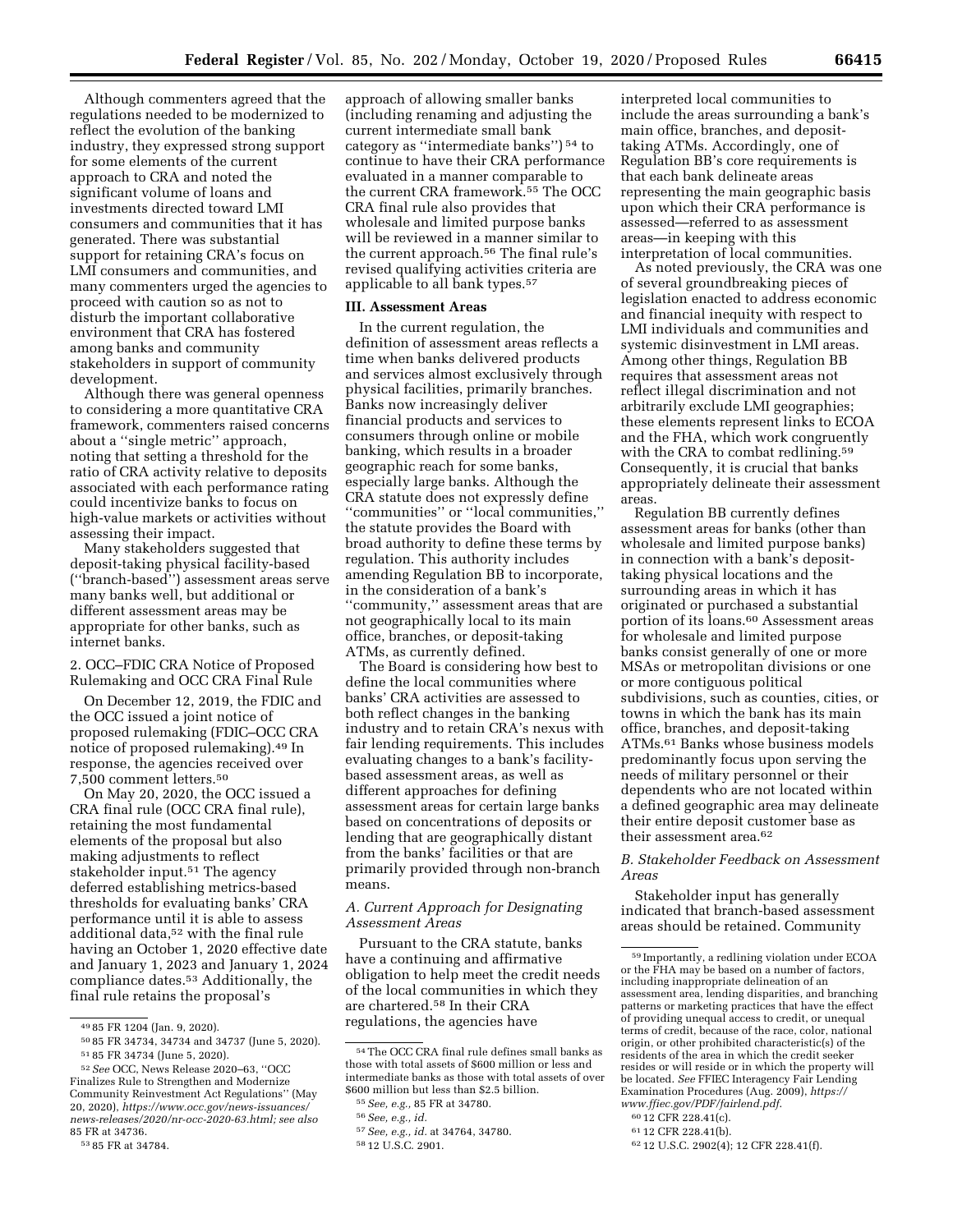groups and research organizations have also indicated that, for banks without branch-centric business models, deposit or lending data, or both, should be used to delineate additional assessment areas for banks with considerable deposits or lending volumes outside of their assessment areas. Industry stakeholders have expressed some reservations about deposit-based assessment areas, citing concerns that the associated data collection and reporting for many large banks would be costly and burdensome. Relatedly, community groups and research organizations have advised against comprehensive changes to assessment area delineation without data-driven analysis regarding their potential impact. And both industry and community group stakeholders have expressed concern that deposit-based assessment areas could result in additional assessment areas in wealthier and metropolitan areas, exacerbating the CRA hot spot dynamic.

Industry stakeholders have also expressed concern about being required to delineate large assessment areas (*e.g.,*  whole counties) when a bank serves only a portion of an area and/or when other banks already serve that area. These stakeholders have also noted uncertainty whether their lending in a geography would constitute a substantial portion and, as a result, would trigger an expectation to include that geography as part of their assessment area.

Some industry stakeholders have also noted that internet banks lacking a physical presence in any market should have nationwide assessment areas. For example, some stakeholders have suggested that internet banks could be defined as those deriving no more than 20 percent of their deposits from branch-based assessment areas.

#### *C. Facility-Based Assessment Area Delineation Options*

To continue encouraging banks to meet the credit and community development needs of their local communities, the Board proposes continuing to delineate assessment areas where banks have a physical presence and seeks feedback on options to better tailor assessment areas around branches, loan production offices, and deposittaking ATMs based on bank size, business model, and capacity.

1. Branch-Based Assessment Areas

Branches have traditionally been the primary means through which banks connect with and serve their communities. In addition to providing a channel for delivering banking products and services, branches are frequently

the places where individuals develop personal banking relationships and obtain financial education. Branches are particularly important in this regard to LMI consumers and small business owners.63 Because of these ancillary activities, branches are also essential to low-income communities, including many rural communities 64 and lowincome metropolitan neighborhoods where there is often a shortage of bank branches.65

Branch-based assessment areas can raise fair lending risk and uncertainty when they are not composed of whole political subdivisions, *e.g.,* whole counties. For assessment areas composed of portions of political subdivisions, examiners conduct a more rigorous review that includes a bank's geographic lending patterns to ensure that LMI census tracts are not arbitrarily excluded. Consistent with the longstanding public policy to prevent redlining, examiners also validate that an assessment area does not reflect illegal discrimination. An assessment area that appears to have been drawn to exclude areas with a majority number of minority residents represents a higher risk of discriminatory redlining, as set forth in the FFIEC Interagency Fair Lending Examination Procedures.<sup>66</sup> If LMI census tracts are found to be arbitrarily excluded or an assessment area reflects illegal discrimination, examiners work with a bank to delineate an assessment area that complies with the regulatory criteria, which in some cases could include the entire political subdivision. The revised assessment area is then used for the CRA evaluation. However, redrawing a bank's assessment area during a CRA evaluation can result in uncertainty and possibly a lower rating, since the bank may not have engaged in CRA activities inside the portions of the political

64Board of Governors of the Federal Reserve System, ''Perspectives from Main Street: Bank Branch Access in Rural Communities'' (Nov. 2019), *[https://www.federalreserve.gov/publications/files/](https://www.federalreserve.gov/publications/files/bank-branch-access-in-rural-communities.pdf) [bank-branch-access-in-rural-communities.pdf](https://www.federalreserve.gov/publications/files/bank-branch-access-in-rural-communities.pdf)*.

65*See* Ding and Reid, ''The Community Reinvestment Act (CRA) and Bank Branching Patterns.''

66*See* OCC, FDIC, Board, Office of Thrift Supervision, National Credit Union Association, ''Interagency Fair Lending Examination Procedures'' (Aug. 2009), *[www.ffiec.gov/PDF/](http://www.ffiec.gov/PDF/fairlend.pdf) [fairlend.pdf](http://www.ffiec.gov/PDF/fairlend.pdf)*.

subdivision that were previously excluded.

The Board is proposing to tailor the facility-based assessment area definition based on bank size. To address the uncertainty commenters noted when banks take assessment areas composed of partial political subdivisions, this approach would require facility-based assessment areas for large banks to consist of whole counties. Excluding partial county assessment areas for large banks would streamline the assessment area review process, add additional predictability and consistency to CRA examinations, and may provide incentives for large banks to lend in a broader area.

In contrast, for small banks, the Board believes that defining assessment areas based on whole counties may not be appropriate. Smaller banks may not have the capacity and resources to serve the needs of a geographically large county, especially when a bank is situated near a county border, is otherwise geographically remote from an area where it may have some lending activity but no branches, or faces substantial competition from other financial institutions within the same geographies. Some small municipalities and community groups have also indicated that overly large assessment areas can mask poor performance in remote and underserved LMI areas. Therefore, small banks would continue to be allowed to define facility-based assessment areas that include partial counties or portions of smaller political subdivisions, including portions of cities or townships, as long as they are composed of at least whole census tracts.

The Board proposes to provide greater clarity that a small bank would not be required to expand the delineation of an assessment area to include parts of counties where it does not have a physical presence and where it either engages in a *de minimis* amount of lending or there is substantial competition from other institutions, except in limited circumstances. Pursuant to this, it would clarify the limited circumstances under which a small bank would be asked to broaden the delineation of its assessment area beyond where it has branches, such as where an assessment area is drawn in a discriminatory manner or arbitrarily excludes LMI areas.

Under this tailored approach, both large and small banks would still be required to delineate assessment areas to include the geographies in which a bank has its main office and its branches, as well as the surrounding geographies in which the bank has

<sup>63</sup>*See,* Lei Ding, Federal Reserve Bank of Philadelphia, and Carolina K. Reid, University of California, Berkeley, ''The Community Reinvestment Act (CRA) and Bank Branching Patterns'' (Sept. 2019), *[https://](https://www.philadelphiafed.org/-/media/community-development/publications/discussion-papers/discussion-paper_cra-and-bank-branching-patterns.pdf?la=en) [www.philadelphiafed.org/-/media/community](https://www.philadelphiafed.org/-/media/community-development/publications/discussion-papers/discussion-paper_cra-and-bank-branching-patterns.pdf?la=en)[development/publications/discussion-papers/](https://www.philadelphiafed.org/-/media/community-development/publications/discussion-papers/discussion-paper_cra-and-bank-branching-patterns.pdf?la=en)  discussion-paper*\_*[cra-and-bank-branching](https://www.philadelphiafed.org/-/media/community-development/publications/discussion-papers/discussion-paper_cra-and-bank-branching-patterns.pdf?la=en)[patterns.pdf?la=en](https://www.philadelphiafed.org/-/media/community-development/publications/discussion-papers/discussion-paper_cra-and-bank-branching-patterns.pdf?la=en)*.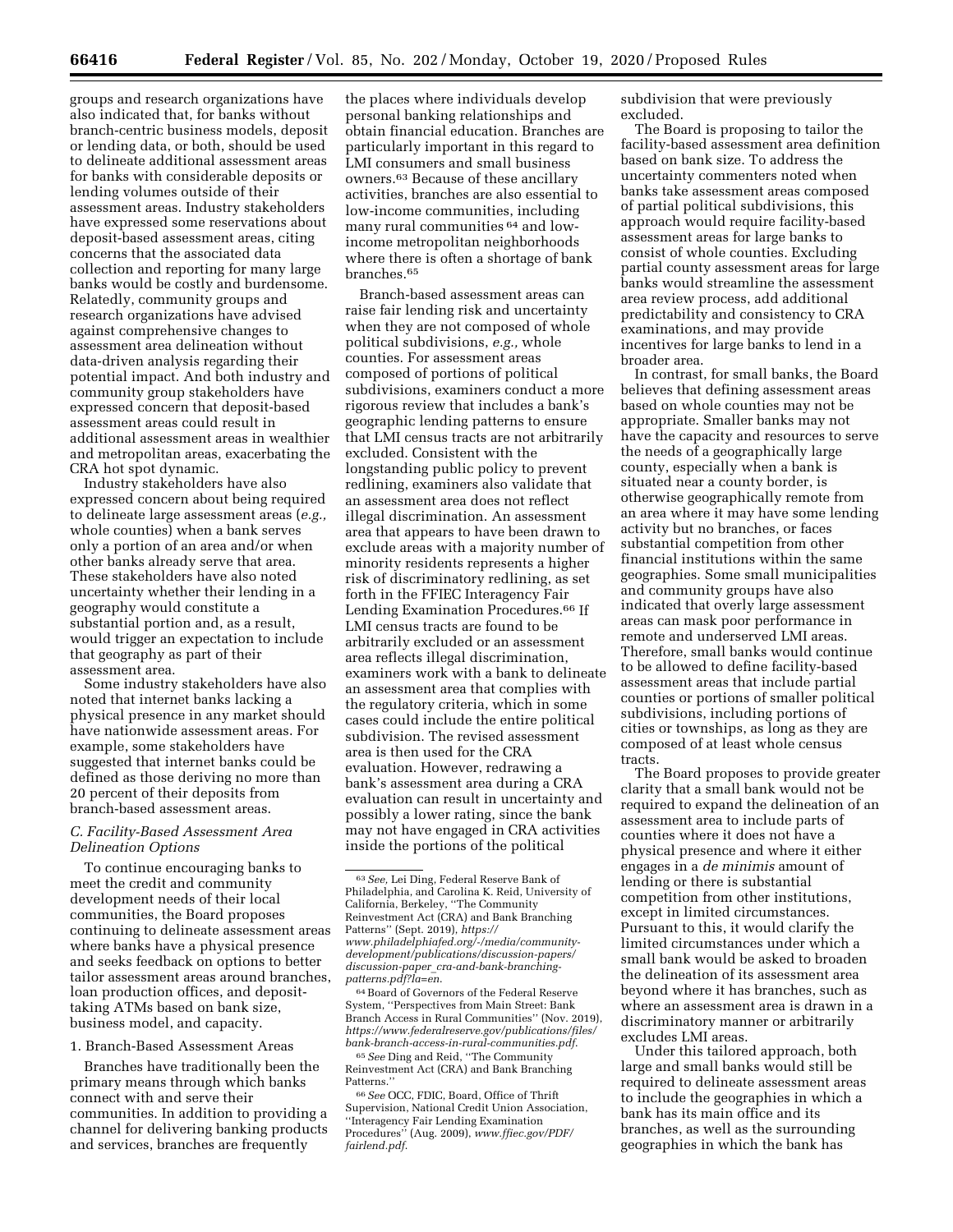originated or purchased a substantial portion of its loans, and may not extend substantially beyond an MSA boundary or beyond a state boundary unless the assessment area is located in a multistate MSA. The Board proposes a technical update to Regulation BB to also include a combined statistical area, in addition to MSAs, as a limitation to branch-based assessment areas. Similarly, the regulatory requirements that assessment area delineations may not reflect illegal discrimination and may not arbitrarily exclude LMI geographies would continue to apply.

2. Loan Production Office-Based and Deposit-Taking ATM-Based Assessment Areas

The Board is considering whether assessment areas should be expanded to include loan production offices (LPOs). Certain banks source loans and other services through LPOs, which are nondepository lending facilities that extend retail lending products to the public and are frequently located outside of branchbased assessment areas. CRA performance associated with these facilities could be evaluated based on bank business models, capacities, and constraints, as well as community needs. For example, if a bank extends only small business or consumer loans from its LPOs and those products constitute a major product line as discussed in Section VI, only those types of loans would be subject to evaluation. Similarly, community development expectations could also be based on the bank's capacity to engage in community development financing and community development services. This approach could provide banks with CRA consideration for, and thereby incentivize, retail lending and community development activity potentially without some of the complexity associated with deposit- or lending-based assessment areas discussed below.

Additionally, the Board is proposing to give banks the option of delineating facility-based assessment areas around deposit-taking ATMs, but they would not be required to do so. Some stakeholders have expressed the view that the current requirement for banks to delineate an assessment area around a deposit-taking ATM is outdated now that customers can use smartphones and other technologies to make deposits. However, if deposits from deposittaking ATMs generate considerable bank deposits or comprise a comparatively large market share within a community, it may still be appropriate to delineate assessment areas around them.

*Request for Feedback:* 

*Question 3.* Given the CRA's purpose and its nexus with fair lending laws, what changes to Regulation BB would reaffirm the practice of ensuring that assessment areas do not reflect illegal discrimination and do not arbitrarily exclude LMI census tracts?

*Question 4.* How should the Board provide more clarity that a small bank would not be required to expand the delineation of assessment area(s) in parts of counties where it does not have a physical presence and where it either engages in a *de minimis* amount of lending or there is substantial competition from other institutions, except in limited circumstances?

*Question 5.* Should facility-based assessment area delineation requirements be tailored based on bank size, with large banks being required to delineate facility-based assessment areas as, at least, one or more contiguous counties and smaller banks being able to delineate smaller political subdivisions, such as portions of cities or townships, as long as they consist of whole census tracts?

*Question 6.* Would delineating facility-based assessment areas that surround LPOs support the policy objective of assessing CRA performance where banks conduct their banking business?

*Question 7.* Should banks have the option of delineating assessment areas around deposit-taking ATMs or should this remain a requirement?

#### *D. Deposit-Based or Lending-Based Assessment Areas for Certain Large Banks*

For certain large banks that engage in considerable business beyond their branch-based assessment areas, the Board is exploring alternative depositbased and lending-based ways to delineate additional assessment areas. In considering options for creating new assessment areas that are not facilitybased, the Board is also considering the types of banks to which these additional assessment area requirements should apply. The Board would be inclined to require such an approach only for internet banks that do not have physical locations and banks that partner with online lenders that do not have physical loan-making locations. The Board is also considering which approaches should apply to hybrid banks that have traditional branch-based assessment areas but also conduct a substantial majority of lending and deposit-taking beyond their assessment areas. For these banks, the Board is considering whether there is a certain threshold of outside activity that would prompt new assessment areas.

#### 1. Deposit-Based Assessment Areas

The Board is considering the option of establishing deposit-based assessment areas for large banks that provide all or a substantial majority of their products and services entirely via mobile and internet channels. There are currently deposits data gaps that make it difficult to understand how this option would affect banks with different business models and asset sizes and which communities it would impact. Additionally, deposit-based assessment areas also raise considerations of how much burden would be associated with deposits data collection, as discussed in Section XI. Subject to the deposits data limitations discussed above, one option for deposit-based assessment areas would be to trigger the delineation of additional assessment areas when a large bank exceeds a certain threshold of deposits outside of its facility-based assessment areas.67 However, based on stakeholder feedback that deposit-based assessment areas could exacerbate CRA hot spots and deserts, it would be important to evaluate the impact of this approach on LMI and other underserved communities.

#### 2. Lending-Based Assessment Areas

Given some of the data challenges with adding deposit-based assessment areas, an alternative approach could be to base additional assessment areas for large banks on concentrations of lending activity. One advantage of lending-based assessment areas is that it is possible to analyze their impact given the availability of HMDA and CRA reporter data, reflecting home mortgage, small business, and small farm lending activity. The Board conducted two separate analyses of possible approaches to delineating additional assessment areas based on concentrations of lending activity outside of branches.68 The first used a business model approach based on banks having a substantial majority of lending outside of their branch-based assessment areas plus a concentration of lending at the county level. The second utilized the concentration of lending outside of banks' branch-based assessment areas.

<sup>67</sup>A deposit-based approach was proposed in the FDIC–OCC CRA notice of proposed rulemaking and adopted in the OCC CRA final rule. The OCC CRA final rule provides, in relevant part, that if a majority of a bank's deposits come from depositors located outside of its branch-based assessment area(s) additional assessment areas would be delineated in areas where a certain percentage of deposits are located.

<sup>68</sup>The data used in the various analyses to support the Board's ANPR reflect information that was available at the time that the analyses were conducted.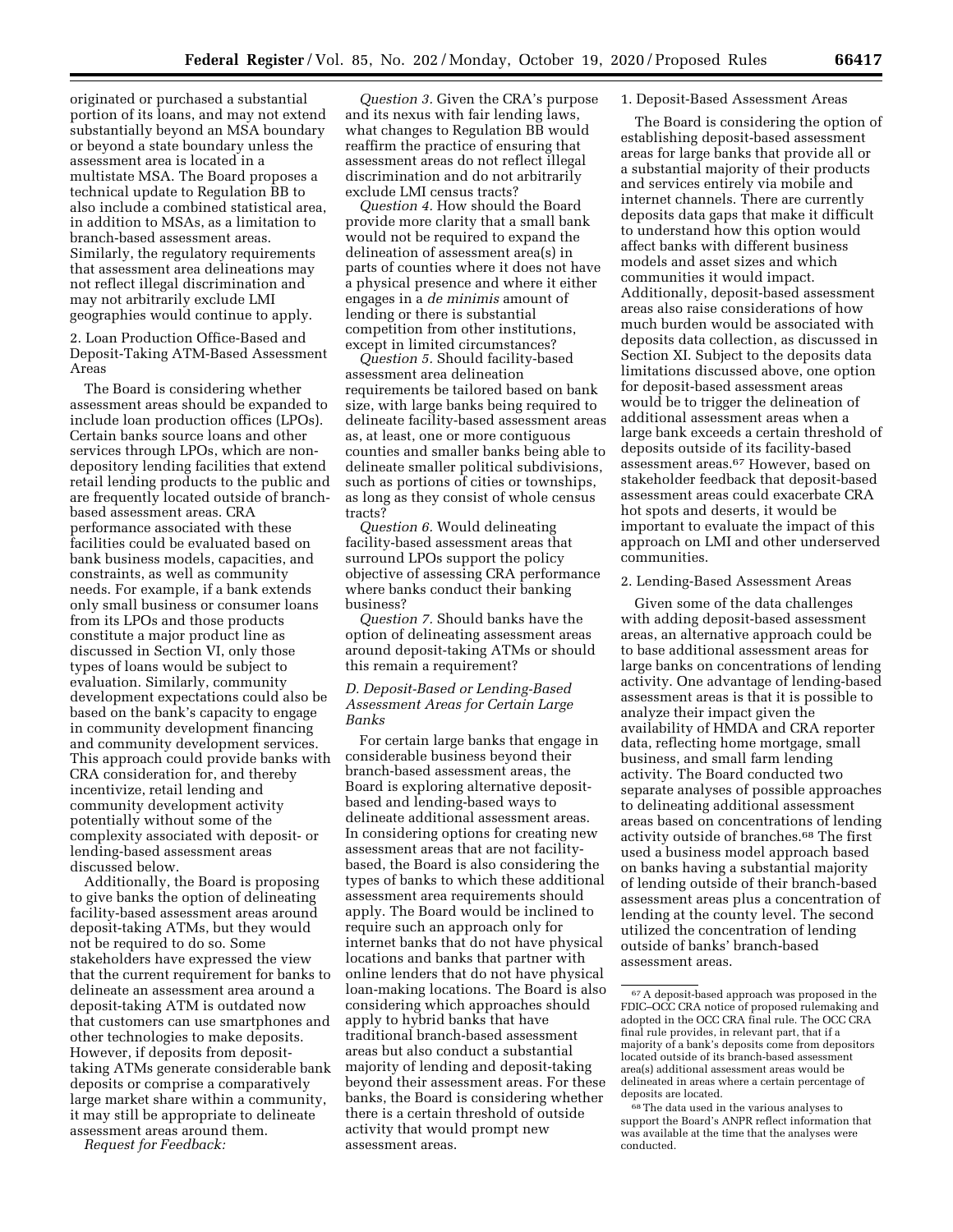a. Lending-Based Approach for Large Banks With a Substantial Majority of Lending Outside of Branches

The Board analyzed how lendingbased assessment areas might work for large banks that conduct a substantial majority (75 percent or greater) of their lending outside of their facility-based assessment areas. Such an approach would be intended to capture a subset of bank business models, including banks that do not rely principally on branches for extending loans.

The Board's analysis reviewed 2017 HMDA, small business, and small farm data from CRA-reporting banks. The analysis indicated that this approach for delineating lending-based assessment areas may not meet the Board's policy objectives for defining additional assessment areas. The analysis revealed that additional assessment areas would be required for only 33 banks across all three lending categories.69 The small number of affected banks reflects two key findings of the analysis: (i) The vast majority of banks make less than a substantial majority of retail loans outside of their assessment areas, and (ii) for the banks that make more than a substantial majority of retail loans outside of their assessment areas, their lending is relatively dispersed rather than concentrated in particular geographic areas. Additionally, as with deposit-based assessment areas, this approach may exacerbate the discrepancies in CRA activity between CRA hot spots and deserts, because the new assessment areas identified under this approach tended to be located in high-density metropolitan areas with multiple active banks. Finally, the analysis indicates that this approach may not substantially increase banks' lending to LMI borrowers in the new assessment areas because the percentage of LMI borrowers is similar between banks that would add new lendingbased assessment areas and banks that

already have existing facility-based assessment areas.

b. Lending-Based Approach for Large Banks With a Concentration of Lending Outside of Their Assessment Areas

The second lending-based approach analyzed by the Board would require a bank to delineate additional assessment areas in counties with sufficient concentrations of lending, regardless of how many loans it makes outside of its branch-based assessment areas. Using 2017 data, the Board examined all banks that are both HMDA reporters and included in FDIC Summary of Deposits (SOD) data.70 The analysis examined HMDA mortgage lending only and used two illustrative thresholds of 100 and 250 home mortgage loans, respectively, within a county as a trigger to delineate additional assessment areas. This analysis revealed that of 3,160 banks analyzed, only 167 banks would be required to delineate at least one additional assessment area using a threshold of 100 mortgages loans and only 65 banks would be required to delineate at least one additional assessment area using a threshold of 250 mortgage loans. It is important to recognize that these numbers could increase over time as banks expand their reliance on mobile and online platforms.

*Request for Feedback: Question 8.* Should delineation of new deposit- or lending-based assessment areas apply only to internet banks that do not have physical locations or should it also apply more broadly to other large banks with substantial activity beyond their branchbased assessment areas? Is there a certain threshold of such activity that should trigger additional assessment areas?

#### *E. Nationwide Assessment Areas for internet Banks*

The Board is considering whether to allow internet banks to delineate nationwide assessment areas. Currently, these banks' assessment areas are based on the location of the bank's solitary main office. This results in assessment areas that are much smaller than the bank's actual business footprint. Additionally, the number of new assessment areas triggered for internet banks using the deposit-based or lending-based assessment area approach would vary and, for some of these

banks, could be limited. The Board's above-referenced lending-based assessment area analysis indicated that many banks' dispersion of lending activity would make it challenging to delineate additional assessment areas in specific counties. In contrast, nationwide assessment areas would be based holistically on an internet bank's overall business activity.

The designation of a nationwide assessment area would require determining how to conduct performance evaluations for this approach, including for retail and community development activities. Such an approach would also require defining an internet bank for CRA purposes. In the extreme, the definition of internet bank could be limited to banks that exclusively use an online business model to deliver products and services. A hybrid definition might instead allow limited branch-related activity in combination with a substantial majority of activity conducted through online channels.

*Request for Feedback: Question 9.* Should nationwide assessment areas apply only to internet banks? If so, should internet banks be defined as banks deriving no more than 20 percent of their deposits from branch-based assessment areas or by using some other threshold? Should wholesale and limited purpose banks, and industrial loan companies, also have the option to be evaluated under a nationwide assessment area approach?

*Question 10.* How should retail lending and community development activities in potential nationwide assessment areas be considered when evaluating an internet bank's overall CRA performance?

#### **IV. Tailoring Evaluations Based on Bank Size and Business Model**

The Board is proposing a revised CRA evaluation framework that would consist of two separate tests: A Retail Test and a Community Development Test. Within these tests would be the following four subtests: Retail Lending Subtest, Retail Services Subtest, Community Development Financing Subtest, and Community Development Services Subtest. Retail and community development activities are both fundamental to CRA and essential for meeting the core purpose of the statute. Separately evaluating these activities in a Retail Test and a Community Development Test helps ensure that these activities are appropriately taken into consideration. Having a separate Retail Test and Community Development Test also provides the ability to tailor which tests and subtests

<sup>69</sup>The Board defined a minimum concentration of lending at the county level needed to delineate a new assessment area in the following way. First, the Board identified banks making 75 percent or more of their retail loans outside of their assessment areas in 2017, by product line. Next, the Board sought to delineate new assessment areas for these banks such that a substantial share of the lending currently outside of branch-based assessment areas would be newly included in lending-based assessment areas. To do so, by product line, the Board calculated a minimum concentration of loans at the county level that would capture approximately 50 percent of the loans outside of branch-based assessment areas that are not currently assessed for CRA within this group of banks. For home mortgage lending, this minimum concentration is 88 loans. Note that this calculation is based on lending of the group of banks making 75 percent or more of their loans outside of branchbased assessment areas and not all lending outside of branch-based assessment areas.

<sup>70</sup> In this analysis, a proxy measure was used to determine banks' assessment areas using bank branch location data from the FDIC SOD. If a bank had a branch in a county in 2017, then that county was counted as part of the bank's assessment area(s).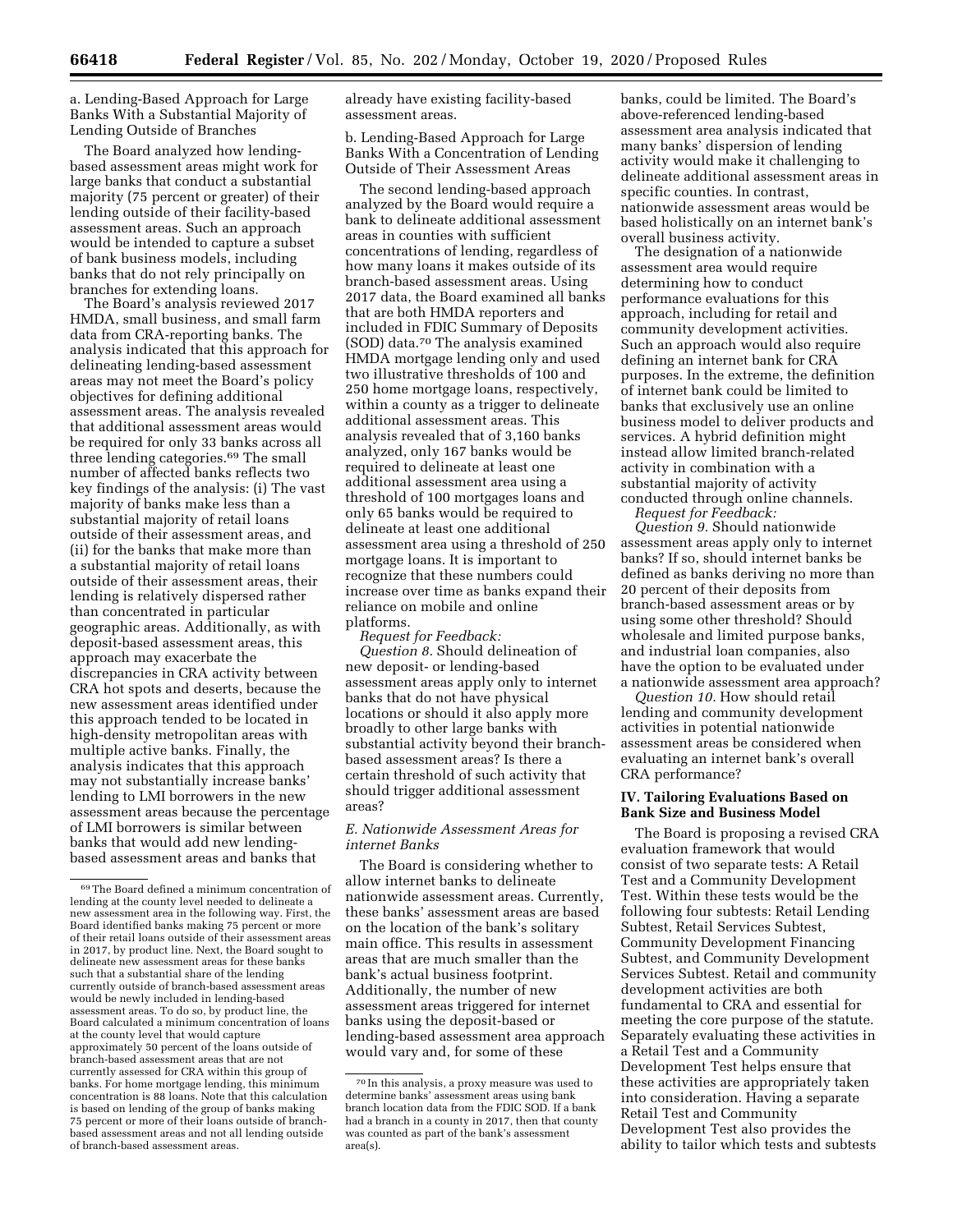apply to banks based on asset size and other factors. Finally, separate tests facilitate using metrics and benchmarks that are customized to different activities, which allows the use of available data to the greatest extent possible and thereby minimizes burden.

*Treatment of Small and Large Retail Banks.* The Board proposes giving small retail banks the option to be evaluated solely under the Retail Lending Subtest, while applying all four subtests to larger retail banks. A bank would receive a conclusion for each applicable subtest in each of its assessment areas. Accordingly, a small bank that chooses to opt in would receive a Retail Lending Subtest conclusion in each assessment area, and a large bank would receive four subtest conclusions in each assessment area. These subtest conclusions in assessment areas would form the foundation for state, multistate MSA, and institution CRA ratings.

*Defining Small and Large Banks for CRA Purposes.* The approach described above would establish small bank and large bank categories of retail banks based on institution asset size, and would eliminate the current intermediate small bank category to reduce complexity and create more consistent evaluation standards. Currently, the asset threshold between small and intermediate small banks is \$326 million, and the threshold between intermediate small and large banks is \$1.305 billion. The Board is seeking feedback on whether to set the asset threshold differentiating between small and large banks at either \$750 million or \$1 billion, designating banks below this level as small banks and banks above this level as large banks.

Under the proposed test structure, increasing a small bank threshold above the existing \$326 million limit would reduce the scope of activities evaluated under CRA for some banks compared to the approach used today. Currently, small banks with assets below \$326 million are evaluated on retail lending performance alone, while intermediate small banks with assets between \$326 million and \$1.305 billion are also evaluated on their community development activities. Although increasing the small bank threshold above the existing limit might result in fewer banks' community development activities evaluated for purposes of CRA, it would also better tailor the compliance and data implications of the proposed Community Development Test only to banks with substantial community development activity.

*Small Bank Considerations.* The Board proposes that small retail banks under the Board's proposed threshold

would, by default, have their retail lending activities evaluated under the qualitative approach used in the current examination procedures for small banks, rather than the metrics-based approach proposed in Section V. Small banks would also have the ability to opt in to the metrics-based approach at their choosing. The default approach of evaluation under the current qualitative framework would allow for continuity of examination procedures and would more fully account for qualitative performance context factors that may be especially relevant for smaller banks, such as capacity constraints. However, the default option would not deliver the consistency and predictability of the evaluation process desired by many banks and other stakeholders and would increase overall complexity because it requires multiple performance evaluation frameworks.

Another consideration is allowing small banks to have the option of requesting that retail services, community development activities, or both, be considered in addition to the Retail Lending Subtest conclusions when developing CRA ratings. Small banks could opt to have these activities evaluated on a qualitative basis to improve their overall ratings and would not be required to collect the data necessary to be evaluated under the Retail Services Subtest and the Community Development Test. The Board believes that a small retail bank should also continue to be able to achieve any rating, including an ''outstanding,'' based on its retail lending performance alone, and should not be required to be evaluated on other activities. Section X discusses ratings for small banks in greater detail.

*Wholesale and Limited Purpose Banks.* The Board has also considered how to tailor evaluation standards to wholesale and limited purpose banks. Because these banks, by definition, do not conduct retail lending as a significant part of their business, the Board proposes evaluating these banks using only the Community Development Test. The Board anticipates that the evaluation approach used for the Community Development Test, however, would be applied differently to wholesale and limited purpose banks than retail banks. Specifically, although the Board is proposing a community development financing metric that incorporates deposits as a measure of a large retail bank's capacity within an assessment area, the Board is considering alternate measures of capacity for wholesale and limited purpose banks, such as total assets. In addition, as with any bank, wholesale

and limited purpose banks would continue to have the option to be evaluated under an approved strategic plan, which allows for tailoring to their unique business models and strategies. *Request for Feedback:* 

*Question 11.* Is it preferable to make the default approach for small banks the current framework, with the ability to opt in to the metrics-based approach, as proposed, or instead the metrics-based approach, with the ability to opt out and remain in the current framework?

*Question 12.* Should small retail banks that opt in to the proposed framework be evaluated under only the Retail Lending Subtest? Should large retail banks be evaluated under all four subtests: Retail Lending Subtest, Retail Services Subtest, Community Development Financing Subtest, and Community Development Services Subtest?

*Question 13.* Is \$750 million or \$1 billion an appropriate asset threshold to distinguish between small and large retail banks? Or should this threshold be lower so that it is closer to the current small bank threshold of \$326 million? Should the regulation contain an automatic mechanism for allowing that threshold to adjust with aggregate national inflation over time?

#### **V. Retail Test: Evaluation of Retail Lending and Retail Services Performance**

The Board proposes using a Retail Lending Subtest—utilizing a metricsbased approach—to evaluate retail lending performance for all large retail banks and small retail banks that opt into the new framework. This approach would result in a small retail bank receiving a Retail Lending Subtest conclusion in each of its assessment areas. The Board also seeks feedback on a Retail Services Subtest, which would apply only to large banks above a specified asset threshold. A large bank would receive separate Retail Lending Subtest and Retail Services Subtest conclusions in each of its assessment areas.

#### *A. Retail Lending Subtest Evaluation Approach*

This section proposes a metrics-based approach to a Retail Lending Subtest that leverages practices currently used in CRA examinations combined with more transparent performance expectations. At the heart of this analysis would be evaluating how well a bank serves LMI census tracts, LMI borrowers, small businesses, and small farms. This approach is intended to strengthen CRA's focus on how banks serve the retail credit needs of LMI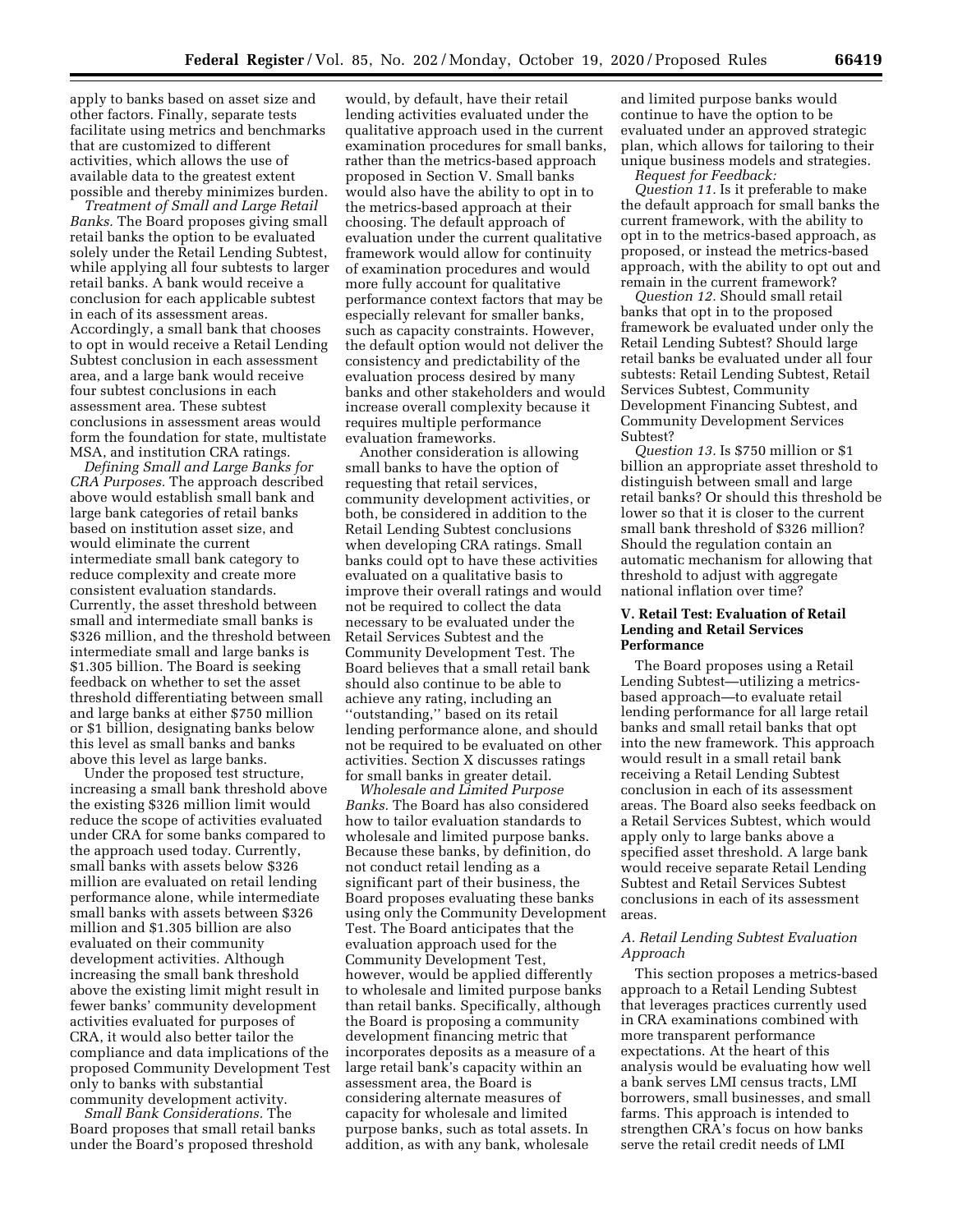communities, and to improve the clarity and consistency of CRA examinations.

First, the Board proposes using a retail lending screen that would determine whether a bank should be eligible for a metrics-based evaluation of retail lending that could result in a presumption of ''satisfactory,'' or that should instead be evaluated subject to examiner discretion as a result of having relatively low levels of retail lending in an assessment area.

Second, for banks that pass the simple screen, the Board proposes using retail lending distribution metrics to determine whether a bank is eligible for a presumption of ''satisfactory'' on the Retail Lending Subtest in a specific assessment area. The retail lending distribution metrics comprises two metrics: (a) A *geographic distribution*  metric that would evaluate how well a bank is serving LMI census tracts; and (b) a *borrower distribution* metric that would evaluate how well a bank is serving LMI borrowers, small businesses, and small farms in their assessment area overall, regardless of geography. To determine which banks are eligible for a presumption of ''satisfactory,'' this approach would use tailored, dynamic thresholds that adjust across different communities and that reflect changes in the local business cycle. The Board believes that providing a dashboard—using data through the previous quarter or year, depending on the data source—to show the thresholds for specific assessment areas would facilitate ease of use and enable banks to track their performance over the course of an evaluation period.

To complement the presumption of ''satisfactory'' approach, the Board is also considering a third step using the same distribution metrics relative to performance ranges set for each Retail Lending Subtest conclusion: ''outstanding,'' ''satisfactory,'' ''needs to improve,'' and ''substantial noncompliance.'' This would produce a *recommended* Retail Lending Subtest conclusion that an examiner would consider in addition to certain, targeted performance context and qualitative information to reach a *final* Retail Lending Subtest conclusion.

1. Current Structure for Evaluating Retail Lending Activity

In current CRA examinations, retail lending performance is examined under a lending test that differs based on a bank's asset size category (small, intermediate small, and large). The lending test includes quantitative and qualitative criteria, and does not specify what level of lending is needed to

achieve ''satisfactory'' or ''outstanding'' performance.

Currently, the purpose of evaluating lending activity for both small and large banks is the same—to determine whether a bank has a sufficient aggregate value of lending in its assessment area(s) in light of a bank's performance context, including its capacity and the lending opportunities available in its assessment area(s). For small banks, examiners make a loan-todeposit calculation based on the balance sheet dollar values at the institution level, and review the number of loans made inside and outside of assessment area(s). For large banks, examiners consider the number and dollar amount of loans in assessment area(s) and the number of loans inside and outside of assessment area(s). These approaches rely on examiner judgment to draw a conclusion about a bank's level of lending.

Pursuant to Regulation BB, CRA examinations today also include an evaluation of the geographic distribution and borrower distribution of a bank's retail lending.71 This evaluation leverages a set of local data points referred to as comparators—both demographic comparators and aggregate comparators—that are tailored to each assessment area in which the bank operates.

For the geographic distribution analysis, examiners evaluate the distribution of a bank's retail loans in low-income, moderate-income, middleincome, and upper-income census tracts. Examiners review the geographic distribution of home mortgage loans by income category and compare the percentage distribution of lending to the percentage of owner-occupied housing units in the census tracts. Similarly, in each income category of census tract, examiners compare small business lending to the percentage distribution of small businesses; small farm lending to the percentage distribution of small farms; and consumer lending to the percentage distribution of households in each category of census tract, as applicable.

For the borrower distribution analysis, examiners evaluate the distribution of a bank's retail loans based on specified borrower characteristics, such as the income level of borrowers for home mortgage lending. The comparators used to inform the borrower distribution analysis are families by income level for home mortgage lending; businesses with gross annual revenues of \$1 million or less for small business lending; farms with gross annual revenues of \$1 million or less for small farm lending; and households by income level for consumer lending.

Examiners complement these distribution analyses by also reviewing the dispersion of a bank's loans throughout census tracts of different income levels in its assessment area(s) to determine if there are conspicuous lending gaps.

2. Stakeholder Feedback on Evaluating Retail Lending

Although many stakeholders expressed support for the consideration of performance context and the qualitative aspects of CRA performance, they raised concerns about a lack of transparency and predictability regarding the amount and nature of retail lending activity required to achieve a particular rating. As explained above, Regulation BB and the related examination procedures require evaluations based on the number and dollar amount of loans, but without a formalized way of translating that analysis into performance expectations.

Stakeholders have also expressed the need for greater consistency across CRA performance standards. CRA evaluations are tailored based on bank size and business strategy; however, these differences can be confusing as banks cross asset thresholds and are subject to different examination procedures. For example, as noted, overall lending activity is evaluated using a loan-to-deposit ratio criterion for small banks and by reviewing the number and amount of loans in a bank's assessment area(s) for large banks.

#### 3. Potential Retail Lending Screen

As a first step to evaluating a bank's retail lending, the Board proposes using a retail lending screen. The screen would measure a bank's retail lending relative to its capacity to lend in an assessment area to determine whether the bank is eligible for a presumption of ''satisfactory'' using the retail lending distribution metrics, or whether it should instead be more closely evaluated by an examiner.

Using the retail lending screen would ensure that a bank does not receive a presumption of ''satisfactory'' in assessment areas where it has overall low levels of retail lending relative to deposits, compared to other banks in the assessment area. Without such a screen, a bank with high levels of deposits that originated a very low number of retail loans during an evaluation period might otherwise appear to merit a ''satisfactory'' conclusion simply because, for example, those loans

<sup>71</sup>*See* 12 CFR 228.22(b).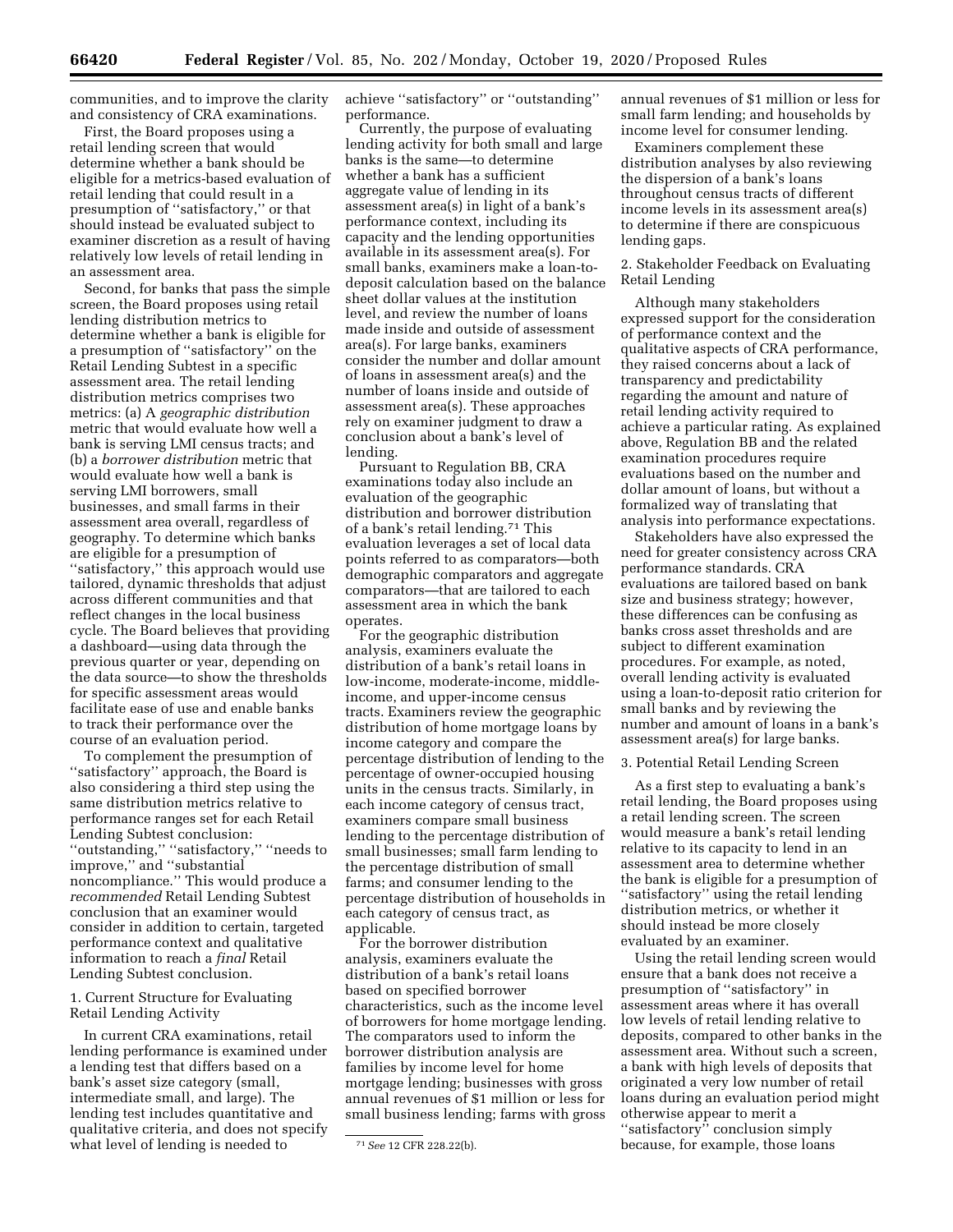happened to be concentrated among LMI borrowers and LMI census tracts.

In each assessment area, the retail lending screen would measure the average annual dollar amount of a bank's originations and purchases of retail loans in the numerator—including home mortgage, small business, and small farm loans—relative to its deposits in the denominator. Both the numerator and denominator of the retail lending screen would be measured in dollars.

The retail lending screen would be measured against a market benchmark that reflects the level of retail lending by other banks in the same assessment area, indicating the aggregate dollar amount of lending a typical bank might be expected to engage in given its level of retail deposits. Specifically, the proposed market benchmark for the retail lending screen would be the percentage of retail lending (in dollars) by all HMDA and CRA reporter banks in an assessment area compared to the aggregate amount of deposits for those banks in that same assessment area. The use of HMDA and CRA reporter data would minimize the data reporting requirements for small banks. To ensure that banks' ability to pass this retail lending screen would not depend on their business strategy (*e.g.,* banks that hold their loans in portfolio rather than sell them into the secondary market), the threshold for this screen would be set at a low level, such as 30 percent of

the market benchmark.72 The intent would be to focus examiner attention on banks that are significantly underperforming relative to the market benchmark.

Under this approach, banks not meeting the retail lending screen threshold would not be eligible for a metrics-based presumption of ''satisfactory'' on the Retail Lending Subtest in an assessment area. Instead, examiners would review the bank's aggregate lending, geographic distribution, and borrower distribution in combination with performance context and qualitative aspects of performance.

*Request for Feedback: Question 14.* Is the retail lending screen an appropriate metric for assessing the level of a bank's lending?

4. Retail Lending Distribution Metrics for a Presumption of ''Satisfactory''

For banks that pass the retail lending screen, the Board proposes comparing a pair of retail lending distribution metrics against local quantitative thresholds to determine whether a bank is eligible for a presumption of ''satisfactory'' on the Retail Lending Subtest in an assessment area. For each product line evaluated under the Retail Lending Subtest, the Board proposes evaluating bank activity using *both* a geographic distribution metric and a borrower distribution metric, with each designed to evaluate different but

complementary aspects of a bank's retail lending performance, similar to the focus of current examinations.

If a bank's geographic distribution metric and borrower distribution metric both met or exceeded the relevant thresholds, then a bank would receive a presumption of ''satisfactory'' performance and would be eligible for a ''satisfactory'' or an ''outstanding'' conclusion in a specific assessment area.

#### a. Calculation of Retail Lending Distribution Metrics

The geographic distribution metric would measure the number of a bank's loans in LMI census tracts within an assessment area. For each of the bank's major product lines, the geographic distribution metric would calculate the total number of the bank's originated or purchased loans in LMI census tracts (numerator) relative to the total number of the bank's originated or purchased loans in the assessment area overall (denominator). For mortgage and consumer loans, this would include loans to borrowers of any income level but located within an LMI census tract. For instance, assuming that a bank originated or purchased 25 home mortgage loans in one of its assessment areas during the evaluation period and that five of these were located in LMI census tracts, the geographic distribution metric for home mortgage loans would be:

# Bank Loans in LMI Tracts (5)<br>Bank Loans (25) = Geographic Distribution Metric (0.2 or 20%)

The borrower distribution metric would measure a bank's loans to LMI individuals (for home mortgages or consumer loans, respectively) or to small businesses (for small business loans) or small farms (for small farm loans) within an assessment area relative to the total number of the bank's

corresponding loans in that category in the assessment area overall. For each of the bank's major product lines, the borrower distribution metric would be calculated separately. Options for revising the thresholds for small business lending and small farm lending are discussed in Section VI.

Assuming that a bank originated or purchased 100 home mortgage loans in one of its assessment areas during the evaluation period, and that 20 of these went to LMI borrowers, the borrower distribution metric would be:

## Bank Loans to LMI Borrowers (20)<br>Bank Loans (100) = Borrower Distribution Metric (0.2, or 20%) Bank Loans (100)

To calculate the retail lending distribution metrics, the Board's proposed approach would use the

number of a bank's loans, not the dollar amount of those loans, in order to treat different-sized loans equally within

product categories. For example, using an approach based on the number of loans, a \$250,000 mortgage to a

<sup>72</sup>The analysis of performance evaluation data, using the Board's publicly available CRA Analytics Data Tables, showed that the frequency of ratings below ''satisfactory'' increased substantially relative to ''high satisfactory'' or ''outstanding'' ratings when a bank's average annual loan-to-deposit ratio

fell below 30 percent of the market benchmark. In 2017, the median market benchmark loan-to-deposit ratio for entire MSAs and for non-MSA counties were both approximately 9 percent. The proposed loan-to-deposit ratio is based on the dollar amount of a bank's originations and purchases during the

evaluation period. In contrast, the loan-to-deposit ratio used under current small bank examination procedures is based on the dollar amount of loans and purchases on a bank's balance sheet.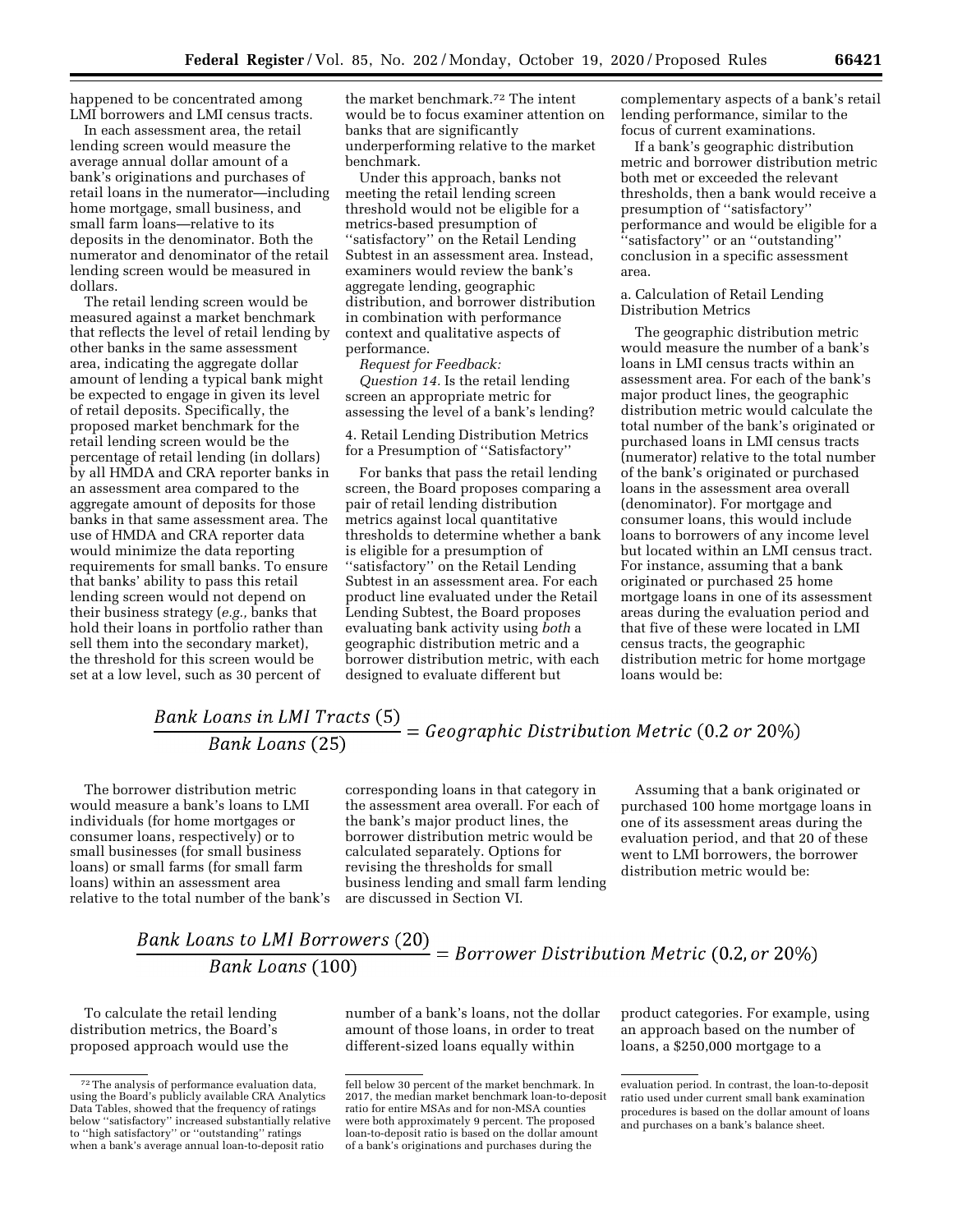moderate-income household would count the same as an \$80,000 mortgage to a low-income household. This approach emphasizes the number of households, small businesses, and small farms served, and avoids weighting larger loans more heavily than smaller loans, as would occur when using dollar amounts. This better captures the importance and responsiveness of smaller dollar loans to the needs of lower-income borrowers and smaller businesses and farms, and does not provide an incentive to make larger loans to reach performance levels.

For each product line evaluated using the retail lending distribution metrics, the Board proposes aggregating the calculation of the retail lending distribution metrics in certain aspects for simplicity and clarity. This would be a change from current practice, whereby examiners separately evaluate a bank's performance in each income category (low-, moderate-, middle-, and upper-); each loan category within a product line (*e.g.,* home purchase loans, home refinance loans); and each year. The proposed approach would combine lowand moderate-income categories under a single metric calculation. The proposed approach would also aggregate all categories of home mortgage loans together when evaluating home mortgage lending, all categories of small business loans together when evaluating small business lending, and all types of small farm loans together when evaluating small farm lending. By comparison, the Board believes that there could be different considerations for evaluating consumer loan categories separately (*e.g.,* motor vehicle lending separately from credit card lending) rather than as one consumer product line. Lastly, the Board proposes to

combine all years of the evaluation period together under a single metric calculation.

Calculating the retail lending distribution metrics on a more aggregated basis for each product line would simplify the number of calculations needed to determine whether a bank qualified for the presumption of ''satisfactory.'' This approach would result in only one calculation needed for each distribution metric for each product line during an evaluation period. Another benefit of aggregating the metrics in this manner is that, for small banks and rural banks with relatively fewer retail loan originations, this approach would more likely capture a sufficient number of loans for use in the metrics.

The greater simplicity would also have some drawbacks. Combining lowand moderate-income categories together could potentially reduce the focus on lending in low-income census tracts and to low-income borrowers relative to lending to moderate-income tracts and moderate-income borrowers. A potential drawback to combining all home mortgage lending products into one category is that the evaluation of home purchase lending could be obscured when combined with home refinance loans, particularly when levels of home mortgage refinancing increase.73

b. Benchmarks for the Retail Lending Distribution Metrics

The Board proposes using two different kinds of benchmarks for each distribution metric as the building blocks for setting quantitative thresholds for the retail lending distribution metrics. First, a community benchmark would reflect the

demographics of an assessment area, such as the number of owner-occupied units, the percentage of low-income families, or the percentage of small businesses or small farms. Second, a market benchmark would reflect the aggregate lending to targeted areas or targeted borrowers by all lenders operating in the same assessment area. Using these two kinds of benchmarks will help tailor the Retail Lending Subtest to the lending opportunities, needs, and overall lending taking place in an assessment area. Importantly, the Board believes that these benchmarks will focus CRA evaluations on the local communities being served by banks and will incorporate aspects of performance context directly into the metrics.

Benchmarks grounded in local data are used today in CRA examinations, and the Board's approach seeks to translate these comparators into performance expectations in a consistent and transparent way. As discussed above, in current CRA performance evaluations, the benchmarks are referred to as ''comparators.'' The community benchmark is currently referred to as the demographic comparator. The market benchmark is currently referred to as the aggregate comparator.

Within each retail lending product line evaluated under the Retail Lending Subtest, the geographic distribution metric would be compared to a community benchmark and a market benchmark, and the borrower distribution metric would be compared to a community benchmark and a market benchmark. Table 1 provides an overview of the benchmarks under consideration by the Board and their respective data sources.

TABLE 1—LIST OF BENCHMARKS FOR RETAIL LENDING DISTRIBUTION METRICS AND DATA SOURCES

| Community benchmark<br>Distribution metric |                                                                                            | Market benchmark                                                                                 |  |  |
|--------------------------------------------|--------------------------------------------------------------------------------------------|--------------------------------------------------------------------------------------------------|--|--|
|                                            | Mortgage                                                                                   |                                                                                                  |  |  |
| Geographic:                                |                                                                                            |                                                                                                  |  |  |
| Data Point                                 | Percentage of owner-occupied residential units in LMI<br>census tracts in assessment area. | Percentage of home mortgages in LMI census tracts by<br>all lender-reporters in assessment area. |  |  |
| Data Source                                |                                                                                            | HMDA Data.                                                                                       |  |  |
| Borrower:                                  |                                                                                            |                                                                                                  |  |  |
| Data Point                                 | Percentage of LMI families in assessment area                                              | Percentage of home mortgages to LMI borrowers by all<br>lender-reporters in assessment area.     |  |  |
| Data Source                                |                                                                                            | HMDA Data.                                                                                       |  |  |
|                                            | <b>Small Business</b>                                                                      |                                                                                                  |  |  |

#### Geographic:

73Complicating this decision further is that, for loans originated in 2018, HMDA reporting requirements for home mortgage loans changed and now include, for certain reporters, home equity

lines of credit (HELOCs) that are secured by a dwelling, regardless of loan purpose (unless otherwise exempt). *See, e.g.,* 12 CFR 1003.2(e); 82 FR 43088 (Sept. 13, 2017); 85 FR 28364 (May 12,

2020). As such, HELOCs reported in HMDA data may include loans secured by a dwelling but not connected to a dwelling-related purpose (*i.e.,* home purchase, home refinance, or home improvement).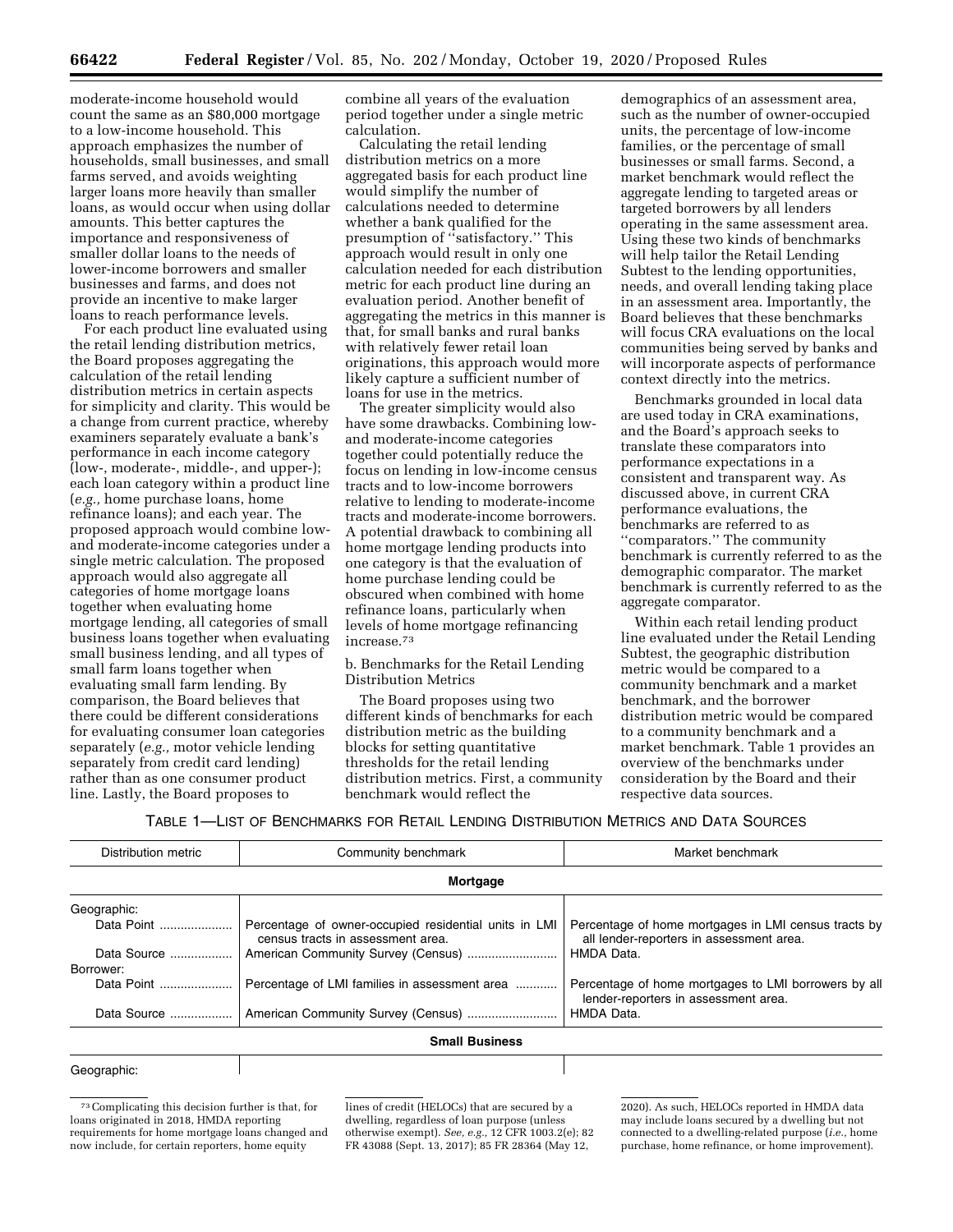### TABLE 1—LIST OF BENCHMARKS FOR RETAIL LENDING DISTRIBUTION METRICS AND DATA SOURCES—Continued

| Distribution metric     | Community benchmark                                                                                                        | Market benchmark                                                                                                                           |
|-------------------------|----------------------------------------------------------------------------------------------------------------------------|--------------------------------------------------------------------------------------------------------------------------------------------|
| Data Point              | Percentage of small businesses with gross annual rev-<br>enue less than \$1M in LMI census tracts in assess-<br>ment area. | Percentage of small business loans in LMI census<br>tracts by all lender-reporters in assessment area.                                     |
| Data Source             |                                                                                                                            | CRA Data.                                                                                                                                  |
| Borrower:<br>Data Point | Percentage of small businesses with gross annual rev-                                                                      | Percentage of small business loans to small busi-                                                                                          |
|                         | enue less than \$1M in assessment area.                                                                                    | nesses with gross annual revenue less than \$1M by<br>all lender-reporters in assessment area.                                             |
| Data Source             |                                                                                                                            | CRA Data.                                                                                                                                  |
|                         | <b>Small Farm</b>                                                                                                          |                                                                                                                                            |
| Geographic:             |                                                                                                                            |                                                                                                                                            |
| Data Point              | Percentage of small farms with gross annual revenue<br>less than \$1M in LMI census tracts in assessment<br>area.          | Percentage of small farm loans in LMI census tracts by<br>all lender-reporters in assessment area.                                         |
| Data Source             |                                                                                                                            | CRA Data.                                                                                                                                  |
| Borrower:               |                                                                                                                            |                                                                                                                                            |
|                         | Percentage of small farms with gross annual revenue<br>less than \$1M in assessment area.                                  | Percentage of small farm loans to small farms with<br>gross annual revenue less than \$1M by all lender-re-<br>porters in assessment area. |
| Data Source             |                                                                                                                            | CRA Data.                                                                                                                                  |
|                         | <b>Consumer</b>                                                                                                            |                                                                                                                                            |
| Geographic:             |                                                                                                                            |                                                                                                                                            |
| Data Point              | Percentage of households in LMI census tracts in as-<br>sessment area.                                                     | Percentage of consumer loans in LMI census tracts by<br>all lender-reporters in assessment area.                                           |
| Data Source             | American Community Survey (Census)                                                                                         | To be determined.                                                                                                                          |
| Borrower:<br>Data Point | Percentage of LMI households in assessment area                                                                            | Percentage of consumer loans to LMI borrowers by all                                                                                       |
|                         |                                                                                                                            | lender-reporters in assessment area.<br>To be determined.                                                                                  |
| Data Source             |                                                                                                                            |                                                                                                                                            |

To limit data burden for small banks that opt in to the metrics-based approach, the Board proposes using HMDA and CRA reporter data to construct the market benchmark for mortgage, small business, and small farm product lines. In calculating the market benchmark for mortgage lending, the Board also proposes including all mortgage lenders, not just depository institutions. This is intended to capture the full breadth of lending to LMI borrowers in constructing the benchmark.

As noted in Table 1, the Board has not yet identified a data source for the market benchmark for consumer loans due to the lack of consistent data collection on consumer lending.74 To use the same kind of benchmarks for consumer loans as for other product lines, market benchmarks would be needed that measure: (1) The percentage

of consumer lending in LMI census tracts as a comparison point for the geographic distribution metric; and (2) the percentage of consumer lending to LMI borrowers as a comparison point for the borrower distribution metric.

The Board is considering the use of commercially available data from one or more of the nationwide credit reporting agencies to establish a market benchmark for the geographic distribution metric based on the rate of new account openings in LMI census tracts. This could facilitate a metricsbased approach to evaluate consumer lending without additional data reporting requirements. A downside of this approach is that it would not provide a measure of consumer lending to LMI borrowers that is necessary to create a market benchmark for the borrower distribution metric for consumer lending. However, it could be used to create a market benchmark for the geographic distribution metric for certain consumer lending products, such as motor vehicle loans and credit cards. Alternatively, consumer lending could continue to be evaluated under current examination procedures, which do not incorporate a standardized benchmark, or the Board could consider

other data sources to develop benchmarks for consumer lending.

c. Establishing Quantitative Thresholds Based on Community and Market Benchmarks

The Board proposes using the community and market benchmarks to set the quantitative thresholds used for determining whether a bank receives the presumption of ''satisfactory.'' Through this process, the Board believes that the quantitative thresholds in place for a presumption of ''satisfactory'' will directly incorporate aspects of performance context.

The approach for setting thresholds would involve first calibrating each benchmark to align with the Board's expectations for "satisfactory" performance sufficient to obtain the certainty of a presumption. This calibration would involve multiplying each benchmark by a fixed percentage. The Board would then refer to the calibrated benchmarks as the community threshold and market threshold, respectively. While the same fixed percentage would be used to calibrate each benchmark in each assessment area, the resulting thresholds would, in fact, be tailored for local community and market conditions

<sup>74</sup>Regulation BB provides large banks with the option to collect and maintain consumer loan data for one or more categories of consumer loans in the event that a bank opts to have its consumer lending evaluated. *See* 12 CFR 228.42(c)(1). Regulation BB does not require small banks or intermediate small banks to collect, maintain, or report loan data. Instead, examiners evaluate these banks using information maintained in a bank's internal operating systems or gathered from individual loan files.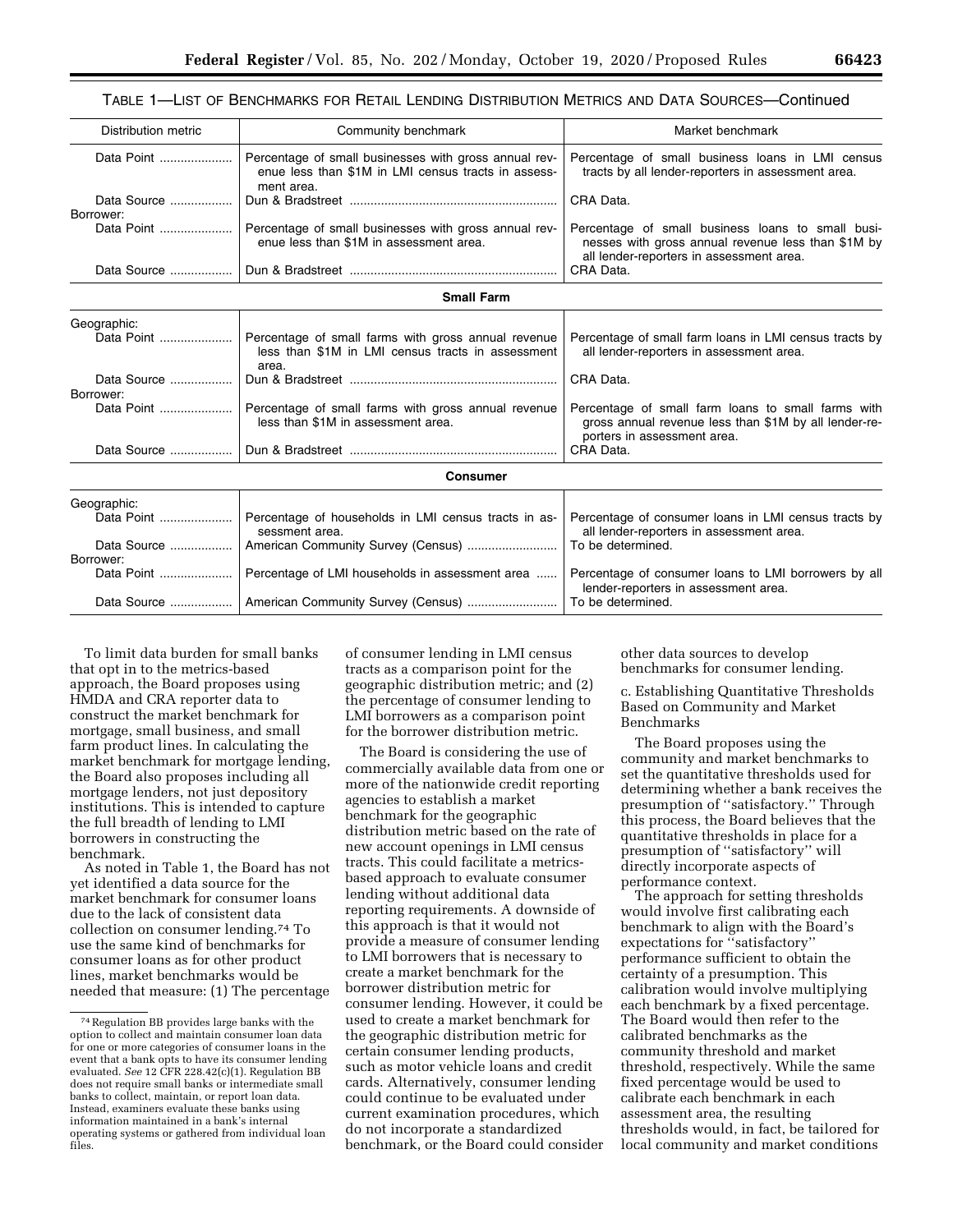because the benchmarks are based on local data specific to each assessment area.

For each distribution metric, the lower of the community threshold or market threshold would be selected as the binding threshold. For example, for the geographic distribution metric, if the community threshold was 30 percent and the market threshold was 35 percent, then the community threshold of 30 percent would be used as the binding threshold for this metric.

There are several benefits of the proposed approach to setting quantitative thresholds for a presumption of ''satisfactory'' on the Retail Lending Subtest as described above. One benefit would be providing a bank with greater certainty about CRA performance expectations in an assessment area because the thresholds would be tailored to the different conditions in different local communities across the country. Rather than setting a static threshold level across the country that might be too high or too low in certain areas, this customized approach would facilitate a bank's ability to rely on the thresholds in each of its assessment areas.

Another benefit is that the Board's approach would automatically adjust the threshold levels over time in a way that reflects changes in the business cycle because the market benchmarks reflect overall lending activity in each assessment area. This approach could reduce the instances in which the Board would need to adjust the threshold levels through a rulemaking or other regulatory action. If, for example, a market downturn affected an assessment area by making LMI lending more difficult, the downturn would likely have a similar effect on all lenders in an area, thereby causing the market benchmark to decline. Because the proposed approach would set a threshold by selecting the lower of the community threshold or market threshold, the decline in the market

threshold itself during a downturn could have the effect of lowering the applicable threshold. Conversely, if overall LMI lending opportunities expanded, the threshold associated with the lower of the community threshold or market threshold may increase, creating greater expectations of local banks to make loans in LMI tracts, to LMI borrowers, and to small businesses and small farms.

On the other hand, thresholds could be set low in areas where credit markets as a whole are underserving LMI census tracts, LMI borrowers, or both, which could have the effect of providing the presumption of ''satisfactory'' too often in communities with significant unmet credit needs. An approach that set performance standards too low could fail to fulfill one of the core purposes of CRA, which is to encourage banks to serve LMI communities. Additionally, given CRA's nexus with fair lending laws and the broader context of CRA as one of several complementary laws that address inequities in credit access, the Board is also mindful of analyzing how the proposed approach to setting thresholds would impact majorityminority assessment areas relative to other assessment areas. As part of its ongoing analysis of threshold options, the Board intends to closely analyze these issues.

d. Meeting Quantitative Thresholds Across Retail Product Lines

In addition to requiring that a bank meet the binding thresholds for both distribution metrics for a specific product line, the Board also proposes that banks should meet the binding thresholds across all retail lending product lines evaluated under the Retail Lending Subtest in order to receive a presumption of ''satisfactory.'' For example, if a bank were evaluated based on its home mortgage and small business lending in an assessment area, the bank would need to meet or exceed both distribution metric thresholds for its mortgage lending *and* both

distribution metric thresholds for its small business lending—overall, a set of four thresholds. An approach that allowed such a bank to receive the presumption based on only one of its retail lending product lines could result in overlooking major product lines where the bank failed to serve LMI communities or LMI borrowers.

Some stakeholders have expressed concern that requiring banks to pass a series of thresholds in an assessment area could be onerous and complex for banks evaluated under multiple retail lending product lines. The Board seeks to lessen this concern by only evaluating major product lines under the Retail Lending Subtest, which is discussed in more detail in Section VI. The Board also seeks to mitigate this concern by using the same metrics for the presumption of ''satisfactory'' approach and the performance ranges approach described in Section V, and by providing simple dashboards to reduce complexity and make the thresholds transparent.

e. Ease of Use: Providing Dashboards To Track Progress

The proposed approach is intended to help advance the objectives of certainty and transparency in setting CRA performance expectations for retail lending, and the Board is interested in ways to make the approach easy to adopt for banks and for the public. To this end, the Board is exploring providing banks with an online portal with dashboards, as shown in Figure 1, that would show thresholds for each major product line for a specific assessment area, with updates made on a quarterly or annual basis, as applicable. This would enable banks to track their own performance throughout an evaluation period against the relevant standards. For HMDA and/or CRA reporters, the dashboards could display a bank's metrics calculations to date in addition to the applicable thresholds.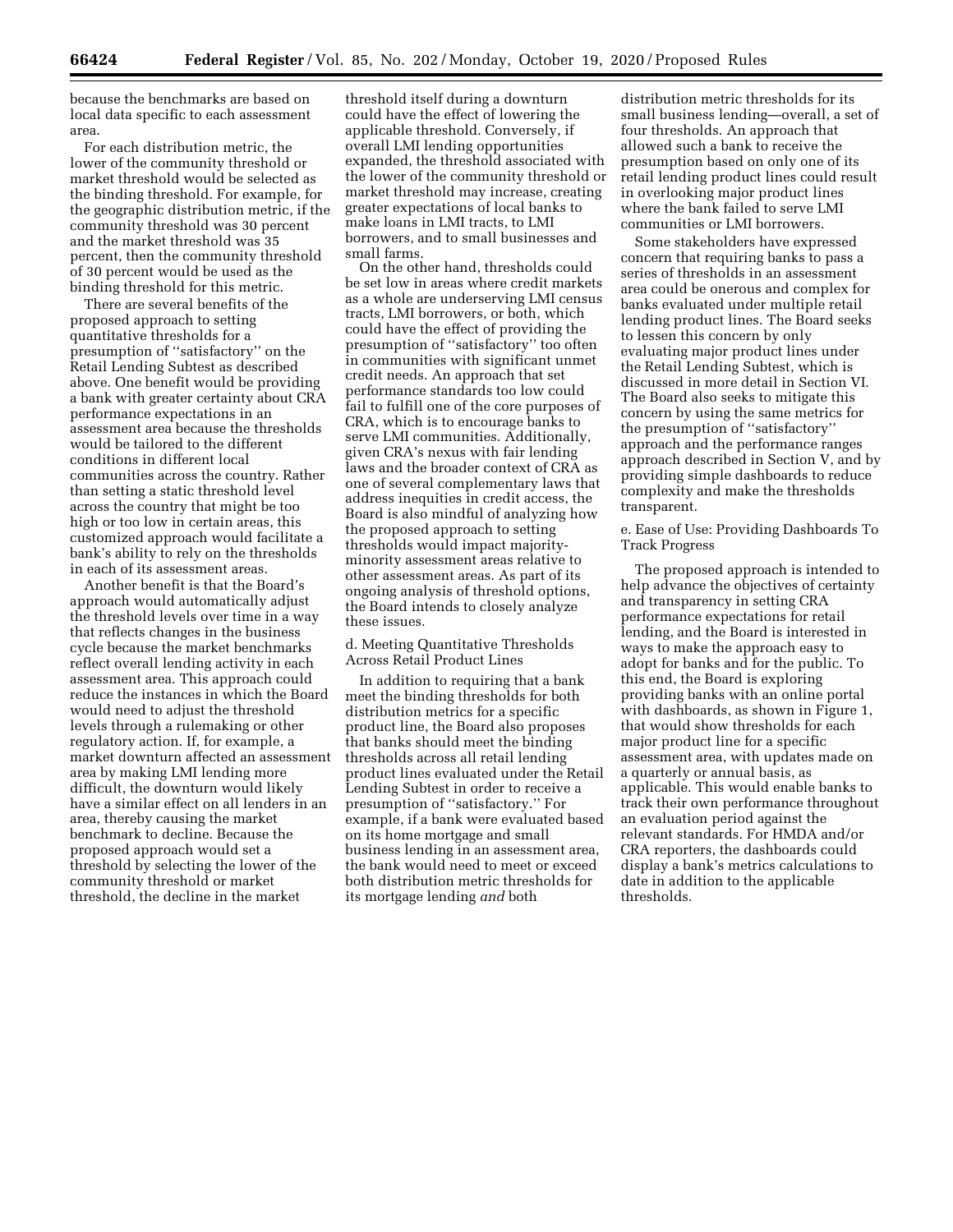

#### **Figure 1: Example Retail Lending Dashboard**

f. Limited Circumstances To Rebut the Presumption

The Board believes that granting a presumption of ''satisfactory'' can provide banks with greater certainty about performance expectations and their results on the Retail Lending Subtest. To preserve this certainty, the Board is considering allowing examiners to rebut a ''satisfactory'' presumption in a specific assessment area only in cases of consumer compliance violations involving discrimination and other illegal credit practices, as specified in Section X. Discrimination and other illegal credit practices can be indicative of performance that is lower than the metrics and quantitative thresholds would otherwise indicate. The process for rebutting a presumption in an assessment area would not change the process for potentially downgrading a rating for an institution overall. Discrimination and other illegal credit practices would also be considered separately under the ratings provisions, as discussed in Section X.

*Request for Feedback:* 

*Question 15.* Are the retail lending distribution metrics appropriate for all retail banks, or are there adjustments that should be made for small banks?

*Question 16.* Should the presumption of ''satisfactory'' approach combine lowand moderate-income categories when calculating the retail lending distribution metrics in order to reduce overall complexity, or should they be reviewed separately to emphasize performance within each category?

*Question 17.* Is it preferable to retain the current approach of evaluating consumer lending levels without the use of standardized community and market benchmarks, or to use credit bureau data or other sources to create benchmarks for consumer lending?

*Question 18.* How can the Board mitigate concerns that the threshold for a presumption of ''satisfactory'' could be set too low in communities underserved by all lenders?

5. Threshold Levels for Presumption of ''Satisfactory''

A foundational part of the presumption of ''satisfactory'' approach is determining where to set the threshold level for this presumption. Threshold levels that are set too low could provide a presumption of ''satisfactory'' for too many banks and potentially erode CRA performance over time due to inadequate incentives. Threshold levels that are set too high could be seen as unachievable and provide few banks with the certainty of obtaining a presumption.

a. Overview of Proposed Threshold Levels

The Board has conducted an analysis of potential threshold levels for a presumption of ''satisfactory,'' and this section suggests a threshold level for the retail lending distribution metrics. This threshold level would establish the fixed percentages for calibrating the community benchmarks and market benchmarks for purposes of identifying the level of performance necessary to obtain a presumption of ''satisfactory.''

Specifically, the threshold level would set the ''satisfactory'' presumption level at 65 percent of the community benchmark and 70 percent of the market benchmark. An example illustrates this approach using the

borrower distribution metric for mortgage lending. If the community benchmark shows that 30 percent of families in an assessment area are LMI, then the community threshold would be 19.5 percent (30 percent times 65 percent). If the market benchmark shows that 35 percent of mortgage originations in the assessment area are to LMI borrowers, then the market threshold would be 24.5 percent (35 percent times 70 percent). Because the community threshold is lower than the market threshold, a bank's performance on the borrower distribution metric for mortgage lending (which measures the percentage of a bank's mortgage lending to LMI borrowers) would need to meet or exceed the binding threshold of 19.5 percent in order to earn the presumption of ''satisfactory.''

b. Analysis of Proposed Threshold Level Using CRA Analytics Data Tables

To understand the impact of different threshold levels for the retail lending distribution metrics using past CRA examinations, the Board used the CRA Analytics Data Tables. These data tables combine publicly available information, proprietary data, and data that the Board compiled from past CRA performance evaluations. In total, the CRA Data Analytics Tables include data from a stratified random sample of approximately 6,300 performance evaluations from 2004 to 2017, with the sampling designed to capture the range of bank sizes, regulatory agencies, stages of the business cycle, and performance ratings.

The Board used the CRA Analytics Data Tables to evaluate two related issues. First, the data were used to identify threshold options that would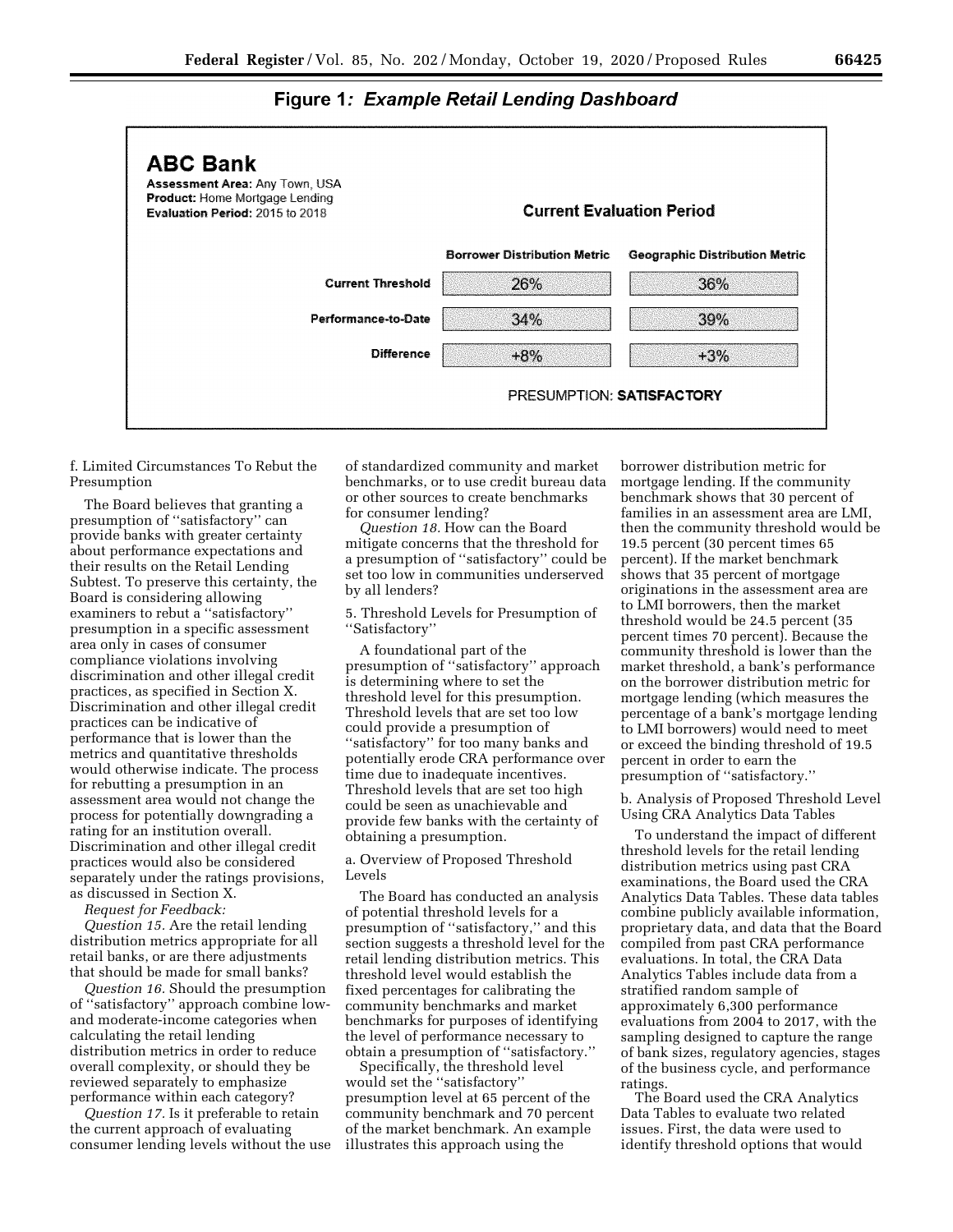likely provide a presumption of ''satisfactory'' performance for banks that had received assessment area conclusions or ratings of ''high satisfactory'' or ''outstanding'' on the lending test in their past examinations. Second, the data were used to identify options that were not likely to provide a presumption for banks that had received assessment area conclusions or ratings of ''needs to improve'' or ''substantial noncompliance'' lending performance on past examinations. In this way, the Board's analysis sought to identify the level of performance on the proposed Retail Lending Subtest that would be strongly associated with a conclusion of ''satisfactory'' or better based on past performance evaluations.

Based on this analysis of past examinations using the CRA Analytics Data Tables, the Board identified the threshold level that separates ''high satisfactory'' or ''outstanding'' performance from ''needs to improve'' or ''substantial noncompliance'' performance on past examinations. The Board first analyzed how many individual assessment areas would have received the presumption of ''satisfactory'' using the threshold level set at 65 percent of the community benchmark and at 70 percent of the market benchmark. This analysis showed a presumption of ''satisfactory'' performance being granted to over 70 percent of assessment areas with a ''high satisfactory'' or ''outstanding'' on a past examination and less than 15 percent of the assessment areas with a ''needs to improve'' or ''substantial noncompliance'' on a past examination.75

To understand instances where threshold levels would have provided a

different result compared to past examinations, the Board also undertook a review of a sample of performance evaluations where the CRA examination conclusions on past examinations did not match the presumption approach using the retail lending distribution metrics. For banks that received a "needs to improve" in an assessment area on the existing lending test but would have passed the distribution metric based on the threshold level described above, the review found that the most common reason given in the performance evaluation was a low absolute level of either retail or community development lending. Substantive fair lending or unfair or deceptive acts or practices violations also explained some of these outliers. The Board's proposals to use a retail lending screen and to allow discrimination or other illegal credit practices to rebut the presumption of 'satisfactory" are intended to address these kinds of situations.

Conversely, where applying the distribution metrics would not have resulted in the bank receiving a presumption of ''satisfactory'' performance in an assessment area but the assessment area conclusion recorded in the past performance evaluation was ''satisfactory'' or better, the conclusion frequently was justified in the performance evaluation by a perceived compensating factor. For example, in some cases, a high percentage of loans in LMI geographies was viewed as making up for a low percentage of loans to LMI borrowers. Another common reason was the examiner making use of different comparators, or making adjustments to the comparators, relative to the presumption of ''satisfactory'' approach discussed above. The presumption of ''satisfactory'' proposal would increase rigor and consistency, and reduce uncertainty caused by examiner discretion. This analysis supports the conclusion that the proposed approach, in combination with the retail lending screen and the limited rebuttals of a presumption, would follow the same criteria and guidelines that banks would have been evaluated under in the past, but would do so with improved clarity, transparency and consistency.

To better understand the potential impact of a threshold level set at 65 percent of the community benchmark and 70 percent of the market benchmark, the Board also analyzed how the proposed threshold level would perform for banks of different sizes, locations, and market conditions. To this end, using a sample of 7,067 assessment areas from the CRA Analytics Data Tables, the Board determined how frequently banks would obtain a presumption of ''satisfactory'' performance in an assessment area at different points in the market cycle, in metropolitan and nonmetropolitan areas, and for different bank asset sizes.76

Results of these comparisons are shown in Table 2. Examination years from 2005 through 2009 are defined as falling in a boom period, from 2010 through 2013 are defined as falling in a downturn period, and from 2014 through 2017 are defined as falling in a recovery period. Performance evaluations generally cover lending over a period of years prior to the actual examination date, so performance evaluations even into 2009 were covering loans made prior to the financial crisis. Assessment areas were defined as metropolitan if they were located in a metropolitan statistical area and as nonmetropolitan if they were not. Finally, banks were divided into categories of less than \$300 million in assets, between \$300 million and \$1 billion, between \$1 billion and \$50 billion, and greater than \$50 billion.

<sup>75</sup>The sample used to conduct this analysis was limited to assessment areas for which the bank in question: (1) Passed the retail lending screen (limiting the sample to large banks, for which the necessary data was available); and (2) had some amount of community development lending reported in its performance evaluation. These restrictions were imposed so that the sample would be limited to banks whose lending test performance conclusions were most tightly tied to the borrower income and geographic distribution of their loans. Banks with low levels of retail or community development lending could have received a ''needs to improve'' or ''substantial noncompliance'' conclusion or rating on the lending test despite a good distribution of retail lending due to this low level of lending, so these observations were dropped from this analysis, which was intended to focus solely on the distribution metrics.

<sup>76</sup>For each assessment area in the publicly available merged data table, the analysis used the available data to calculate each component necessary to retroactively apply the retail lending distribution metrics to banks' home mortgage and small business lending activities in individual assessment areas for a given examination. To be included in this analysis, a loan product had to constitute a major product line, as described in Section VI, in that assessment area. Loan counts were used to approximate the major product line threshold to account for the lack of loan dollar amount data for small banks in the merged data table. The banks' geographic and borrower distribution metrics, as well as the community and market benchmarks, were calculated for each assessment area, using HMDA and CRA small business reported data or loan data extracted from performance evaluations for small banks where applicable. If all of the data necessary to calculate the retail distribution metrics and benchmarks were available then each major product line was tested using the thresholds of 65 percent for the community benchmark and 70 percent for the market benchmark. Some assessment areas were not scored due to lack of data or other data quality issues, but of the 7,069 assessment areas that were scored, 63 percent received the presumption.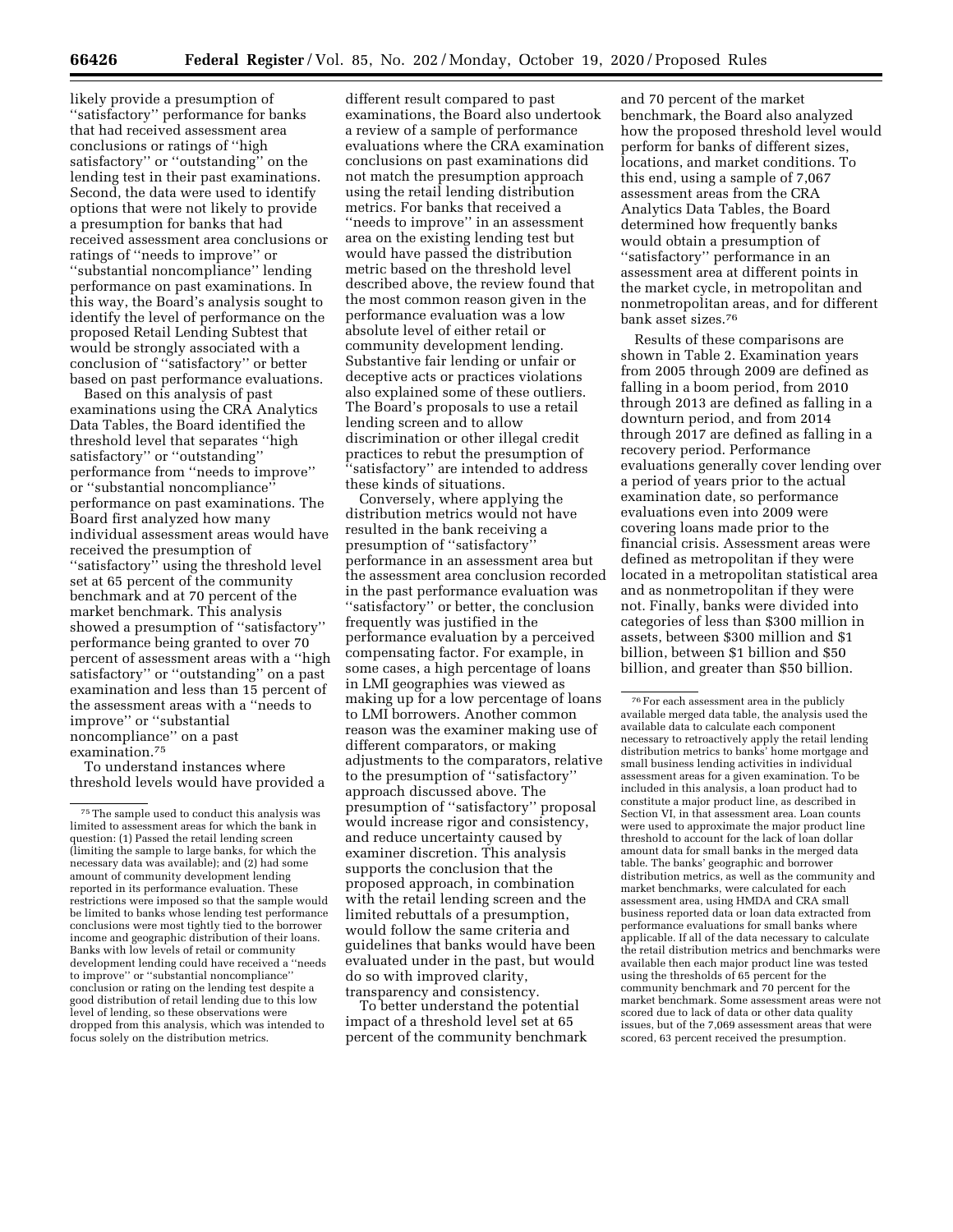#### TABLE 2—PERCENT OF ASSESSMENT AREAS OBTAINING PRESUMPTION ACROSS DIFFERENT BUSINESS CYCLES, LOCATIONS, AND BANKS OF DIFFERENT ASSET SIZES

| Scenario | Category | Result   | Number of<br>assessment<br>areas | Percent |
|----------|----------|----------|----------------------------------|---------|
|          |          | Pass     | 871                              | 66      |
|          |          | Not Pass | 444                              | 34      |
|          |          | Pass     | 1,755                            | 64      |
|          |          | Not Pass | 970                              | 36      |
|          |          | Pass     | 1,836                            | 61      |
|          |          | Not Pass | 1.191                            | 39      |
|          |          | Pass     | 1,389                            | 62      |
|          |          | Not Pass | 840                              | 38      |
|          |          | Pass     | 3,073                            | 64      |
|          |          | Not Pass | 1,765                            | 36      |
|          |          | Pass     | 423                              | 59      |
|          |          | Not Pass | 288                              | 41      |
|          |          | Pass     | 901                              | 66      |
|          |          | Not Pass | 467                              | 34      |
|          |          | Pass     | 2,118                            | 62      |
|          |          | Not Pass | 1,324                            | 38      |
|          |          | Pass     | 1,020                            | 66      |
|          |          | Not Pass | 526                              | 34      |

Under the proposed threshold levels, the retail lending distribution metrics grant the presumption of ''satisfactory'' to similar percentages of assessment areas across the three phases of the market cycle, metropolitan and nonmetropolitan areas, and bank asset sizes. The share of assessment areas meeting this potential presumption standard falls slightly over the course of the previous economic cycle from boom, to downturn, to recovery period, starting at 66 percent and falling to 61 percent. Metropolitan and nonmetropolitan bank assessment areas met the potential presumption standard in 64 and 62 percent of cases, respectively. Finally, there was some variation in the share of assessment areas meeting the standard across bank sizes, without a clear pattern by size. For banks with less than \$300 million in assets, 59 percent of assessment areas would meet the presumption, compared to 66 percent of the largest bank assessment areas.77

Overall, this analysis suggests that the proposed metrics-based approach appropriately tailors for different economic circumstances, geographies, and bank sizes.

*Request for Feedback:* 

*Question 19.* Would the proposed presumption of ''satisfactory'' approach for the Retail Lending Subtest be an appropriate way to increase clarity, consistency, and transparency?

*Question 20.* Is the approach to setting the threshold levels and a potential threshold level set at 65 percent of the community benchmark and at 70 percent of the market benchmark appropriate?

*Question 21.* Will the approach for setting the presumption for ''satisfactory'' work for all categories of banks, including small banks and those in rural communities?

6. Using ''Performance Ranges'' to Complement the Presumption of ''Satisfactory''

To provide additional certainty, the Board proposes using the retail lending distribution metrics and benchmarks to establish performance ranges for each recommended conclusion— ''outstanding,'' ''satisfactory,'' ''needs to improve,'' and ''substantial noncompliance.''

#### a. Overview of Performance Ranges Approach

Performance ranges could be used to help reach Retail Lending Subtest conclusions in two ways. First, when a bank receives the presumption of ''satisfactory,'' this approach would provide transparency and consistency about the level of performance that would merit upgrading to an ''outstanding.'' Second, when a bank does not receive the presumption of ''satisfactory,'' the performance ranges could help provide greater consistency and predictability on which of the four possible conclusions the bank receives on the Retail Lending Subtest. In these two situations, the *recommended*  conclusions developed through the performance ranges approach could be combined with an examiner's review of specific performance context factors along with any details about the bank's specific activities to reach a *final*  conclusion for the Retail Lending Subtest.

For each product line evaluated under the Retail Lending Subtest in an assessment area, the Board would derive performance ranges from community benchmarks and market benchmarks, similar to the approach to calculate the threshold for a presumption of ''satisfactory.'' The Board would then compare how well a bank performed on the retail lending distribution metrics relative to these performance ranges. However, while the presumption test would combine low- and moderateincome groups for each distribution metric, the performance ranges would assess performance separately for lowincome and moderate-income

<sup>77</sup> Data constraints make it difficult to precisely estimate the figure for the smallest banks because the data are neither as complete nor as precise as the data for large banks. For example, although large banks report assessment area boundaries at the census tract level, small and intermediate small bank assessment areas (derived from extracting data from performance evaluations) are generally recorded only at the county level. In cases when a small or intermediate small bank took only part of a county in its assessment area, the Board was not able to identify which census tracts within that county were included. As a result, the Board's analysis calculated the presumption of ''satisfactory'' performance thresholds for specific assessment areas based on benchmarks for the full county, even when the bank took a partial county. The Board also analyzed how the retail lending screen would work in conjunction with the retail lending distribution metrics by comparing bank performances using *both* metrics approaches for large retail banks, because the data to assess the

impact of the screen on small banks and intermediate small banks is not currently available. This analysis found that the retail lending screen slightly decreased the share of large bank assessment areas receiving the presumption, to about 58 percent for banks above \$1 billion in asset size.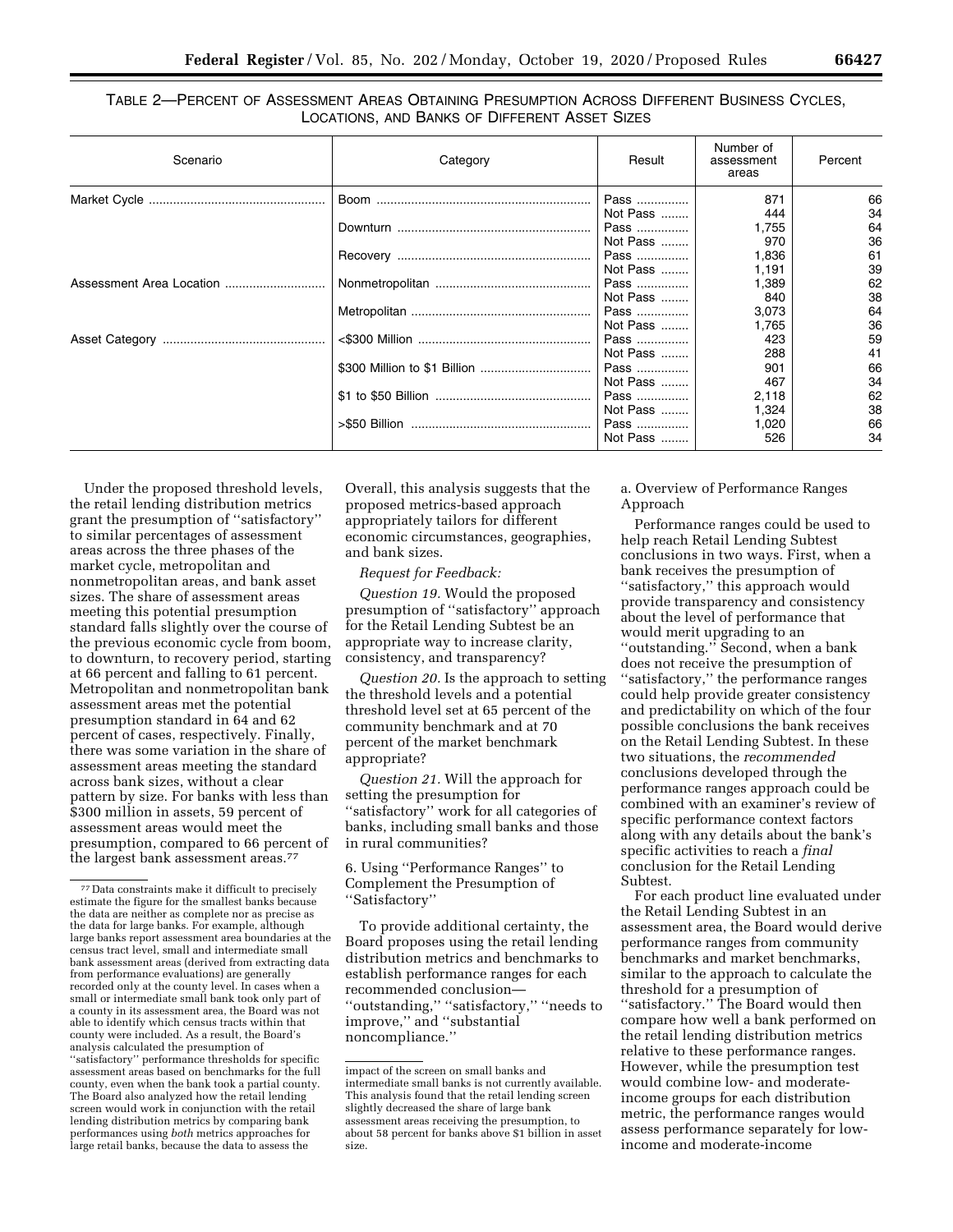borrowers. This would focus more attention (that of banks, examiners, and interested members of the community) on how a bank is serving the lowincome segment of the population, in addition to the broader LMI category.

The Board would compute a weighted average to determine how well the bank performed on different components of the retail lending distribution metrics relative to the performance ranges in order to reach an overall recommended assessment area conclusion on the Retail Lending Subtest.78 Averaging the different components of the retail lending distribution metrics would allow excellent performance in one part of a bank's retail lending to potentially offset lower performance in another aspect of that lending. This approach could address feedback from some stakeholders that raised concerns about the presumption of ''satisfactory'' approach reducing the retail lending evaluation to a pass-fail test.

Another benefit of using the performance ranges approach in addition to a presumption of ''satisfactory'' approach would be to encourage excellent performance by providing clear ranges for an ''outstanding.'' This is intended to address concerns that banks currently outperforming the threshold for a presumption of ''satisfactory'' could reduce their levels of performance closer to the threshold level.

b. Incorporating Targeted Performance Context and Qualitative Aspects of Performance Into the Performance Ranges Approach

In addition to seeking greater clarity in CRA performance evaluations, stakeholders have also expressed support for considering performance context and other qualitative aspects in CRA examinations. Although the approach to setting thresholds described in this section already incorporates key aspects of performance context information through the use of the quantitative benchmarks for each

assessment area that are calibrated to local data, it is also important to consider the limited aspects of performance context not considered in the metrics, including qualitative information about performance. For example, a bank with capacity and constraint issues may deserve a ''satisfactory'' conclusion instead of "needs to improve" if additional lending would not be consistent with safety and soundness considerations. Further, performance context and qualitative aspects of lending could merit an increase from ''satisfactory'' to ''outstanding'' when considered cumulatively.

Under the proposed approach, examiners would consider a combination of factors showing responsiveness, such as the margin by which a bank surpasses the thresholds applicable to the retail lending distribution metrics, flexible or innovative lending products and programs, activities undertaken in cooperation with MDIs, women-owned financial institutions, or low-income credit unions that help meet the credit needs of local communities in which these institutions are respectively chartered,79 and the bank's record of taking action, if warranted, in response to written comments submitted to the bank about its performance in responding to the credit needs in its assessment area(s).

For example, a bank that falls within the ''satisfactory'' range of performance could be considered to have an ''outstanding'' retail lending record by forming lending consortiums with, or purchasing loans originated by, MDIs. Providing a list of these kinds of activities related to ''outstanding'' performance could provide additional transparency and consistency when considering performance context and qualitative information.

Unlike current examination procedures, this approach would specifically exclude using performance context based on economic or other conditions affecting the assessment area as a whole. Any such factors that would either limit or bolster lending in LMI tracts, or to LMI borrowers or small businesses or farms, would generally already be reflected in the benchmarks. As a result, examiners would be restricted to using bank-specific performance context factors that affect the bank being evaluated differently than its in-market peers.

*Request for Feedback:* 

*Question 22.* Does the performance ranges approach complement the use of

a presumption of ''satisfactory''? How should the Board determine the performance range for a ''satisfactory'' in conjunction with the threshold for a presumption of ''satisfactory''? How should the Board also determine the performance ranges for ''outstanding,'' ''needs to improve,'' and ''substantial noncompliance''?

*Question 23.* Should adjustments to the recommended conclusion under the performance ranges approach be incorporated based on examiner judgment, a predetermined list of performance context factors, specific activities, or other means to ensure qualitative aspects and performance context are taken into account in a limited manner? If specific kinds of activities are listed as being related to ''outstanding'' performance, what activities should be included?

#### *B. Retail Services Subtest Evaluation Approach*

The Board proposes a Retail Services Subtest that would use a predominately qualitative approach, while incorporating new quantitative measures, and that would apply only to large retail banks. In contemplating how to evaluate retail services, the Board seeks to encourage banks to offer important services in LMI communities; to increase transparency of evaluation criteria; and to account for changes in the way some customers interact with their banks, including the widespread use of mobile or online banking and the declining number of bank branches. As many banks nationwide closed their branch lobbies in response to the COVID–19 pandemic, consumers have relied more on self-service delivery channels such as ATMs, online banking, and mobile banking services. At the same time, branches remain a vital component of providing banking services to many LMI communities, as well as many rural communities.

1. Current Structure for Evaluating Retail Services Activity

Retail services are currently evaluated only for large retail banks under the large bank service test. The evaluation of retail services incorporates quantitative and qualitative criteria, but does not specify a level of retail services activity that is tied to certain performance conclusions.

Under Regulation BB, examiners review the following four factors when evaluating a bank's retail services activity: (1) The distribution of branches among low-, moderate-, middle-, and upper-income census tracts; (2) an institution's record of opening and closing branches and its effects,

<sup>78</sup>The different components (geographic and borrower distribution metrics, low-income and moderate-income categories, and each major product line) could be weighted by the amount of business that the bank conducts in each product line, and, within each product line, by the value of the community benchmark. The proposed community benchmarks are the share of LMI households, small businesses or farms, or households or establishments in LMI neighborhoods, as applicable, in the assessment area. The weighting would be intended to ensure that the bank's recommended conclusion based on the performance ranges appropriately reflects both the bank's business model (giving more weight to products the bank specializes in for each assessment area) and the credit opportunities and needs in that assessment area.  $\frac{1}{1}$   $\frac{1}{2}$   $\frac{79}{12}$  U.S.C. 2903(b).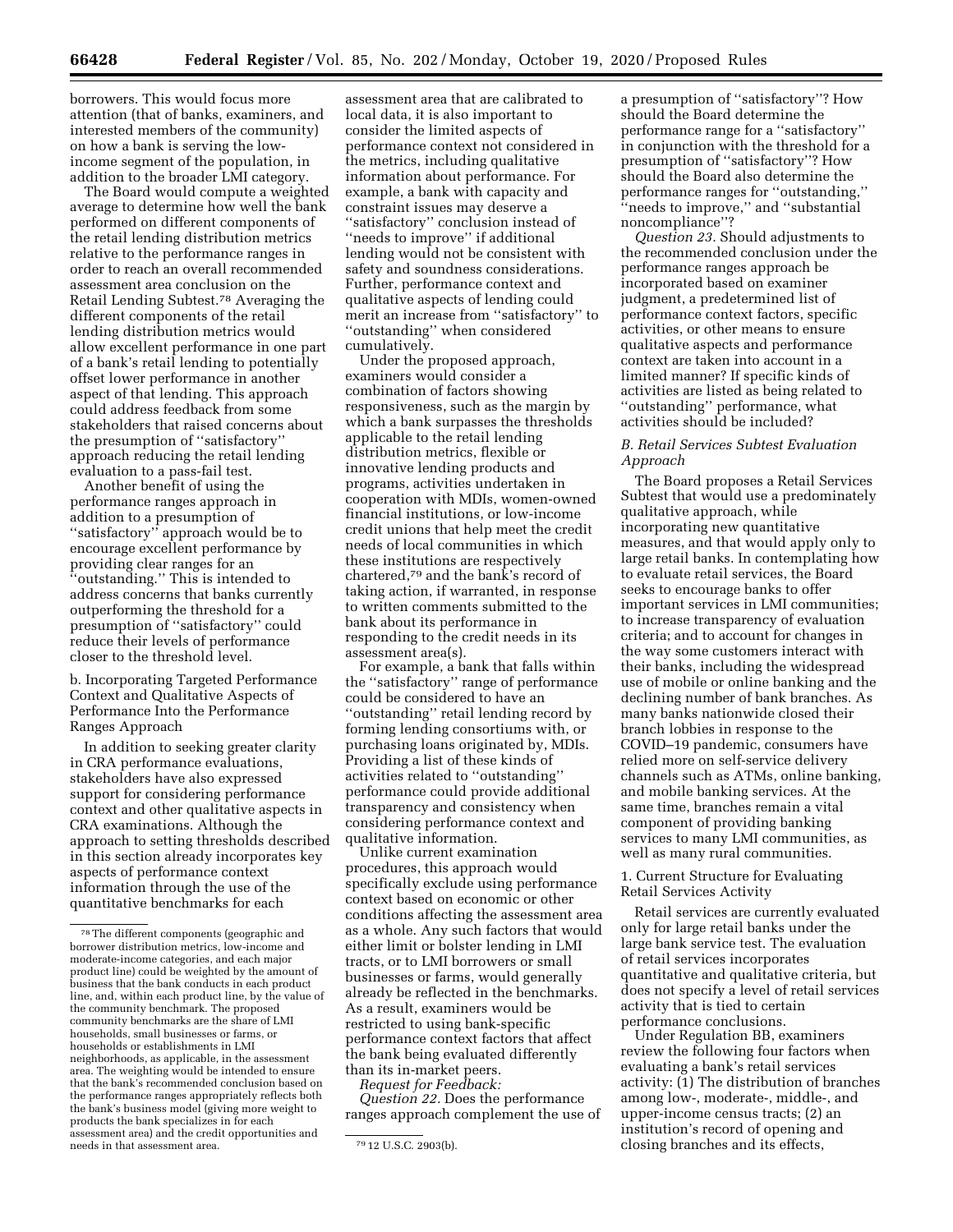particularly regarding those branches located in LMI census tracts or primarily serving LMI individuals; (3) the availability and effectiveness of alternative (subsequently to be referred to as non-branch) delivery systems 80 for delivering retail banking services in LMI census tracts and to LMI individuals; and (4) the range of services provided in low-, moderate-, middle-, and upperincome census tracts and the degree to which the services are tailored to meet the needs of those census tracts.<sup>81</sup>

The primary emphasis for the large bank retail services test is on branches. Examiners evaluate the distribution of branches by comparing the percentage of branches and ATMs among low-, moderate-, middle-, and upper-income census tracts to the percentage of the population that resides in these tracts, particularly LMI tracts. Examiners also consider the reasonableness of business hours and services offered at branches and whether there is any notable difference between hours of operation and services offered at branches in LMI tracts compared to branches in middleand upper-income tracts. Lastly, examiners analyze a bank's record of opening and closing branches relative to its current branch distribution and the impact of branch openings and closings, particularly on LMI census tracts or individuals.82

The evaluation of retail banking services relies on quantitative data from the bank's public file to assess the number of branches in an assessment area and the banking services provided, including the hours of operation and available products at each branch. Examiners have discretion to review these data in light of performance context, but there is little guidance on the factors that should be considered. Under current examination procedures, non-branch delivery channels are considered only to the extent that these channels are effective alternatives in providing services to LMI individuals and to LMI census tracts.<sup>83</sup>

In addition to delivery systems, examiners consider any other information provided by a bank related to both retail products and services, such as the range of products and services generally offered at their

branches, transaction fees, and the degree to which services are tailored to meet the needs of particular geographies.84 Current guidance explains that examiners will consider products and services that improve access to financial services, or decrease costs, for LMI individuals. Examiners will also review data regarding the costs and features of deposit products, account usage and retention, geographic location of accountholders, and any other relevant information available demonstrating that a bank's services are tailored to meet the convenience and needs of its assessment area(s), particularly LMI geographies or LMI individuals.85 However, there is no guidance on how products and services activities will be weighed in deriving retail test conclusions or the data used to evaluate performance. Additionally, banks typically collect this type of information on products and services at the institution level. As a result, examiners do not typically have the data needed to evaluate differences in products and services across assessment areas and this component receives minimal weight in determining assessment area conclusions for the service test.

2. Stakeholder Feedback on Retail Services

Some community group stakeholders expressed support for CRA's role in encouraging banks to maintain branches in LMI communities and for the current structure of the retail services evaluation. Community group and industry stakeholders expressed support for clearer standards for evaluating products and a more robust analysis of products, and advocated for an approach to evaluating retail services that relies on more data and standard measures of performance.

Community group stakeholders have expressed a range of opinions regarding the primary emphasis on branches in the current retail services evaluation based on their historic importance in providing consumers, particularly LMI individuals, with home mortgage loans and basic banking services and providing credit to small businesses.86 Some community group stakeholders worry that removing the primary emphasis on the location of branches in the evaluation of retail services could hasten the pace of branch closures. This is supported by research findings that

current CRA requirements are associated with a lower risk of branch closure, particularly in neighborhoods with fewer branches and in major metropolitan areas.87

Industry stakeholders have suggested that greater weight should be placed on the evaluation of non-branch delivery channels given ongoing trends in the banking industry. Although branches were still the most widely used bank channel prior to the COVID–19 pandemic, branch usage overall has declined in recent years. Community group stakeholders expressed support for giving a bank more credit for nonbranch delivery channels if the bank maintains data demonstrating corresponding benefits to LMI consumers.

Community group stakeholders have also expressed concern that a reduced focus on retail services could result in banks offering fewer products and services to LMI individuals and in LMI census tracts. These stakeholders expressed support for an enhanced evaluation of banking products that places greater emphasis on assessing deposit account features and their usage, with a particular focus on products and services for LMI individuals. Some community group stakeholders also suggested that banks should be assessed on the impact of their products, not simply upon usage.

3. Proposed Retail Services Subtest Framework

The Board proposes a Retail Services Subtest for large banks that would evaluate retail services under two components: (1) Delivery systems; and (2) deposit products. For the delivery systems component, the Board proposes evaluating the distribution of a bank's branches, branch-based services (*e.g.,*  hours of operation, bilingual services, disability accommodation, payroll and check cashing services, remittance services), and non-branch delivery channels. This approach is intended to recognize the importance of branches, particularly for LMI individuals and LMI communities, while also ensuring that CRA is flexible enough to give credit to other delivery channels and services that promote accessibility and usage.

For the deposit products component, the Board proposes evaluating a bank's deposit products, including checking and savings accounts, focusing on those tailored to meet the needs of LMI individuals. Compared to how evaluations are currently conducted, this proposed approach would elevate

<sup>80</sup>Regulation BB provides a non-exhaustive list of ''alternative (non-branch) delivery systems'' which include: ''ATMs, ATMs not owned or operated by or exclusively for the bank, banking by telephone or computer, loan production offices, and bank-atwork or bank-by-mail programs.'' 12 CFR 228.24(d)(3).

<sup>81</sup>*See* 12 CFR 228.24(d).

<sup>&</sup>lt;sup>82</sup> See 12 CFR 228.24(d)(2); Q&A §\_\_\_0;.24(d)-1.

<sup>83</sup> See Q&A §\_\_\_\_.24(d)-1.

 $\overset{\text{84}\, {\text{See Q}}\&{\text{A}}} {\underset{\text{85}\,}{\text{See Q}}\, {\text{A}}} \, \overset{\text{8}}{\text{S}} \, \underline{\text{S}} \, \underline{\text{S}} \, \underline{\text{S}} \, \underline{\text{A}} \, \text{A} \, \text{A} \, \text{B} \underline{\text{S}} \, \underline{\text{A}} \, \text{A} \, \text{A} \, \text{A}} \, \text{A} \, \text{B} \, \underline{\text{A}} \, \text{B} \, \text{A}} \, \text{C} \, \text{A} \, \text{A} \, \text{B$ 

<sup>&</sup>lt;sup>85</sup> See Q&A §\_\_\_\_.24(d)(4)—1.<br><sup>86</sup> See Ding and Reid, ''The Community Reinvestment Act (CRA) and Bank Branching

 $87$ *See id.*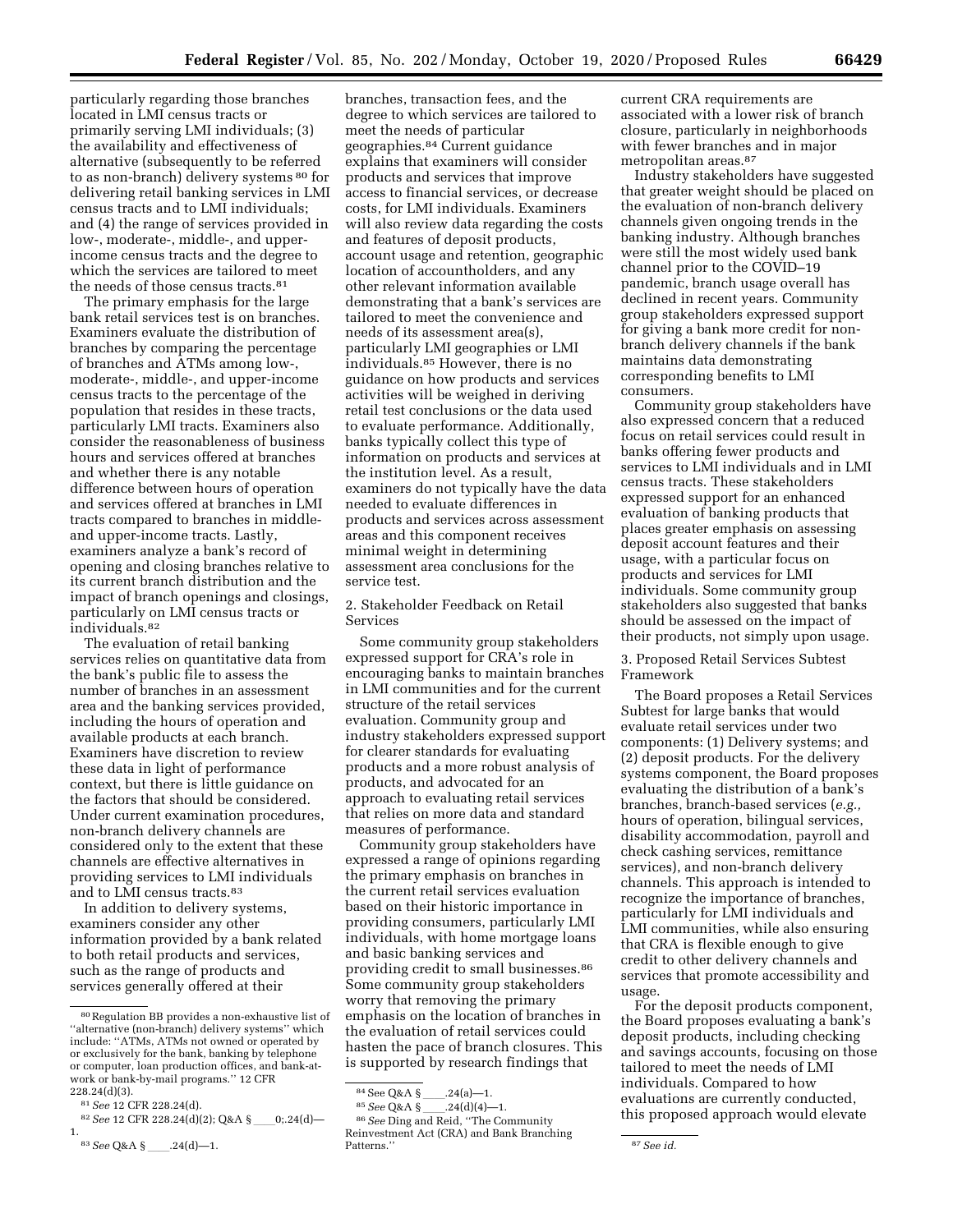the focus on deposit products offered and the degree to which these products are available and responsive to the needs of LMI individuals and LMI communities. The Board is also exploring the option of requiring the very largest banks to provide a strategic statement in advance of their CRA examinations outlining their business strategy for offering deposit products that are responsive to the needs of LMI and other underserved communities.

The approach of dividing the Retail Services Subtest into delivery systems and deposit products would more clearly articulate the different components of the evaluation of retail services and how they relate to one another. Additionally, the proposed approach would leverage quantitative benchmarks to evaluate a bank's branch distribution. Lastly, the Board is considering what additional quantitative information could best facilitate transparent and meaningful evaluations of delivery systems and deposit products, while taking into account the objective of minimizing data burden for institutions where possible.

#### a. Delivery Systems

The Board proposes evaluating the full breadth of bank delivery systems by

maintaining the emphasis on the importance of branches and increasing the focus on non-branch delivery channels. The proposed approach would evaluate all four current branchrelated evaluation factors (branch distribution, the record of opening and closing branches, branch-related services, and non-branch delivery systems) under the delivery systems component of the retail services evaluation. The proposal also would leverage quantitative benchmarks to inform the branch distribution analysis. Additionally, the Board is exploring whether banks should receive additional consideration for operating branches in banking deserts. As part of modernizing the CRA framework, the Board also proposes more fully evaluating non-branch delivery systems to address the trend toward greater use of online and mobile banking. i. Branch Distribution

Under the proposed Retail Services Subtest, analyzing the distribution of bank branches across census tracts of different income levels would continue to be a core part of evaluating delivery systems. The Board is considering incorporating several quantitative benchmarks that would complement a qualitative evaluation in order to provide greater transparency in

evaluations and to provide a more comprehensive picture of the physical distribution of branches in assessment areas. The record of opening and closing branches would continue to rely on examiner judgment to determine whether changes in branch locations affected the accessibility of branch delivery channels, particularly in LMI areas or to LMI individuals.

*Branch Distribution Benchmarks.* The Board is proposing using data specific to individual assessment areas, referred to as benchmarks, as points of comparison for examiners when evaluating a bank's branch distribution. Building on current practice, three community benchmarks and one market benchmark would be used in conjunction with examiner judgment and performance context information to assess a bank's branch distribution.

Table 3 describes the proposed community benchmarks and their respective data sources. These benchmarks would allow examiners to compare a bank's branch distribution to local data to help determine whether branches are accessible in LMI communities, to individuals of different income levels, and to businesses in the assessment area, and would standardize examiner practice that is used today in some evaluations.

TABLE 3—COMMUNITY BENCHMARKS FOR RETAIL SERVICES—BRANCH DISTRIBUTION

| Benchmark(s) | Data source                         |
|--------------|-------------------------------------|
|              | American Community Survey (Census). |
|              | American Community Survey (Census). |
|              | Dun & Bradstreet.                   |

The Board is also considering a new aggregate measurement of branch distribution—referred to as a market

benchmark—that would measure the distribution of all bank branches in the same assessment area by tract income.

Table 4 provides an overview of the proposed market benchmark and the associated data source.

| Benchmark | Data source     |
|-----------|-----------------|
|           | FDIC SOD Survey |

The use of a market benchmark could improve the branch distribution analysis in several ways. First, making such a comparison could give examiners more context for determining how much opportunity exists for providing retail services in tracts of different income levels. Second, examiners may be able

to identify assessment areas with a relatively low concentration of branches in LMI areas, which could be indicative of a banking desert. If a bank has a branch in a low-income or moderateincome census tract where few other lenders have branches, this could

indicate particularly responsive or meaningful branch activity for the bank.

Table 5 provides an example of how the community and market benchmarks could be used in evaluating a bank's branch distribution.

Table 5: *Geographic Branch Distribution* 

<sup>88</sup>The aggregate number of branches in an assessment area figure includes full-service and

limited-service branch types as defined in the FDIC SOD.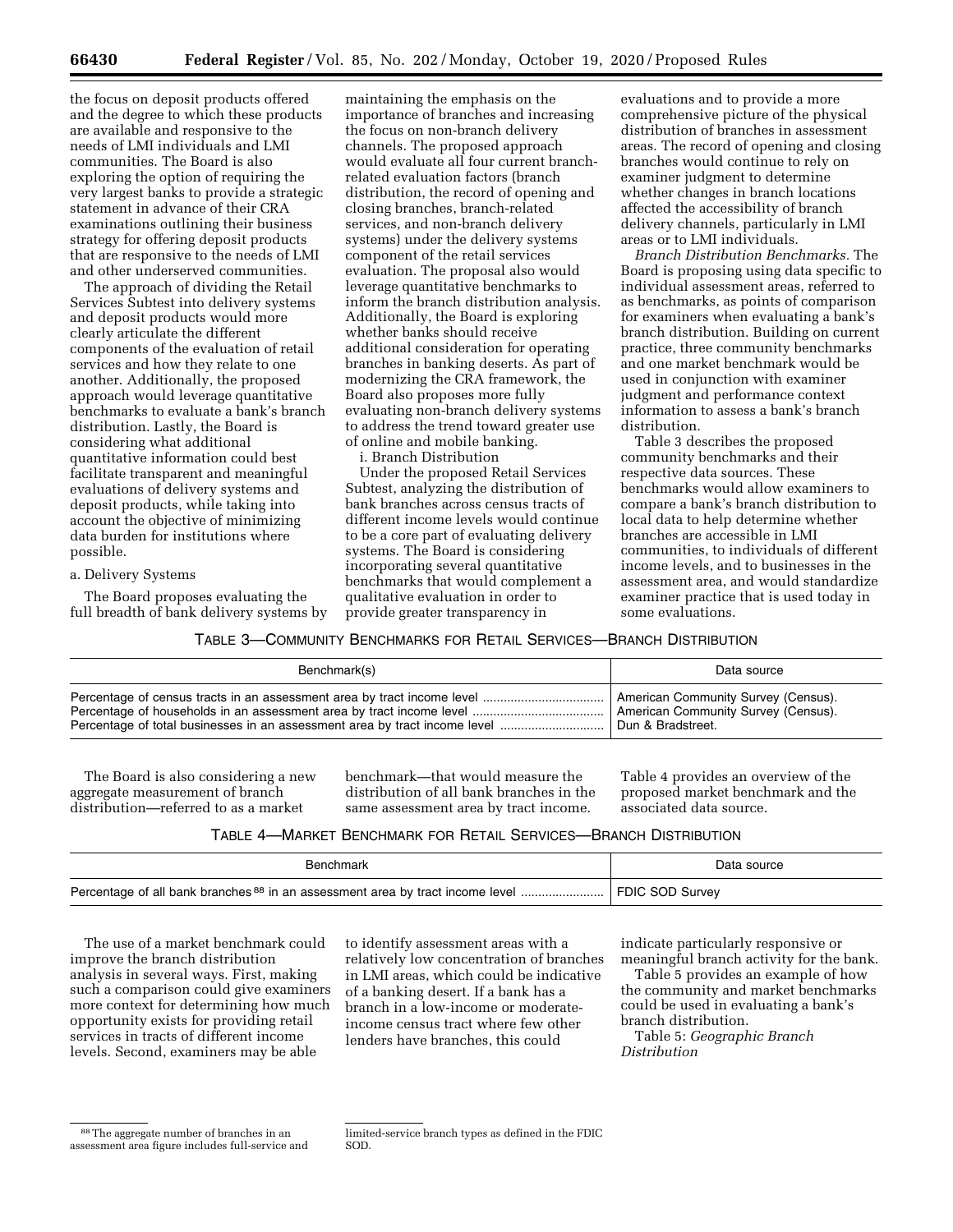| <b>BRANCHES</b>        |                         |         | <b>COMMUNITY BENCHMARKS</b> |           |                                 |           | <b>MARKET BENCHMARK</b>                                |         |
|------------------------|-------------------------|---------|-----------------------------|-----------|---------------------------------|-----------|--------------------------------------------------------|---------|
| <b>Tract</b><br>Income | <b>Total Branches</b>   |         | <b>Census Tracts</b>        |           | Households<br><b>Businesses</b> |           | <b>Total Branches from FDIC</b><br>SOD as of 6/30/2018 |         |
| Levels                 | Number                  | Percent | Number                      | Percent   | Percent                         | Percent   | Number                                                 | Percent |
| Low                    | $\bf{0}$                | $0.0\%$ | 11                          | 8.5%      | 7.9%                            | $5.4\%$   | 9                                                      | 4.9%    |
| Moderate               | $\mathbf{2}$            | 25.0%   | 30                          | 23.3%     | 25.7%                           | 20.1%     | 40                                                     | 22.0%   |
| Middle                 | $\overline{\mathbf{4}}$ | 50.0%   | 53                          | 41.1%     | $40.0\%$                        | 43.1%     | 91                                                     | 50.0%   |
| Upper                  | $\overline{2}$          | 25.0%   | 35                          | 27.1%     | 26.3%                           | 31.4%     | 42                                                     | 23.1%   |
| Unknown                | $\bf{0}$                | $0.0\%$ | $\theta$                    | $0.0\%$   | $0.0\%$                         | $0.0\%$   | $\bf{0}$                                               | $0.0\%$ |
| Totals                 | 8                       | 100.0%  | 129                         | $100.0\%$ | 100.0%                          | $100.0\%$ | 182                                                    | 100.0%  |

#### **Geographic Branch Distrbution**

In the example above, the bank has eight total branches in an assessment area, with none of those branches in low-income tracts and two in moderateincome tracts. An examiner could compare the fact that the bank has no branches in low-income tracts with the above community benchmarks. For example, as shown in the table above, 8.5 percent of all census tracts in the assessment area are low-income census tracts. The examiner could also compare the bank's lack of branches in lowincome census tracts with the market benchmark showing that 4.9 percent of branches for all banks in the assessment area are in low-income census tracts.

Similarly, the examiner could also compare the fact that 25.0 percent of the bank's branches are located in moderate-income tracts in the assessment area with the above community benchmarks. For example, 25.7 percent of all households in the assessment area are moderate-income households. The examiner could also compare the bank's distribution of branches in moderate-income census tracts with the market benchmark showing that 22.0 percent of branches

for all banks in the assessment area are in moderate-income census tracts.

An examiner could evaluate these data in different ways based on performance context. For example, examiners could give more weight to the bank's lack of branches in low-income census tracts combined with the fact that community benchmarks demonstrate there may be additional opportunity to provide banking services in these tracts. Alternatively, an examiner could consider performance context indicating that existing bank branches in low-income census tracts are adequately serving the needs of lowincome households, particularly in light of the percentage of branches the bank has in moderate-income census tracts. As part of this performance context, an examiner might consider the proximity of the bank's branches in moderateincome census tracts to the low-income census tracts in the assessment area.

Formalizing the use of benchmarks would promote transparency in the evaluation process, but given the importance of the branch distribution analysis, the Board does not believe

setting thresholds to inform recommendations is appropriate.

*Minimum Number of Branches for Branch Distribution Analysis.* When a bank has a limited number of branches in an assessment area, the Board is also considering whether the branch distribution analysis should be done qualitatively without the use of the community and market benchmarks described above. Currently, examiners review branch distribution for each assessment area, regardless of the bank's number of branches or the income distribution of census tracts in the assessment area. As a result, a branch distribution analysis is conducted even when a bank has only one branch in an assessment area. Instead, the Board is considering whether a minimum number of branches should be established in order to use the community and market benchmarks.

*Assessing Branches in Banking Deserts.* The Board is also exploring whether to give additional consideration if a bank operates a branch in a designated banking desert within its assessment area(s). Creating such a standard would involve determining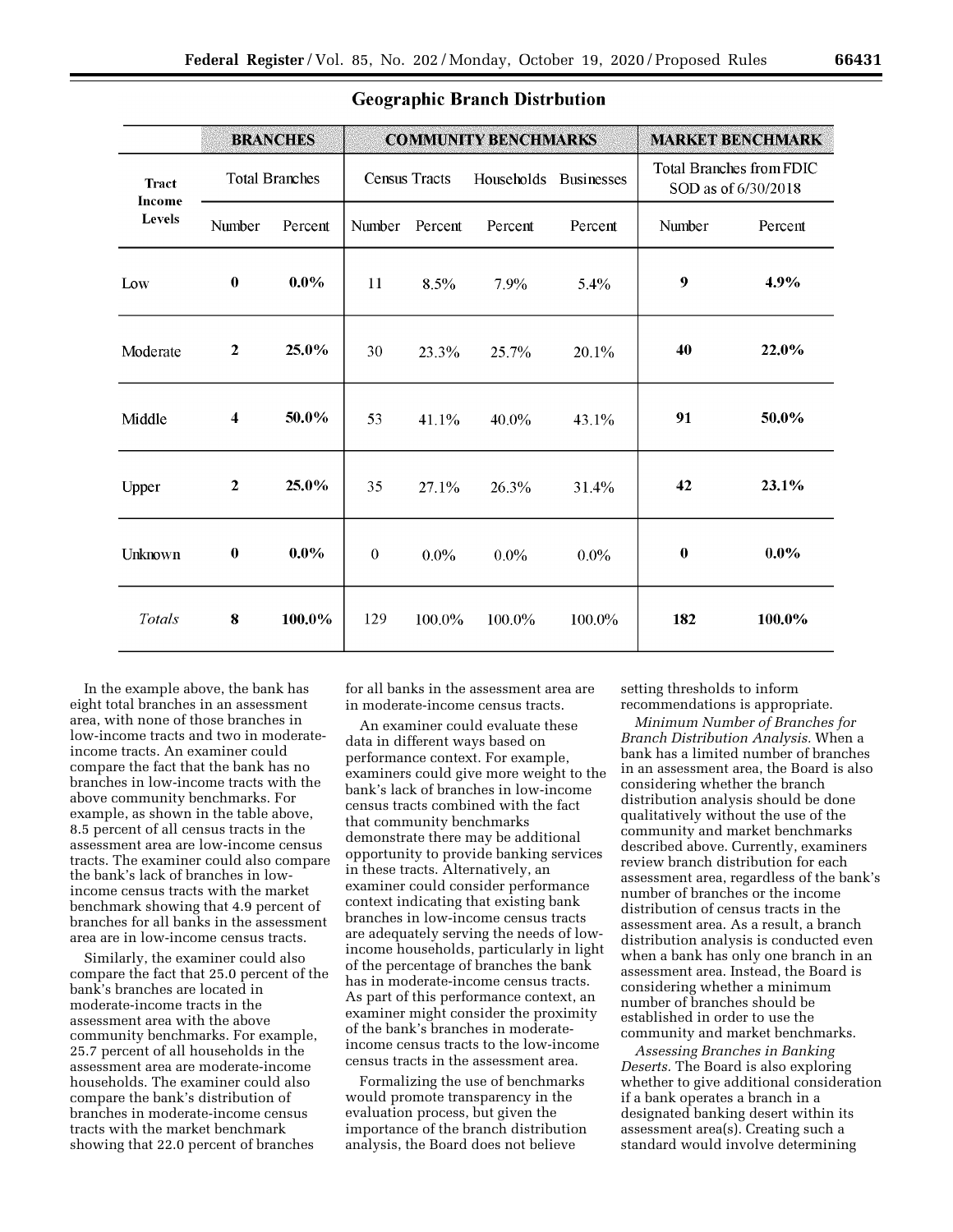how to define banking deserts, including the appropriate geographic standards and whether standards should be different for urban and rural areas. Examiners could consider any information an institution provides to determine the degree to which delivery systems are tailored to the convenience and needs of banking deserts in the

#### ii. Branch-Related Services

assessment area.

As part of evaluating delivery systems, the Board proposes clarifying that the evaluation of branch-related services would assess services that are not covered in the branch distribution analysis and that could improve access to financial services, or decrease costs, for LMI individuals. Examples of such services include:

• Extended business hours, including weekends, evenings, or by appointment;

• Providing bilingual/translation services in specific geographies and disability accommodations;

• Free or low-cost government, payroll, or other check cashing services; and

• Reasonably priced international remittance services.

The Board is exploring how these services could be evaluated more consistently and what data could inform an analysis of how these services are meeting the needs of the assessment area, particularly in LMI areas.

*Consideration of Branches in Middle-Income and Upper-Income Tracts.* Some industry stakeholders have suggested that branches located in middle- and upper-income census tracts and adjacent to LMI tracts can provide needed financial services to residents in the LMI tracts. Some stakeholders have raised concerns about inconsistencies in the treatment and criteria that are currently used to evaluate these branches and have suggested that common guidelines should be developed to ensure a more consistent evaluation. The Board is considering whether and how these branches should be incorporated into the analysis of branch-related services. On one hand, incorporating these branches into the analysis could capture more of the banking services banks are providing to meet the needs of LMI areas. Additionally, providing standard guidelines would ensure that examiners are treating these branches consistently. On the other hand, including these branches could de-emphasize the importance of branches in LMI areas.

To balance these objectives, the Board believes that if a bank requests consideration of branches in middleand upper-income census tracts as a

means for delivering services to LMI individuals or areas, the Board would consider information provided by the bank demonstrating that LMI consumers use the branches. A review of this information would inform the qualitative review of branch-related services and would not be incorporated into the branch distribution analysis described above. The Board is exploring what type of data banks could provide to demonstrate that branches located in middle- and upper-income census tracts serve LMI individuals or areas.

#### iii. Non-Branch Delivery Channels

In light of the growing use of online and mobile banking services, the proposed Retail Services Subtest would enhance the approach to evaluating the availability and effectiveness of nonbranch delivery channels in helping to meet the needs of LMI census tracts and individuals. An important consideration in establishing a strengthened nonbranch delivery channels evaluation is grounding this analysis in better and more consistent data, while also being mindful of the objective to minimize the burden for banks in providing additional data.

Under current guidance, examiners consider a variety of factors to determine whether a bank's non-branch delivery channels (ATMs, mobile, and internet) are an effective means of delivering retail banking services in LMI areas and to LMI individuals. For example, this includes the ease of access, cost to consumers, and rate of adoption and use of these delivery channels. However, the type of data that banks provide to examiners is inconsistent and, as a result, consideration of non-branch delivery channels is uneven. Furthermore, there are no clear standards on how data are to be used to determine what constitutes a specific level of performance.

Incorporating data on non-branch delivery channels would enhance the evaluation of non-branch delivery channels. However, there are questions about how to measure non-branch delivery channels consistently and what data points could be considered to demonstrate usage by LMI individuals. Possible data that could be considered include rates of usage of online and mobile services by customers (grouped by census tract) and rates of usage by customers (grouped by census tract) for the different types of ATMs offered by a bank. One challenge, however, is that usage data is proprietary and varies widely by bank. Due to proprietary business considerations, the data might be available only to examiners and may not enhance public insight.

#### *Request for Feedback:*

*Question 24.* In addition to the number of branches and the community and market quantitative benchmarks discussed above, how should examiners evaluate a bank's branch distribution?

*Question 25.* How should banking deserts be defined, and should the definition be different in urban and rural areas?

*Question 26.* What are the appropriate data points to determine accessibility of delivery systems, including non-branch delivery channel usage data? Should the Board require certain specified information in order for a bank to receive consideration for non-branch delivery channels?

*Question 27.* Should a bank receive consideration for delivering services to LMI consumers from branches located in middle- and upper-income census tracts? What types of data could banks provide to demonstrate that branches located in middle- and upper-income tracts primarily serve LMI individuals or areas?

*Question 28.* Would establishing quantitative benchmarks for evaluating non-branch delivery channels be beneficial? If so, what benchmarks would be appropriate?

#### b. Deposit Products

The Board is considering creating a second prong of the Retail Services Subtest that focuses specifically on the degree to which deposit products are responsive to the needs of LMI consumers. Given the number of LMI individuals who are unbanked or underbanked,89 deposit products that are tailored to meet the needs of LMI consumers could be considered to be responsive under the Retail Services Subtest. Examples of such products include:

• Low-cost transaction accounts which are accessible through debit cards or general-purpose reloadable prepaid cards;

- Individual development accounts; • Accounts with low or no monthly
- opening deposit or balance fees;
- Accounts with low or no overdraft and insufficient funds fees;

• Free or low-cost government, payroll, or other check cashing services; and

• Reasonably priced remittance services.

As noted, under current examination procedures, examiners review deposit

<sup>89</sup>*See* Board of Governors of the Federal Reserve System, ''Report on the Economic Well-Being of U.S. Households in 2018—May 2019,'' *[https://](https://www.federalreserve.gov/publications/2019-economic-well-being-of-us-households-in-2018-banking-and-credit.htm) [www.federalreserve.gov/publications/2019](https://www.federalreserve.gov/publications/2019-economic-well-being-of-us-households-in-2018-banking-and-credit.htm) [economic-well-being-of-us-households-in-2018](https://www.federalreserve.gov/publications/2019-economic-well-being-of-us-households-in-2018-banking-and-credit.htm)  [banking-and-credit.htm](https://www.federalreserve.gov/publications/2019-economic-well-being-of-us-households-in-2018-banking-and-credit.htm)*.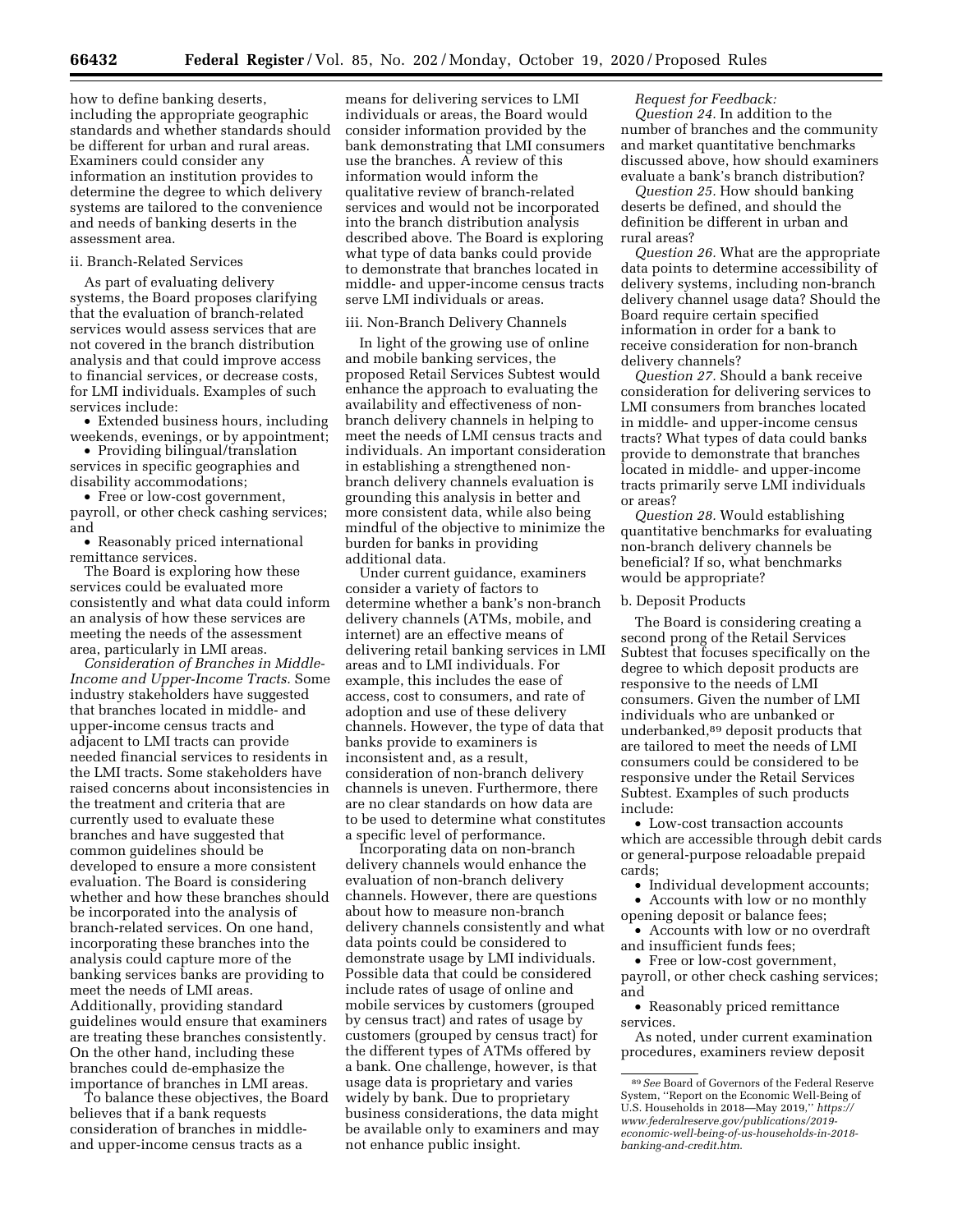products on a limited basis when considering the full range of services offered by a bank in census tracts of different income levels.90 One key reason the review of deposit products is generally given minimal weight is that data provided by banks to examiners on deposit accounts are generally limited and often provided only for the institution overall, rather than at the assessment area level.

The Board proposes to elevate and strengthen the evaluation of deposit products that are responsive to the needs of assessment areas, and particularly LMI communities and consumers. In addition to assessing the *availability* of deposit products and the degree to which these products are tailored to meet the needs of LMI consumers, the Board is also considering how to evaluate the *usage*  and *impact* of such products. To accomplish these objectives, the Board is exploring whether it would be beneficial to have additional data to inform the analysis of deposit products, such as the types of deposit products offered, product costs, account features tailored for needs of LMI consumers, and product usage by LMI consumers versus usage by all consumers. Access to this type of data could help examiners determine whether the bank offers deposit products that are responsive to the needs of LMI consumers and the usage of such products by LMI consumers. Additionally, presenting relevant data on the availability and usage of deposit products in performance evaluations would increase transparency and provide more information to all stakeholders on the types of deposit products that are most responsive to the needs of LMI consumers.

The Board recognizes that evaluating deposit products presents challenges. First, expanding the focus on deposit products would require banks to provide new information for CRA evaluations, as well as the establishment of new supervisory standards for evaluating deposit products. Additionally, due to proprietary business considerations, data on deposit products and customer usage might be available only to examiners and may not enhance public insight.

Despite these challenges, the Board believes that the review of deposit products is an important component of CRA modernization given the critical role of these products in providing an entry point to the banking system for LMI consumers, as well as a pathway for these individuals to obtain access to credit.

*Other Revisions to Retail Services Evaluation.* The Board is also contemplating whether additional clarity and transparency could be gained by requiring a subset of the largest banks (*e.g.,* banks with assets over \$10 billion or banks with assets over of \$50 billion) subject to the Retail Services Subtest to provide a statement articulating their approach to offering retail banking products for serving LMI individuals and communities across their assessment area(s). Such statements would allow examiners and stakeholders to understand how the largest banks—which serve a unique role in providing financial services to a large percentage of the population identify, monitor, track, and serve the needs of LMI communities and individuals through their product offerings. A consideration with this approach would be assessing the potential benefits of requiring these strategic statements relative to any burden associated with preparing them. Another consideration is whether this strategic statement would be appropriate to include in a bank's public file.

*Request for Feedback: Question 29.* What types of data would be beneficial and readily available for determining whether deposit products are responsive to needs of LMI consumers and whether these products are used by LMI consumers?

*Question 30.* Are large banks able to provide deposit product and usage data at the assessment area level or should this be reviewed only at the institution level?

*Question 31.* Would it be beneficial to require the largest banks to provide a strategic statement articulating their approach to offering retail banking products? If so, what should be the appropriate asset-size cutoff for banks subject to providing a strategic statement?

4. Retail Services Subtest Conclusions

The Board proposes reaching a single Retail Services Subtest conclusion for large banks in each of their assessment areas. The Board proposes doing so in a qualitative manner that draws on the delivery systems and deposit products component assessments described above. In reaching an assessment area conclusion for the Retail Services Subtest, the Board is considering how examiners should weight the delivery systems component and the deposit products component, respectively. The Board recognizes the foundational and

practical importance of delivery systems to creating and maintaining meaningful access to banking products and services for LMI consumers and communities. Therefore, the Board proposes that more weight be given to the delivery systems component than to the deposit products component when determining a single Retail Services Subtest conclusion. When deriving a conclusion for the delivery systems component, the weight given to branch distribution, branchrelated services, and non-branch delivery channels would depend on a bank's profile and its capacity and constraints, as well as performance context. Relevant consumer compliance violations, including any unfair, deceptive or abusive acts or practices, would have a negative impact on the deposit products conclusion, and would be taken into account in determining a Retail Services Subtest conclusion.

*Request for Feedback:* 

*Question 32.* How should the Board weight delivery systems relative to deposit products to provide a Retail Services Subtest conclusion for each assessment area? Should a large bank receive a separate conclusion for the delivery systems and deposit products components in determining the conclusion for the Retail Services Subtest?

#### **VI. Retail Lending Subtest Definitions and Qualifying Activities**

In contemplating revisions to Regulation BB, the Board has considered what qualifying retail lending activities should be considered in specific assessment areas, including what targeted updates should be made to retail lending definitions 91 and qualifying activities, as part of CRA modernization. The Board is considering the following proposals:

• To use a clear quantitative threshold, perhaps 15 percent, to determine whether a bank's home mortgage, small business, and small farm lending should be evaluated as major product lines at the assessment area level, given the availability of public data for these product lines;

• To establish a substantial majority threshold for the treatment of consumer loans using measures based on either the number, the dollar value, or a hybrid approach, and that accounts for different characteristics, purposes and sizes by evaluating loan categories separately;

<sup>90</sup> See Q&A §\_\_\_\_.24(d)(3)-1.

<sup>91</sup>*See* 12 CFR 228.12(l) (defining ''home mortgage loan''); 12 CFR 228.12(v) (defining ''small business loan''); 12 CFR 228.12(w) (defining ''small farm loan''); and 12 CFR 228.12(j) (defining ''consumer loan'').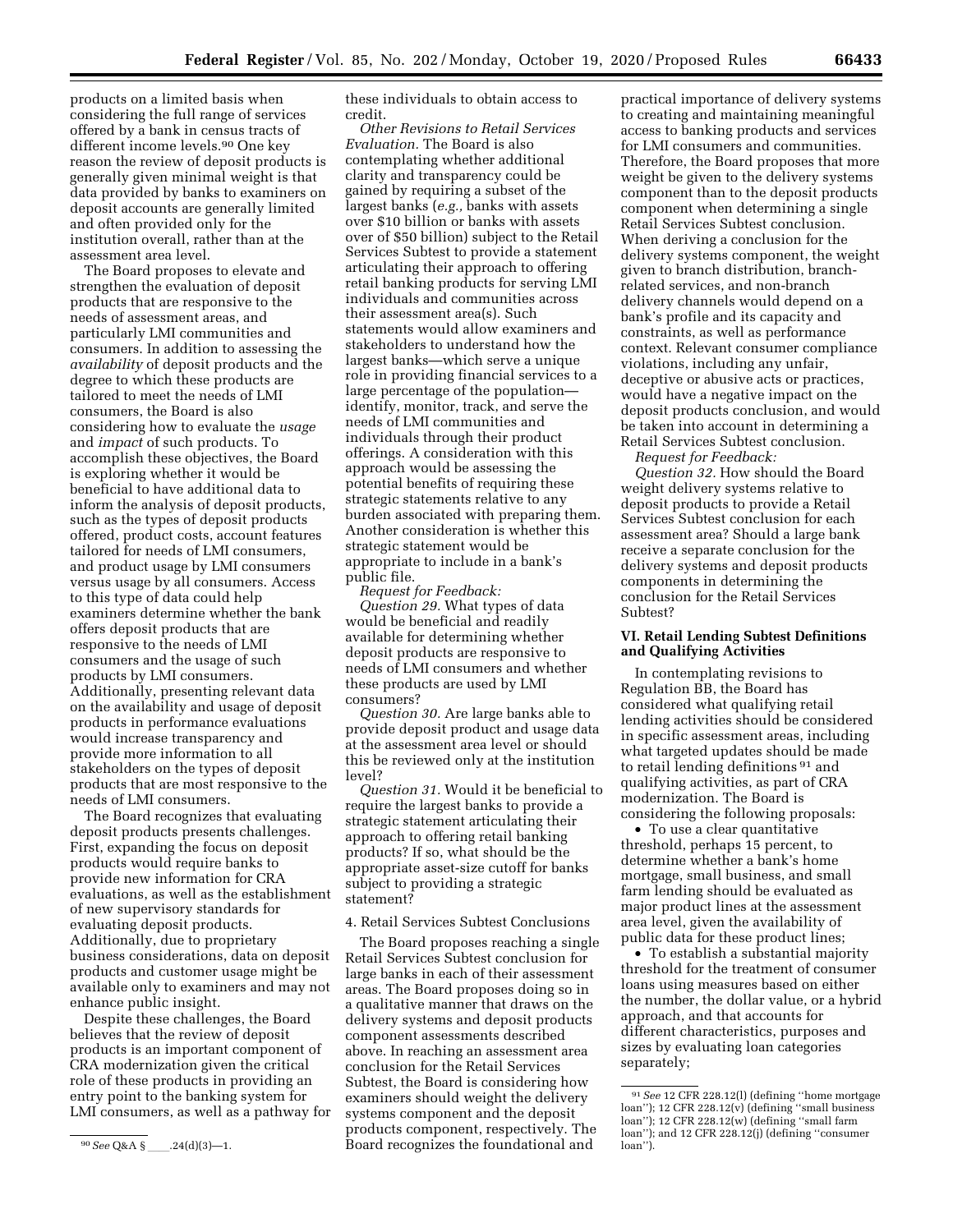• To update the thresholds for small business loans and small farm loans that were last set in 1995, while retaining the nexus with the *smallest* small businesses and small farms, which often have the greatest unmet credit needs;

• To give consideration for nonsecuritized home mortgage loans purchased directly from an originating lender (or affiliate), in order to strike a balance between recognizing the importance of first-time purchases for originating banks that rely on other lenders to directly provide liquidity and addressing concerns about loan churning; and

• To expand eligibility for retail lending CRA activities in Indian Country where there are high poverty rates and a relative lack of bank activities.

#### *A. Determining Which Loans Are Evaluated Using Retail Lending Metrics*

Currently, large banks are evaluated on all home mortgage, small business, and small farm lending products, regardless of lending volume. Additionally, a large bank's consumer loans are currently considered at its option or if these loans constitute a substantial majority of the bank's business. There is not an established threshold for this standard, and examiner judgment is used to determine whether consumer loans constitute a substantial majority of a bank's business, which can be a source of confusion among stakeholders.92

In contrast, small banks are evaluated on only those retail lending categories that are considered major product lines. Currently, there is no Regulation BB definition of a major product line. Instead, examiners select major product lines for evaluation at small banks based on a review of information, including the bank's business strategy and its areas of expertise. Examiners may evaluate all of a small bank's consumer loans taken together or select a category of consumer lending (*e.g.,* credit card, motor vehicle) if those consumer loans are deemed to constitute a major product line.

1. Treatment of Home Mortgage, Small Business, and Small Farm Loans

The Board proposes to use metrics to evaluate CRA performance on home mortgage, small business, and small

farm lending, given the availability of appropriate public data for these product lines. Under such an approach, major product line designations for a bank could vary across its assessment areas. For example, a bank that is primarily a home mortgage and small business lender overall but specializes in small farm lending in certain rural assessment areas would have small farm lending considered in those specific assessment areas, but not in assessment areas where the bank makes few or no small farm loans.

For large banks, reviewing major product lines at the assessment area level for home mortgage, small business, and small farm lending would constitute a change compared to the current approach that automatically includes reviews of these product lines in all of their assessment areas. Adopting a major product line approach for large banks would focus CRA evaluations on their actual retail lending, but would also eliminate consideration of some lending that the Board currently considers in large bank examinations. For small banks, adopting a major product line approach to home mortgage, small business, and small farm lending would be similar to the standards in place today, although the standards for determining major product lines would be quantitatively defined to ensure transparency and promote certainty.

A benefit of evaluating all banks on their major product lines is that this approach could streamline evaluations and focus on the retail lending activity that has the biggest impact at each bank. Although some may be concerned about no longer including a review of home mortgage or small business loans in particular assessment areas where loan volume is low, a large bank's lower volume lending is currently already given less weight when evaluating a bank's retail lending performance. The Board is considering a threshold of 15 percent of the dollar value of a bank's retail lending in individual assessment areas for a major product line designation for home mortgage, small business, and small farm lending. Specifically, retail product lines would be evaluated using the metrics discussed in Section V if they constituted 15 percent or more of a of the dollar value of a bank's retail lending in a particular assessment area over the evaluation period.

reflect its lending performance if consumer loans stakeholders have provided leedback and the state of the sta<br>were excluded.'' *See* Q&A § \_\_.22(a)(1)—2. that a threshold of 15 percent of an Many stakeholders have supported designating a major product line standard for purposes of using metrics to evaluate retail lending. Some stakeholders have provided feedback that a threshold of 15 percent of an

institution-level (not assessment area) dollar volume of total retail loan originations during the evaluation period could be too high for large banks. Some of these stakeholders have suggested choosing major product lines considering contextual information about the bank, or the bank's assessment area(s), such as its market share within the community. The approach discussed above would select major product lines at the assessment area level, and would likewise take into account this kind of local performance context information.

*Request for Feedback:* 

*Question 33.* Should the Board establish a major product line approach with a 15 percent threshold in individual assessment areas for home mortgage, small business, and small farm loans?

*Question 34.* Would it be more appropriate to set a threshold for a major product line determination based on the lesser of: (1) The product line's share of the bank's retail lending activity; or (2) an absolute threshold?

#### 2. Treatment of Consumer Loans

Consumer loan categories, as currently defined in Regulation BB, include motor vehicle, credit card, other secured consumer loans, and other unsecured consumer loans (*e.g.,*  education loans).93 Consumer lending is an important credit vehicle, and can fulfill key needs for LMI borrowers; however, it raises different considerations in determining when a bank is evaluated for CRA purposes based on its consumer lending. If households with urgent liquidity needs are unable to access a credit card or other consumer loan at a reasonable rate, they may turn to more costly and less sustainable forms of short-term credit. For example, motor vehicle loans can be especially important in areas where public transportation is not readily available and where jobs are distant from where people live.

a. When To Evaluate Consumer Loans Under CRA

Some stakeholders note the importance of small dollar loans and consumer lending to LMI borrowers, while others argue against mandatory inclusion of consumer lending, citing the burden of originating and reporting these loans. The Board proposes setting clear quantitative standards to determine whether to evaluate consumer lending for purposes of CRA. Specifically, the Board is considering establishing a substantial majority threshold, using measures based on the

<sup>92</sup>Current interagency guidance on when to consider consumer lending at large banks states, ''[t]he Agencies interpret 'substantial majority' to be so significant a portion of the institution's lending activity by number and dollar volume of loans that the lending test evaluation would not meaningfully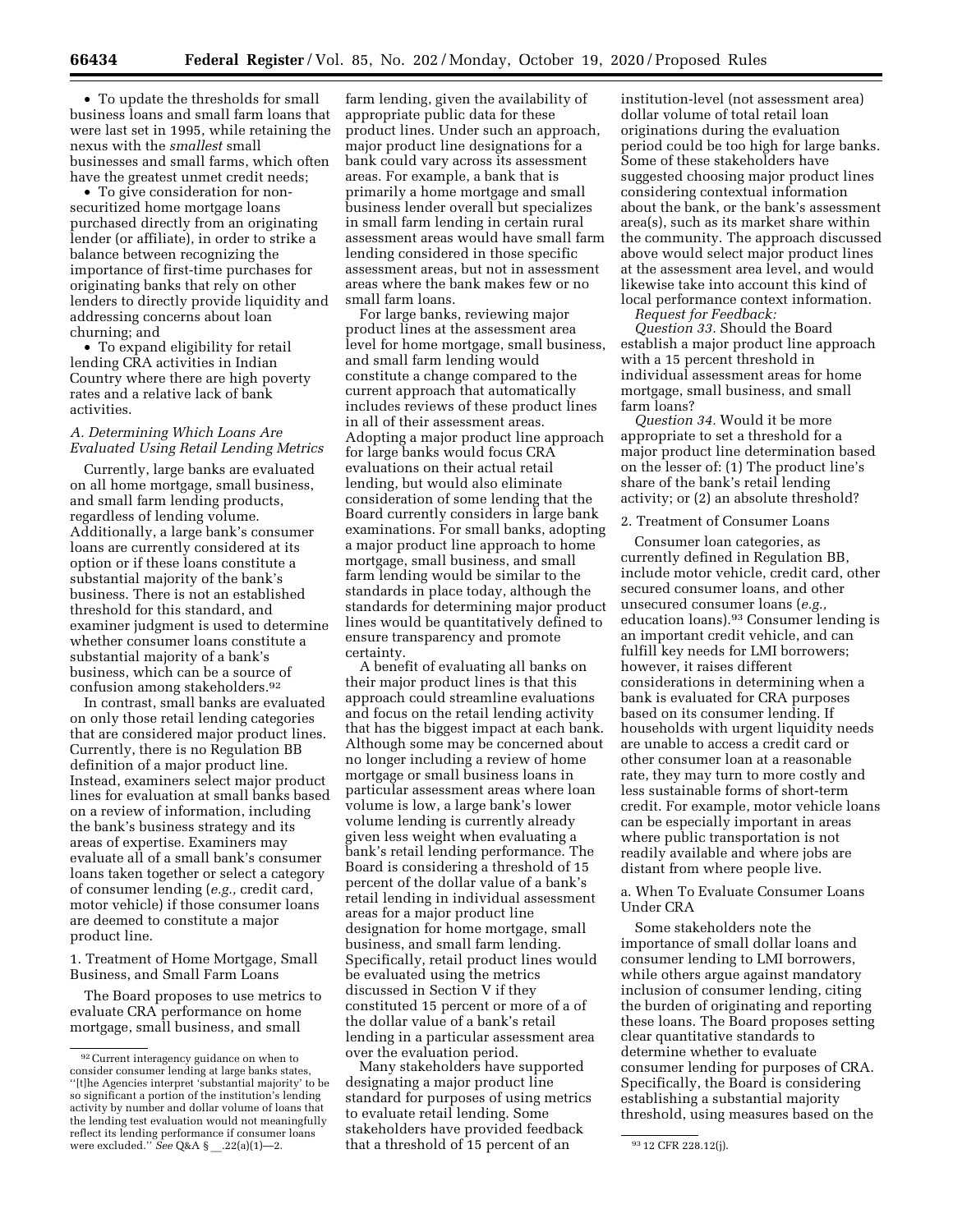number of consumer loans, the dollar value of consumer loans, or a hybrid approach combining both loan counts and dollar values of consumer loans. A benefit of using a loan count standard is that it would be the clearest indicator of how many consumers receive consumer loans from a specific bank or how many consumers use particular consumer lending products.

Alternatively, using the dollar value of lending to designate a major product line threshold for consumer loans would ensure that consumer products are selected for evaluation in a manner that is consistent across retail products, as well as across examinations. Using the dollar amount of loans to determine major product line designations would include consumer loans only when quantitative standards defined in the regulation are met. For example, consumer lending could be evaluated if the dollar amount of consumer loans accounted for 25 percent of a bank's overall activity in an assessment area or, alternatively, 15 percent of a bank's lending in a particular consumer loan category.

b. Evaluating Consumer Loans as an Entire Product Line or at the Category Level

The Board proposes applying the metrics-based approach to the entire product line of home mortgage loans, small business loans, and small farm loans, while evaluating consumer loans at the level of separate consumer loan categories (*e.g.,* motor vehicle, credit card, other secured consumer loans, and other unsecured consumer loans). Evaluating separate consumer loan categories would recognize the different characteristics, purposes, average loan amounts, and uses of motor vehicle loans, credit cards, and other secured and unsecured consumer loans.

#### *Request for Feedback:*

*Question 35.* What standard should be used to determine the evaluation of consumer loans: (1) A substantial majority standard based on the number of loans, dollar amount of loans, or a combination of the two; or (2) a major product line designation based on the dollar volume of consumer lending?

*Question 36.* Should consumer loans be evaluated as a single aggregate product line or do the different characteristics, purposes, average loan amounts, and uses of the consumer loan categories (*e.g.,* motor vehicle loans, credit cards) merit a separate evaluation for each?

#### *B. Small Business and Small Farm Thresholds*

The Board recognizes the importance of small business and small farm loans as essential financial services, particularly in underserved communities. Smaller revenue firms (with gross annual revenues of \$1 million or less) frequently have small dollar financing needs and typically have distinct credit challenges, but may not meet traditional bank underwriting criteria. Additionally, when applying for credit, small firms in general seek smaller loan amounts. According to the Federal Reserve's 2020 Small Business Credit Survey, nearly 60 percent of businesses that sought credit were seeking \$100,000 or less in financing, and one in five sought less than \$25,000.94

The Board is considering whether the existing CRA small business and small farm loan definitions are appropriate. The Board also seeks comment on whether the asset-size thresholds for determining whether these loans are helping to meet the needs of smaller revenue businesses and smaller revenue farms should be updated to reflect changes to the industry since the thresholds were set in 1995.95 In considering updates to the thresholds, the Board seeks to retain the nexus of the small business and small farm definition with *smaller* small businesses and small farms that often have the greatest unmet credit needs.

Currently, in order to qualify as a small business or small farm loan, the loan amount must not exceed a specified dollar threshold. Specifically, based on the instructions for the Reports of Condition and Income (Call Reports), loans to small businesses are defined as loans with origination amounts of \$1 million or less and loans to small farms are defined as loans with origination amounts of  $$500,000$  or less.<sup>96</sup>

95See 12 CFR 228.22(b)(3)(ii).

96The Call Report defines ''loans to small businesses'' as loans with original amounts of \$1 million or less that have been reported as ''Loans secured by nonfarm nonresidential properties.'' It defines ''loans to small farms'' as: (1) Loans with original amounts of \$500,000 or less that have been reported as ''Loans secured by farmland (including farm residential and other improvements)''; or (2) Loans with original amounts of \$500,000 or less that have been reported as ''Loans to finance agricultural production and other loans to farmers.'' *See* ''Instructions for Preparation of Consolidated Reports of Condition and Income (FFIEC 031, 032, 033, and 034), RC–C-Small Business and Small Farm Loans, RC–C–37, *[https://www.ffiec.gov/PDF/](https://www.ffiec.gov/PDF/FFIEC_forms/FFIEC031_034inst_200006.pdf) FFIEC*\_*[forms/FFIEC031](https://www.ffiec.gov/PDF/FFIEC_forms/FFIEC031_034inst_200006.pdf)*\_*034inst*\_*200006.pdf*.

Regarding the gross annual revenues standards, Regulation BB's borrower characteristics criteria, as reflected in the large bank lending test, consider small business loans or small farm loans that have gross annual revenues of \$1 million or less.97

The Board is considering updating the thresholds for both loan size and gross annual revenue. First, the Board requests feedback on adjusting the loan size thresholds based on inflation, which would equal approximately \$1.65 million dollars for small business loans and approximately \$800,000 dollars for small farm loans.<sup>98</sup> Updating these thresholds for inflation would adjust eligibility so that the small business and small farm loan thresholds would reflect the current value of the dollar relative to the last update. Another option would be to maintain the loan thresholds at their current levels as an incentive for banks to meet smaller dollar financing needs.

Input received from industry stakeholders generally supports raising the thresholds from the current levels, with some suggesting an adjustment to the loan thresholds to reflect inflation or raising them to \$2 million. Community organizations generally support either maintaining the current loan thresholds or adjusting them only to reflect inflation.

A challenge to determining the appropriate updated loan size thresholds, if any, is a lack of available data on business and farm loans. As noted above, currently the CRA small business and small farm loan thresholds correlate with Call Report requirements.99 Constraints on data availability raise the question of whether the small business and small farm loan thresholds should be raised without an ability to capture new information related to revised standards. The Board is considering whether to continue to define CRA small business and small farm loans based on the Call Report definitions or, alternatively, whether Regulation BB should define small business and small farm loan amount thresholds independently. Defining loan amount thresholds independently for CRA purposes may allow for greater flexibility and precision in determining threshold

<sup>94</sup>Federal Reserve Banks, ''Small Business Credit Survey: 2020 Report on Employer Firms'' (Aug. 2020) *[https://www.fedsmallbusiness.org/](https://www.fedsmallbusiness.org/medialibrary/FedSmallBusiness/files/2020/2020-sbcs-employer-firms-report) [medialibrary/FedSmallBusiness/files/2020/2020](https://www.fedsmallbusiness.org/medialibrary/FedSmallBusiness/files/2020/2020-sbcs-employer-firms-report)  [sbcs-employer-firms-report](https://www.fedsmallbusiness.org/medialibrary/FedSmallBusiness/files/2020/2020-sbcs-employer-firms-report)*.

 $^{97}$  12 CFR 228.22(b)(3).  $^{98}$  Threshold inflation adjustments are based on 2018 numbers from Bureau of Labor Statistics Consumer Price Index conversion table and recalibrated to December 1995=100 (Source: *[https://](https://www.bls.gov/cpi/research-series/home.htm)* 

<sup>&</sup>lt;sup>99</sup> Updating the small business loan and small farm loan thresholds for inflation would decouple them from Call Report data. Current Call Report data collection would not capture any revisions to these CRA loan thresholds.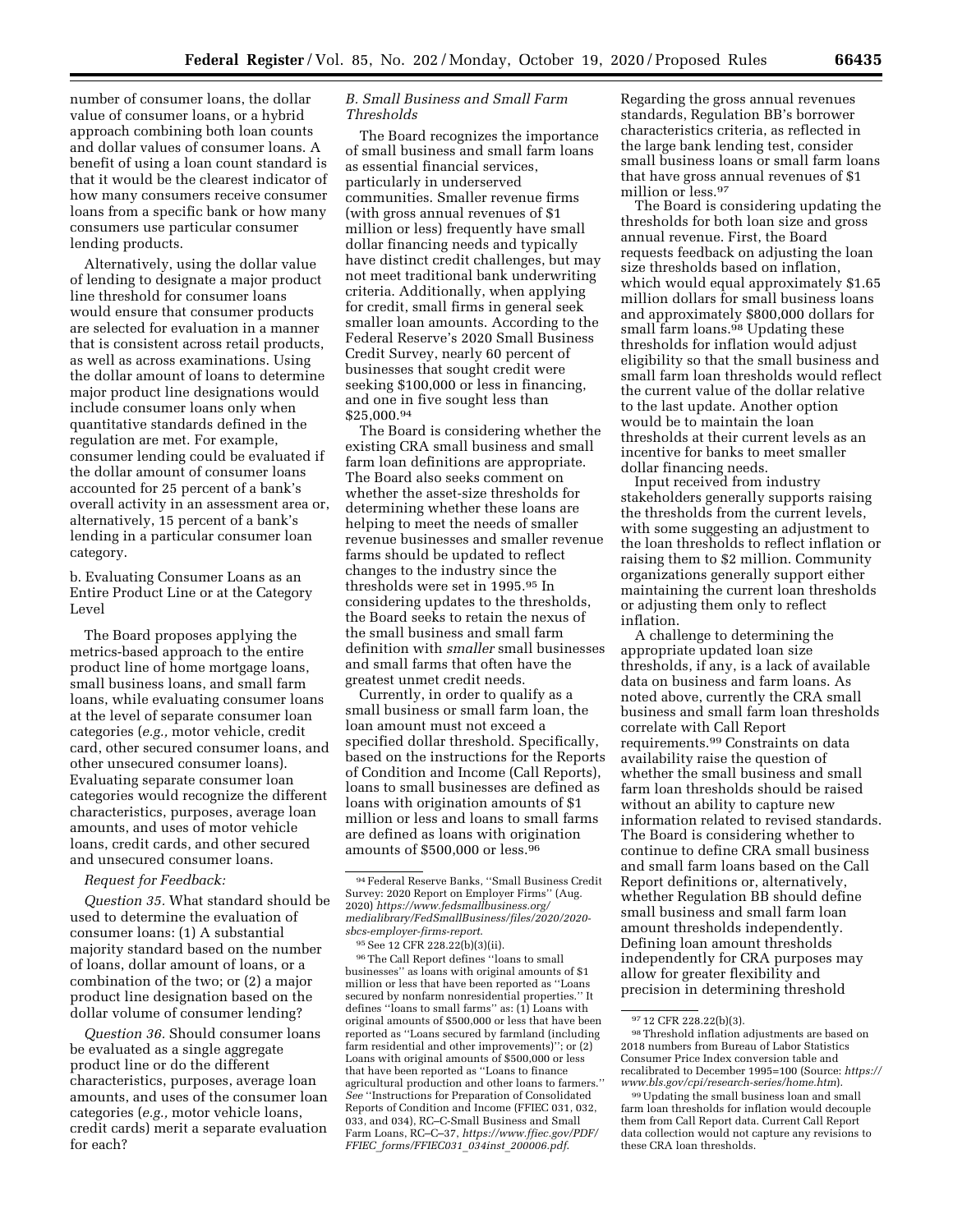levels, but could require that Regulation BB incorporate a new mechanism for collecting related data.

The Board is also considering updating the gross annual revenue thresholds used for the borrower distribution analysis of small businesses and small farms. Similar to the loan size thresholds, one option would be to increase these thresholds to reflect inflation. Adjusting the \$1 million gross annual revenue thresholds based on inflation would result in revised thresholds today of approximately \$1.65 million.100

A related question is whether adjusted small business and small farm loan size and gross annual revenue thresholds should also be regularly adjusted for inflation moving forward, such as at three-year or five-year intervals. A benefit of regularly adjusting thresholds is ensuring that similar ranges of activities would continue to qualify over time. However, one possible drawback to regular adjustments is additional burden and complexity for stakeholders.

*Request for Feedback:* 

*Question 37.* Should the Board continue to define small business and small farm loans based on the Call Report definitions, or should Regulation BB define the small business and small farm loan thresholds independently? Should the Board likewise adjust the small business and small farm gross annual revenues thresholds? Should any or all of these thresholds be regularly revised to account for inflation? If so, at what intervals?

#### *C. Treatment of Purchased Loans*

The Board is reviewing whether to treat non-securitized home mortgage loan purchases equivalently with home mortgage originations, particularly in conjunction with a metrics-based approach in the Retail Lending Subtest.101 Currently, purchased loans receive the same CRA consideration as loan originations, consistent with their treatment on the Call Report. The market for purchased loans is more concentrated than that for loan originations, with 15 banks accounting for approximately 90 percent of total loan purchases reported in both HMDA and CRA data. Although the market for purchased loans is concentrated, these

loans can be viewed as providing liquidity by freeing up capital so that retail banks and other lenders, such as CDFIs, can originate additional loans to LMI individuals and in LMI areas.

Some stakeholders support continuing to provide equivalent consideration for purchases of home mortgage loans, noting that such purchases extend the capacity of lenders, including CDFIs, to make needed LMI loans. Some stakeholders have additionally noted that loan purchases are an important tool for banks that do not have the on-theground capabilities to originate loans in certain markets in which they seek business opportunities. However, other stakeholders have expressed that purchased loans and originations should not receive equal consideration because of the lower level of effort required for loan purchases relative to loan originations, which require marketing, outreach, and business development resources that are not necessary for purchased loans.

Moreover, other stakeholders have indicated that some banks solely purchase loans from other institutions that have previously purchased those loans, in order to garner CRA credit—a practice often described as ''loan churning.'' 102 These stakeholders note that such banks are not using the liquidity generated to benefit either the originating or purchasing bank's community.

Although there are multiple reasons for banks to purchase loans, Board analysis indicates some CRA-motivated repeat purchases of home mortgage loans may be occurring. A review of 2017 HMDA data found that LMI loans are over five times as likely to be purchased within a year as other home mortgage loans. This analysis finds that 0.6 percent of home mortgage loans to non-LMI borrowers purchased by commercial banks were sold to another commercial bank within the same year, whereas the share was 3.3 percent for LMI borrower loans. At the same time, this analysis indicates that including purchased home mortgage loans in CRA evaluations may not have a significant impact on performance outcomes.

The Board is considering including only home mortgage loans purchased directly from an originating lender (or affiliate) in CRA evaluations. This approach strikes a balance between recognizing the importance of first-time purchases to banks that rely on other

lenders to directly provide liquidity in order to originate new loans and addressing the concern about loan churning.

An alternative option the Board is considering would be an additional review to help exclude loan churning from the above-referenced retail lending screen and distribution metrics. Although, generally, home mortgage loan purchases would remain eligible on par with originations, purchased loans added solely for purpose of inflating CRA lending performance would not. This option would minimize burden on banks by allowing them to continue their current data collection and reporting processes, but introduce a deterrent to prevent the repeat selling and purchasing of loans solely for the purposes of garnering consideration in CRA evaluations.

*Request for Feedback:* 

*Question 38.* Should the Board provide CRA credit only for nonsecuritized home mortgage loans purchased directly from an originating lender (or affiliate) in CRA examinations? Alternatively, should the Board continue to value home mortgage loan purchases on par with loan originations but impose an additional level of review to discourage loan churning?

*Question 39.* Are there other alternatives that would promote liquidity by freeing up capital so that banks and other lenders, such as CDFIs, can make additional home mortgage loans to LMI individuals?

#### *D. Broadening Consideration for Retail Activities in Indian Country*

The Board is proposing broadening consideration for retail lending activities conducted in Indian Country.103 These activities would be reviewed qualitatively and in conjunction with the proposed Retail Lending Subtest performance ranges approach described previously. Public feedback received from both community organizations and industry is generally supportive of expanding eligibility for retail CRA activities in Indian Country due to high poverty rates and relative lack of banking services. The Board believes that expanding eligibility may encourage greater retail lending activity in areas long identified as having unmet credit needs.

Currently, a retail activity located within Indian Country must also satisfy additional eligibility criteria under

<sup>100</sup>Threshold inflation adjustments are based on 2018 numbers from Bureau of Labor Statistics Consumer Price Index conversion table and recalibrated to December 1995=100, *[https://](https://www.bls.gov/cpi/research-series/home.htm) [www.bls.gov/cpi/research-series/home.htm](https://www.bls.gov/cpi/research-series/home.htm)*.

<sup>101</sup> In 2017, over 75 percent of HMDA loans purchased by commercial banks were securitized or sold to the government-sponsored enterprises within the same calendar year.

<sup>102</sup> In this practice, loans to LMI borrowers are purchased and sold repeatedly by different banks, with the possibility of each bank receiving CRA credit at an equivalent level to the banks that originated the loans.

<sup>103</sup>*See* 18 U.S.C. 1151. Indian Country would be defined as federal Native Areas including Federally Designated Indian Reservations, Off Reservation Trust Lands, Alaskan Native Village Statistical Areas, and Hawaiian Home Lands.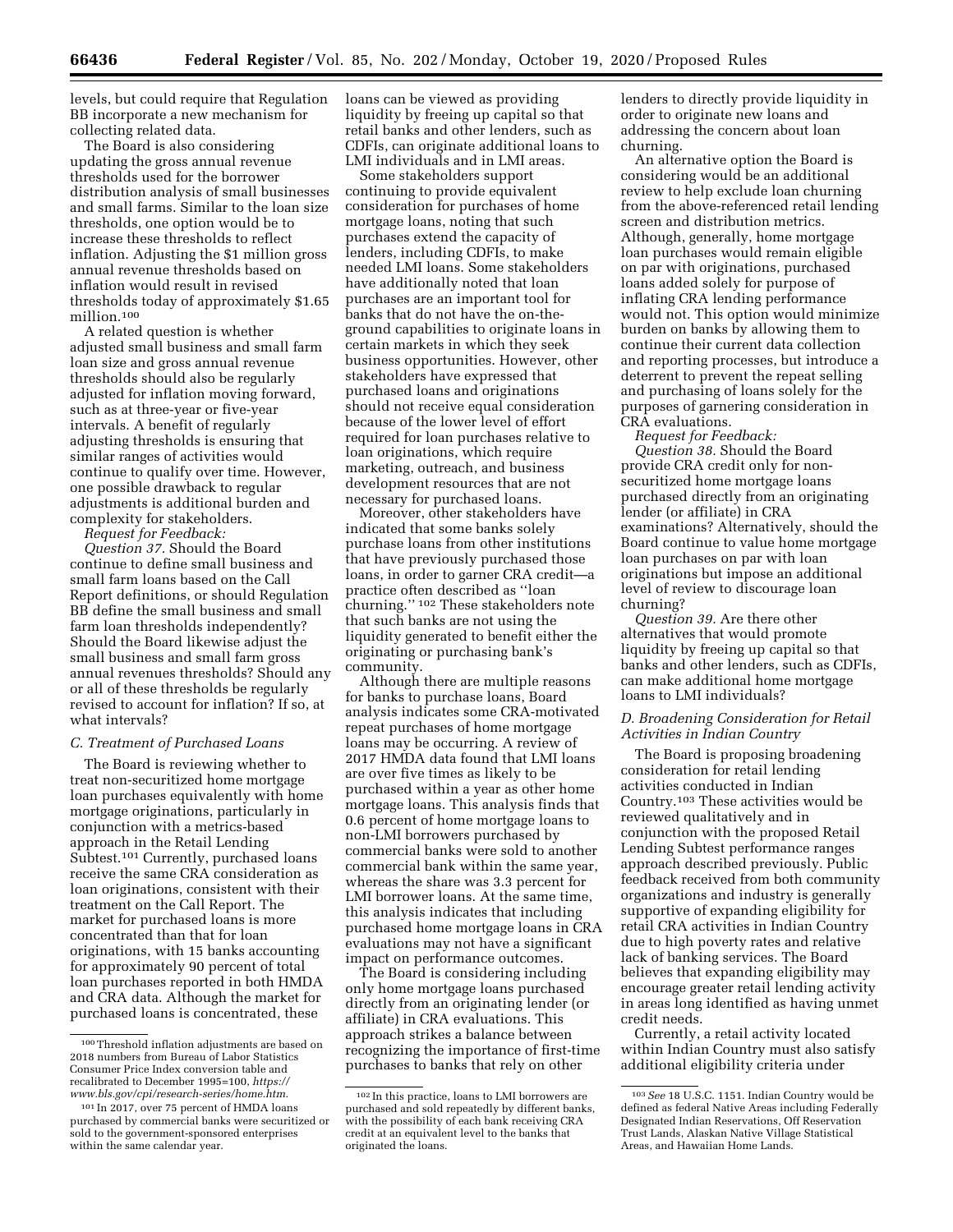Regulation BB to qualify for consideration. For example, such loans must be within a bank's assessment area. Under the proposed approach, the qualitative aspects of a bank's performance would include a review of any retail activity conducted in Indian Country, including loans to low-, moderate- and middle-income borrowers. The Board's proposed approach would make retail activities in Indian Country located both inside and outside of a bank's assessment area eligible for CRA consideration, as long as a bank satisfies the needs of its own assessment area(s). Activities outside of a bank's assessment area(s) would be evaluated qualitatively, and could be considered as a possible enhancement to a bank's Retail Test institution rating, as discussed in Section X.

*Request for Feedback:* 

*Question 40.* Should CRA consideration be given for retail lending activities conducted within Indian Country regardless of whether those activities are located in the bank's assessment area(s)?

*Question 41.* Should all retail lending activities in Indian Country be eligible for consideration in the Retail Lending Subtest or should there be limitations or exclusions for certain retail activities?

#### **VII. Community Development Test: Evaluation of Community Development Financing and Community Development Services Performance**

The Board is proposing a new Community Development Test that would include a Community Development Financing Subtest and a Community Development Services Subtest. The Board proposes that the Community Development Test would apply only to large retail banks and wholesale and limited purpose banks in order to tailor performance expectations by bank size and business model. Banks evaluated under the Community Development Test would receive separate Community Development Financing Subtest and Community Development Services Subtest conclusions in each assessment area.

#### *A. Community Development Financing Subtest Evaluation Approach*

In order to provide clear and consistent incentives for effective community development financing, the Board is considering a quantitative assessment of community development financing activities. The Board is proposing using a ''community development financing metric'' that measures the ratio of the dollar amount of a bank's qualifying community development financing activities

compared to its deposits 104 within each assessment area. The Board is also considering how to use local and national data to establish benchmarks for the community development financing metric at the assessment area level. Wholesale and limited purpose banks, whose business models generally do not involve retail deposit accounts, would be evaluated under separate procedures that would not involve retail deposits.

1. Current Approach for Evaluating Community Development Loans and Qualified Investments

Under current CRA standards, community development financing activities are considered differently based on the asset size and business model of a bank. For small retail banks, community development investments and services are reviewed only at a bank's option for consideration for an ''outstanding'' rating for the institution overall.105 For intermediate small retail banks and wholesale and limited purpose banks, community development loans, qualified investments, and community development services are considered together under one community development test.106

For large retail banks, community development loans are considered as part of the lending test together with retail loans, while qualified investments are considered separately in the investment test.107 A large retail bank receives consideration for both the number and dollar amount of community development loans originated and qualified investments made during the review period, as well as the remaining book value of qualified investments made during a prior review period, but not of community development loans made during a prior review period. Examiners also consider qualitative factors including the innovativeness or complexity of these activities, how responsive the bank has been to opportunities in its assessment area(s), and the degree of leadership a bank exhibits through its activities. The evaluation of qualitative factors is currently based on any information that a bank provides on the impact of its activities, along with an examiner review of performance context, which includes community needs and opportunities.

Under current guidance, a bank receives consideration for loans and investments that serve the bank's assessment area(s) when evaluating assessment area performance.108 Activities in broader statewide or regional areas that include the bank's assessment area(s) may be considered in evaluating performance for an assessment area, state, multistate MSA, or the institution overall, depending on the scope of the activities and whether they are shown to benefit or be targeted to the bank's assessment area(s). Broader statewide and regional activities that do not serve a bank's assessment area(s) are considered at the state or institution level only if the bank is first determined to have been responsive to the credit and community development needs within its assessment areas.

The current geographic treatment of community development activities recognizes that many activities have a geographic scope that extends beyond a single assessment area, such as a statewide or regional fund for affordable housing. Broader regional and statewide activities are an important source of community development capital in many communities, especially in places where strictly local community development organizations may lack the capacity to absorb large loans and investments.

2. Stakeholder Feedback on Evaluating Community Development Financing

Stakeholders believe that evaluations of community development loans and investments could be improved by encouraging patient capital; increasing the clarity, consistency, and transparency of performance expectations; and by providing stronger incentives to serve underserved areas. Some stakeholders have noted that the current approach of considering community development loans and qualified investments under separate tests may inadvertently distort the choice of whether to make a loan or investment as well as the choice of term of a loan. A large bank seeking to improve its investment test performance may prefer to structure a community

<sup>104</sup>Options for defining deposits, as well as potential data sources, are discussed in Section XI.B.

<sup>&</sup>lt;sup>105</sup> See Q&A §\_\_\_\_.26(d).<br><sup>106</sup> 12 CFR 228.25(c) and 12 CFR 228.26(c).

<sup>107</sup> 12 CFR 228.22 and 12 CFR 228.23.

<sup>108</sup>*See* CA 14–2 (''Revised Interagency Large Institution CRA Examination Procedures and Consolidation of Interagency CRA Examination Procedures and Supporting Materials''), p. 21 (Apr. 18, 2014), *[https://www.federalreserve.gov/](https://www.federalreserve.gov/supervisionreg/caletters/CA_14-2_attachment_1_Revised_Large_Institution_CRA_Examination_Procedures.pdf)  [supervisionreg/caletters/CA](https://www.federalreserve.gov/supervisionreg/caletters/CA_14-2_attachment_1_Revised_Large_Institution_CRA_Examination_Procedures.pdf)*\_*14-2*\_*attachment*\_*1*\_ *Revised*\_*Large*\_*Institution*\_*CRA*\_*[Examination](https://www.federalreserve.gov/supervisionreg/caletters/CA_14-2_attachment_1_Revised_Large_Institution_CRA_Examination_Procedures.pdf)*\_ *[Procedures.pdf.](https://www.federalreserve.gov/supervisionreg/caletters/CA_14-2_attachment_1_Revised_Large_Institution_CRA_Examination_Procedures.pdf) See also* Q&A §ll.12(h)—6. (''The institution's assessment area(s) need not receive an immediate or direct benefit from the institution's participation in the organization or activity, provided that the purpose, mandate, or function of the organization or activity includes serving geographies or individuals located within the institution's assessment area(s).'').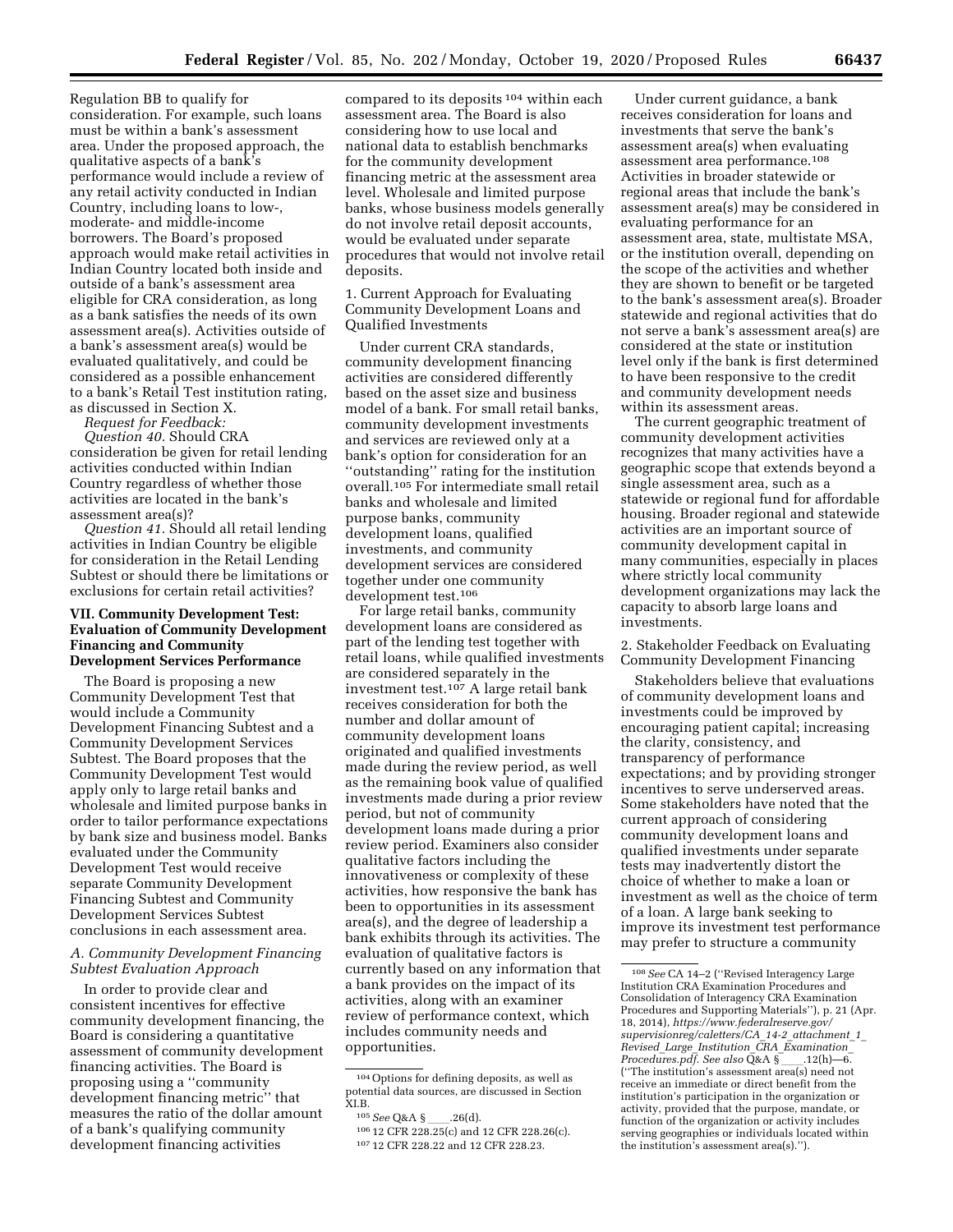development financing activity as an investment for the purpose of receiving CRA credit, even if a loan would otherwise be preferable for the bank and the project. In addition, the current practice of counting community development loans originated during the review period, but not those held on balance sheet from prior review periods, is inconsistent with the treatment of qualifying investments, and could discourage patient longer-term loans that often yield the most enduring benefits for communities.

Stakeholders have also pointed to a lack of consistency and transparency in the quantitative evaluation of community development financing activities. Current examination procedures consider the number and dollar amount of community development loans and qualified investments, but do not provide guidance on suitable benchmarks or thresholds against which to evaluate this performance.109 As a result, examiners may measure the volume of community development loans and investments differently, and it can be challenging to know what level of a bank's activities corresponds to a certain conclusion. In addition, both industry and community stakeholders have noted community development activities may benefit larger statewide or regional areas that do not align with a bank's assessment area(s), and stakeholders have expressed concerns that these activities are not always treated consistently in the evaluation process.

Stakeholders have also emphasized that CRA should encourage more community development activities in areas with significant unmet credit needs, such as rural communities, communities that lack institutional capacity for community development, and areas with few bank branches. Stakeholders have noted that there is limited publicly available data on the location and type of community development financing activities. Currently, only community development lending data are reported, and only at an aggregate level for a bank.

Data on qualifying investments are included inconsistently in performance evaluations, and with varying levels of detail. The lack of available data makes it difficult to know which activities banks are conducting to meet needs in different communities. Finally, some stakeholders have noted that the qualitative aspects of community development activities are not considered consistently.

Existing guidance states that examiners can weigh community development activities differently based on the responsiveness, innovativeness, and complexity of the activities.110 There are no established standards for what should be considered to determine the responsiveness of activities, or clear examination procedures for how community development activities should be reviewed relative to performance context. Information regarding the impact of activities on LMI communities, such as the number of housing units built, is not routinely available to examiners.

3. Combined Consideration of Community Development Loans and Investments

The Board proposes evaluating community development loans and qualified investments together under a new Community Development Financing Subtest. The subtest would evaluate new loans and investments made or originated during each year of an evaluation period, as well as loans and investments made or originated in a prior year and held on balance sheet. Evaluating these activities under one subtest would give banks more flexibility to provide the type of financing—loans or investments—most appropriate to support their local communities without concern about meeting different evaluation criteria. Additionally, capturing the book value of qualifying community development loans that remain on the balance sheet from prior evaluation periods, as currently happens with qualifying investments, would more effectively encourage patient capital. These

changes would allow banks to receive CRA credit for extending and maintaining long-term financing activities, regardless of whether they are financed by debt or equity. However, some stakeholders worry that combining loans and investments could reduce direct incentives to make Low-Income Housing Tax Credit (LIHTC) investments.

#### *Request for Feedback:*

*Question 42.* Should the Board combine community development loans and investments under one subtest? Would the proposed approach provide incentives for stronger and more effective community development financing?

#### 4. Community Development Financing Metric

The Board is proposing a community development financing metric that would form the core of assessment area Community Development Financing Subtest conclusions. Only qualifying activities and deposits that are within an assessment area would be included in calculating a bank's community development financing metric for that assessment area, in order to precisely measure how banks are meeting the needs of their local communities. At the same time, to emphasize the importance of community development activities in broader statewide and regional areas, the Board would consider all qualifying activities that are contained within an eligible state, territory, or region in which a bank has an assessment area, as discussed in Section VIII, and would factor these activities into the state, multistate MSA, or institution conclusion or rating, respectively, as discussed in Section X. While the treatment of these broader activities in state, multistate MSA, and institution ratings would no longer depend on a bank's performance within an assessment area, the community development financing metric creates a strong incentive for banks to maintain a focus on serving local communities because it includes only those activities within a bank's assessment area(s).

<sup>109</sup>CA Letter 14–2, p. 9. 110*See* Q&A §ll.21(a)—2.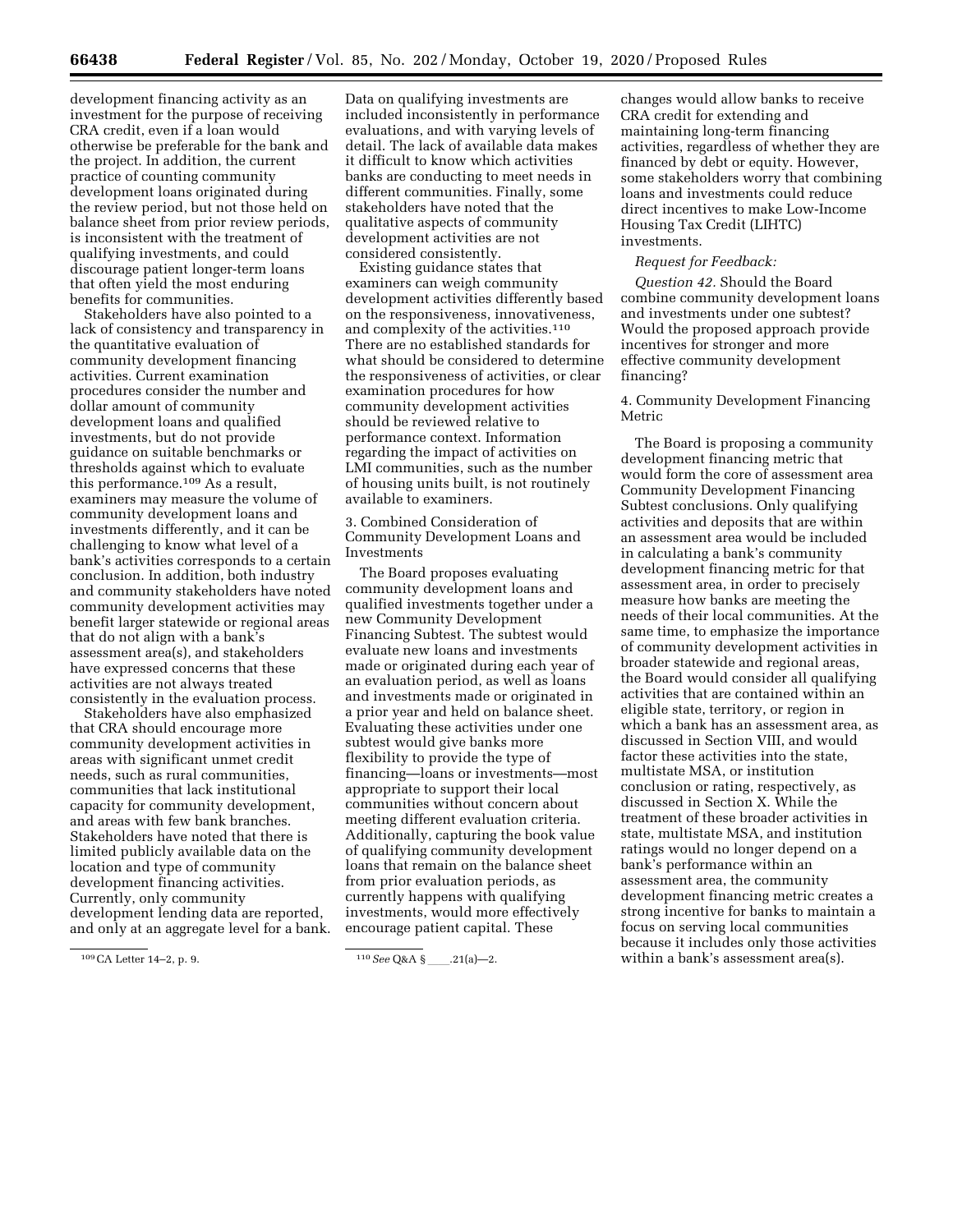The metric would be the ratio of a retail bank's community development financing dollars (the numerator) relative to deposits (the denominator)

within an assessment area.<sup>111</sup> For example, if a bank has drawn \$1 million in deposits from an assessment area and has conducted \$20,000 in qualifying

community development financing activities in that assessment area, its community development financing metric would be 2.0 percent.

#### $\frac{CD\; loans + CD\; investments\; ($1,000,000)}{deposits\; ($1,000,000)} = \text{Commutity development financing metric (2.0 percent)}$ deposits (\$1,000,000)

The numerator of the community development financing metric would be a bank's average annual dollars of community development financing activity loaned or invested in a given assessment area. This would include the value of community development loans and qualifying investments originated or purchased in each year of the evaluation period, as well as the value of community development loans and qualifying investments originated or purchased in a prior year and remaining on a bank's balance sheet. For the denominator, the Board proposes that a bank's annual average dollar amount of deposits within a given assessment area could be the most appropriate measure for a bank's financial capacity, and it aligns with the intent of CRA that a bank meet the credit needs in the communities where it conducts business. The Board is considering two options for how to construct this denominator for large retail banks. The first option would use FDIC SOD data to measure the dollar amount of deposits assigned to branches within a bank's assessment area.<sup>112</sup> The second option would use the dollar amount of retail domestic deposits held on behalf of depositors residing within each assessment area.

Some stakeholders have expressed concerns that a dollar-based metric would not adequately measure impact and responsiveness, and that it may provide incentives for banks to seek larger dollar activities that may not be as responsive to community needs as smaller transactions that may require the same amount, or more, of due diligence and preparation on the part of the bank. The Board has evaluated different options for metrics in order to

maintain an emphasis on LMI individuals and communities, such as using the number of community development financing activities rather than the associated dollar amount. However, the Board determined that the overall dollar amount would more appropriately reflect the potential impact and scale of a bank's community development activities. This also would be more consistent with the current evaluation approach. Additionally, the Board proposes to complement the use of the community development financing metric with a qualitative review of responsiveness and impact, which would help give greater consideration to highly impactful, small dollar activities than the metric alone would reflect.

The Board is considering how to use metrics to evaluate wholesale and limited purpose banks under the Community Development Financing Subtest. The deposit-based denominator of the community development financing metric that the Board is considering for large retail banks would not be appropriate for wholesale and limited purpose banks, which generally do not offer deposit accounts as part of their business model. There are two alternatives that the Board has considered: the community development financing metric could be modified to use assets as the denominator instead of deposits or the metric could be based on the amount of qualifying loans and investments without scaling to deposits or assets. Under either approach, examiners would also consider the impact and responsiveness of activities and other performance context factors.

*Request for Feedback:* 

*Question 43.* For large retail banks, should the Board use the ratio of dollars of community development financing activities to deposits to measure its level of community development financing activity relative to its capacity to lend and invest within an assessment area? Are there readily available alternative data sources that could measure a bank's capacity to finance community development?

*Question 44.* For wholesale and limited purpose banks, is there an appropriate measure of financial capacity for these banks, as an alternative to using deposits?

5. Benchmarks for the Community Development Financing Metric

The Board is proposing to establish one local and one national benchmark tailored to each assessment area that would serve as appropriate comparators for the community development financing metric. Both of these benchmarks would be based on the dollar amount of community development financing and the dollar amount of deposits provided by all large retail banks at the corresponding geographic level. These benchmarks would be used by examiners to inform a Community Development Financing Subtest conclusion for large retail banks in each assessment area.

*Local Benchmark.* The numerator for the *local* benchmark would be the annual average of the total dollar amount of all large banks' qualifying community development financing activities in the assessment area. The denominator for the *local* benchmark would be the annual average of the total dollar amount of all deposits held by large banks in the assessment area.

112FDIC SOD data includes deposits pertaining to: 1. Individuals, partnerships, and corporations. 2. The U.S. Government. 3. States and political

<sup>111</sup>The Board would calculate the assessment area average annual value of new loan originations, investments, and purchases by adding together the initial origination or purchase value of all qualifying activities during the examination period and dividing that result by the number of years in the examination period. The Board would also calculate the assessment area average annual value of qualifying activities remaining on the bank's balance sheet from a prior year by adding together the remaining balance sheet value of qualifying

activities that were originated or purchased in a prior year at the end of each calendar year of the examination period and dividing that result by the number of years in the examination period. The numerator is the sum of these two annual averages. The denominator is the average annual value of a bank's deposit holdings within its assessment area.

subdivisions in the United States. 4. Commercial banks and other depository institutions in the United States. 5. Banks in foreign countries. 6. Foreign governments and official institutions (including foreign central banks). *See* FFIEC, ''Consolidated Reports of Condition and Income for a Bank with Domestic and Foreign Offices—FFIEC 031,'' Schedule RC–E, Deposit Liabilities, p. 34, *[https://www.ffiec.gov/pdf/FFIEC](https://www.ffiec.gov/pdf/FFIEC_forms/FFIEC031_202006_f.pdf)*\_*forms/FFIEC031*\_ *[202006](https://www.ffiec.gov/pdf/FFIEC_forms/FFIEC031_202006_f.pdf)*\_*f.pdf*.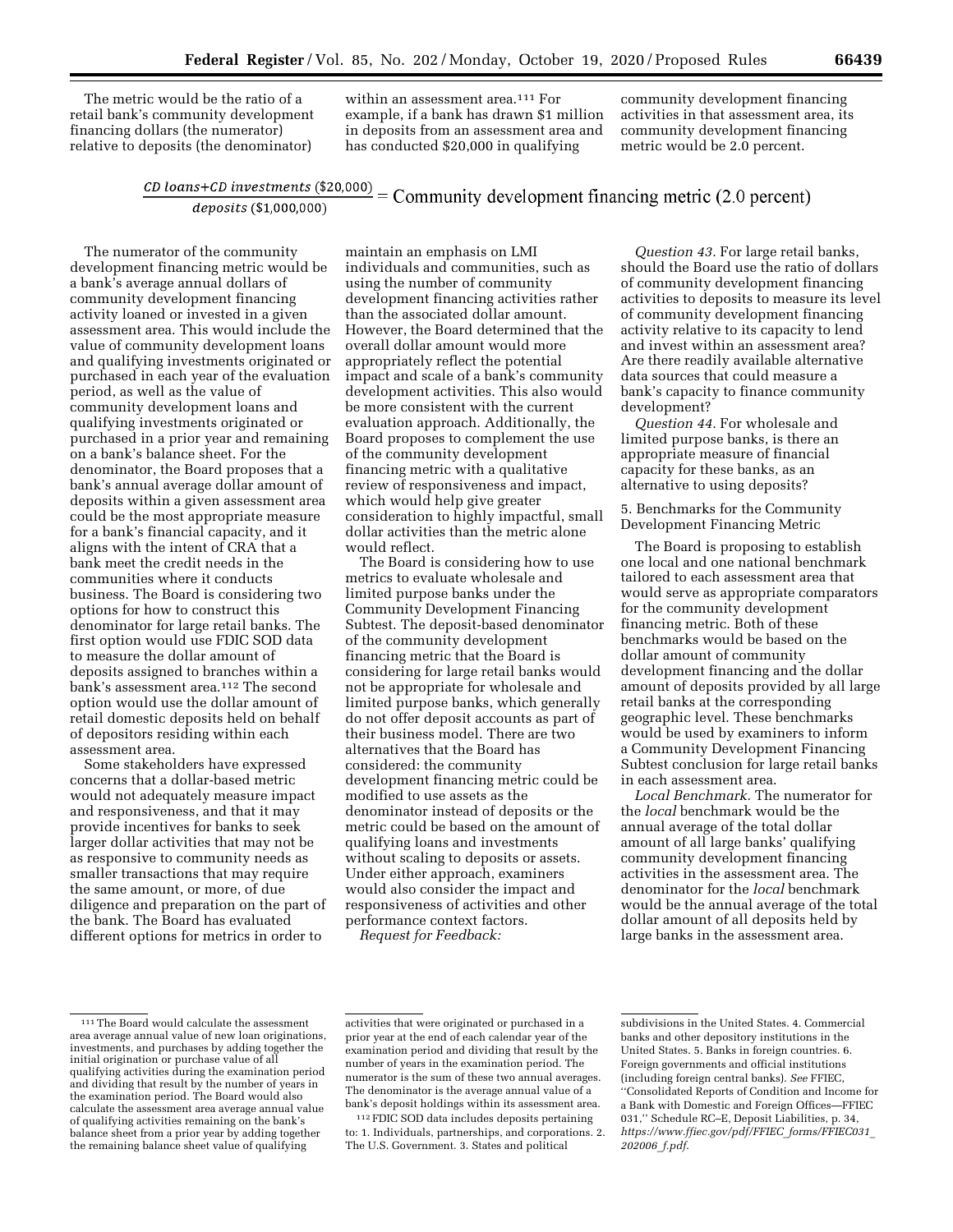## $Local \, \, \text{Benchmark} \text{=} \frac{\text{Local total CD loans} + \text{CD investments}}{\text{Local total deposits}}$

Given the high level of variation in community development financing activities across different communities, the Board believes that the local benchmark would enable the community development financing metric to be tailored to local conditions. This would control for factors such as economic and demographic differences, the availability and capacity of community development financing partners, the stage of the local business cycle, and the presence of other financial institutions, which contribute to differences in the level of community development activity across

communities and within a community across time.

*National Benchmark.* The Board is considering developing benchmarks for, respectively, all metropolitan areas and all nonmetropolitan areas nationally.113 One of these national benchmarks would be applied to each assessment area, depending on whether the assessment area was located in a metropolitan area or a nonmetropolitan area. Based on a Board analysis of performance evaluations from the Board's CRA Analytics Data Tables and existing FDIC SOD information, the ratio of banks' community development loans and qualifying investments to deposits is significantly higher for

metropolitan assessment areas relative to nonmetropolitan assessment areas.114 Setting the national benchmark separately for metropolitan and nonmetropolitan areas would help examiners account for this difference.

The numerator for the national benchmarks would be the annual average of the total dollar amount of all large retail banks' qualifying community development financing activities (in either metropolitan or nonmetropolitan areas, depending on the assessment area), and the denominator would be the dollar amount of all deposits (again, either in metropolitan or nonmetropolitan areas).

National Benchmark-metropolitan =  $\frac{National\ total\ metropolitan\ CD\ loans + CD\ investments}{National\ metropolitan\ total\ deposits}$ 

National Benchmark-nonmetropolitan =  $\frac{National\ total\ non\ metropolitan\ CD\ loans + CD\ investments}{National\ non\ metropolitan\ total\ deposits}$ 

In addition to accounting for differences across assessment areas, the use of separate benchmarks calibrated to local and national conditions could help account for factors that vary over time, including local and national business cycles. For example, a negative shock to a local economy could adversely affect the capacity of banks to lend and invest within an assessment area, such that the local benchmark would adjust downward. Similarly, a change in economic conditions that impacts the amount of large bank community development activities nationally would be reflected in the national benchmarks.

Additionally, the formulae, data sources, and historic data for calculating the benchmarks could be made publicly available in simple dashboards and updated regularly, in order to provide the most transparency and clarity to banks to allow them, and the public, to track their performance.

The Board recognizes the use of local and national benchmarks could require enhanced data collection and reporting procedures, discussed further in Section XI. In addition, the typical level of community development financing varies widely across assessment areas, which means that the local benchmark may vary widely as well. Although this variation would reflect past community development financing patterns, it could result in performance standards that are very low in some assessment areas and very high in others, depending on how standards are calibrated. In contrast, national benchmarks based on metropolitan and nonmetropolitan areas would be equal for all metropolitan and nonmetropolitan assessment areas, respectively. The national benchmarks could be much higher than the typical level of activity in some areas and much lower than the typical level of activity in other areas.

#### *Request for Feedback:*

*Question 45.* Should the Board use local and national benchmarks in evaluating large bank community development financing performance to account for differences in community development needs and opportunities across assessment areas and over time?

6. Establishing Thresholds for the Community Development Financing Metric

This section discusses potential ways of setting thresholds for the community development financing metric that are derived from the local and national benchmarks, but it does not offer specific threshold levels based on the local and national benchmarks. The Board believes that enhanced data would be important for evaluating where to set the thresholds. This section also discusses two different options that could leverage thresholds based on the local and national benchmarks.

<sup>113</sup>The Board would define ''metropolitan areas'' as any county or county equivalent that is part of an MSA, and ''nonmetropolitan areas'' as any county or county equivalent that is either part of a micropolitan statistical area or falls outside of an MSA or a micropolitan statistical area, based on U.S. Census designations.

<sup>114</sup>The analysis used a sample of 5,735 assessment areas from large retail bank performance evaluation records from 2005 to 2017, which note the dollar amount of current period community

development loan originations as well as current period and prior period qualifying investments in each assessment area. The total dollar amount of activities was divided by the length in years of each examination review period, to produce an annual average for each assessment area evaluation. FDIC SOD data was used to identify the dollar amount of deposits associated with the corresponding bank's branches in the assessment area. The aggregate ratio of annualized dollars of community development activities to dollars of deposits was computed separately for all metropolitan

assessment areas and all nonmetropolitan assessment areas in the sample, respectively. Under this analysis, the metropolitan ratio was 1.4 percent, and the nonmetropolitan ratio was 0.9 percent, based on examinations from 2014 to 2017. The metropolitan ratio remained significantly larger than the nonmetropolitan ratio when limiting the sample to only full-scope examinations, across different periods of the sample, and when computing the median ratio of all examinations, rather than a mean.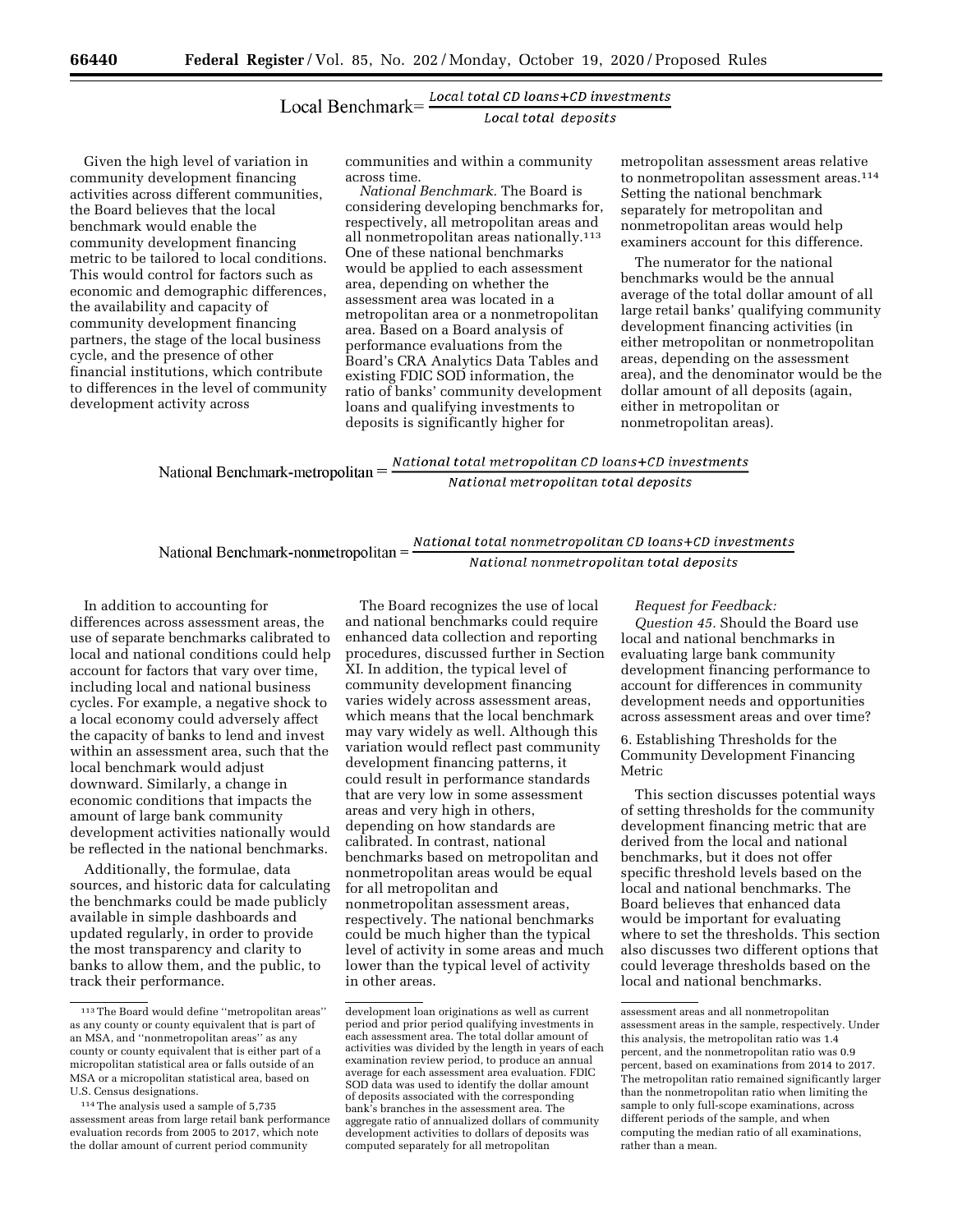a. Setting Thresholds Using Local and National Benchmarks

Establishing thresholds for the community development financing metric would have several advantages. First, the formulae, data sources, and thresholds themselves could be shared publicly and updated on an annual basis for each assessment area so that the expected level of community development financing activity is transparent and predictable. Second, such thresholds would create a more consistent and predictable evaluation process. Third, the quantitative thresholds could be set dynamically, using the local and national benchmarks, to account for varying market conditions across assessment areas, in a way that makes them adjust automatically to differences in local community development activity and economic cycles.

The Board proposes establishing a threshold for each assessment area that would be the value of the community development financing metric consistent with at least a ''satisfactory'' conclusion. For example, if a bank had a community development financing metric of 3.0 percent in an assessment area, and the threshold for ''satisfactory'' performance was 1.5 percent, then examiners could interpret the value of the bank's metric as indicative of at least a ''satisfactory'' conclusion on the Community Development Financing Subtest in this assessment area.

The Board has considered whether this threshold should be based solely on the local benchmark, the greater of the local benchmark and the relevant national benchmark, or another method of combining the two benchmarks. More precise and comprehensive data would aid in analyzing these and other options. While the Board's CRA Analytics Data Tables provide information from a sample of performance evaluations, they include little or no information on prior period community development loans, on financing activities in broader statewide and regional areas, or on activities in many smaller cities and rural areas. Calibrating the thresholds appropriately based on thorough data and analysis is essential to developing an approach that neither sets performance standards too low relative to current levels of activities in some assessment areas nor unrealistically high in others.

b. Using Thresholds To Evaluate Community Development Financing Performance

The Board is considering how to use the national and local community development financing thresholds for purposes of granting a presumptive conclusion of ''satisfactory'' performance, similar to the Retail Lending Subtest proposed in Section V. Under a presumption approach, if a bank's community development financing metric surpasses a certain threshold, the bank could be presumed to have achieved at least ''satisfactory'' performance. Examiners would evaluate qualitative factors to help determine whether a bank that surpasses the threshold should receive a ''satisfactory'' or ''outstanding'' conclusion, or to help determine the appropriate conclusion for a bank that does not meet the threshold, which could be any conclusion. This approach would provide banks and communities with greater clarity and certainty regarding the evaluation criteria and expectations, and would decrease the role of examiner discretion. However, in light of initial data limitations, it might be necessary at least initially to treat the thresholds as a general guideline to help evaluate a bank's community development financing metric rather than creating a presumption of ''satisfactory.'' Under this gradated approach, surpassing a threshold would be taken into consideration, but would not initially grant a presumption of a specific conclusion. This gradated approach would start with a more incremental change from the current evaluation approach until more data permitted a presumption approach. The addition of a quantitative benchmark may provide banks and communities with somewhat more certainty regarding performance expectations relative to the current approach, which does not have any consistent quantitative thresholds. At the same time, stopping short of using the thresholds to grant a presumption of satisfactory could be beneficial in cases where the dollar amount of a bank's activities is large, but the activities are not determined to be particularly responsive or impactful. In such cases, examiners may determine that a bank may not merit a conclusion of ''satisfactory'' performance on the Community Development Financing Subtest, even if it has surpassed a quantitative threshold.

Under either approach, a bank that does not surpass a quantitative threshold reflecting ''satisfactory'' performance may still be assigned a ''satisfactory'' or even ''outstanding''

conclusion based on an examiner's review of performance context factors and a detailed review of the banks activities.115 This framework could help examiners account for variations in the types of community development activities that banks engage in. *Request for Feedback:* 

*Question 46.* How should thresholds for the community development financing metric be calibrated to local conditions? What additional analysis should the Board conduct to set thresholds for the community development financing metric using the local and national benchmarks? How should those thresholds be used in determining conclusions for the Community Development Financing Subtest?

7. Qualitative Considerations Within the Community Development Financing Subtest Framework

The Board believes that a revised evaluation framework for community development loans and qualified investments should incorporate performance context and other qualitative factors into the evaluation process, in a way that is transparent and consistent. Banks, examiners, and the public should have clarity regarding how especially impactful activities, such as a significant capital investment in an MDI, are factored in to a bank's performance conclusion on the Community Development Financing Subtest. In addition, impactful smaller dollar activities, including qualifying contributions, may have little impact on a bank's community development financing metric and would need qualitative consideration in order to be adequately reflected in a bank's performance conclusions and ratings. Performance context factors would continue to play an important role in identifying the unique community development needs of each assessment area, which would help inform examiners' evaluation of the impact and responsiveness of a bank's activities.

*Activity-based Multipliers.* The Board has considered the use of multipliers to weight certain categories of lending and investment activities differentially in calculating the community development financing metric, to help give greater weight to activities that are considered by many stakeholders as especially impactful and responsive. However, the impact and responsiveness of particular

<sup>115</sup>The use of local and national benchmarks would reflect the level of community development financing opportunities in each assessment area, while the examiners' review of performance context factors would emphasize a bank's capacity and constraints.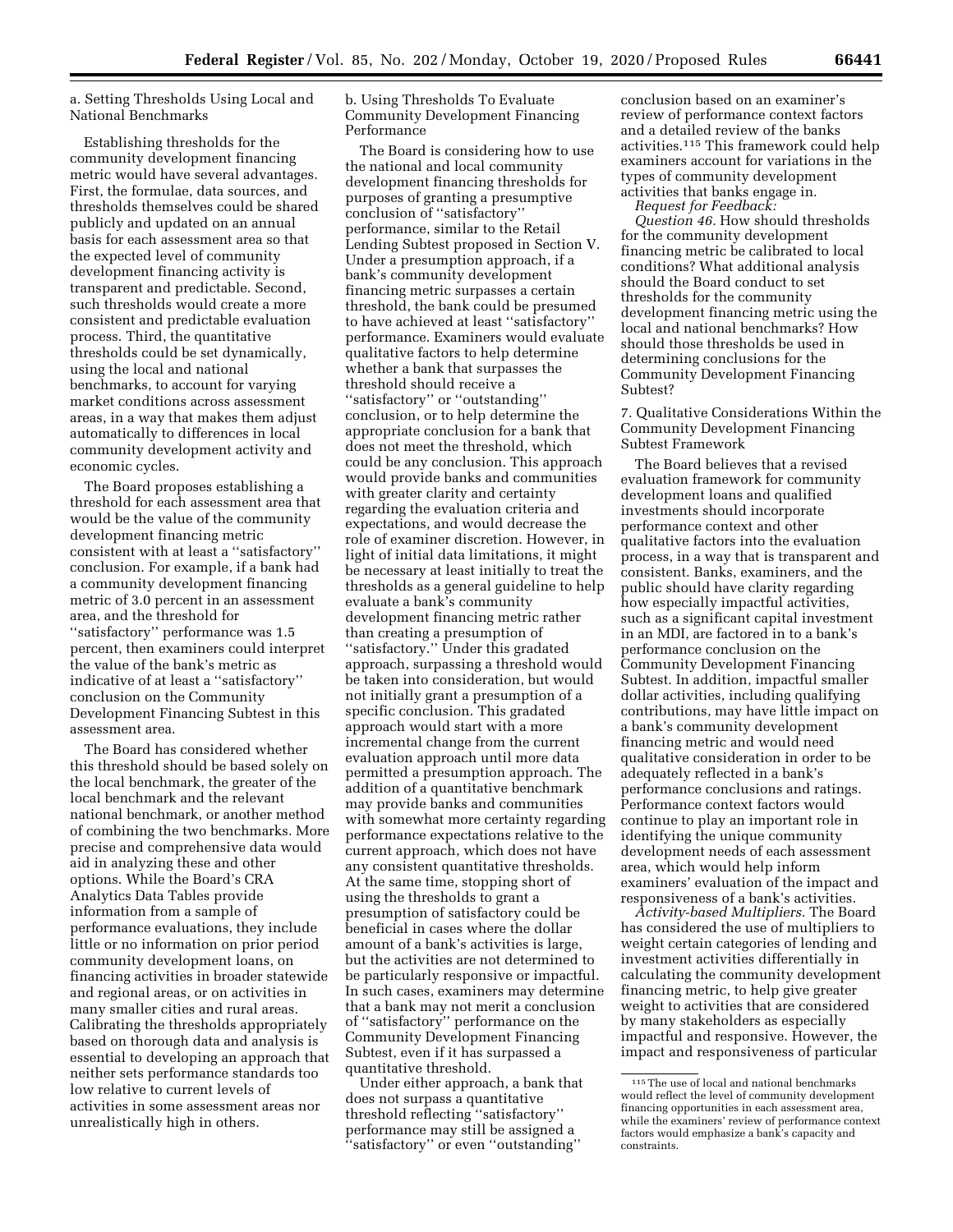community development financing activities can vary considerably, which could not be captured using uniform weights. Moreover, the calibration of appropriate weights would require developing robust empirical measurements of the community development impact associated with different types of activities.

*Impact Scores.* Instead, the Board is proposing the use of ''impact scores.'' Examiners would assign an impact score to each bank community development financing activity based on their assessment of its impact locally that could range from 1–3, with 3 being the highest. This approach would build on the current evaluation approach, in which banks submit data to demonstrate that their activities have a primary purpose consistent with the definition of community development and have the option to provide information to describe the qualitative aspects of activities, such as the number of housing units developed or the number of jobs created. Examiners could use bank-provided information along with a review of performance context to determine an impact score for a bank's community development activities in an assessment area. All Community Development Financing Subtest conclusions could include a statement about both the community development financing metric and the impact score, which could be used to adjust the bank's performance conclusion relative to the quantitative assessment. This approach would increase the transparency of the CRA evaluation process by making more information available to banks and communities regarding the consideration of qualitative factors in determining assessment area conclusions.

*Supplementary Metrics.* The Board is also considering the use of supplementary metrics to provide greater transparency and consistency. For instance, the Board could provide examiners with a series of data points, including the percentage and dollar amount of the bank's total qualifying community development financing activities that are loans, investments, and contributions, respectively, which would help to illustrate the composition of the bank's activities and how different financing vehicles were used to respond to community needs. These supplementary metrics would be consistent with the current approach of considering investment types differently and evaluating contributions separately from other qualifying investments. The supplementary metrics could be included in performance evaluations for purposes of providing more

transparency to help stakeholders better understand how well banks are leveraging their resources to meet the needs of local communities. However, the Board is mindful of potential data burden that supplementary metrics could entail for banks, and would seek to minimize the need for enhanced data collection or reporting to create these metrics.

*Request for Feedback: Question 47.* Should the Board use impact scores for qualitative considerations in the Community Development Financing Subtest? What supplementary metrics would help examiners evaluate the impact and responsiveness of community development financing activities?

#### *B. Community Development Services Subtest Evaluation Approach*

The Board is proposing a new Community Development Services Subtest within the Community Development Test. Separately assessing and assigning a Community Development Services Subtest conclusion would focus a bank's attention on these services and underscore their critical importance for fostering partnerships among different stakeholders, building capacity, and creating the conditions for effective community development, including in rural areas. In developing a revised framework, the Board anticipates that the evaluation of community development services would be primarily qualitative, but the Board is also exploring several options for quantitative measures that could supplement a qualitative approach.

1. Current Structure for Evaluating Community Development Services and Stakeholder Feedback

Community development services generally include activities such as service on boards of directors for community development organizations or on loan committees for CDFIs, financial literacy activities targeting LMI individuals, and technical assistance for small businesses.116 Current guidance advises that community development services should be tied to either financial services or to a bank employee's professional expertise (*e.g.,*  human resources, legal).<sup>117</sup> Under the current regulation, community development services are evaluated for large banks as part of the service test, along with retail services. For small retail banks, community development services are reviewed at a bank's option

for consideration for an ''outstanding'' rating for the institution overall. For intermediate small retail banks and wholesale and limited purpose banks, community development services are considered along with community development loans and qualified investments under one community development test.118

Examiners consider the extent to which a bank provides community development services, as well as the innovativeness and responsiveness of the activities.<sup>119</sup> Examiners may consider a variety of measures, such as the number of LMI participants; the number of organizations served; the number of sessions sponsored; or the bank staff hours dedicated. Additionally, the Interagency Questions and Answers provides some guidance on the qualitative evaluation of community development services, including whether the service activity required special expertise and effort on the part of the bank, the impact of a particular activity on community needs, and the benefits received by a community.120

Both industry and community stakeholders recognize the value of community development services in establishing the partnerships needed to build capacity and foster the growth of the community development ecosystem. Stakeholders have noted the high value of bank staff serving on local nonprofit boards and providing technical expertise to local organizations, particularly in rural or underserved areas. Stakeholders have also suggested improving the consistency and transparency of the evaluation of community development services, which is heavily reliant on examiner judgment. Many stakeholders have stated that a qualitative review of community development services and consideration of performance context would be more effective than an approach that tried to quantify the value of community development services. These stakeholders have expressed support for efforts to standardize the qualitative evaluation of the impact of community development services. Additionally, some stakeholders have argued that community development services should be weighted more heavily in a revised framework compared to current procedures.

<sup>116</sup> See Q&A §\_\_\_\_.12(i)-3.

<sup>117</sup> See Q&A §\_\_\_\_.12(i)-1.

<sup>118</sup> 12 CFR 228.25(c), 12 CFR 228.26(c); Q&A

<sup>§</sup> \_\_\_\_.26(d).<br><sup>119</sup> *See* 12 CFR 228.24(e).

 $120 \text{Q} & A \text{S}$  .24(e)-2.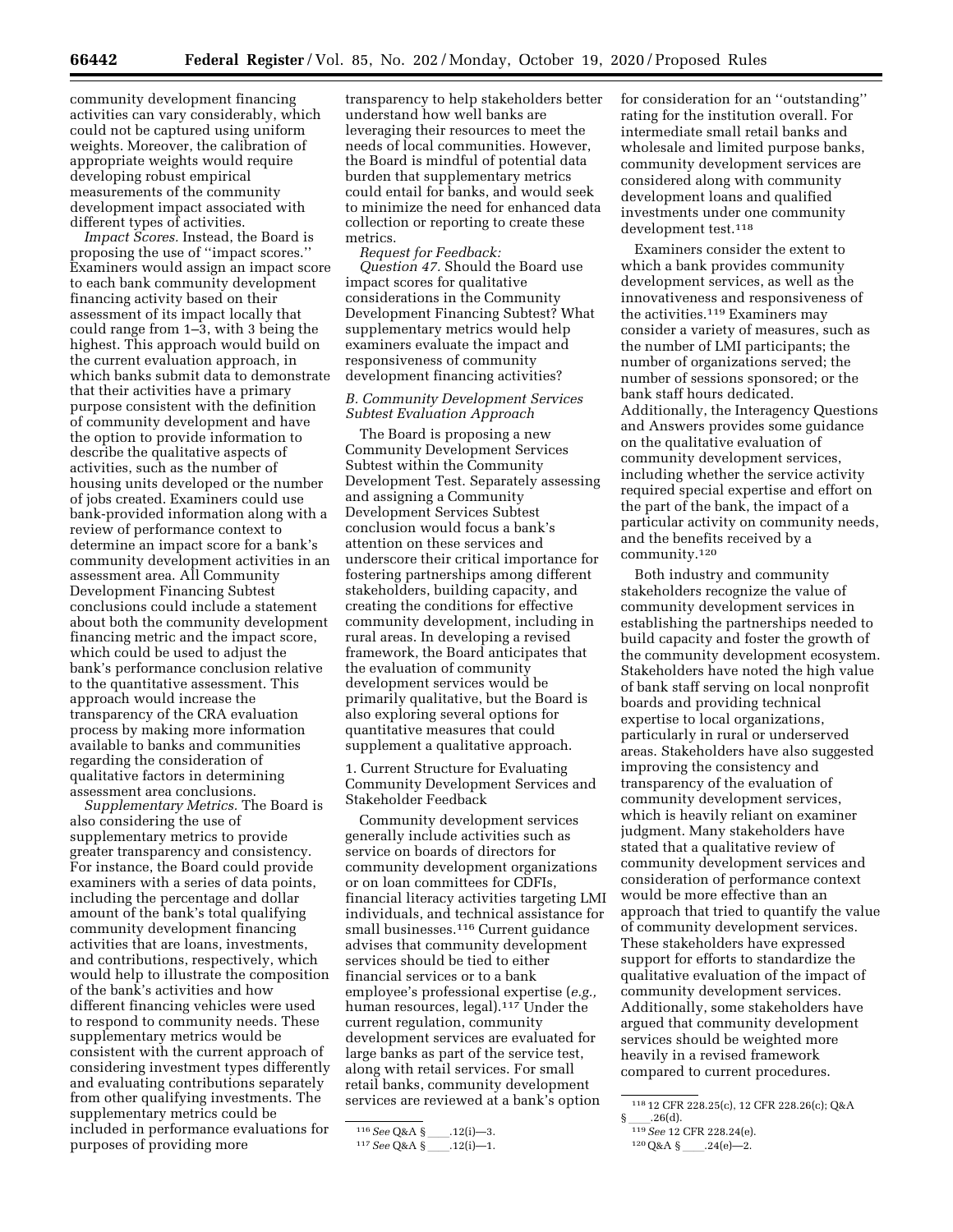#### 2. Potential Community Development Services Subtest Framework

The Board is proposing a Community Development Services Subtest that is primarily qualitative and would focus on the impact and responsiveness of these activities in each of a bank's assessment area(s). The Board is exploring whether there are quantitative measures that banks could submit on their activities, such as the number and hours of community development services, the community development purpose, and the geographies impacted by the activity. A standardized data format provided by the Board could streamline the process for banks and examiners and produce a more consistent and transparent evaluation methodology.

The Board is also interested in whether other standardized metrics could improve the consistency of the evaluation, such as the ratio of community development services hours to the number of bank employees. Both industry and community stakeholders have expressed concerns that monetizing community development services based on an hourly wage for all employees would result in measuring inputs rather than impact.

*Impact Score for Community Development Services.* In addition to quantitative measures, the Board is contemplating the use of an ''impact score'' to establish more consistent and transparent standards for the qualitative review of community development services. This concept is similar to the one described above for the Community Development Financing Subtest, and would measure the impact of a bank's community development services activities on community needs. A bank could submit information, such as the number of clients in financial education classes who opened a bank account or a description of how a banker's service on the board of directors of a local organization supported the creation of a new small business lending program. Examiners would assign an impact score to community development service activities based on the information provided by the bank and other performance context information, with more responsive activities receiving a higher score. The overall impact score for the assessment area could be used in conjunction with some of the quantitative measures described above. This use of the impact score could make the qualitative review more transparent and would provide greater clarity on the types of activities that are considered responsive to community needs.

*Request for Feedback:* 

*Question 48.* Should the Board develop quantitative metrics for evaluating community development services? If so, what metrics should it consider?

*Question 49.* Would an impact score approach for the Community Development Services Subtest be helpful? What types of information on a bank's activities would be beneficial for evaluating the impact of community development services?

3. Community Development Services and Volunteer Activities

The Board is considering several options for revising the definition of community development services to include a wider range of volunteer activities that help to support local communities and address important community needs. Currently, community development services are defined as activities that: (1) Have a primary purpose of community development; (2) are related to the provision of financial services; and (3) have not been considered in the evaluation of a bank's retail banking services.121 A primary community development purpose is generally determined by assessing whether a majority of those served by the activity are LMI individuals or communities, small businesses or small farms, and/or certain distressed or underserved rural geographies, or based on the express, bona fide intent of the activity.<sup>122</sup> Additionally, guidance advises that community development services should be generally tied to either financial services or a bank employee's professional expertise in order to receive CRA consideration.123 Community development services currently qualify under one of the four prongs of the existing definition of community development, as discussed in Section VIII: Affordable housing; community services; economic development; and revitalization and stabilization.<sup>124</sup>

*Volunteer Activities in Rural Areas Unrelated to the Provision of Financial Services.* The Board is proposing to broaden the range of qualifying community development services for banks in rural assessment areas to

include volunteer activities that have a primary purpose of community development, but do not use the employee's technical or financial expertise. Under this option, activities such as volunteering at a homeless shelter or serving food at a soup kitchen could become eligible. Some stakeholders have argued that this expansion would allow for increased bank employee participation in community development activities in rural areas, where community development capacity is limited.

*Other Volunteer Activities in Rural Areas.* The Board is proposing to expand consideration of activities in rural communities to include activities that address local community needs generally, without having to demonstrate a primary purpose of community development. In these communities, bank employees often provide needed leadership for nonprofit and civic organizations that are addressing community needs and serve as a catalyst for local economic development, even though some of these organizations do not necessarily have a primary purpose of community development as defined in the regulation.

For example, serving on a board of a local chamber of commerce focused on economic development in a rural area could qualify, even if the organization was engaged in activities that did not typically qualify as economic development under the definition of community development. This approach is intended to provide incentives for additional civic and nonprofit volunteer activity in places with limited community development capacity, and it could encourage banks to take a leadership role in developing solutions to address unmet community needs in rural communities.

*Financial Literacy and Housing Counseling Without Regard to Income Level.* Finally, the Board is contemplating whether financial education and literacy activities should be considered without regard to the income level of the beneficiaries. Under current guidance, eligible financial education and literacy activities must be targeted toward LMI beneficiaries, such as a housing counseling program in a low-income neighborhood.125 Broadening eligibility for financial literacy and housing counseling activities to all income levels would expand the range of eligible activities. For example, a financial planning seminar with senior citizens or a financial education program for

<sup>121 12</sup> CFR 228.12(i).

<sup>&</sup>lt;sup>122</sup> See Q&A §\_\_\_\_.12(h)—8.<br><sup>123</sup> See Q&A §\_\_\_\_.12(i). "Providing financial <sup>123</sup> See Q&A §\_\_\_\_.12(i). "Providing financial services means providing services of the type generally provided by the financial services industry." Q&A §\_\_\_.12(i)-1. Examples include 'providing services reflecting a financial institution's employees' areas of expertise at the institution, such as human resources, information technology, and legal services." Q&A §\_\_\_\_.12(i)-3.

<sup>124</sup>*See* 12 CFR 228.12(g). 125*See, e.g., Q&A* §\_\_\_\_.12(h)-8.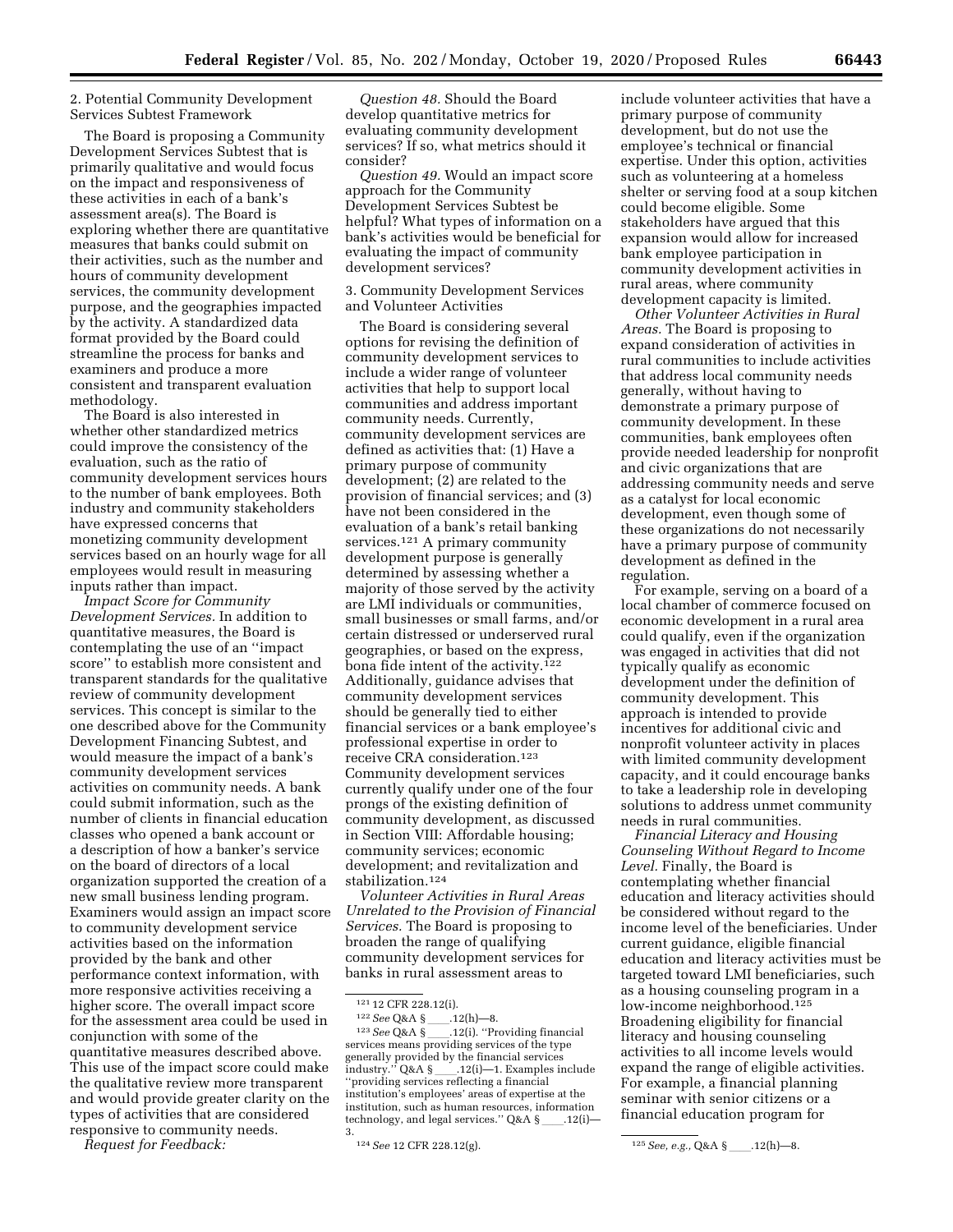children in an upper-income school district could qualify for consideration.

Some stakeholders were supportive of expanding consideration of some of these activities to include activities that benefit all income levels, due to the presumed benefit to the financial wellbeing of the entire community. However, many community organization stakeholders expressed concern that expanding financial education and literacy activities to recipients of all income levels could result in a reduction in programs directly benefiting LMI people and places.

*Request for Feedback:* 

*Question 50.* Should volunteer activities unrelated to the provision of financial services, or those without a primary purpose of community development, receive CRA consideration for banks in rural assessment areas? If so, should consideration be expanded to include all banks?

*Question 51.* Should financial literacy and housing counseling activities without regard to income levels be eligible for CRA credit?

#### **VIII. Community Development Test Qualifying Activities and Geographies**

The Board is proposing ways to clarify what activities would be considered under the Community Development Test, as well as clarifying where a bank could receive credit for community development activities outside of assessment areas. First, the Board presents approaches to establish more consistent standards for the existing community development definition subcomponents. Second, this section discusses available options to encourage more community development activity through missionoriented banks and financial intermediaries, including MDIs, womenowned financial institutions, lowincome credit unions, and CDFIs. Third, the section discusses options to increase certainty about how qualifying activities in broader statewide and regional areas outside of a bank's assessment areas will be considered. Finally, the Board proposes increasing *ex ante* clarity regarding qualifying activities by publishing an illustrative list of example activities and providing a pre-approval process.

#### *A. Definitions for Community Development Subcomponents*

This section describes potential changes to clarify eligibility criteria for the affordable housing, community services, economic development, and revitalization and stabilization

subcomponents of the definition of community development to give banks and communities greater certainty about what activities will be considered, and to continue to emphasize activities that are impactful and responsive to community needs.

#### 1. Affordable Housing

Regulation BB defines ''community development'' to include ''affordable housing (including multifamily rental housing) for low- or moderate-income individuals.'' 126 Stakeholders have emphasized the critical importance of CRA-motivated capital as a source of funding for affordable housing around the country and promoting homeownership among LMI populations. Therefore, as the Board contemplates revisions to Regulation BB, an important goal is to ensure strong incentives for banks to provide community development loans and investments for the creation and preservation of affordable housing, both rental and owner-occupied.

Broadly, the term ''affordable housing'' refers to housing that is targeted to LMI individuals. The concept of ''affordable housing'' for LMI individuals hinges on whether LMI individuals benefit, or are likely to benefit, from the housing. Affordable housing currently could receive consideration if its express, bona fide intent, as stated, for example, in a prospectus, loan proposal, or community action plan, is community development.127

Current CRA guidance does not expressly clarify that unsubsidized affordable housing (often referred to as naturally occurring affordable housing) is eligible. Many stakeholders have noted the importance of preserving unsubsidized housing that is affordable to LMI households. These stakeholders have suggested that financing the renovation of unsubsidized affordable units, in addition to constructing new affordable units, be considered as a CRA-eligible activity. However, stakeholders had different views about whether and how to ensure that the financing supports unsubsidized affordable housing units that will remain affordable to LMI households over a meaningful period of time.

#### a. Subsidized Affordable Housing

The Board is contemplating new regulatory language that would specify that a housing unit would be considered affordable if it is purchased, developed, rehabilitated, or preserved in

conjunction with a federal, state, local, or tribal government affordable housing program or subsidy, with the bona fide intent of providing affordable housing. This definition is intended to capture a wide variety of subsidies, including tax credit programs (such as the LIHTC), federal government direct subsidies (such as U.S. Departments of Housing and Urban Development (HUD) and Agriculture programs), and state and local government direct subsidies for the production or preservation of affordable housing. These programs could be for rental (such as HUD Section 8 vouchers) or homeownership (such as down-payment assistance programs for LMI borrowers). The suggested language could also cover programs that are not monetary subsidies, but that have the express intent of producing or preserving affordable housing, such as a loan in support of a land bank program.

b. Unsubsidized Affordable Rental Housing

The Board is considering several options to clarify that the affordable housing prong of the community development definition includes the financing of certain unsubsidized affordable housing units and projects both the preservation of existing units and the production of new unsubsidized affordable housing.

The Board is considering a definition for eligible unsubsidized affordable housing requiring that: (1) The rent be affordable (potential definitions of ''affordable'' are discussed below); *and*  (2) the unit(s) be located in either an LMI geography or a geography where the median renter is LMI. These two criteria are intended to be a proxy for tenant income certification to determine that the housing benefits LMI households; as many owners and managers of buildings with unsubsidized, yet affordable units, do not certify tenant income on an ongoing basis, that information might not be available to examiners. To ensure that CRA acts as an incentive for affordable housing preservation and development in all communities, the Board is also considering alternatives to define unsubsidized affordable housing.

Finally, in commenting on expanding the affordable housing definition to include unsubsidized affordable housing, many stakeholders have noted the danger of providing CRA credit for initially affordable units that later increase rents to an unaffordable level in gentrifying areas. The Board is considering options to ensure that community development financing activities ensure long-term affordability

<sup>126</sup> 12 CFR 228.12(g)(1).

<sup>127</sup>Q&A §ll.12(g)(1)—1.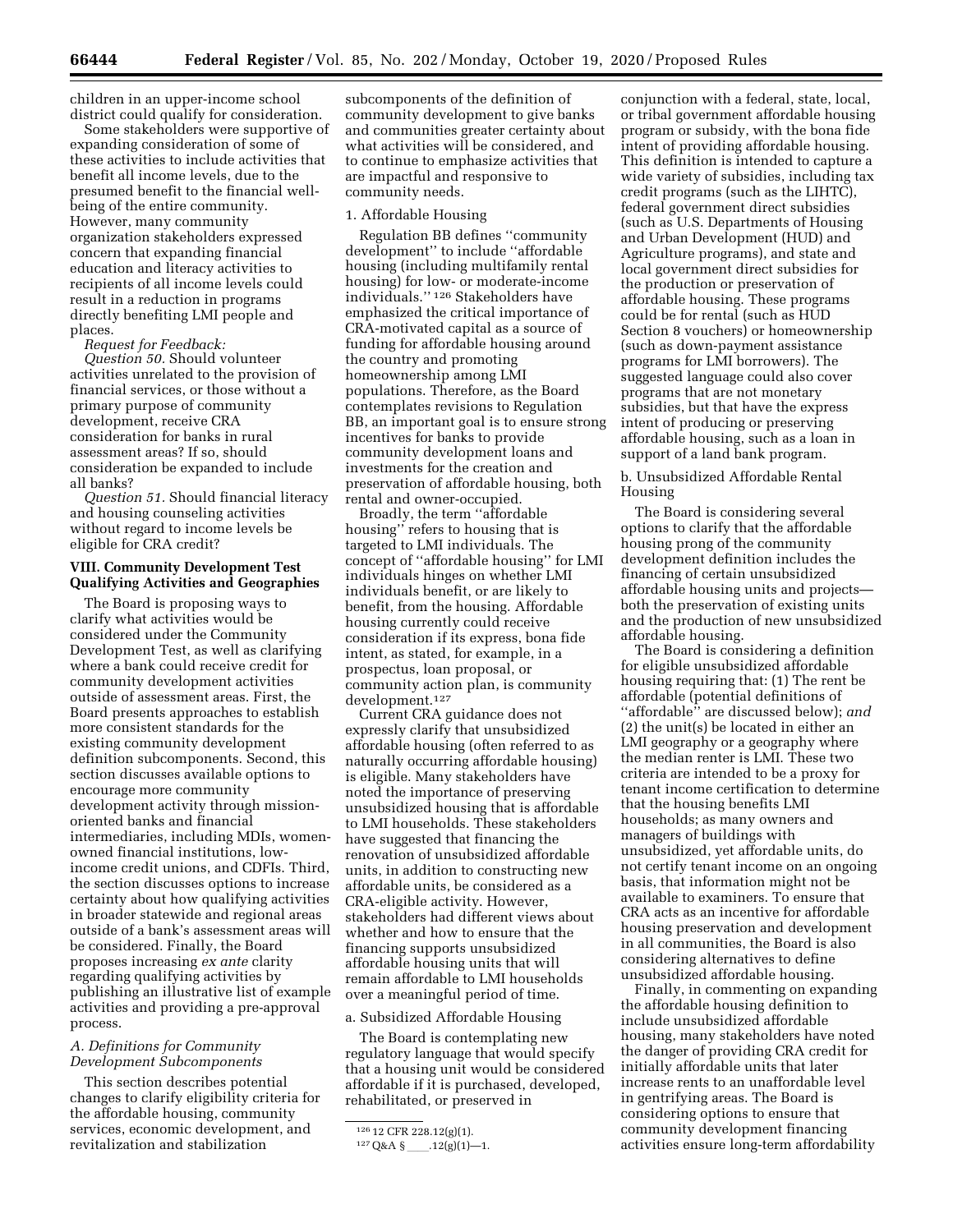and limit displacement, while also being mindful of additional burden associated with supplementary documentation requirements.

#### c. Determining Affordability

In considering which data sources and calculations should be used to determine rental affordability in lieu of verifying tenant income for unsubsidized units, ''affordable'' rents could be calculated based on area median income (AMI) using the standard that families should pay no more than 30 percent of their income toward housing. Other options include using HUD Fair Market Rents (FMR) or LIHTC rents to determine rental affordability.

Similarly, the Board is contemplating what documentation should be requested to determine affordability of single-family developments by for-profit entities. Under current guidance, construction and other temporary financing of the construction-only portion of a construction-to-permanent loan to a for-profit entity secured by residential real estate is considered *if* it can be demonstrated that the activity has a primary purpose consistent with the definition of community development. However, examiners have not consistently evaluated these activities partly due to lack of documentation reflecting that the activity has a primary purpose of community development and is intended for households earning 80 percent or less of AMI.

d. Responsiveness of Affordable Housing Activities

The Board is also considering specifying certain activities that could be viewed as particularly responsive to affordable housing needs. Such activities could include, but would not be limited to, the financing of new or rehabilitated affordable housing units that include renewable energy facilities, energy-efficiency upgrades, or water conservation upgrades. The Board is also considering whether financing of housing that is close to public transportation, often referred to as ''transit-oriented development,'' 128 should be designated as particularly responsive. Finally, housing for very low-income, homeless or other harder to serve populations would be considered particularly responsive.

e. Pro Rata Credit in Mixed-Income Projects

For mixed-income developments, an important issue is how to provide credit for buildings where a portion of units but not all units—is affordable to families meeting LMI definitions. There are negative effects of concentrating poverty to a geographic area or building, and one way to counteract this is the development of mixed-income housing projects in areas with lower poverty rates. However, providing credit for mixed-income housing requires considering how credit is calculated in the community development financing metric both for buildings where over 50 percent of units are affordable and buildings where this level falls below 50 percent.

Under the current ''primary purpose'' guidance, a bank can receive full credit for a loan or investment if a majority of the dollars or beneficiaries of the activity are identifiable to one or more of the enumerated community development purposes. For mixedincome housing where less than a majority of the dollars benefit LMI families or less than a majority of the beneficiaries are LMI, a bank can receive a *pro rata* share.129

One option would be continuing to provide the same *pro rata* consideration where 50 percent or fewer of the units are affordable. Another option would be to provide 50 percent consideration for buildings or projects that meet a minimum percentage of affordable units, such as 20 percent, which could serve as a greater incentive for mixedincome housing. Another consideration is whether *pro rata* treatment should be the same for unsubsidized affordable housing, compared to subsidized affordable housing or buildings subject to affordable housing set-asides required by federal, state, or local governments.

f. Mortgage-Backed Securities Related to Affordable Housing

The Board is contemplating the appropriate CRA treatment of mortgagebacked securities (MBS).130 Currently, bank purchases of MBS receive CRA credit if they are backed by loans that finance subsidized multifamily rental housing, loans for mixed-income housing that includes affordable housing for LMI families, or loans to

LMI borrowers.<sup>131</sup> Issuance of qualifying MBS can improve liquidity for lenders that make home mortgage loans to LMI borrowers, increasing the capacity of these lenders to make more loans that are needed in the community. Some stakeholders, however, are concerned that some banks rely heavily on purchases of qualifying MBS for CRA purposes instead of pursuing more impactful and responsive community development activities, which often involve deeper engagement with communities and entail a greater level of complexity for the bank. Other stakeholders voiced concern that some banks purchase large amounts of MBS just prior to their CRA examinations and then sell them shortly afterwards to another bank, which has little positive impact in their community.

*Request for Feedback:* 

*Question 52.* Should the Board include for CRA consideration subsidized affordable housing, unsubsidized affordable housing, and housing with explicit pledges or other mechanisms to retain affordability in the definition of affordable housing? How should unsubsidized affordable housing be defined?

*Question 53.* What data and calculations should the Board use to determine rental affordability? How should the Board determine affordability for single-family developments by for-profit entities?

*Question 54.* Should the Board specify certain activities that could be viewed as particularly responsive to affordable housing needs? If so, which activities?

*Question 55.* Should the Board change how it currently provides *pro rata*  consideration for unsubsidized and subsidized affordable housing? Should standards be different for subsidized versus unsubsidized affordable housing?

#### 2. Community Services

Regulation BB also defines community development to include ''community services targeted to low- or moderate-income individuals,'' but does not further define community services.132 The Interagency Questions

<sup>128</sup>Transit-oriented development, or TOD, includes a mix of commercial, residential, office, and entertainment real estate centered around or located near a transit station, *[https://](https://www.transit.dot.gov/TOD) [www.transit.dot.gov/TOD.](https://www.transit.dot.gov/TOD)* 

<sup>&</sup>lt;sup>129</sup> See Q&A §<sub>\_\_\_\_</sub>\_\_.12(h)—8.<br><sup>130</sup> MBS generally are ''debt obligations that represent claims to the cash flows from pools of mortgage loans, most commonly on residential property.'' *See* U.S. Securities and Exchange Commission, ''Mortgage-Backed Securities,'' *[https://www.sec.gov/fast-answers/](https://www.sec.gov/fast-answers/answersmortgagesecuritieshtm.html) [answersmortgagesecuritieshtm.html.](https://www.sec.gov/fast-answers/answersmortgagesecuritieshtm.html)* 

<sup>131</sup> See Q&A §\_\_\_\_.23(b)—2.<br><sup>132</sup> 12 CFR 228.12(g)(2). Among possible changes to update Regulation BB, the Board is examining ways to alleviate possible confusion between the definition for ''community development services'' and the definition for ''community services.'' Although there is some overlap, these activities are generally considered under different components of CRA examinations and under different standards. Among differences, community development services generally include a broader set of service activities and can be defined using any of the four primary community development definitions. The Continued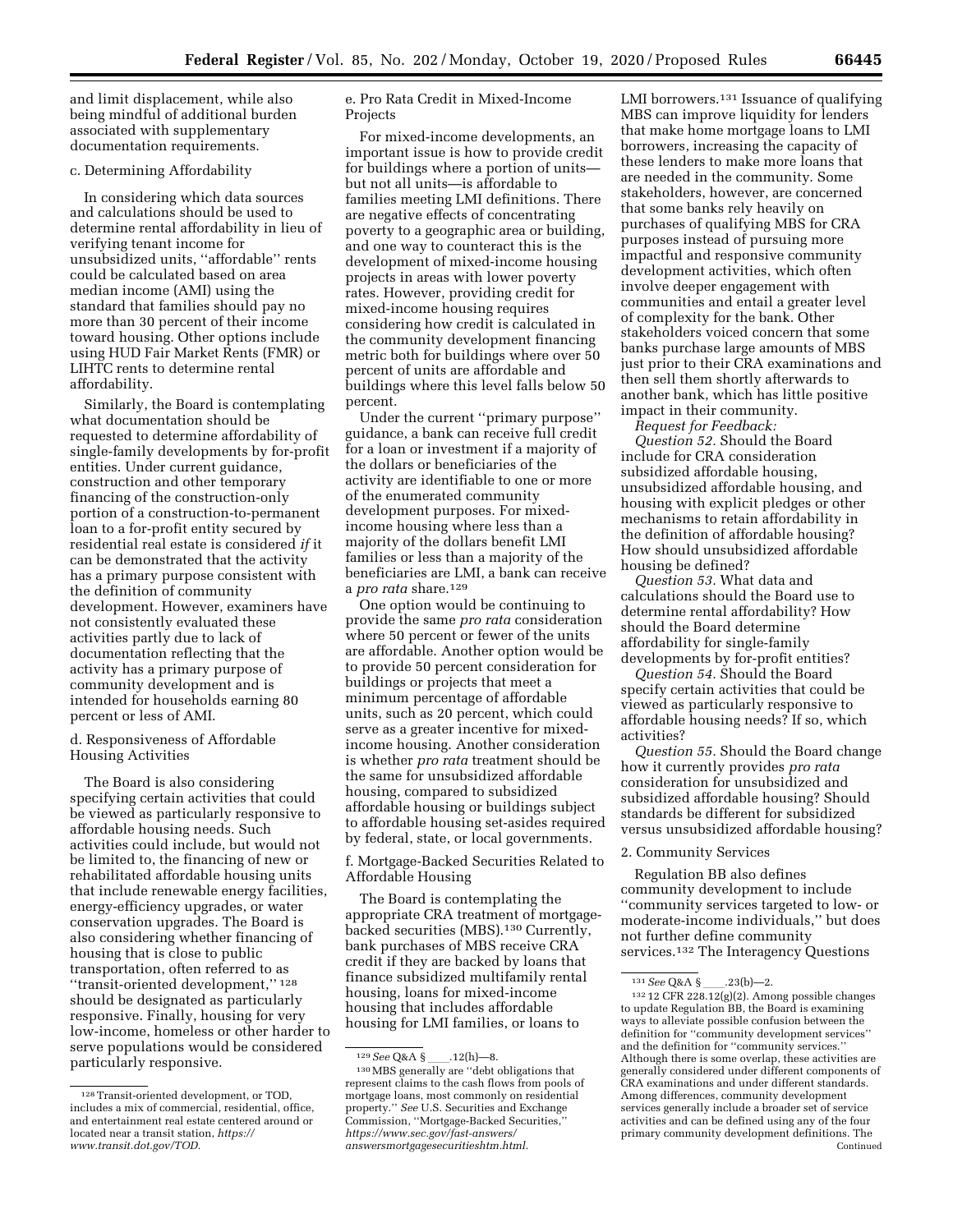and Answers includes examples of what 3. Economic Development counts as community services, such as programs for LMI youth, homeless centers, soup kitchens, healthcare facilities, battered women's centers, and alcohol and drug recovery programs serving LMI individuals.<sup>133</sup>

The Board believes that it is important to maintain the focus of this community development subcomponent on community services ''targeted to low- or moderate-income individuals,'' and is considering how to build on existing guidance to define this standard. One option is to define more specifically the different categories of eligible community services activities, such as childcare, education, healthcare, financial education, job training, and social services.

The Board is also considering several ways to standardize how a bank can determine whether an activity meets the ''targeted to low- or moderate-income individuals'' standard. One option under consideration would be to clarify the use of a geographic proxy to determine eligibility: If the activity or relevant organization were located in an LMI census tract, the activity would meet the ''targeted to low- or moderateincome individuals'' standard. A second option would also build on current guidance by both clarifying, and expanding upon, the proxies that banks can use to demonstrate that 50 percent of participants served by a program or organization are LMI individuals. Examples from current guidance include, but are not limited to, services that are provided to students or their families from a school at which the majority of students qualify for free or reduced-price meals under the U.S. Department of Agriculture's National School Lunch Program or are targeted to individuals who receive or are eligible to receive Medicaid.134 The Board is considering expanding this list to include activities targeted to recipients of federal disability programs and recipients of federal Pell Grants.

#### *Request for Feedback:*

*Question 56.* How should the Board determine whether a community services activity is targeted to low- or moderate- income individuals? Should a geographic proxy be considered for all community services or should there be additional criteria? Could other proxies be used?

The Board believes that activities qualified through the economic development prong of Regulation BB provide key support for small businesses and small farms, as well as incentives for other types of important assistance for business development efforts. Research indicates that the smallest segment of small businesses often have more difficulty obtaining credit and are more challenging for banks to serve,<sup>135</sup> and the COVID-19 pandemic has raised significant new challenges for small businesses. The Board is therefore considering ways to revise the economic development definition to better encourage activities most supportive of small businesses and farms, while also improving the overall transparency of the definition.

*Current Economic Development Standards and Guidance.* The Regulation BB definition of community development includes ''activities that promote economic development by financing businesses or farms that meet the size eligibility standards of the Small Business Administration's Development Company (SBDC) or Small Business Investment Company (SBIC) programs 136 or have gross annual revenues of \$1 million or less.'' 137 Thus, to qualify for CRA consideration under this provision, a bank's financing activity must be for small businesses and small farms that fall beneath a regulatory ''size'' ceiling, and the financing must ''promote economic development.''

The Interagency Questions and Answers identifies several types of activities to satisfy the requirement that an activity ''promote economic development'':

• Activities that support permanent job creation, retention, and/or improvement:

 $\dot{\circ}\,$  For persons who are currently LMI or in LMI geographies or areas targeted for redevelopment by federal, state, local or tribal government; or

 $\circ$  by financing intermediaries that lend to, invest in, or provide technical assistance to start-ups or recently formed small businesses or small farms, or through technical assistance or supportive services for small businesses or farms, such as shared space,

technology, or administrative assistance; 138 and

• Federal, state, local, or tribal economic development initiatives that include provisions for creating or improving access by LMI persons to jobs or to job training or workforce development.139

Stakeholders have noted various challenges with the current definition of economic development. Some observe that while guidance includes a variety of economic development activities, the smallest segment of businesses and farms may still face specific unmet financing needs. Industry stakeholders also indicate that it can be difficult to demonstrate that an activity meets both the ''size test'' and ''purpose test.'' Specifically, industry stakeholders have indicated that it can be difficult to demonstrate that small business or small farm activity has created, retained, and/or improved LMI employment.

*Encouraging Activities Supporting Small Businesses and Farms and Minority-Owned Small Businesses.* The Board is considering ways to provide incentives for economic development activity with the smallest businesses and farms, as well as minority-owned small businesses. One approach would be specifying that economic development activity focused on the smallest businesses, smallest farms, and minority-owned small businesses would be considered responsive and impactful in developing a Community Development Test conclusion or rating. In recent years, the number of minorityowned businesses has grown rapidly; however, research reports small businesses owned by minorities as having more difficulty than whiteowned firms gaining approval for loans from banks.140 Access to financing for these businesses is vital in fostering continued growth and broader economic opportunity in their communities.

This approach, focused on responsiveness, would have the benefit of encouraging activity with smaller businesses and minority-owned small businesses without changing the business size standards for the

Board is considering ways of alleviating any existing confusion, including changing the similar names of these definitions.

<sup>133</sup> See Q&A §<sub>\_\_\_\_</sub>.12(t)-4.

 $134 \text{Q}$ &A §\_\_\_\_.12(g)(2)—1.

<sup>135</sup>*See, e.g.,* Karen G. Mills, *Fintech, Small Business & the American Dream,* Ch. 4 (2018); Federal Reserve Banks, ''Small Business Credit Survey: 2020 Report on Employer Firms'' (Aug. 2020), *[https://www.fedsmallbusiness.org/](https://www.fedsmallbusiness.org/medialibrary/FedSmallBusiness/files/2020/2020-sbcs-employer-firms-report) [medialibrary/FedSmallBusiness/files/2020/2020](https://www.fedsmallbusiness.org/medialibrary/FedSmallBusiness/files/2020/2020-sbcs-employer-firms-report)  [sbcs-employer-firms-report.](https://www.fedsmallbusiness.org/medialibrary/FedSmallBusiness/files/2020/2020-sbcs-employer-firms-report)* 

<sup>136</sup> 13 CFR 121.301.

<sup>137</sup> 12 CFR 228.12(g)(3).

<sup>&</sup>lt;sup>138</sup> See Q&A §<sub>ll</sub>.12(g)(3)—1. Under current guidance, the Board presumes any loan or service to or investment in a SBDC, SBIC, Rural Business Investment Company, New Markets Venture Capital Company, New Markets Tax Credit-eligible Community Development Entity, or CDFI that finances small businesses or small farms promotes economic development. *Id.* 

<sup>139</sup>*See id.* 

<sup>140</sup>*See, e.g.,* Federal Reserve Banks, ''Small Business Credit Survey: 2019 Report on Minority-Owned Firms'' (Dec. 2019), *[https://](https://www.fedsmallbusiness.org/medialibrary/fedsmallbusiness/files/2019/20191211-ced-minority-owned-firms-report.pdf) [www.fedsmallbusiness.org/medialibrary/](https://www.fedsmallbusiness.org/medialibrary/fedsmallbusiness/files/2019/20191211-ced-minority-owned-firms-report.pdf)  [fedsmallbusiness/files/2019/20191211-ced](https://www.fedsmallbusiness.org/medialibrary/fedsmallbusiness/files/2019/20191211-ced-minority-owned-firms-report.pdf)[minority-owned-firms-report.pdf.](https://www.fedsmallbusiness.org/medialibrary/fedsmallbusiness/files/2019/20191211-ced-minority-owned-firms-report.pdf)*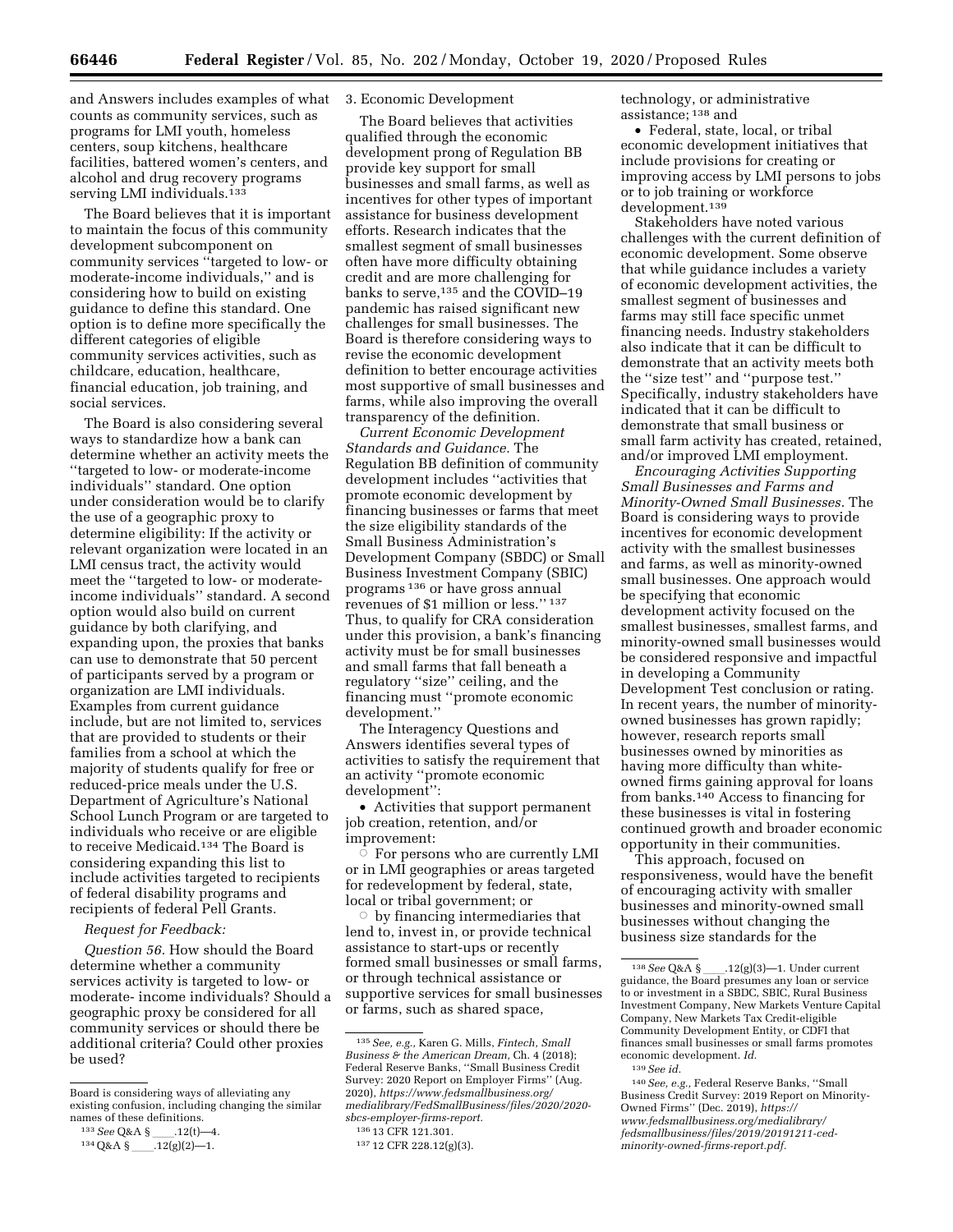definition overall. However, this approach might provide insufficient incentives for engaging in activities with smaller businesses and minority-owned businesses given that loans to other businesses might have larger loan amounts and, therefore, more of an impact on the community development financing metric.

Another option would be to qualify economic development activities using only a revised gross annual revenue threshold, and not SBIC or SBDC size standards. This approach could help focus economic development activities on smaller businesses and farms and might also reduce confusion about multiple size standard options by establishing a single, transparent threshold. The Board recognizes that a possible drawback to using only a revised gross annual revenue threshold is that certain currently eligible activities that qualify under the economic development definition might no longer qualify for consideration.

Relatedly, the Board is also considering the appropriate gross annual revenue standards for defining a small business or farm, and for making these standards uniform under both the Retail Test and the Community Development Test. Revisions to the gross annual revenue thresholds for small businesses and small farms are discussed in Section VI.141

*Demonstrating an Economic Development Purpose Through Job Creation.* Another area of focus is how to provide more clarity on the standard that financing activities for small businesses demonstrate LMI job creation, retention, or improvement. Meeting this economic development purpose standard by documenting the number of jobs created, retained or improved can be challenging. In addition, activities supporting small businesses and small farms may serve important purposes beyond employment, including by covering start-up or working capital costs. The COVID–19 pandemic has further underlined the need for a broad range of financing activities to help sustain small businesses and farms overall. The Board is considering what standards could be established to demonstrate that an activity led to job creation, retention and improvement or whether the smallest businesses below a specified threshold could be exempted from the standard to demonstrate LMI job creation, retention, or improvement.

*Workforce Development and Job Training Programs.* The Board is also considering whether workforce development activities should be included as a separate prong of the economic development definition, regardless of whether these activities also support small businesses and farms. This approach would include federal, state, local, or tribal economic development initiatives that include provisions for creating or improving access by LMI persons to jobs, job training, or workforce development.

*Request for Feedback:* 

*Question 57.* What other options should the Board consider for revising the economic development definition to provide incentives for engaging in activity with smaller businesses and farms and/or minority-owned businesses?

*Question 58.* How could the Board establish clearer standards for economic development activities to ''demonstrate LMI job creation, retention, or improvement''?

*Question 59.* Should the Board consider workforce development that meets the definition of ''promoting economic development'' without a direct connection to the ''size'' test?

#### 4. Revitalization and Stabilization

The Board is considering how to update and clarify the revitalization and stabilization subcomponent of the community development definition, which currently encompasses activities that revitalize or stabilize three targeted geography categories: LMI census tracts, designated disaster areas, and distressed or underserved nonmetropolitan middle income census tracts.142 Since its inception, the revitalization and stabilization prong of community development has included eligible activities in LMI geographies, defined as census tracts where the majority of households have incomes at or below 80 percent of area median income. Originally, these tracts often overlapped with federally designated Empowerment Zones and Enterprise Communities, marked by high poverty rates and elevated levels of emigration. In 2005, the agencies broadened eligible geographies to include federally designated disaster areas and distressed or underserved middle-income nonmetropolitan areas.143

The Interagency Questions and Answers provides examples of a broad range of qualifying revitalization and stabilization activities for each targeted geography category. Some of these activities span across each targeted geography category and some activities are unique to a specific geography category. Based on the regulation and accompanying guidance, 144 CRA consideration could extend to activities that range from attracting an industrial park for businesses whose employees include LMI individuals, to financing new broadband internet infrastructure in poorer rural communities. Other examples include providing financing to attract a major new employer that will create long-term job opportunities, including for LMI individuals, or activities that provide financing or other assistance for essential infrastructure in distressed or underserved nonmetropolitan middle-income census tracts.145

Considering activities under the existing revitalization and stabilization prong of the community development definition often involves a fact-specific review by examiners. To determine whether activities revitalize or stabilize a qualified geography, examiners evaluate an activity's actual impact on the targeted geography. The Interagency Questions and Answers also instructs examiners to give greater weight to activities most responsive to community needs and that primarily benefit LMI individuals.146

Given the complexity of the existing definition and guidance on the revitalization and stabilization category, in addition to the particularly factspecific nature of eligibility and responsiveness determinations, the Board is considering how to both provide more detail in the regulation on which activities qualify in which targeted geographies *and* simplify the definition overall. Some of the key

<sup>141</sup>As discussed in Section VI, the Board is also currently considering adjusting the small business and small farm loan size thresholds based on inflation and whether to update these thresholds for inflation at regular intervals.

<sup>142</sup> 12 CFR 228.12(g)(4).

<sup>143</sup> Designated disaster areas are geographic areas covered by a major federal disaster declaration by the President pursuant to the declaration process specified by the Federal Emergency Management Agency. *See* 44 CFR part 206, subpart B. A nonmetropolitan middle-income geography will be designated as distressed if it is in a county that

meets one or more of the following triggers: (1) An unemployment rate of at least 1.5 times the national average; (2) a poverty rate of 20 percent or more; or (3) a population loss of 10 percent or more between the previous and most recent decennial census or a net migration loss of five percent or more over the five year period preceding the most recent census. A nonmetropolitan middle-income geography will be designated as underserved if it meets criteria for population size, density, and dispersion that indicate the area's population is sufficiently small, thin, and distant from a population center that the tract is likely to have difficulty financing the fixed costs of meeting essential community needs. Q&A<br>§ \_\_\_\_.12(g)(4)(iii)—1.

 $\frac{12(g)(4)(iii)}{144(500)(3.8)}$ 

 $144$  See Q&A §<sub>ll</sub>.12(g)(4).<br>145 See Q&Aa §<sup>ll</sup>.12(g)(4).

<sup>&</sup>lt;sup>145</sup> See Q&As §<sub>ll</sub>.12(g)(4)(i)-1,<br>12(g)(4)(ii)-2 and § 12(g)

<sup>§</sup>ll.12(g)(4)(ii)—2, and §ll.12(g)(4)(iii)—4.  $\frac{146}{2}$  See Q&As § \_\_\_\_\_. 12(g)(4)—2,<br>12(g)(4)(ii)—2, and § 12

<sup>§</sup> \_\_\_\_\_.12(g)(4)(ii)—2, and § \_\_\_\_\_.12(g)(4)(iii)—3.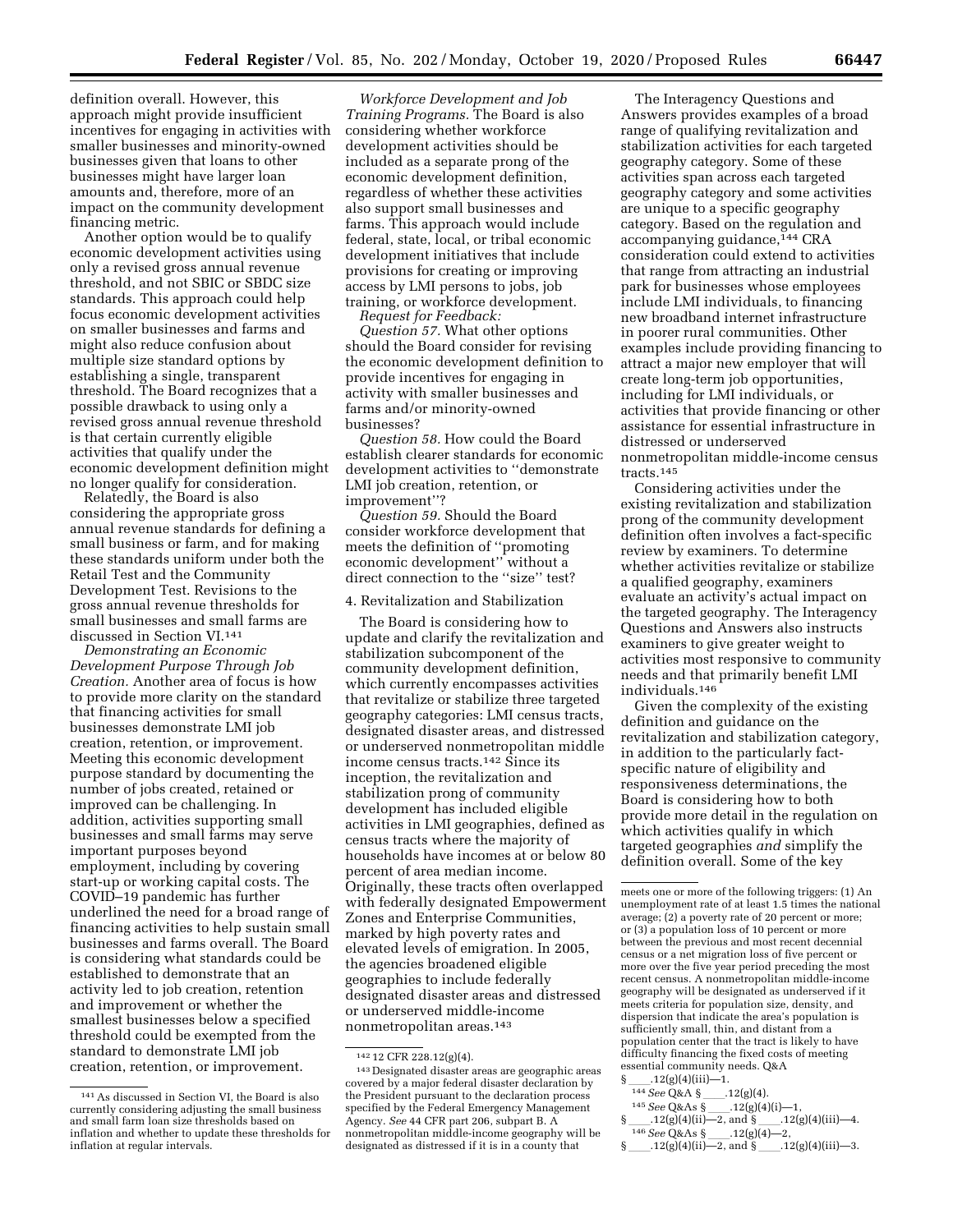issues that would need resolution are described below.

*Activities That Attract New, or Retain Existing, Residents and Businesses.* The Interagency Questions and Answers states that eligible activities in each of the targeted geography categories include activities that attract new, or retain existing, residents and businesses, with greater weight given to activities that are most responsive to community needs.147 The Board is considering whether to codify the treatment of these activities across each of the targeted geography categories. This approach would provide greater consistency in defining eligible activities that help to attract or retain businesses or residents, which in turn could provide greater certainty regarding which activities qualify and could also help support greater investment in targeted geographies. The Board is interested in ensuring that, in addition to serving a revitalization and stabilization purpose, these activities include benefits to LMI communities and individuals, or other underserved communities. For example, some community group stakeholders have noted that existing guidance qualifies new housing for middle- or upperincome individuals as an activity that revitalizes or stabilizes an LMI geography, as long as the housing attracts new residents to the community. The concern raised by these stakeholders is that, in some LMI communities, this new housing may in fact contribute to the displacement of existing LMI residents in the community.

*Definitions for Infrastructure, Community Facilities, and Other Large-Scale Projects.* The Board recognizes that investments in large-scale projects, infrastructure, and community facilities can be essential for revitalizing and stabilizing targeted geographies and is interested in how to define the eligibility of these activities in a way that retains a strong connection between these projects and meeting the needs of these communities.

Currently, this issue is addressed differently across targeted geography categories. For example, for underserved nonmetropolitan middle-income census tracts, current guidance describes activities that help meet essential community needs as including financing the construction, expansion, improvement, maintenance, or operation of essential infrastructure or community facilities. Community

facilities noted in current guidance include facilities for health services, education, public safety, public services, industrial parks, affordable housing, or communication services.148 The Interagency Questions and Answers does not explicitly discuss infrastructure and community facilities in other targeted geographies.

Stakeholders have indicated that these inconsistencies leave some banks uncertain about what qualifies, and that the use of different standards across the geographies is a significant source of confusion for banks and communities alike. Community stakeholders have also commented that large-scale development and infrastructure projects may sometimes have limited benefit for targeted geographies. Given the large size of these projects, with a dollarbased metric approach for evaluating community development financing, stakeholders worry that resources may be directed to these activities instead of smaller and more impactful activities.

*Activities Specific to Designated Disaster Areas.* The Interagency Questions and Answers includes examples of certain qualifying activities specific to designated disaster areas. For example, current guidance includes eligibility for activities that provide financial assistance for rebuilding needs, or for services to individuals who have been displaced from designated disaster areas.149 The Board is considering whether codifying the treatment of qualifying activities specific to designated disaster areas would help provide stakeholders with additional certainty. Additionally, the Board is considering whether the list of relevant activities related to disaster recovery should be expanded to include disaster preparedness and climate resilience in certain targeted geographies.

*Treatment of a Government Plan.*  According to existing guidance, examiners will presume an activity revitalizes or stabilizes a geography if the activity is consistent with a government plan for the revitalization or stabilization of the area. However, the types of government plans and the required degree of formality of the plan differ across the three qualified geography categories. The Interagency Questions and Answers indicates that activities in LMI areas are presumed to qualify if the activities receive official designation as consistent with a federal, state, local, or tribal government plan for the revitalization or stabilization of the low- or moderate-income

149 See Q&A §\_\_\_\_.12(g)(4)(ii)—2.

geography.150 In other qualified geographies, however, guidance indicates that an activity need only be consistent with a government plan and does not need an official designation to be eligible for consideration.151 To clarify when this standard applies, the Board proposes to specify in Regulation BB which activities require association with a federal, state, local, or tribal government revitalization plan and the standards for the type of plan required for eligibility. The Board is also exploring the alternative standards necessary for demonstrating that an activity revitalizes or stabilizes a targeted geography in the absence of a government plan.

*Request for Feedback:* 

*Question 60.* Should the Board codify the types of activities that will be considered to help attract and retain existing and new residents and businesses? How should the Board ensure that these activities benefit LMI individuals and communities, as well as other underserved communities?

*Question 61.* What standards should the Board consider to define ''essential community needs'' and ''essential community infrastructure,'' and should these standards be the same across all targeted geographies?

*Question 62.* Should the Board include disaster preparedness and climate resilience as qualifying activities in certain targeted geographies?

*Question 63.* What types of activities should require association with a federal, state, local, or tribal government plan to demonstrate eligibility for the revitalization or stabilization of an area? What standards should apply for activities not requiring association with a federal, state, local, or tribal government plan?

*B. Minority Depository Institutions and Other Mission-Oriented Financial Institutions* 

Recognizing the importance of mission-oriented financial intermediaries in helping retail and community development financing reach LMI and minority individuals and communities, the Board is proposing ways to encourage more activities that support MDIs, CDFIs, and other mission-oriented financial institutions.

<sup>&</sup>lt;sup>147</sup>*See* Q&As §<sub>\_\_\_\_</sub>.12(g)(4)—2,<br>.12(g)(4)(i)—1, §\_\_\_.12(g)(4

 $.12(g)(4)(ii)$ —2, and  $12(g)(4)(iii)$ —3.

<sup>148</sup> See Q&A §\_\_\_\_.12(g)(4)(iii)—4.

<sup>&</sup>lt;sup>150</sup> See Q&A §\_\_\_\_.12(g)(4)(i)—1. In certain situations, guidance instructs examiners to determine whether an activity is consistent with a community's informal plans for the revitalization and stabilization of the LMI geography without standards for determining consistency. *Id.* 

<sup>&</sup>lt;sup>151</sup> See Q&As §<sub>ll</sub>.12(g)(4)(ii)—2, and §<br>3.12(g)(4)(iii)—3.  $12(g)(4)(iii)$ —3.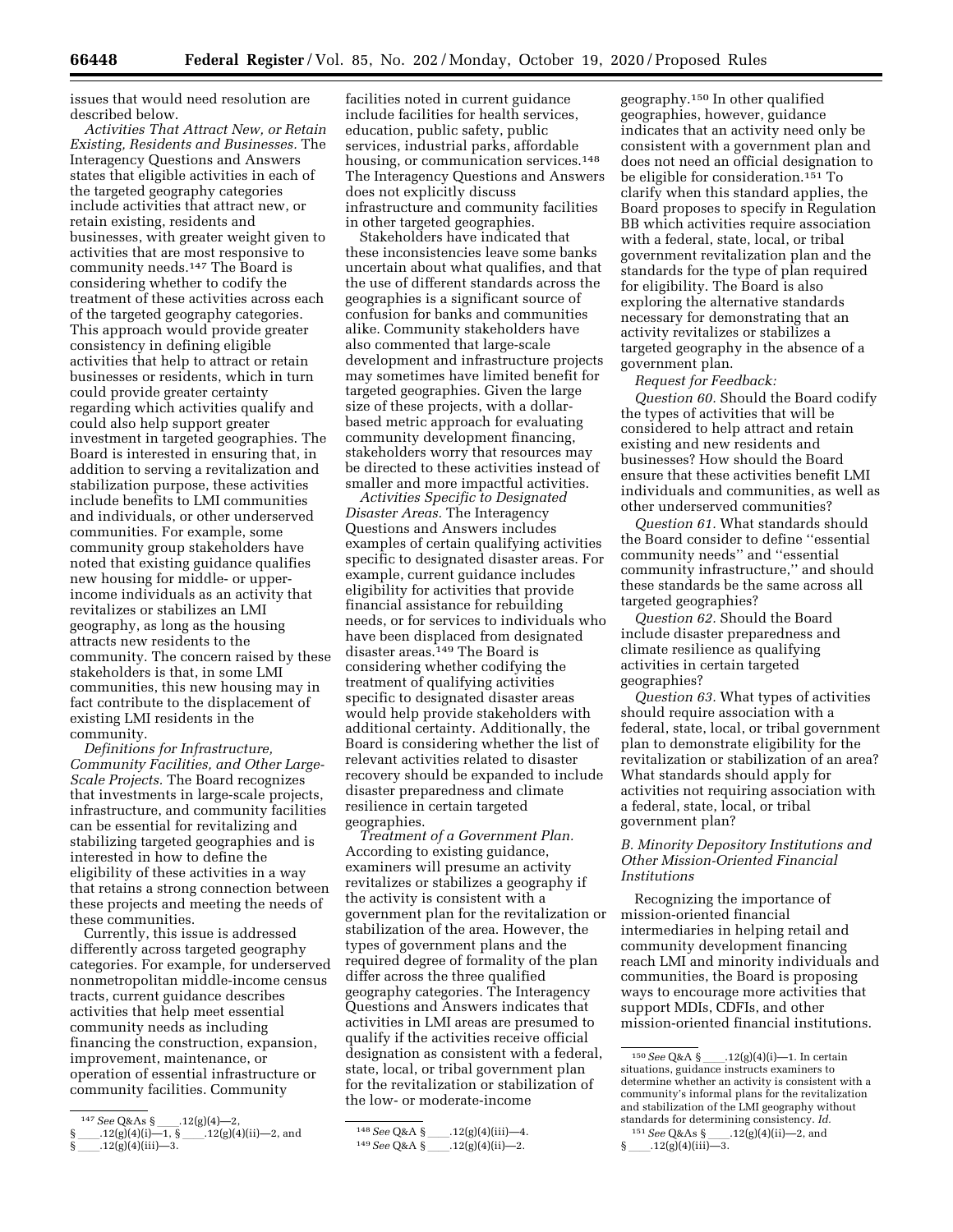1. Minority Depository Institutions, Women-Owned Financial Institutions, and Low-Income Credit Unions

The Board recognizes the importance of MDIs in providing equitable financial access to LMI and minority consumers and communities. MDIs are banks that are owned by, or that predominately serve and have a board composed of a majority of, African Americans, Native Americans, Hispanic Americans, or Asian Americans.152 Most MDIs are small community banks that specialize in serving a minority, and often LMI, customer base. Congress has recognized these institutions in the CRA statute, including special consideration for MDIs as well as for women-owned financial institutions and low-income credit unions.153 Specifically, majorityowned institutions receive CRA credit for capital investment, loan participation, training, technical assistance, and other ventures undertaken by the bank in cooperation with MDIs, women-owned institutions, and low-income credit unions.154

Majority-owned institutions are also eligible for CRA credit for donating or selling on favorable terms a branch located in a predominately minority neighborhood to an MDI or womenowned depository institution.155 These activities must help meet the credit needs of local communities in which the MDIs, women-owned institutions, and low-income credit unions are chartered.156 Unlike other provisions of CRA, these activities need not also benefit a bank's assessment area(s) or the broader statewide or regional area that includes the bank's assessment  $area(s)$ . 157

The Board has focused on ways to provide better incentives to majorityowned institutions to partner with MDIs and other mission-oriented financial institutions. The Board seeks to ensure that any provisions to assist MDIs are clearly defined and applied in CRA performance evaluations, and that these special provisions are prominent and clear in a revised Regulation BB, supervisory guidance, and other agency public documentation.

154 12 U.S.C. 2903(b). Majority-owned institution is defined as a ''nonminority-owned and nonwomen-owned financial institution.'' *Id.* 

a. Clarify Treatment of Activities With MDIs, Women-Owned Financial Institutions, and Low-Income Credit Unions Outside of a Bank's Assessment Area

Although majority-owned institutions currently may receive CRA consideration for investments in MDIs, women-owned financial institutions, and low-income credit unions outside of the majority-owned institution's assessment areas(s) or the broader statewide or regional area, such activities are not common. Stakeholders have noted that bankers do not know with confidence where and how these activities will count in their CRA evaluations. Therefore, the Board proposes that activities in support of these entities should be counted at the institution level when they are outside of the bank's assessment areas or eligible states and regions, as discussed in Section VIII.C below. This would ensure that there is a clear ''place'' for such activities to be counted.

b. Consider Activities With MDIs, Women-Owned Financial Institutions, and Low-Income Credit Unions as a Factor in Achieving an ''Outstanding'' Rating

An additional change the Board is considering to increase the incentives for activities in support of MDIs, women-owned financial institutions, and low-income credit unions is to consider these activities as a factor in determining whether a bank qualifies for an ''outstanding'' rating for the Retail Test or Community Development Test. The Board believes that explicitly designating these activities as a criterion for an ''outstanding'' rating would give them greater emphasis and would provide banks with additional certainty regarding how these activities would be considered.

c. Provide Credit for MDIs, Women-Owned Financial Institutions, and Low-Income Credit Unions Investing in or Partnering With Other MDIs, Women-Owned Financial Institutions, and Low-Income Credit Unions

Currently, only majority-owned institutions can receive CRA consideration for investing in MDIs, women-owned financial institutions, and low-income credit unions. MDIs, in particular, vary greatly in size, and there are several large MDIs that could invest in smaller MDIs. Similarly, MDIs and women-owned financial institutions that are subject to CRA may choose to partner in unique and mutually beneficial ways, and could receive credit for such activities. Therefore, the

Board is considering whether MDIs and women-owned financial institutions should receive CRA credit for investing in other MDIs, women-owned financial institutions, and low-income credit unions.

d. Provide Credit for MDIs and Women-Owned Financial Institutions Investing in Limited Activities To Improve Their Own Banks

The Board is proposing that MDIs and women-owned financial institutions be eligible for CRA credit for investing in limited activities to improve their own banks. Under this approach, MDIs and women-owned financial institutions could receive CRA consideration for retained earnings (less the amount of any dividends or stock repurchases) that are reinvested in the bank. Eligibility could be limited to activities that demonstrate meaningful investment in the business, such as staff training, hiring new staff, opening new branches in minority neighborhoods, or expanding products and services.

*Request for Feedback: Question 64.* Would providing CRA credit at the institution level for investments in MDIs, women-owned financial institutions, and low-income credit unions that are outside of assessment areas or eligible states or regions provide increased incentives to invest in these mission-oriented institutions? Would designating these investments as a factor for an ''outstanding'' rating provide appropriate incentives?

*Question 65.* Should MDIs and women-owned financial institutions receive CRA credit for investing in other MDIs, women-owned financial institutions, and low-income credit unions? Should they receive CRA credit for investing in their own institutions, and if so, for which activities?

*Question 66.* What additional policies should the Board consider to provide incentives for additional investment in and partnership with MDIs?

2. Community Development Financial Institutions

CDFIs, which can be banks, credit unions, loan funds, microloan funds, or venture capital providers, are common intermediaries for bank financing to reach underserved communities.158 CDFIs certified by the U.S. Department of the Treasury's (Treasury Department) CDFI Fund must meet seven criteria to demonstrate that they are specialized organizations that provide financial

<sup>152</sup>*See, e.g.,* SR Letter 13–15/CA Letter 13–11 (''Federal Reserve Resources for Minority Depository Institutions''), (Aug. 5, 2013), p.1, note 1, *[https://www.federalreserve.gov/supervisionreg/](https://www.federalreserve.gov/supervisionreg/srletters/sr1315.pdf)* 

*[srletters/sr1315.pdf.](https://www.federalreserve.gov/supervisionreg/srletters/sr1315.pdf)*  153 12 U.S.C. 2903, 2907.

<sup>155</sup> 12 U.S.C. 2907(a).

<sup>156</sup> 12 U.S.C. 2903(b).

<sup>157</sup> 12 CFR 228.21(f).

<sup>158</sup>U.S. Department of the Treasury CDFI Fund, CDFI Certification, *[https://www.cdfifund.gov/](https://www.cdfifund.gov/programs-training/certification/cdfi/Pages/default.aspx)  [programs-training/certification/cdfi/Pages/](https://www.cdfifund.gov/programs-training/certification/cdfi/Pages/default.aspx) [default.aspx.](https://www.cdfifund.gov/programs-training/certification/cdfi/Pages/default.aspx)*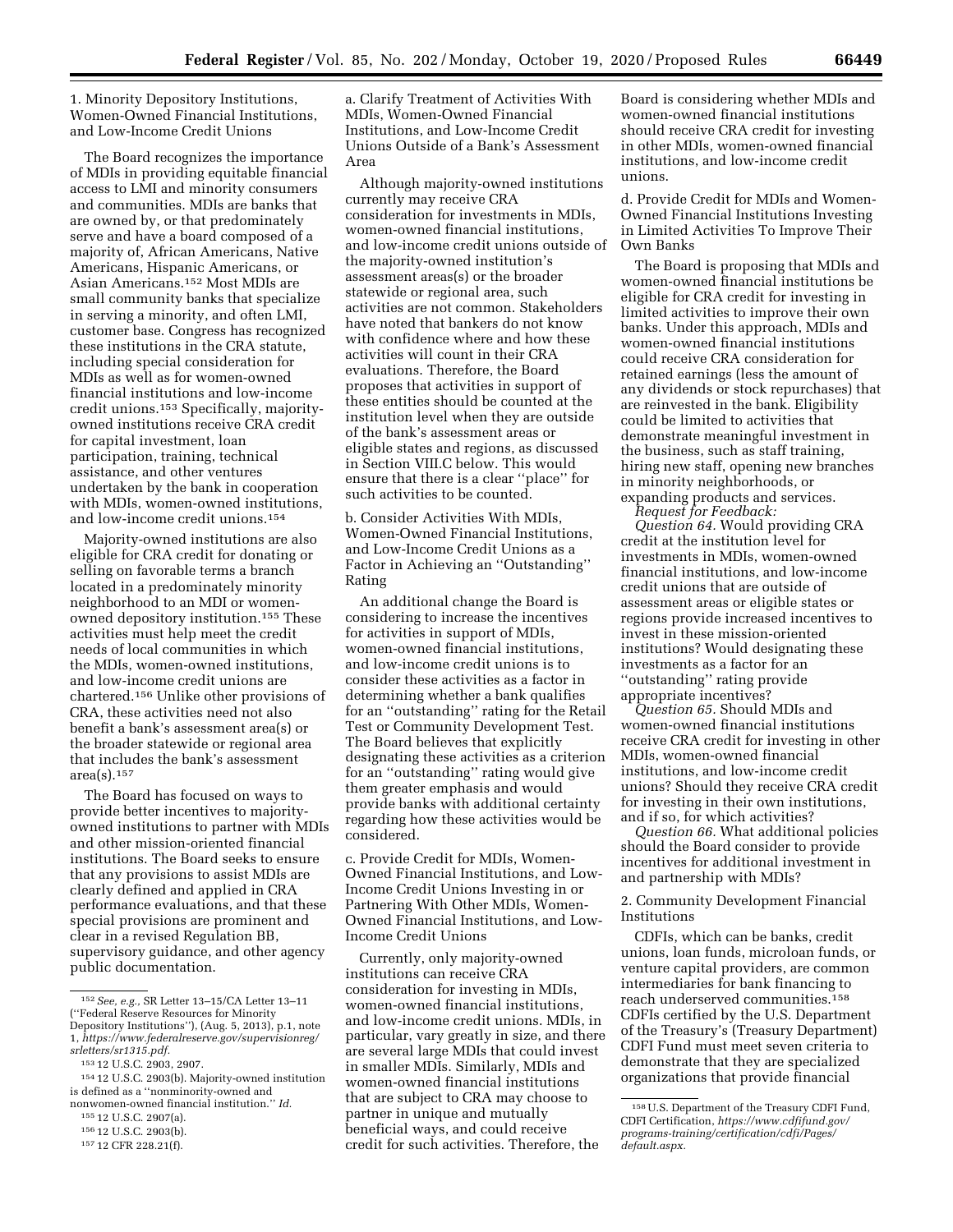services in low-income communities and to people who lack access to financing.159

While banks generally receive CRA consideration for investing in Treasury Department-certified CDFIs, bankers and community groups have commented that the regulation could provide a stronger incentive for these activities. Stakeholders noted that examiners sometimes require extensive paperwork to document that a CDFI assists low-income populations, even though the Treasury Department certification of a CDFI is already a clear indication of having a primary mission of community development.

To provide greater certainty and clarity, the Board proposes to grant automatic CRA community development consideration for community development activities with Treasury Department-certified CDFIs. For activities in support of other financial entities that use the term ''CDFI'' but are not formally certified by the Treasury Department, the activity would continue to be reviewed individually, as in current practice.

Another issue is whether geographic limitations should apply to granting CRA credit for CDFI-related activities. Several stakeholders have suggested that investments in CDFIs should be considered on a nationwide basis, regardless of whether the CDFI operates in a bank's assessment area(s) or the broader statewide or regional area that includes the bank's assessment area(s), which is a condition for consideration under current practices. Commenters noted that this condition can be confusing for banks considering investments in larger CDFIs that serve multistate areas, and that it limits capital investments for the underserved areas that need it the most.

To address this concern, the Board is considering whether to treat activities with CDFIs similarly to activities with MDIs, women-owned financial institutions, and low-income credit unions, so that banks could receive CRA consideration for loans, investments, or services in conjunction with CDFIs anywhere nationwide.160 This approach would remove the geographic uncertainty about whether a CDFI's service area(s) appropriately overlaps with a bank's assessment area(s). This could also incent banks to invest in CDFIs that serve parts of the country with few or no bank assessment areas.

However, the Board is mindful that this approach could inadvertently reduce the incentive for banks to focus

on their assessment areas by granting them CRA credit for investing in CDFIs that serve entirely different geographies. The proposed use of the community development financing metric and associated benchmarks to evaluate a bank's assessment area activities is intended to maintain a strong emphasis on serving local communities. For this reason, the Board believes that the proposed Community Development Financing Subtest will help to address concerns that eligibility for certain activities on a nationwide basis, such as support of MDIs and other specific institutions, would discourage banks from meeting the needs of their assessment areas. Alternatively, the Board is considering whether CDFIs should instead be subject to the provisions of the broader geographic areas for consideration for community development activities described below.

*Request for Feedback: Question 67.* Should banks receive CRA consideration for loans, investments, or services in conjunction with a CDFI operating anywhere in the country?

#### *C. Geographic Areas for Community Development Activities*

The Board is considering approaches for providing greater clarity regarding where a bank's community development financing and services activities are eligible for CRA consideration, and for encouraging activities in areas with high unmet needs. First, the Board is proposing an approach that would consider community development activities anywhere within states, territories, or regions where a bank has at least one facility-based assessment area, with the activities counted towards the state or institution rating.161 In addition, the Board is considering designating geographic areas of need where banks could conduct activities outside of assessment areas. The Board believes that these approaches could help alleviate the CRA hot spots and deserts dynamic and increase community development lending and investment in areas where they are needed the most.

1. Current Approach for Reviewing Activities Outside of Assessment Areas and Stakeholder Feedback

Under current examination procedures, the standards for whether a bank receives consideration for community development loans, investments, and services differ depending on where that activity takes

place. First, banks can receive consideration for community development financing activities that have a purpose, mandate or function of serving the bank's assessment area(s). Banks can also receive consideration for community development activities in a ''broader statewide or regional area'' that includes the bank's assessment areas *if* they have a purpose, mandate or function of serving the bank's assessment area(s). Additionally, activities that do not have a purpose, mandate or function of serving a bank's assessment area(s) are considered when evaluating the bank's performance at the state level or for the institution overall, but only if the bank is first determined to have been responsive to the credit and community development needs in its assessment area(s).162

Banks have indicated that the standard for being sufficiently responsive to the needs of their assessment area(s) is not clearly defined, and that this creates uncertainty regarding whether a bank's activities in broader areas will be considered for CRA credit. In addition, stakeholder feedback suggests that a bank's physical presence within an assessment area enables them to access local community development opportunities and form partnerships to expand these opportunities. For these reasons, most banks focus their community development activities within their branch-based assessment areas, which may exacerbate CRA hot spots and deserts, and may make certain banks less likely to pursue impactful community development opportunities that are statewide or regional in nature.

2. Expanding Geographic Areas for Community Development Activities

#### a. Eligible States and Territories and Eligible Regions

As discussed in the Community Development Test section, the Board is proposing to allow banks to receive CRA credit for community development activities not only within defined assessment areas, but also within ''eligible states and territories'' and ''eligible regions.'' This approach would build on, clarify, and broaden the ''broader statewide and regional area'' approach in place today under CRA guidance, and would complement the implementation of the community development financing metric at the assessment area level.

Under the proposed approach, qualified community development activities contained within one

<sup>159</sup> *Id.* 

<sup>160</sup> 12 CFR 228.21(f).

<sup>161</sup> In this context, region or regional refers to a multistate area.

<sup>&</sup>lt;sup>162</sup> See Q&A §\_\_\_\_.12(h)—6; CA Letter 14–2, p. 21.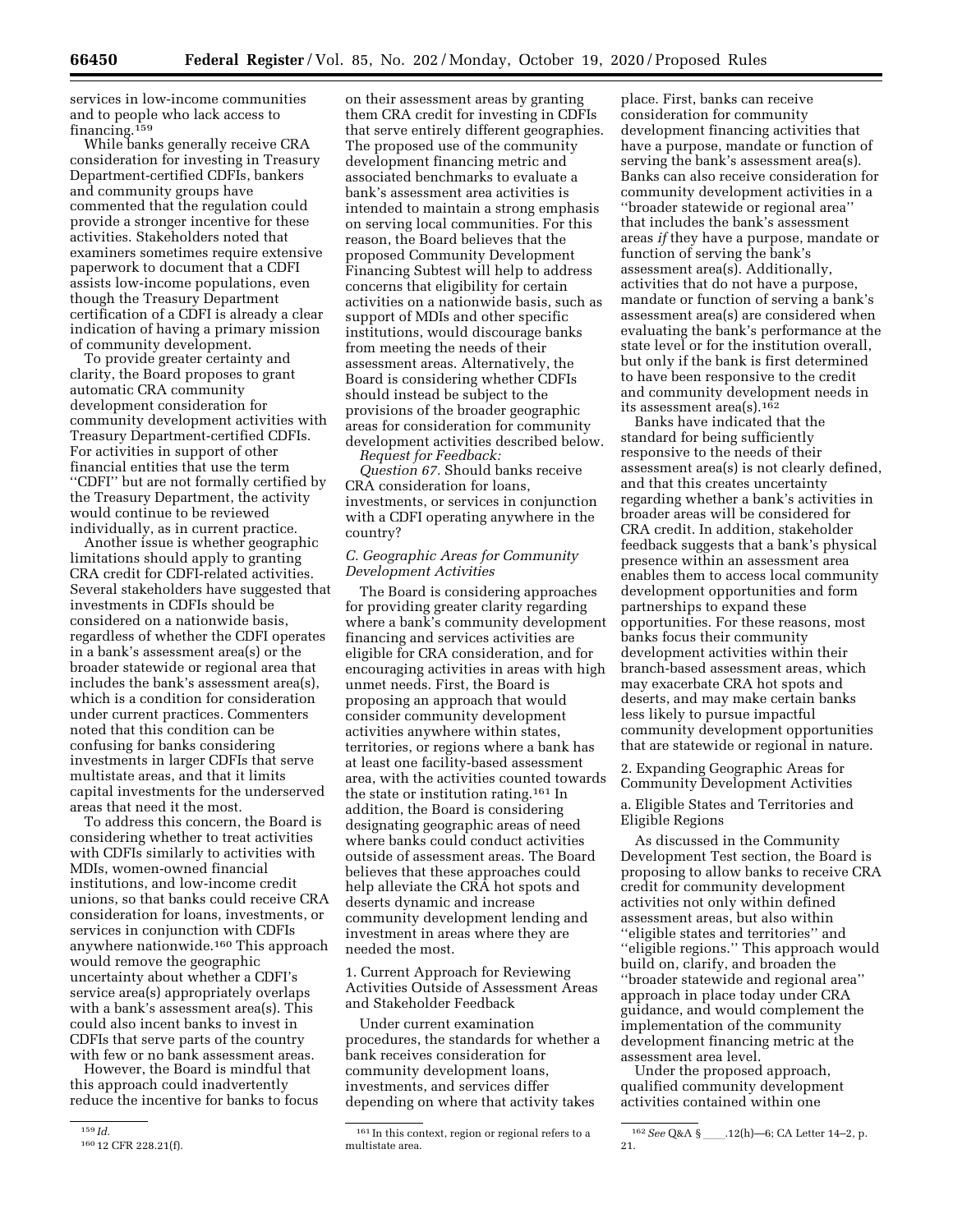assessment area would receive CRA credit when evaluating assessment area performance and would count toward a bank's community development financing metric for the specific assessment area. Banks could also receive credit for qualified community development activities that benefit areas outside of bank facility-based assessment area(s) anywhere within a bank's eligible states and territories, defined as any state or territory in which the bank has at least one facilitybased assessment area. Qualified activities in each eligible state or territory that are partially or entirely outside of a bank's assessment area(s) would be considered when assessing a bank's performance for state and institution ratings, as applicable.

Banks could also receive credit for qualified activities in an ''eligible region,'' defined as a multistate or other regional area that includes at least one eligible state or territory. As noted in current guidance, a ''regional area'' may be an intrastate area or a multistate area that includes the financial institution's assessment area(s), and that typically has some geographic, demographic, and/or economic interdependencies and may conform to commonly accepted delineations, such as ''the tri-county area'' or the ''mid-Atlantic states.'' 163 Qualified activities in an eligible region would be considered when evaluating the bank's performance for an institution rating.

The Board believes that this approach would provide *ex ante* certainty about when activities outside of an assessment area would be considered. This *ex ante*  certainty could result in investments in areas that lack financial institutions, thus helping to alleviate CRA deserts. At the same time, banks would still have incentives to meet the needs of their assessment areas because the community development financing metric would include only activities within each assessment area, and would inform a bank's Community Development Financing Subtest conclusion. Performance in assessment areas would also be the foundation for determining the bank's state rating for the Community Development Test.

#### b. Designated Areas of Need

The Board is considering whether a bank should receive consideration for activities outside of its eligible state(s), territories and regions if the activity is located in designated areas of need. This approach would help ensure that community development activities outside of a bank's assessment areas,

eligible states and territories, or eligible regions, are occurring in areas of highest need. The Board is exploring the following criteria for defining areas of need:

• Economically distressed rural or metropolitan areas that meet certain criteria, for example an unemployment rate that is persistently 1.5 times the national average or a persistent poverty rate of 20 percent or more.164

• Areas where the local benchmark for the community development financing metric is below an established threshold.

• Areas that have low levels of home mortgage or small business loans as identified by lending data.

• Areas with limited bank branches or ATMs.

• Targeted geographies designated by other federal agencies that exhibit persistent economic distress, such as: Federal Native Areas including Federally Designated Indian Reservations, Off Reservation Trust Lands or Alaskan Native Village Statistical Areas, or Hawaiian Home Lands; ARC and DRA Areas, which are areas designated as distressed by, respectively, the Appalachian Regional Commission or Delta Regional Authority; and Colonias areas, which are low-income communities on the U.S.-Mexico border as designated by HUD.

Careful consideration of CRA's statutory purpose would be needed in determining what criteria should be used to designate areas of need, and designations would need to be updated periodically to reflect current data. One approach would be for the Board to publish and update a list of designated areas of need on an annual or biennial basis. Areas could be removed from the list if they receive substantial amounts of community development financing, and others may be added that have pressing needs.

*Request for Feedback:* 

*Question 68.* Will the approach of considering activities in ''eligible states and territories'' and ''eligible regions'' provide greater certainty and clarity regarding the consideration of activities outside of assessment areas, while maintaining an emphasis on activities within assessment areas via the community development financing metric?

*Question 69.* Should the Board expand the geographic areas for

community development activities to include designated areas of need? Should activities within designated areas of need that are also in a bank's assessment area(s) or eligible states and territories be considered particularly responsive?

*Question 70.* In addition to the potential designated areas of need identified above, are there other areas that should be designated to encourage access to credit for underserved or economically distressed minority communities?

#### *D. Options To Provide Additional Certainty About Eligible Activities*

The Board is considering options to improve upfront certainty related to what community development activities qualify for consideration. The Board believes that greater *ex ante* certainty will provide stakeholders with additional transparency about what, how, and where activities are considered. Significant *ex ante* certainty could be achieved through several mechanisms, including clarifying qualifying activities directly in regulatory language as discussed above. However, the Board recognizes that changes to regulatory text alone might not provide the full upfront certainty sought by banks and community groups.

*Current Approaches to Determining What Community Development Activities Qualify.* Currently, as part of their CRA examinations, banks submit community development activities that have already been undertaken without an assurance these activities are eligible. Previously qualified activities can frequently provide banks with some confidence that the same types of activities are likely to receive consideration in the future. However, new, less common, or more complex or innovative activities might require examiner judgment and the use of performance context to determine whether an activity qualifies for CRA purposes. For these activities, stakeholders might know only after an examination—and after a loan or investment qualification decision has been made—whether an activity will receive CRA credit. The lack of upfront certainty is a disincentive to undertake such activities, even if they potentially have great value to the local community.

Some current processes provide upfront ''non-binding'' feedback to banks on eligibility of certain projects. For example, the Federal Reserve's Investment Connection platform provides a popular approach to proactively engage stakeholders on CRA-eligible community development

<sup>163</sup>Q&A §ll.12(h)—7.

<sup>164</sup> Such an approach could leverage persistent poverty county definitions, which are defined in the Consolidated Appropriations Act of 2012 as any county that has had 20 percent or more of its population living in poverty over the past 30 years. Public Law 112–74, 125 Stat. 786, 887 (2011).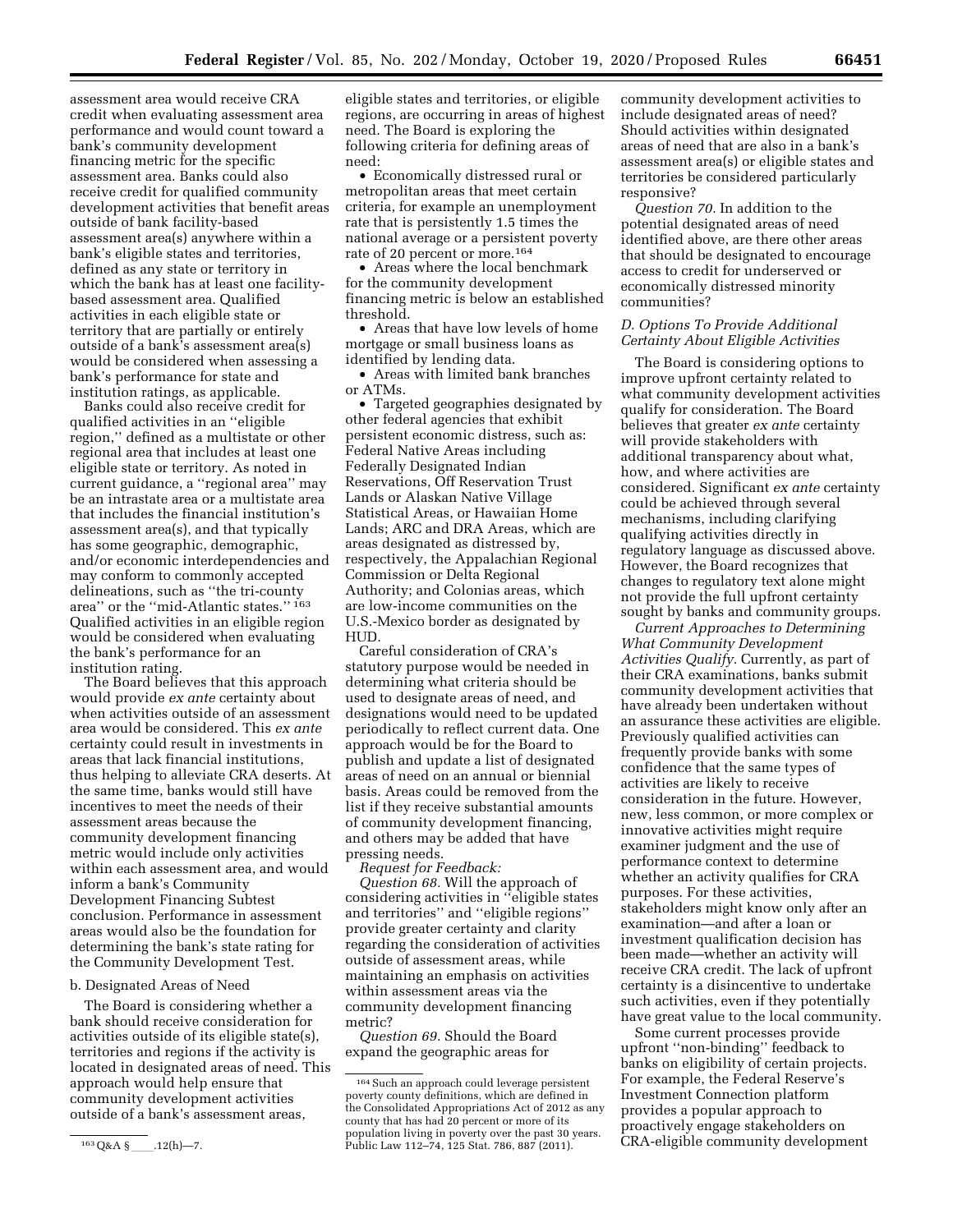financing activities.165 Operated through multiple Reserve Banks, the platform provides a forum for community-based organizations, financial institutions, and other funders to review planned projects that are deemed to be CRA-eligible. In addition, Investment Connection provides website portals to help provide stakeholders advance transparency on eligibility of possible investments.

To provide additional upfront certainty, the Board is exploring two proposals. The Board requests feedback on a proposal to publish an illustrative, non-exhaustive list of activities that meet requirements for CRA consideration. The Board also requests feedback on a proposal to establish a ''pre-approval'' process to improve certainty about qualification of community development activities.

*Create an Example List of Eligible Activities.* The Board proposes publishing an illustrative, nonexhaustive list of community development activities that meet the requirements for CRA consideration. The list would be illustrative, but not exhaustive, as to the type and scope of eligible activities. Stakeholders have supported providing example activities as a way to further explain required standards of the CRA definitions while retaining definitional standards as the determinative factor in eligibility for activities.

Although an illustrative list could provide greater information on required CRA criteria, it is important that it not have the unintended consequence of dissuading stakeholders from engaging in innovative activities simply because they are not included on the list. Some community organization and industry stakeholders have supported developing an illustrative list of eligible activities through a formal notice and public comment rulemaking process. However, alternative, and less burdensome, approaches for building and maintaining an example list may also exist.

*Pre-Approval Process.* The Board is considering developing a formal option for stakeholders to receive feedback in advance on whether proposed activities would be considered eligible for CRA credit. Depending on the design of the process, it could either provide full confirmation that a submitted activity would qualify for consideration, including a review of transaction terms and counterparties, or instead provide

information on the requirements necessary for the activity to garner consideration during a CRA evaluation. *Request for Feedback:* 

*Question 71.* Would an illustrative, but non-exhaustive, list of CRA eligible activities provide greater clarity on activities that count for CRA purposes? How should such a list be developed and published, and how frequently should it be amended?

*Question 72.* Should a pre-approval process for community development activities focus on specific proposed transactions, or on more general categories of eligible activities? If more specific, what information should be provided about the transactions?

#### **IX. Strategic Plan Evaluation**

The Board is considering amending the strategic plan option to provide more clarity and transparency about evaluation standards and where performance will be assessed. The Board is also considering how to tailor the strategic plan option for different bank business models as well as how to leverage the internet to facilitate public engagement in the strategic plan process. Over the past several years, 48 banks representing six percent of overall banking system assets opted to submit strategic plans; of those, five were wholesale and limited purpose banks, representing one percent of overall banking system assets.166

#### *A. Current Strategic Plan Framework*

Currently, the CRA strategic plan option is available to all types of banks,167 although it has been used mainly by non-traditional banks and banks that make a substantial portion of their loans beyond their branch-based assessment areas. The strategic plan option is intended to provide banks with flexibility in meeting their CRA obligations tailored to community needs and opportunities as well as their own capacities, business strategies, and expertise. Therefore, not all of the performance tests and standards described in Regulation BB necessarily apply to each bank's strategic plan.

Banks that elect to be examined under strategic plans have a great deal of latitude in designing a strategic plan, but are subject to several key requirements. They must seek approval from the Board and solicit community feedback prior to submitting a strategic plan for regulatory approval.168 In addition, they are required to delineate

assessment areas in the same manner as traditional banks,<sup>169</sup> and large banks are obligated to report relevant lending data.170

Strategic plans also offer banks flexibility in various areas. Although banks must include measurable goals for helping to meet the credit needs of each assessment area, particularly the needs of LMI census tracts and LMI individuals, they have flexibility in setting these goals.171 Plan terms can be up to five years in length as long as any multi-year plan includes annual goals that are measurable.172 Banks are required to include goals for ''satisfactory'' performance, and they may opt to provide goals for ''outstanding'' performance as well.173 A bank also may provide in the plan that if it substantially fails to meet its goals for a ''satisfactory'' rating, the bank can be examined under the standard examination procedures.174 In addition, a bank may request the Board to approve an amendment to its strategic plan if there is a material change in circumstances.175

Regulation BB states that a bank's plan shall address the lending test, the investment test, and the service test and shall emphasize lending and lendingrelated activities unless the bank is a designated wholesale or limited purpose bank, in which case the plan would include only community development loans, investments, and services.176 The regulation also provides flexibility for a bank to choose a different emphasis as long as the change is responsive to the characteristics and credit needs of its assessment area(s) and takes into consideration public comment and the bank's capacity and constraints, product offerings, and business strategy.177

When reviewing a strategic plan, the Board considers the public's involvement in formulating the plan, any written public comments on the plan, and the bank's response to any public comments.178 A bank's engagement with its community is vital to the strategic plan process to develop the requisite information about community needs. Criteria for evaluating strategic plan goals include

175Amendments to a CRA strategic plan must include public participation in the same manner as when the plan was initially developed and finalized. 12 CFR 228.27(h).

176 12 CFR 228.27(f)(1)(ii).

<sup>165</sup>The Federal Reserve Bank of Kansas City pioneered the Investment Connection concept, which has been replicated by multiple Reserve Banks, *[https://www.kansascityfed.org/community/](https://www.kansascityfed.org/community/investmentconnection)  [investmentconnection.](https://www.kansascityfed.org/community/investmentconnection)* 

<sup>166</sup>The banking system assets are based on June 30, 2020 FFIEC Call Report data, *[https://](https://cdr.ffiec.gov/public/PWS/DownloadBulkData.aspx)*

*[cdr.ffiec.gov/public/PWS/DownloadBulkData.aspx.](https://cdr.ffiec.gov/public/PWS/DownloadBulkData.aspx)*  167 12 CFR 228.27(a).

<sup>168</sup> 12 CFR 228.27(d) and (e).

<sup>169</sup>*See, e.g.,* 12 CFR 228.27.

<sup>170</sup> 12 CFR 228.27(b).

<sup>171</sup> 12 CFR 228.27(f)(1).

<sup>172</sup> 12 CFR 228.27(c)(1).

<sup>173</sup> 12 CFR 228.27(f)(3).

<sup>174</sup> 12 CFR 228.27(f)(4).

<sup>177</sup> *Id.* 

<sup>178</sup> 12 CFR 228.27(e).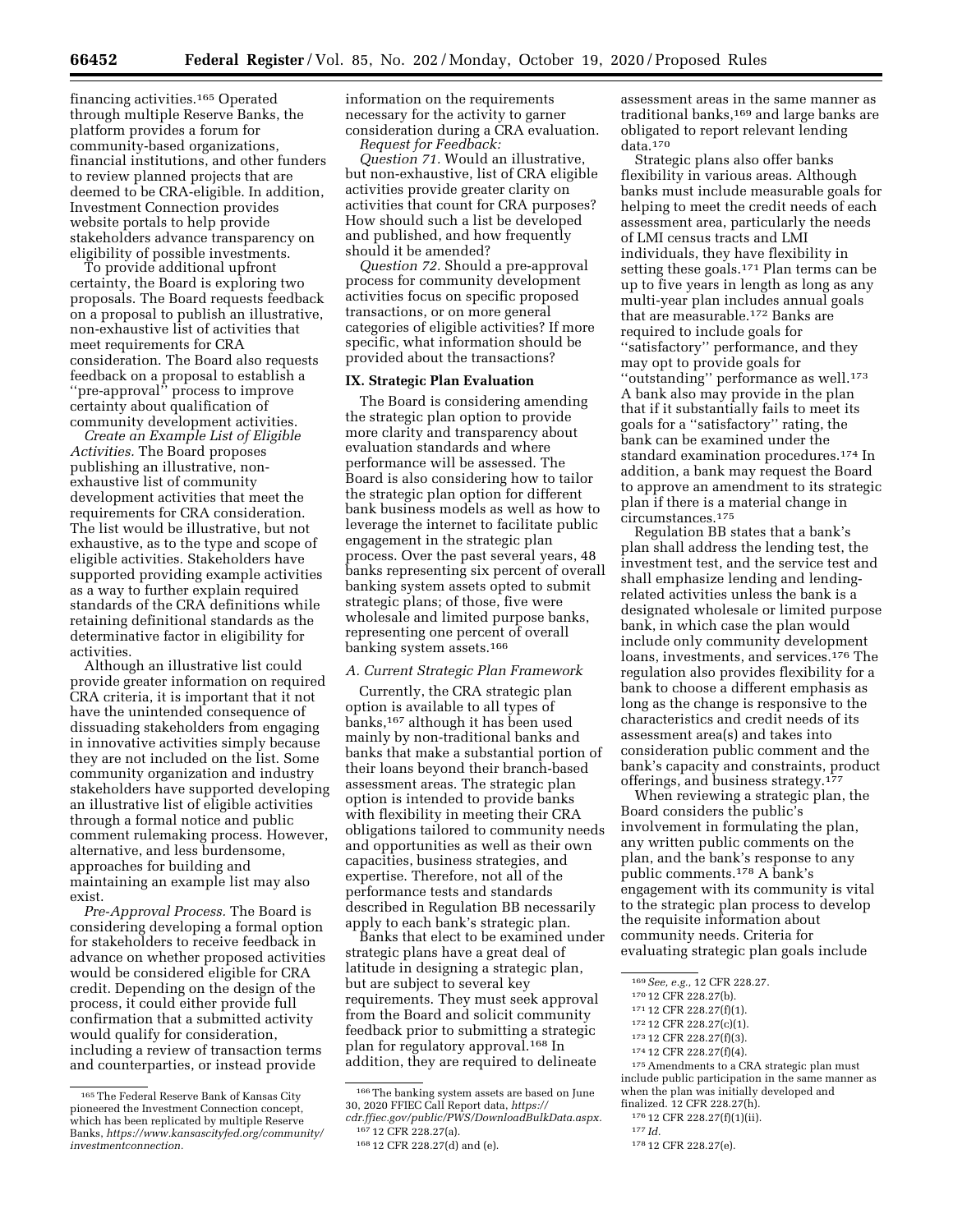the extent and breadth of lending or lending-related activities; the amount and innovativeness, complexity, and responsiveness of qualified investments; the availability and effectiveness of the bank's retail banking services; and the extent and innovativeness of the bank's community development services.179

#### *B. Stakeholder Feedback on Strategic Plan Approach*

Both banks and community organizations have expressed support for the strategic plan option, but banks have asked for more flexibility in developing goals and a streamlined strategic plan process. Stakeholder feedback also has emphasized the need to address the increased use of mobile and online banking, which allows banks to offer products and services in areas far from their branch footprint. While there is broad support for community input into the strategic plan process, some have requested that the role of community input be clarified, especially for banks whose strategic plan covers a broad geographic area, including multiple assessment areas or the entire nation.

#### *C. Updating the Strategic Plan Framework*

The Board is considering potential revisions to the current strategic plan framework to facilitate effective use of strategic plans, including the options discussed below.

1. Updating the Public Input Process for Strategic Plans

Communication between a bank and the public allows for an exchange of information about community needs and the bank's business model and areas of expertise, which enables banks to develop responsive strategic plan goals that reflect the bank's capacity, constraints, and community needs.

The Board is considering three proposals to improve the public input process. First, banks could be required to post the strategic plan on their website, the Board's website, or both, in place of the current newspaper publication requirement.<sup>180</sup> Second, the Board is considering codifying in regulation the current guidance that it will consult with banks regarding procedural requirements, although it would not include commenting on the merits of a proposed strategic plan or on the adequacy of measurable goals.181 Finally, some industry stakeholders

have suggested that strategic plan requirements should clarify that public comments help a bank to identify community needs and priorities, give a bank the opportunity to develop responsive products and services, and demonstrate the ways a bank has met those needs. Industry stakeholders also suggest that an amended regulation should codify current guidance that banks are not required to enter into community benefit agreements as a condition of developing strategic plans.182

2. Increased Flexibility on Assessment Areas and Evaluation Method for Strategic Plans

The Board is considering updating where banks are assessed for performance under the strategic plan framework. Currently, banks are required to delineate assessment areas in the same manner as traditional banks. The Board is considering allowing banks greater flexibility in defining assessment areas through a strategic plan, while also providing greater transparency and certainty about the process. The Board also seeks feedback on providing an option of using metrics to evaluate performance in those assessment areas, rather than the bank proposing measurable goals.

*Defining Assessment Areas in Strategic Plans More Broadly than a Branch Network.* The Board is considering allowing a bank choosing the strategic plan approach to delineate assessment area(s) in addition to its branch-based assessment area(s) that would capture areas in which the bank has a significant proportion of its business and that align with the bank's capacity and constraints, product offerings, and business strategy.183 For each assessment area a bank would need to define goals and engage in the same process of seeking community feedback and regulatory approval. Alternatively, the Board is seeking feedback on whether banks that have a significant business footprint beyond their branchbased assessment areas should be required to define associated assessment areas, as opposed to allowing banks to define additional assessment areas voluntarily.

*Leveraging Metrics-Based Approaches to Evaluation.* The Board is also

considering enabling banks electing to prepare a strategic plan to have flexibility in leveraging retail lending and community development financing metrics as part of the bank's performance evaluation. This option could provide banks with greater certainty in how they will be evaluated by opting for the metrics-based approaches described in Sections V (Retail Test) and VII (Community Development Test), as appropriate based on a bank's size and business model.

#### 3. Flexibility in Setting Plan Goals

Regulation BB sets forth general expectations that a strategic plan address the lending, investment, and services performance categories, emphasizing lending but with flexibility to choose a different emphasis if it is responsive to the particular characteristics and credit needs of the bank's assessment area(s). In practice, the Board has exercised flexibility in the types of goals that banks may choose based on business strategy, expertise, capacity, constraints, public involvement, and whether the goals are responsive to assessment area characteristics and credit needs. The Board is considering whether to revise the strategic plan regulatory provisions to codify the flexibility in setting goals that has been allowed in practice.

#### 4. Strategic Plan Amendments

As noted earlier, Regulation BB states that a bank may request its banking agency approve an amendment to its strategic plan on grounds that there has been a material change in circumstances. The Board seeks to provide greater clarity regarding what constitutes a material change that should trigger amendments to strategic plans.

#### 5. Options for Streamlining the Strategic Plan Approval Process

Some stakeholders have noted that the strategic plan procedures could be further streamlined to make the option more appealing to a larger number of non-traditional banks. The Board is considering developing an electronic template with illustrative instructions to make it more straightforward for banks to engage in the strategic plan request and approval process. These changes would be procedural and would not require regulatory changes.

*Request for Feedback:* 

*Question 73.* In fulfilling the requirement to share CRA strategic plans with the public to ensure transparency, should banks be required to publish them on the regulatory agency's website, their own website, or

<sup>179</sup> 12 CFR 228.27(g)(3).

<sup>180</sup>For LMI, rural, and other areas without broadband service, the Board is considering options to provide access to bank's CRA strategic plans. 181 See Q&A §\_\_\_\_\_.27(c)-1.

 $182\,\mbox{Q\&A}$  § \_\_\_\_.29(b)—2.

<sup>183</sup>This option would be an alternative to defining assessment areas based on branches, instead using deposit or lending data. Deposit-based and lending-based assessment areas are discussed in more detail in Section III. These assessment areas would need to consist of at least whole census tracts, not reflect illegal discrimination, and not arbitrarily exclude LMI census tracts.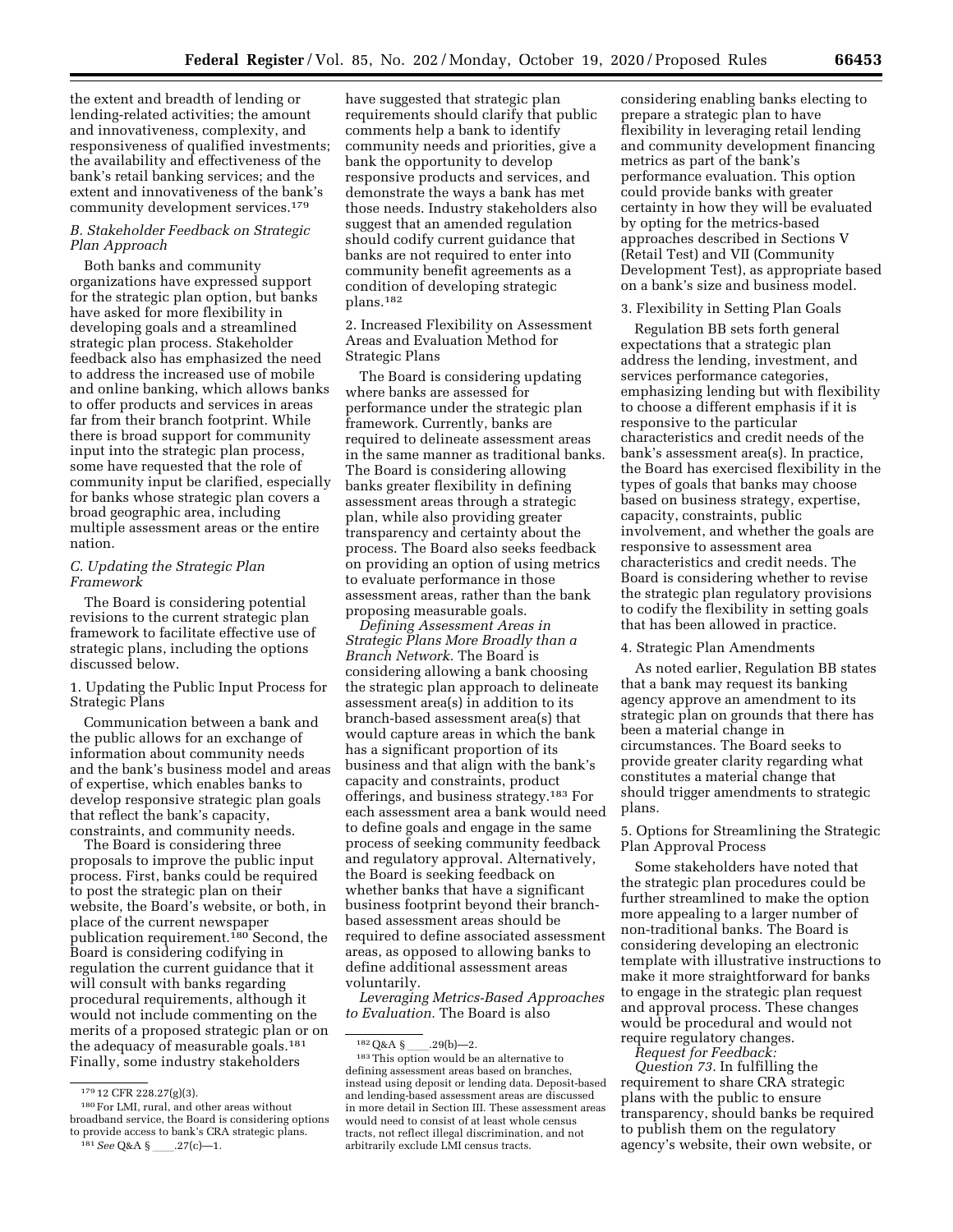both? Would it be helpful to clarify the type of consultation banks could engage in with the Board for a strategic plan?

*Question 74.* How should banks demonstrate that they have had meaningful engagement with their community in developing their plan, and once the plan is completed?

*Question 75.* In providing greater flexibility for banks to delineate additional assessment areas through CRA strategic plans, are there new criteria that should be required to prevent redlining?

*Question 76.* Would guidelines regarding what constitutes a material change provide more clarity as to when a bank should amend their strategic plan?

*Question 77.* Would a template with illustrative instructions be helpful in streamlining the strategic plan approval process?

#### **X. Ratings**

The Board is proposing an approach to ratings that is grounded in performance in a bank's local communities. This approach would provide a transparent and consistent process for considering assessment area performance conclusions for the Retail Test and the Community Development Test when assigning ratings for each state and multistate MSA, as applicable, and for the institution overall. For large banks subject to the Community Development Test, the proposed approach also incorporates an assessment of community development activities outside of assessment areas in determining the overall state and institution ratings.

The Board recognizes that CRA and fair lending responsibilities are mutually reinforcing. As such, the Board would continue to consider fair lending and illegal credit violations in determining overall CRA ratings for all institutions. Finally, the Board proposes to encourage activities involving MDIs, women-owned financial institutions, and low-income credit unions by making retail and community development activities with these institutions a factor in achieving an ''outstanding'' Retail Test or Community Development Test rating. Additionally, small banks would remain under the current CRA framework and would have the ability to opt into the Retail Lending Subtest and the proposed ratings approach.

#### *A. Current Process for Developing Ratings*

Consistent with the CRA statute, Regulation BB provides that a bank is assigned an institution rating of

''outstanding,'' ''satisfactory,'' ''needs to improve,'' or ''substantial noncompliance'' in connection with a CRA examination.184 Ratings are also required for a bank's performance in each state in which the institution maintains one or more branches, and for each multistate MSA for those institutions that have branches in two or more states within a multistate MSA.185 As a first step to assigning an overall institution rating, examiners assign state and multistate MSA ratings for each applicable performance test (lending, investment and service tests) based on the performance ''conclusions'' assigned for each assessment area within the state or multistate MSA.186 Overall state-level or multistate MSA performance test ratings are assigned by combining the performance test ratings within each state or multistate MSA. Institutionlevel performance test ratings are derived from the state and multistate MSA performance test ratings, which are combined for the overall institution rating.

With one notable exception, the rating scale used for performance test ratings mirrors that of the statutory institutionlevel ratings—''outstanding,'' ''satisfactory,'' ''needs to improve,'' or ''substantial noncompliance.'' For large banks, however, the ''satisfactory'' rating for each performance test is split into ''high satisfactory'' and ''low satisfactory'' at the state, multistate MSA and institution level. For the overall institution rating for large banks, though, the ''satisfactory'' rating is not split into ''high satisfactory'' and ''low satisfactory."<sup>187</sup>

Under existing procedures for large banks, examiners use a rating scale in the Interagency Questions and Answers that assigns points to each test and each rating category, and adds those together to determine the overall institution rating.188 With the exception of this rating scale, the process of combining performance test ratings to determine the state, multistate MSA or institution ratings relies primarily on examiner judgment, guided by quantitative and qualitative factors outlined in the regulation. There is otherwise not a

strictly defined process for assessing how different components of each performance test are combined or how performance conclusions or ratings should be weighted to determine overall ratings. The current rating system is designed to be flexible; for example, exceptionally strong performance in some aspects of a particular rating profile may compensate for weak performance in others.189

Current examination procedures also allow for assessment areas to be evaluated either for full-scope or limited-scope review. Full-scope reviews employ both quantitative and qualitative factors, while limited-scope reviews are assessed only quantitatively and tend to have less weight in their contribution to the overall state, multistate MSA, or institution rating. Examiners select assessment areas for full-scope review based on a number of factors, such as community needs and opportunities, comments from community groups and the public regarding the institution's performance, and any apparent anomalies in the reported CRA and HMDA data for any particular assessment areas, among other factors.190

Under current examination procedures, the Board uses a factspecific review to determine whether an overall institution-level CRA rating should be downgraded due to discriminatory and other illegal credit practices. Currently, the Board considers the nature, extent, and strength of the evidence of any discriminatory or other illegal credit practices, as well as any policies and procedures in place, or lack thereof, to prevent these kinds of practices, and any corrective action that the bank has taken or has committed to take.

#### *B. Stakeholder Feedback on Ratings*

Stakeholders have consistently stated that CRA ratings should reflect a bank's performance in the local communities they serve. Both banks and community organizations have expressed concern that the current ratings process is subjective and lacks transparency about the levels of performance associated with different ratings. Both have also suggested that more transparency is needed regarding the selection of evaluated products and the weighting of products and tests when rating a bank. Many community organizations have stated that the ratings process should be reformed to add more rigor and stricter standards. Others have suggested that the current rating system using the

<sup>184</sup> 12 U.S.C. 2906(b), implemented by 12 CFR 228.28(a). The narrative descriptions of the ratings for performance under each evaluation method are in Appendix A to Regulation BB, 12 CFR part 228. 185 12 U.S.C. 2906(d).

<sup>186</sup>Ratings are not required at the assessment area level. Therefore, examiners provide conclusions about a bank's performance at the assessment area level. If a bank operates in just one assessment area, however, the bank's institution-level rating is equivalent to the performance conclusion within that assessment area.

<sup>187</sup> See Q&A §\_\_\_\_.28(a)-3. 188 *Id.* 

<sup>189</sup>Q&A Appendix A to 12 CFR 228—1.

<sup>190</sup>*See, e.g.,* CA Letter 14–2.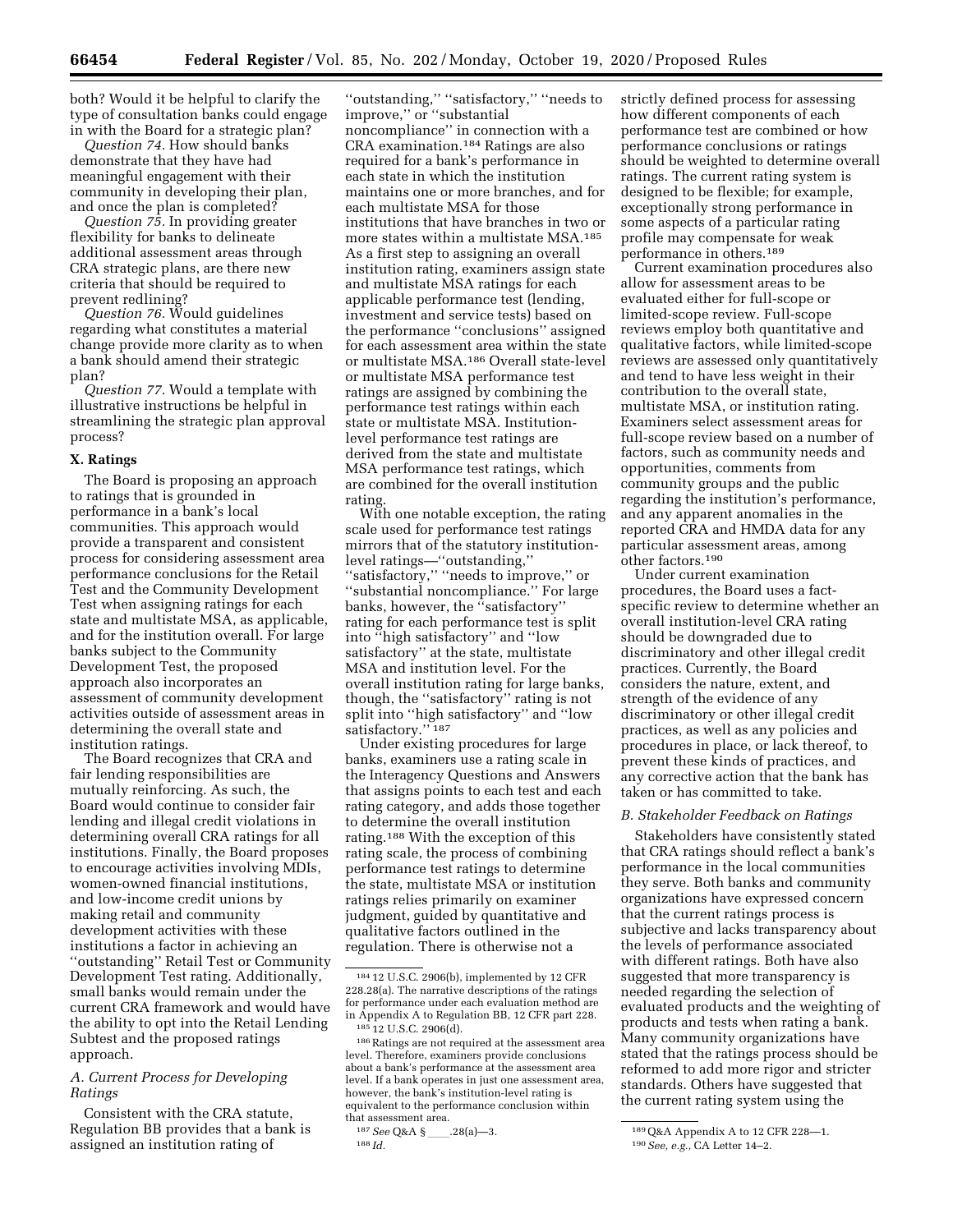statutory ratings does not provide enough detail to gauge a bank's true performance, and that ratings should better differentiate performance to help the public understand a bank's true commitment to its community.

#### *C. Increasing Transparency by Grounding Ratings in Assessment Area Conclusions*

The Board proposes revisions to the current CRA ratings framework to provide greater transparency, clarity and consistency in the assignment of ratings. The foundation for the proposed approach to ratings is based on a weighted average of assessment area conclusions. To increase consistency and reflect a more comprehensive assessment of a bank's overall performance, the Board is proposing to eliminate the distinction between fullscope and limited-scope assessment areas. Ratings would continue to be assigned for the institution, as well as for each state and multistate MSA where the bank has a presence, as required by the statute.191 Additionally, the Board proposes using the same ratings for banks of all sizes.

*Weighted Average Approach.* The Board is proposing to apply a weighted average approach to combining assessment area conclusions. The weight applied to each assessment area would average the percentage of a bank's deposits from that assessment area and the percentage of a bank's dollars of loans in that assessment area.192 For example, for a bank with 30 percent of its deposits in an assessment area and 20 percent of its retail lending in an assessment area, the assessment area weight would be 25 percent.

This use of both deposits and loans to weight assessment areas (as well as states and multistate MSAs, as applicable) would help to ensure that ratings accurately reflect performance in all markets, including those where lending volume is low relative to deposits. Compared to the current method, where limited scope assessment areas have less impact on the overall rating, the proposed approach would give full consideration to performance in each assessment area,

proportional to a bank's lending level and capacity to lend.

In order to combine assessment area conclusions in a manner consistent with these weights, examiners would first convert a Retail Test conclusion or Community Development Test conclusion to a score in each assessment area according to the following scale: Outstanding  $= 3$ , Satisfactory  $= 2$ , Needs to Improve = 1, and Substantial Non-Compliance = 0. Examiners would then take the weighted average of these assessment area scores, using the assessment area weights described above, to produce a state, multistate MSA or institution score. These aggregated weighted average scores would be used as the foundation for a bank's ratings. The underlying weights for each assessment area could be made available in the performance evaluations, making the ratings process transparent.

*Inclusive of All Assessment Areas.*  The Board is considering several options to ensure that all assessment areas, including smaller rural assessment areas, are appropriately factored into the Retail and Community Development Test ratings. First, as discussed above, the Board is considering weighting performance in all assessment areas based on deposits and loans to determine state and institution ratings. Second, the Board is considering limiting how high an overall rating can be for the evaluated state or multistate MSA if there is a pattern of weaker performance in multiple assessment areas. For example, the state rating could not be higher than the rating achieved by a certain percentage of the number of assessment areas for a bank that has several assessment areas in a state. Third, the Board is considering downgrading a bank's assessment area conclusion to ''substantial non-compliance'' if the bank's performance in that assessment area was ''needs to improve'' at the prior examination and the bank showed no appreciable improvement (and the performance context does not explain why).193 The second and third stipulations in particular would be intended to ensure that banks do not count on strong performance in a few assessment areas to offset persistently weak performance in numerous small assessment areas in the overall rating of

a state, multistate MSA (as applicable), or institution.

*Consistency in Ratings Levels.* The Board is proposing to use the four statutory ratings for banks of all sizes— ''outstanding,'' ''satisfactory,'' ''needs to improve,'' or ''substantial noncompliance.'' This revision would eliminate the ''high'' and ''low'' distinctions for ''satisfactory'' performance of large banks at the state and multistate MSA levels. While using both the ''high satisfactory'' and ''low satisfactory'' ratings can help to differentiate performance, the Board anticipates that a more transparent and metrics-based approach would help provide a more detailed perspective on performance.

*Request for Feedback:* 

*Question 78.* Would eliminating limited-scope assessment area examinations and using the assessment area weighted average approach provide greater transparency and give a more complete evaluation of a bank's CRA performance?

*Question 79.* For a bank with multiple assessment areas in a state or multistate MSA, should the Board limit how high a rating can be for the state or multistate MSA if there is a pattern of persistently weaker performance in multiple assessment areas?

*Question 80.* Barring legitimate performance context reasons, should a ''needs to improve'' conclusion for an assessment area be downgraded to ''substantial non-compliance'' if there is no appreciable improvement at the next examination?

*Question 81.* Should large bank ratings be simplified by eliminating the distinction between ''high'' and ''low'' satisfactory ratings in favor of a single ''satisfactory'' rating for all banks?

#### *D. State, Multistate MSA and Institution Ratings for the Retail Test and Community Development Test*

The Board is proposing a ratings approach that builds on the weighted average of the bank's assessment area performance on the Retail Test and the Community Development Test, as applicable. The proposed approach would use the 0–3 scale discussed above to translate performance scores into state, multistate MSA, and institution ratings.

This approach would tailor how performance ratings are assigned based on bank size and business model. Small banks opting into the revised framework would be rated on the Retail Lending Subtest, and large banks would be rated based on all four subtests under the Retail Test and Community Development Test. Wholesale and

<sup>191</sup> 12 U.S.C. 2906.

<sup>192</sup>For small banks that opt in to the revised framework, the Board is considering two options to reduce the burden of using deposits data to weight assessment areas: either using FDIC SOD data that allocates deposits to branches, or removing the deposit prong and only weighting assessment areas based on the percentage of a bank's retail lending in each assessment area. For example, if a small bank's assessment area were weighted solely based on retail lending, then a bank with 20 percent of its retail lending in an assessment area would have a weight of 20 percent for that assessment area.

<sup>193</sup>This would, in effect, modify current guidance, which provides that a bank's overall 'needs to improve'' rating can be downgraded when the bank fails to improve performance by the next evaluation. *See* Q&A §\_\_\_\_.21(b)(5)—1. Rather<br>than considering the downgrade on a bank's overall than considering the downgrade on a bank's overall evaluation, the Board is considering applying the downgrade at the assessment area level.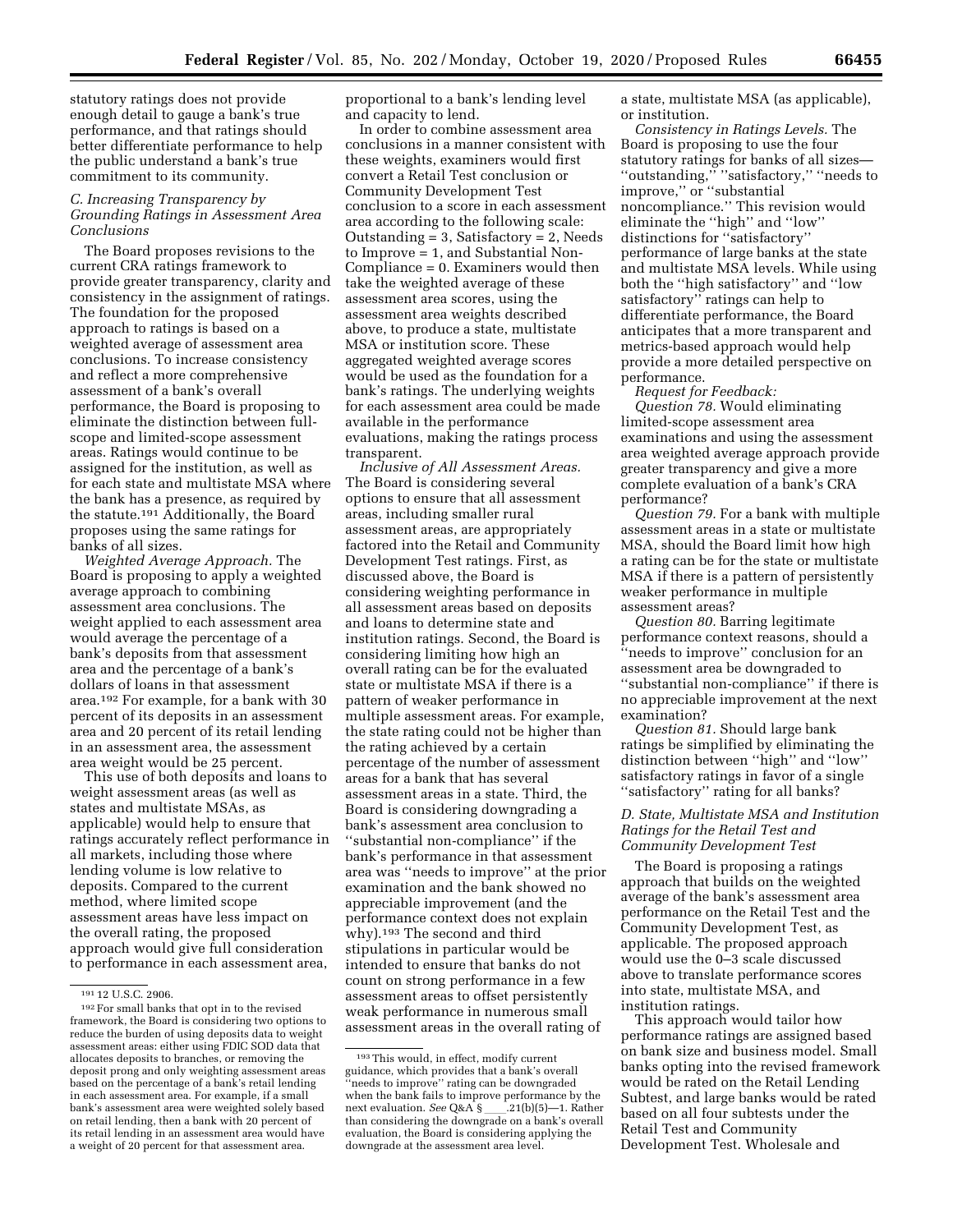limited-purpose banks would be rated on the Community Development Test alone.

1. Retail Test Ratings

a. Retail Test Conclusions in Assessment Areas

The Board is proposing an approach for developing one Retail Test

conclusion at the assessment area level that would provide more consistency and certainty in assigning assessment area conclusions, while accounting for performance context factors. Small banks opting into the revised framework would receive a Retail Lending Subtest conclusion in each assessment area, which would also serve as their overall

Retail Test conclusion in each assessment area. For large banks evaluated under both the Retail Lending Subtest and Retail Services Subtest, the Board proposes using the below matrix to standardize how examiners combine these two conclusions into a single Retail Test conclusion in each assessment area.

| TABLE 6—RETAIL TEST ASSESSMENT AREA CONCLUSIONS |  |  |  |  |
|-------------------------------------------------|--|--|--|--|
|-------------------------------------------------|--|--|--|--|

|                                              | Retail services subtest conclusion |                           |                                      |                                                     |  |  |  |
|----------------------------------------------|------------------------------------|---------------------------|--------------------------------------|-----------------------------------------------------|--|--|--|
|                                              | Outstanding                        | Satisfactory              | Needs to improve                     | Substantial noncompliance                           |  |  |  |
| <b>Retail Lending Subtest</b><br>Conclusion: |                                    |                           |                                      |                                                     |  |  |  |
| Outstanding                                  | Outstanding                        | Outstanding               | Satisfactory                         | Satisfactory or Needs to<br>Improve.                |  |  |  |
| Satisfactory                                 | Outstanding or Satisfactory        | Satisfactory              | Satisfactory or Needs to<br>Improve. | Needs to Improve.                                   |  |  |  |
| Needs to Improve                             | Needs to Improve                   | Needs to Improve          | Needs to Improve                     | Needs to Improve or Sub-<br>stantial Noncompliance. |  |  |  |
| Substantial Non-<br>compliance.              | Substantial Noncompliance          | Substantial Noncompliance | Substantial Noncompliance            | Substantial Noncompli-<br>ance.                     |  |  |  |

Given CRA's traditional emphasis on lending, the Board is proposing to weight the Retail Lending Subtest conclusion more heavily than the Retail Services Subtest conclusion in determining the overall Retail Test assessment area conclusion for large banks. Using this standardized approach, most combinations of subtest conclusions would provide examiners with only one option for the overall Retail Test conclusion. However, in cases where the overall Retail Test conclusion could be one of two options based on the level of performance for each subtest and performance context factors, examiner judgment would be required. In these cases, the specific factors that informed the examiner's decision would need to be clearly articulated within the performance evaluation.

b. State, Multistate MSA, and Institution Retail Test Ratings

As noted above, the CRA statute requires a separate rating for each state and multistate MSA, and for the institution overall.194 To develop the state, multistate MSA, and institution ratings for the Retail Test, the Board is proposing to aggregate a bank's assessment area performance using the weighted average approach described above. This approach would take a weighted average of the assessment area Retail Test scores to yield (as

applicable) a Retail Test state score, Retail Test multistate MSA score, or Retail Test institution score. These scores in turn would translate to one of the four ratings by rounding.

The below example shows how this weighting would work for the Retail Test for a state-level rating where a bank had two assessment areas in a state: *Assessment Area 1:* ''Satisfactory''

performance and weight of 25 percent  $2 * 0.25 = 0.5$ 

*Assessment Area 2:* ''Outstanding'' performance and weight of 75 percent  $3 * 0.75 = 2.25$ 

*Retail Test* 

*State Score:* 0.5 + 2.25 = 2.75 or ''outstanding''

The Board is considering aggregating assessment area conclusions to calculate the Retail Test institution rating as well, rather than aggregating all Retail Test state ratings. With stipulations in place to ensure that all assessment areas, including smaller rural assessment areas, are appropriately factored into ratings (as discussed above), calculating the Retail Test institution rating based on assessment area conclusions could encourage banks to maintain a focus on retail activities in all of their assessment areas and not just the largest assessment areas in each state.

Finally, to promote additional retail lending activities in Indian Country, the Board is proposing to make retail lending activities in Indian Country

(both inside and outside of a bank's assessment area) eligible for CRA consideration. Activities inside a bank's assessment area(s) would be considered when determining assessment area conclusions; activities outside of a bank's assessment area(s) would be evaluated qualitatively, and could be considered as a possible enhancement to a bank's Retail Test state or institution rating.

2. Community Development Test Ratings

a. Community Development Test Conclusions in Assessment Areas

Large retail banks and wholesale and limited purpose banks would receive separate conclusions for the Community Development Financing Subtest and Community Development Services Subtest for each assessment area. To provide greater certainty and transparency in assigning Community Development Test assessment area conclusions, a matrix, such as the one presented in Table 7, would be provided to standardize how examiners would combine the two conclusions into a single Community Development Test conclusion in each assessment area. This would provide transparency to local communities about a bank's overall community development performance within their assessment area.

<sup>194</sup> 12 U.S.C. 2906(b) and (d).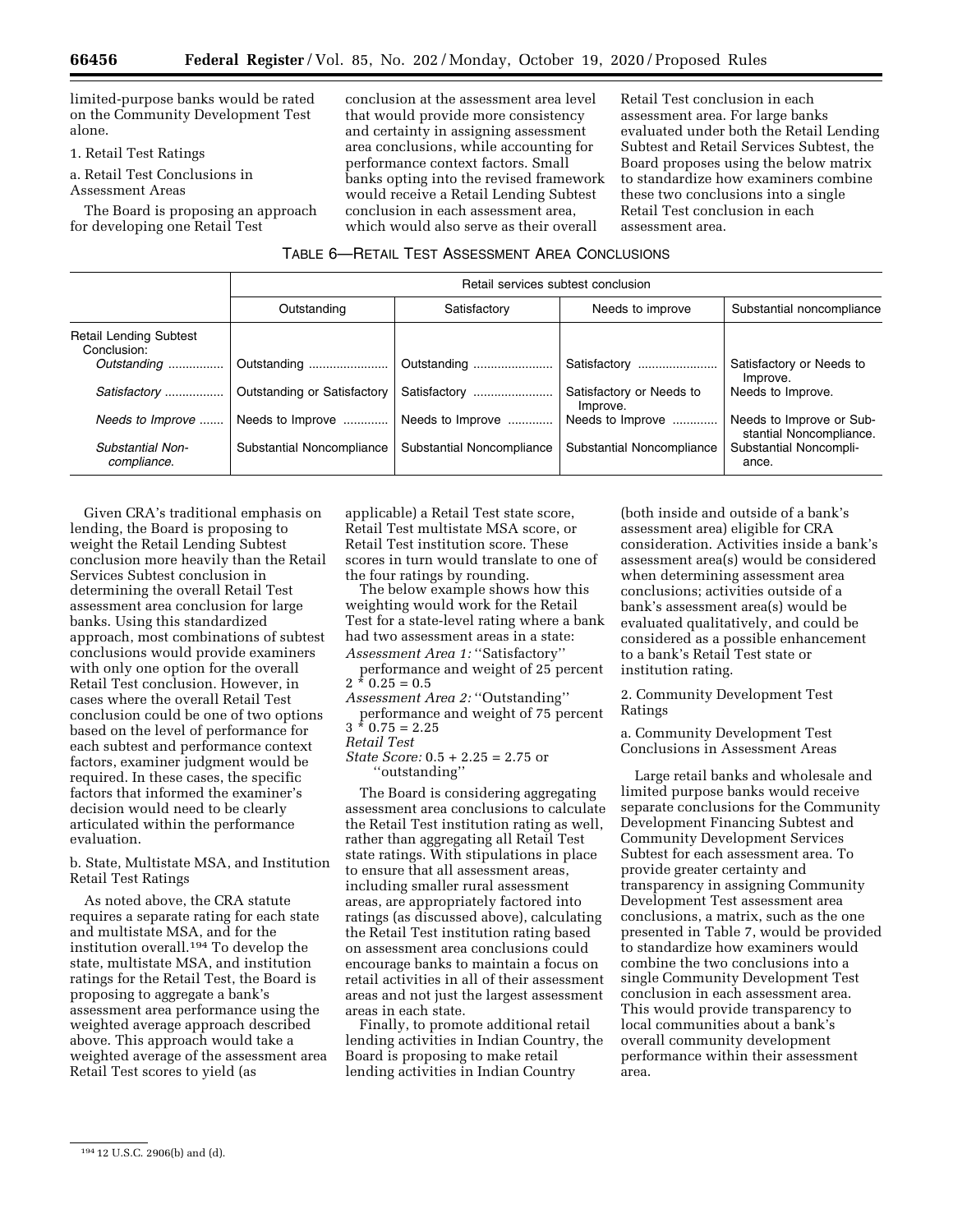#### TABLE 7—COMMUNITY DEVELOPMENT TEST ASSESSMENT AREA CONCLUSIONS

|                                                                           | Community development services subtest conclusion   |                                                     |                                      |                                      |  |  |  |
|---------------------------------------------------------------------------|-----------------------------------------------------|-----------------------------------------------------|--------------------------------------|--------------------------------------|--|--|--|
|                                                                           | Outstanding                                         | Satisfactory                                        | Needs to improve                     | Substantial noncompliance            |  |  |  |
| <b>Community Development</b><br><b>Financing Subtest Con-</b><br>clusion: |                                                     |                                                     |                                      |                                      |  |  |  |
| Outstanding                                                               | Outstanding                                         | Outstanding                                         | Satisfactory                         | Satisfactory or Needs to<br>Improve. |  |  |  |
| Satisfactory                                                              | Outstanding or Satisfactory                         | Satisfactory                                        | Satisfactory or Needs to<br>Improve. | Needs to Improve.                    |  |  |  |
| Needs to Improve                                                          | Satisfactory or Needs to<br>Improve.                | Needs to Improve                                    | Needs to Improve                     | Substantial Noncompli-<br>ance.      |  |  |  |
| Substantial Non-<br>compliance.                                           | Needs to Improve or Sub-<br>stantial Noncompliance. | Needs to Improve or Sub-<br>stantial Noncompliance. | Substantial Noncompliance            | Substantial Noncompli-<br>ance.      |  |  |  |

Using this standardized approach would allow an examiner to determine how to weight the Community Development Financing Subtest conclusion and the Community Development Services Subtest conclusion, with some combinations resulting in a single conclusion option. Where the overall Community Development Test conclusion could be one of two options, examiners would consider the level of performance for each subtest and take into account performance context factors, including the relative need for community development financing and services in the assessment area. In these cases, the specific factors that informed the examiner's decision would need to be clearly articulated within the performance evaluation.

b. State and Multistate MSA Ratings for the Community Development Test

To develop the state and multistate MSA ratings for the Community Development Test, the proposed approach would aggregate a bank's assessment area performance for the Community Development Test using the weighted average approach described above. This would result in a Community Development Test state score or Community Development Test multistate MSA score. After calculating these scores, the examiner would need to take into account community development activities, if any, outside of a bank's assessment area(s) but within the relevant state or multistate MSA.

The Board is proposing to create adjusted state scores or multistate MSA scores when an examiner determines that a bank's community development activities outside of its assessment area(s), but within the respective state or multistate MSA, merit an increase in the bank's Community Development Test score. After factoring in this adjustment for any outside assessment area activity, the adjusted score would then be

rounded to the nearest whole number to assign a state or multistate MSA Community Development Test rating. The specific factors that informed the examiner's decision to increase the score would be clearly articulated within the performance evaluation. The Board is considering what standards should be developed to assist examiners in determining whether to increase these scores and, if so, by how much.

c. Institution Ratings for the Community Development Test

The Board proposes to derive a bank's Community Development Test institution score by using a weighted average of the adjusted state scores and multistate MSA scores (as applicable), rather than using assessment area conclusions.195 Using state and multistate MSA scores would reflect statewide activities, if any, in addition to the conclusions for assessment areas in the state or multistate MSA.

The Board is considering how to incorporate the volume and responsiveness of community development activities (both community development financing and community development services) not previously counted at the assessment area, state or multistate MSA levels.196 These activities could be reviewed qualitatively in addition to the weighted average calculation of state- and multistate MSA-level performance, to determine the appropriate increase for an adjusted institution Community Development Test score. This score would then be rounded up or down to the nearest whole number to produce the institution level Community Development Test rating.

#### 196See Section VIII.C.2

#### d. Consistency in Evaluating Community Development Activities Outside of Assessment Areas

The Board is exploring options to provide more consistency in evaluating community development activities outside of a bank's assessment area(s), which would be considered for the state, multistate MSA (as applicable), and institution Community Development Test ratings. For state ratings, one approach could be the use of a statewide community development financing metric. Similar to the community development financing metric for an assessment area, a statewide community development financing metric would compare the total dollar amount of a bank's qualifying community development loans and investments in a state to total deposits from all of the bank's assessment areas in the state. A statewide community development financing metric could provide more consistency to the evaluation of community development financing activities outside of assessment areas.

A second option for evaluating community development activities outside of a bank's assessment area(s) would be the use of an impact score. Examiners could use bank-provided information along with a review of performance context to determine an impact score for activities outside of the bank's assessment area(s). The impact score could then be incorporated into the Community Development Test rating for the state, multistate MSA (as applicable), or the institution. The impact score and the basis for it would be stated in the performance evaluation, which would increase transparency in the evaluation process by clarifying how activities outside of assessment areas are factored in to the overall state, multistate MSA, or institution ratings.

<sup>195</sup>The proposed approach would weight states in a similar way to weighting assessment areas, based on an average of the percentage of a bank's deposits inside each state and the percentage of a bank's retail lending in each state.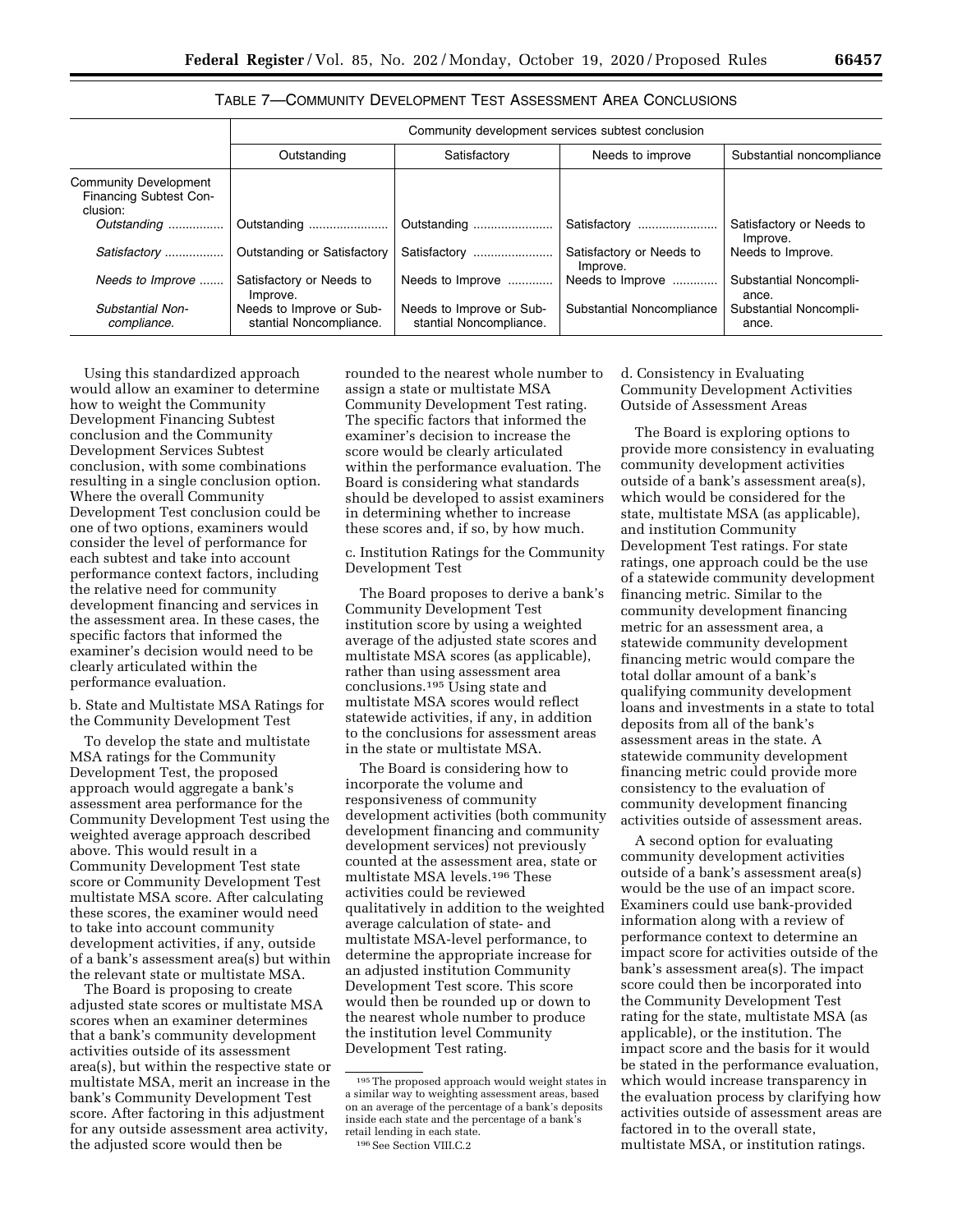#### *E. Overall Ratings for Large Retail Banks*

The Board is considering how to weight consistently the Retail Test and Community Development Test to determine overall ratings at the state, multistate MSA, and institution levels for large retail banks. One option is to take a weighted average of the Retail Test institution score and the Community Development Test adjusted institution score, assigning a 60 percent weight to the Retail Test and a 40 percent weight to the Community Development Test to reflect the traditional emphasis on retail activities as the most significant aspect of CRA performance. This would result in an overall institution score, which would be rounded up or down to the nearest whole number to produce the institution's overall CRA rating.

#### *F. Overall State, Multistate MSA, and Institution Ratings for Small Banks*

The Board is considering basing the overall state, multistate MSA, and institution ratings for small banks on the Retail Lending Subtest, for those opting into the metrics-based approach. Small banks would not be subject to the Retail Services Subtest or the Community Development Test. Consistent with the current Regulation BB, small banks could receive an overall ''outstanding'' rating based solely on the Retail Lending Subtest. Nonetheless, for those small banks who choose to receive an evaluation of their retail services, community development loans, qualified investments, or community development services, including volunteer activities, the Board would rely on a qualitative review of the activities and examiner judgment to determine whether a ratings enhancement is warranted.

The Board is contemplating two options for incorporating community development activities and retail services into the small bank overall institution rating at the bank's request. One approach, similar to current procedures, would be that these activities could be considered only to elevate a ''satisfactory'' rating for the retail lending test to ''outstanding.'' This approach also maintains a primary emphasis on retail lending within the CRA evaluation.

A second option is to use community development activities and retail services to augment performance at any level. For instance, a bank that received a rating below ''satisfactory'' for the Retail Lending Subtest could request a review of community development activities and retail services as a possible enhancement to achieve a

''satisfactory'' rating. Taking this approach would put more emphasis on the full range of activities that small banks engage in to meet community needs. The Board considers that this approach should apply only to small banks that serve primarily rural areas in order to reflect the particular importance of volunteer and community development financing activities provided by community banks in rural areas in advancing economic and community development and strengthening the capacity of community and civic organizations. Alternatively, this option could be limited to small banks with only a small number of assessment areas or an asset size lower than that used to define a small bank.

#### *G. Overall Ratings for Wholesale Limited Purpose Banks*

Consistent with current practices, the overall state, multistate MSA and institution ratings for wholesale and limited-purpose banks would be based solely on the Community Development Test.

*Request for Feedback: Question 82.* Does the use of a standardized approach, such as the weighted average approach and matrices presented above, increase transparency in developing the Retail and Community Development Test assessment area conclusions? Should examiners have discretion to adjust the weighting of the Retail and Community Development subtests in deriving assessment area conclusions?

*Question 83.* For large banks, is the proposed approach sufficiently transparent for combining and weighting the Retail Test and Community Development Test scores to derive the overall rating at the state and institution levels?

*Question 84.* Should the adjusted score approach be used to incorporate out-of-assessment area community development activities into state and institution ratings? What other options should the Board consider?

*Question 85.* Would the use of either the statewide community development financing metric or an impact score provide more transparency in the evaluation of activities outside of assessment areas? What options should the Board consider to consistently weight outside assessment area activities when deriving overall state or institution ratings for the Community Development Test?

*Question 86.* For small banks, should community development and retail services activities augment only ''satisfactory'' performance, or should

they augment performance at any level, and if at any level, should enhancement be limited to small institutions that serve primarily rural areas, or small banks with a few assessment areas or below a certain asset threshold?

#### *H. Fair Lending and Other Illegal Credit Practices*

As noted in the Background section, the CRA was enacted along with several other important statutes that are mutually reinforcing civil rights laws designed to address systemic inequities in access to credit. Discrimination and illegal credit practices undermine the ability of creditworthy applicants to obtain loans and are thus seen as inconsistent with a bank's affirmative obligation to meet the entire community's credit needs. Accordingly, discrimination and illegal credit practices negatively impact an institution's CRA evaluation. The Board anticipates that in any revised CRA ratings framework, a bank's CRA performance would be adversely affected by evidence of discriminatory or other illegal credit practices by the bank in any geography or by any affiliate whose loans have been considered as part of the bank's lending performance in any assessment area. If examiners determine that a bank has engaged in discriminatory or other illegal credit practices, the Board anticipates that, if warranted, a ratings downgrade could occur when rating the institution overall, similar to current practices and consistent with Regulation BB. This subsection discusses revisions to the criteria considered in determining the impact of fair lending and other illegal credit practices on a bank's overall CRA rating, and revisions to examples of violations that are inconsistent with helping to meet community credit needs. These revisions reflect updates to the Uniform Interagency Consumer Compliance Rating System, as well as relatively recently enacted laws and regulations.

1. Effect of Fair Lending and Other Illegal Credit Practices on a CRA Rating

Currently, in determining the effect of fair lending and other illegal credit practices violations on a bank's assigned rating, the banking agencies consider the nature, extent, and strength of the evidence of the practices; the policies and procedures that the bank (or affiliate, as applicable) has in place to prevent the practices; any corrective action that the bank (or affiliate, as applicable) has taken or has committed to take, including voluntary corrective action resulting from self-assessment;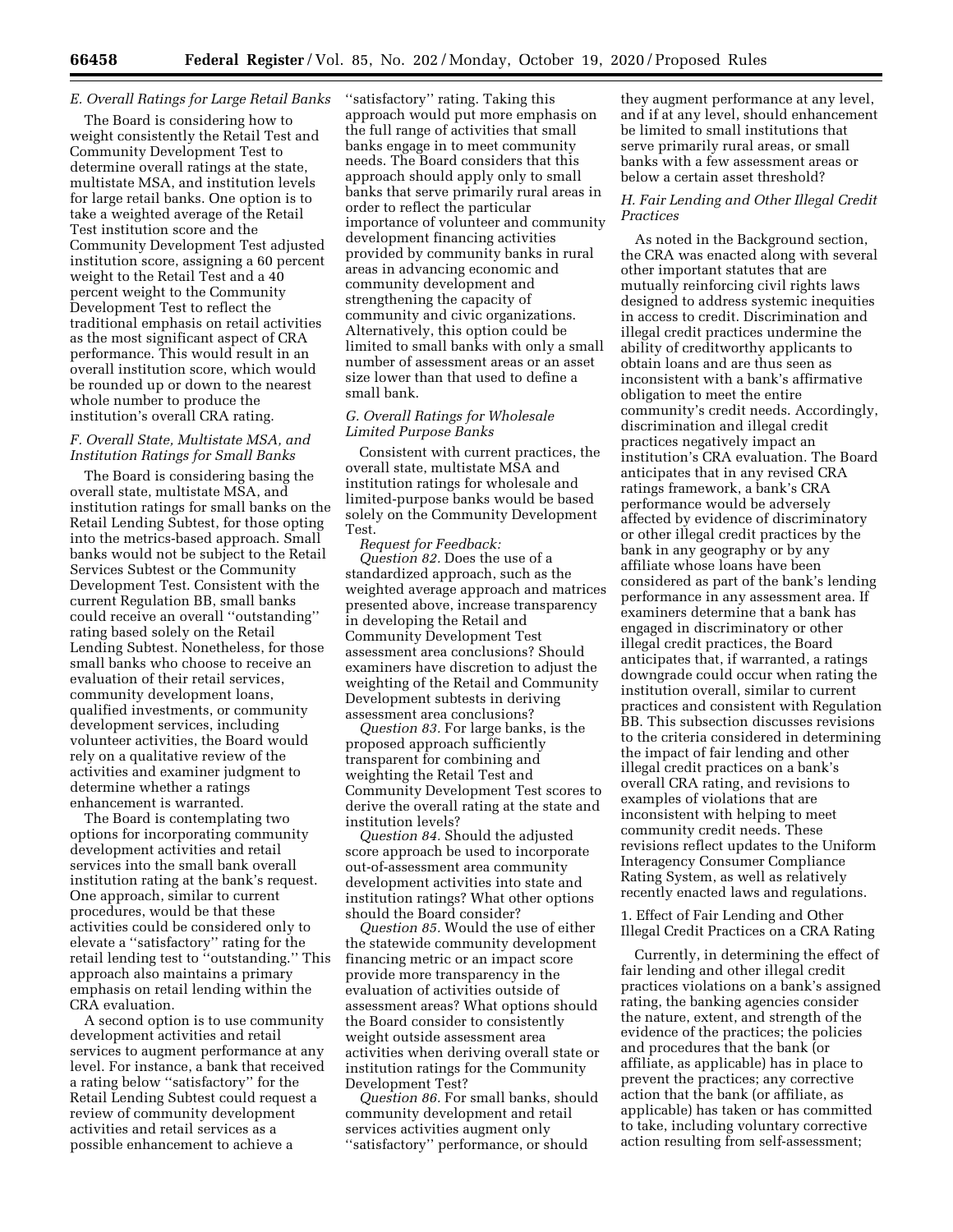and any other relevant information.197 These criteria were put in place at a time when the rating system for consumer compliance examinations placed greater emphasis on transaction testing rather than the adequacy of an institution's consumer compliance management system in preventing consumer harm. In 2016, the FFIEC agencies revised the Consumer Compliance Rating System to focus more broadly on an institution's commitment to consumer protection.198 Accordingly, the Board is considering updating the criteria for determining the effect of evidence of discriminatory or other illegal credit practices to be consistent with the updated Consumer Compliance rating system.

Under a modernized Regulation BB, the Board could determine the effect of evidence of discrimination and other illegal credit practices on a bank's assigned CRA rating based on the root cause or causes of any violations of law, the severity of any consumer harm resulting from violations, the duration of time over which the violations occurred, and the pervasiveness of the violations. In this way, the criteria to determine whether a CRA downgrade is warranted would be aligned with the Uniform Interagency Consumer Compliance Ratings System. In addition to the root cause, severity, duration, and pervasiveness of violations, examiners would also consider the degree to which the financial institution establishes an effective compliance management system across the institution to selfidentify risks and to take the necessary actions to reduce the risk of noncompliance and consumer harm. All consumer compliance violations would be considered during a CRA examination, although some might not lead to a CRA rating downgrade.

#### 2. Examples of Fair Lending and Other Illegal Credit Practices

Currently, the Board considers evidence of discriminatory or other credit practices that violate an applicable law or regulation 199 including, but not limited to:

• Discrimination against applicants on a prohibited basis in violation, for example, of ECOA or the FHA;

• Violations of the Home Ownership and Equity Protection Act; 200

• Violations of section 5 of the Federal Trade Commission Act; 201

199 12 CFR 228.28(c).

• Violations of section 8 of the Real Estate Settlement Procedures Act; 202

• Violations of the Truth in Lending Act provisions regarding a consumer's right of rescission; 203 and

• Violations of the Fair Credit Reporting Act.204

The Board is considering amending Regulation BB to include violations of the Military Lending Act,205 the Servicemembers Civil Relief Act,206 as well as the prohibition against unfair, deceptive, or abusive acts or practices (UDAAP),207 because the Board views violations of these laws as inconsistent with helping to meet community credit needs. It is important to note that this does not represent a substantive change to current examination procedures, since the included list of applicable laws, rules, and regulations is illustrative, and not exhaustive, and violations of these laws and regulations are currently considered in finalizing a bank's CRA rating. Nonetheless, the Board believes adding these laws to the list would provide greater clarity.

*Request for Feedback:* 

*Question 87.* Should the Board specify in Regulation BB that violations of the Military Lending Act, the Servicemembers Civil Relief Act, and UDAAP are considered when reviewing discriminatory or other illegal credit practices to determine CRA ratings? Are there other laws or practices that the Board should take into account in assessing evidence of discriminatory or other illegal credit practices?

*I. Consideration of* ''*Outstanding*'' *for Impactful Support to Minority Depository Institutions, Women-Owned Financial Institutions, and Low-Income Credit Unions* 

Another change the Board is considering is to use the ratings framework to encourage increased engagement with MDIs, women-owned financial institutions, and low-income credit unions. This approach would make lending or investment activities in these institutions a factor that could be used to enhance ratings for the Retail Test and Community Development Test. These activities could be considered when evaluating performance in an assessment area, state or multistate MSA, or for the institution. Activities with MDIs, women-owned financial institutions, and low-income credit unions located outside of the bank's

205 10 U.S.C. 987 *et seq.* 

footprint would be considered when assessing institution performance. The Board is considering that substantive and meaningful engagement with MDIs, women-owned financial institutions, and low-income credit unions would be explicitly designated as criteria for an ''outstanding'' overall rating in order to elevate the profile and importance of investments in these mission-oriented institutions.

*Request for Feedback:* 

*Question 88.* Should consideration for an outstanding rating prompted by an investment or other activity in MDIs, women-owned financial institutions, and low-income credit unions be contingent upon the bank at least falling within the ''satisfactory'' range of performance?

*Question 89.* Would it be helpful to provide greater detail on the types and level of activities with MDIs, womenowned financial institutions, and lowincome credit unions necessary to elevate a ''satisfactory'' rating to ''outstanding''?

#### **XI. Data Collection and Reporting**

The Board is considering what data collection and reporting requirements would be necessary to implement certain options for updating the delineation of assessment areas and the proposed metrics-based approaches in the Retail Lending Subtest and the Community Development Financing Subtest. The Board is mindful of the tradeoff between seeking to minimize burden potentially associated with new data collection and reporting requirements, especially for small banks that opt in to the metrics-based approach, while also enabling greater clarity, consistency, and transparency through the enhanced use of metrics.

#### *A. Current Data Collection and Reporting Requirements*

#### 1. Current Data Used for Deposits

Currently, the Board's CRA regulation does not require banks to collect or report deposits data. Instead, for small banks, total deposits and total loans data from the Call Report are used to calculate the loan-to-deposit ratio for the entire bank. Total deposits allocated to each branch from the FDIC SOD are used for performance context for banks of any size. Deposits data by depositor location are not currently collected or reported.

2. Current Small Bank and Intermediate Small Bank Data Standards for Retail Lending

Currently, small banks and intermediate small banks are not

<sup>197</sup> 12 CFR 228.28(c)(2).

<sup>198</sup>*See* FFIEC, ''FFIEC Issues Uniform Consumer Compliance Rating System'' (Nov. 7, 2016), *[https://](https://www.ffiec.gov/press/pr110716.htm)  [www.ffiec.gov/press/pr110716.htm.](https://www.ffiec.gov/press/pr110716.htm)* 

<sup>200</sup> 15 U.S.C. 1601–02, 1639–41.

<sup>201</sup> 15 U.S.C. 45(a)(1).

<sup>202</sup> 12 U.S.C. 2607.

<sup>203</sup> 15 U.S.C. 1635.

<sup>204</sup> 15 U.S.C. 1681 *et seq.* 

<sup>206</sup> 50 U.S.C. 3901 *et seq.* 

<sup>207</sup> 12 U.S.C. 5531.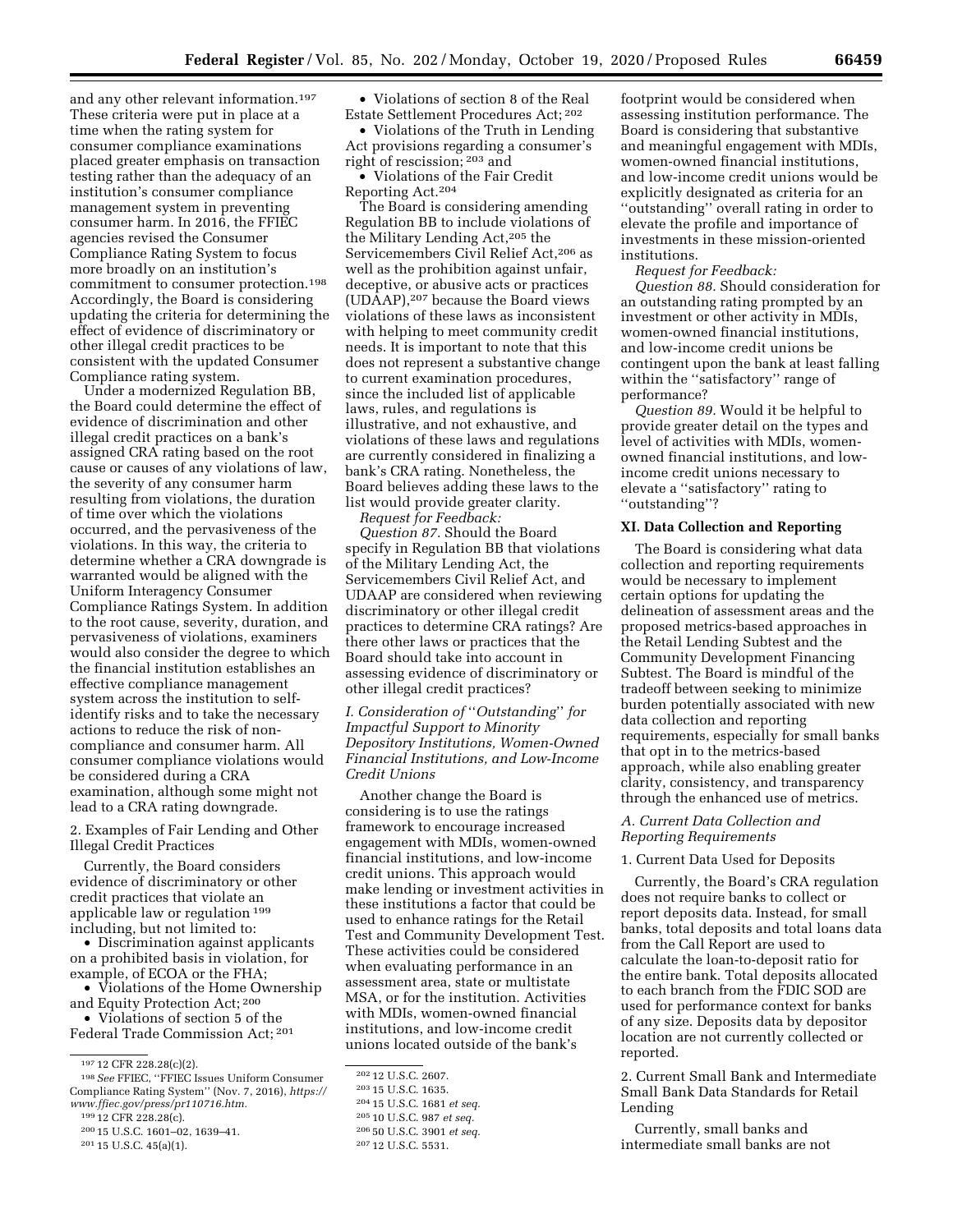required to collect, maintain, or report loan data, unless they opt to be evaluated under the lending, investment, and service tests that apply to large banks.208 Examiners use information for a bank's major loan products gathered from individual loan files and maintained on the bank's internal operating systems, including data reported pursuant to HMDA, if applicable.

3. Current Large Bank Data Standards for Retail Lending and Community Development Financing

Large banks collect and report certain lending data for home mortgages, small businesses, small farm, and community development loans pursuant to either HMDA or Regulation BB. Examiners use these data, along with other supplemental data to evaluate CRA performance, as explained below. A bank may use the free FFIEC software for data collection and reporting or develop its own programs.

Retail lending data collection and reporting requirements differ based on the product line. For large banks that do not report HMDA data, examiners use home mortgage information maintained on the bank's internal operating systems and/or from individual loan files. The data elements from home mortgage loans used for CRA include loan amount at origination, location, and borrower income. For small business and small farm loans, Regulation BB requires large banks to collect and maintain the loan amount at origination, loan location, and an indicator of whether a loan was to a business or farm with gross annual revenues of \$1 million or less. Large banks report this information at the census tract level.209 Large banks are not required to collect or report data on consumer loans; however, if a large bank opts to have consumer loans considered as part of its CRA evaluation, the bank must collect and maintain this information and include it in its public file.210

Regulation BB also requires large banks to report the total number and dollar amount of their community development loans originated or purchased during the review period, but does not require information for individual community development loans, such as the location of the loan.211 Regulation BB does not require the reporting or collection of community development loans that remain on the bank's books or the

collection and reporting of qualified community development investments. As a result, the total amount (originated and on-balance sheet) of community development loans and investments nationally, or within specific geographies, is not available. Consequently, examiners supplement reported community development loan data with additional information provided by the bank at the time of an examination, including the amount of investments, the location or areas benefited by these activities and information describing the community development purpose.<sup>212</sup>

4. Data Currently Used for CRA Retail Services and Community Development Services Analyses

There are no specific data collection or reporting requirements in Regulation BB for retail services or community development services. A bank must, however, provide examiners with sufficient information to demonstrate its performance in these areas. The bank's CRA public file includes a list of bank branches, with addresses and census tracts; a list of branches opened or closed; and a list of services, including hours of operation, available loan and deposit products, transaction fees, and descriptions of material differences in the availability or cost of services at particular branches, if any.213 Banks have the option of including information regarding the availability of alternative systems for delivering services.214 Banks also volunteer information on community development services, such as the number of activities, bank staff hours dedicated or the number of financial education sessions offered.

#### *B. Deposits Data Options*

The proposed approaches for the Retail Lending Subtest and Community Development Financing Subtest, as well as the potential approach for designating deposits-based assessment areas, would require deposits data that includes geographic location. The approach to ratings discussed in Section X could also potentially involve the use of deposits data. As discussed below, the Board seeks to balance proposals for a metrics-based approach that could increase certainty and transparency, with the need to minimize additional data reporting and collection requirements wherever possible.

#### 1. Deposits Data Sources

The use of SOD data would rely on an existing FDIC data source that collects information on a bank's total domestic deposits as defined in the Call Report, including deposits of: (1) Individuals, partnerships, and corporations; (2) U.S. Government; (3) States and political subdivisions in the United States;, (4) commercial banks and other depository institutions in the United States; (5) Banks in foreign countries; and (6) foreign governments and official institutions (including foreign central banks).215 Of these, the first and third components are the data points most relevant to CRA. Importantly, FDIC deposits reporting requirements allocate deposit accounts to specific bank branches, rather than by the address of the depositor.216

A requirement for some large banks to collect and report deposits data reflecting the location of those deposits would align evaluations more closely with the purpose of CRA by reporting the community *where* a bank takes deposits. This option would require careful consideration of and comment on the types of deposits that should be used for this purpose, as well as determining appropriate ways to report geographic location.

2. Deposits Data for Small Banks and Large Banks With One Assessment Area

Under the Board's proposal, additional deposits data collection or reporting would not be required for small banks that opt-in to the metricsbased approach and for large banks with one assessment area. For small banks, only the Retail Lending Subtest would apply, and SOD data could be used for the retail lending screen, which would not require additional data. For large banks with one assessment area, SOD data could also be used for the retail lending screen and community development financing metric.

Because SOD data requires banks to allocate deposit accounts to specific bank branches, rather than by the depositor location, using SOD data for

<sup>208</sup> 12 CFR 228.42(a) and 12 CFR 228.42(f).

<sup>209</sup> 12 CFR 228.42(b)(1).

<sup>210</sup> 12 CFR 228.42(c)(1); 12 CFR 228.43(b)(1)(i). 211 12 CFR 228.42(b)(2).

<sup>212</sup>FFIEC, ''A Guide to CRA Data Collection and Reporting,'' *[https://www.ffiec.gov/cra/guide.htm.](https://www.ffiec.gov/cra/guide.htm)*  213 12 CFR 228.43(a).

<sup>214</sup> *Id.* 

<sup>215</sup>*See* FFIEC, Schedule RC–E, Deposit Liabilities, p. 34, *[https://www.ffiec.gov/pdf/FFIEC](https://www.ffiec.gov/pdf/FFIEC_forms/FFIEC031_202006_f.pdf)*\_*forms/ [FFIEC031](https://www.ffiec.gov/pdf/FFIEC_forms/FFIEC031_202006_f.pdf)*\_*202006*\_*f.pdf.* 

<sup>216</sup>*See, e.g.,* FDIC, ''Summary of Deposits Reporting Instructions'' (June 30, 2020), *[https://](https://www.fdic.gov/regulations/resources/call/sod/2020-06-sod-instructions.pdf) [www.fdic.gov/regulations/resources/call/sod/2020-](https://www.fdic.gov/regulations/resources/call/sod/2020-06-sod-instructions.pdf)  [06-sod-instructions.pdf.](https://www.fdic.gov/regulations/resources/call/sod/2020-06-sod-instructions.pdf)* These instructions provide examples of common allocation methods and state, ''It is recognized that certain classes of deposits and deposits of certain types of customers may be assigned to a single office for reasons of convenience or efficiency. However, deposit allocations that diverge from the financial institution's internal record-keeping systems and grossly misstate or distort the deposit gathering activity of an office should not be utilized.'' *Id.* at 3.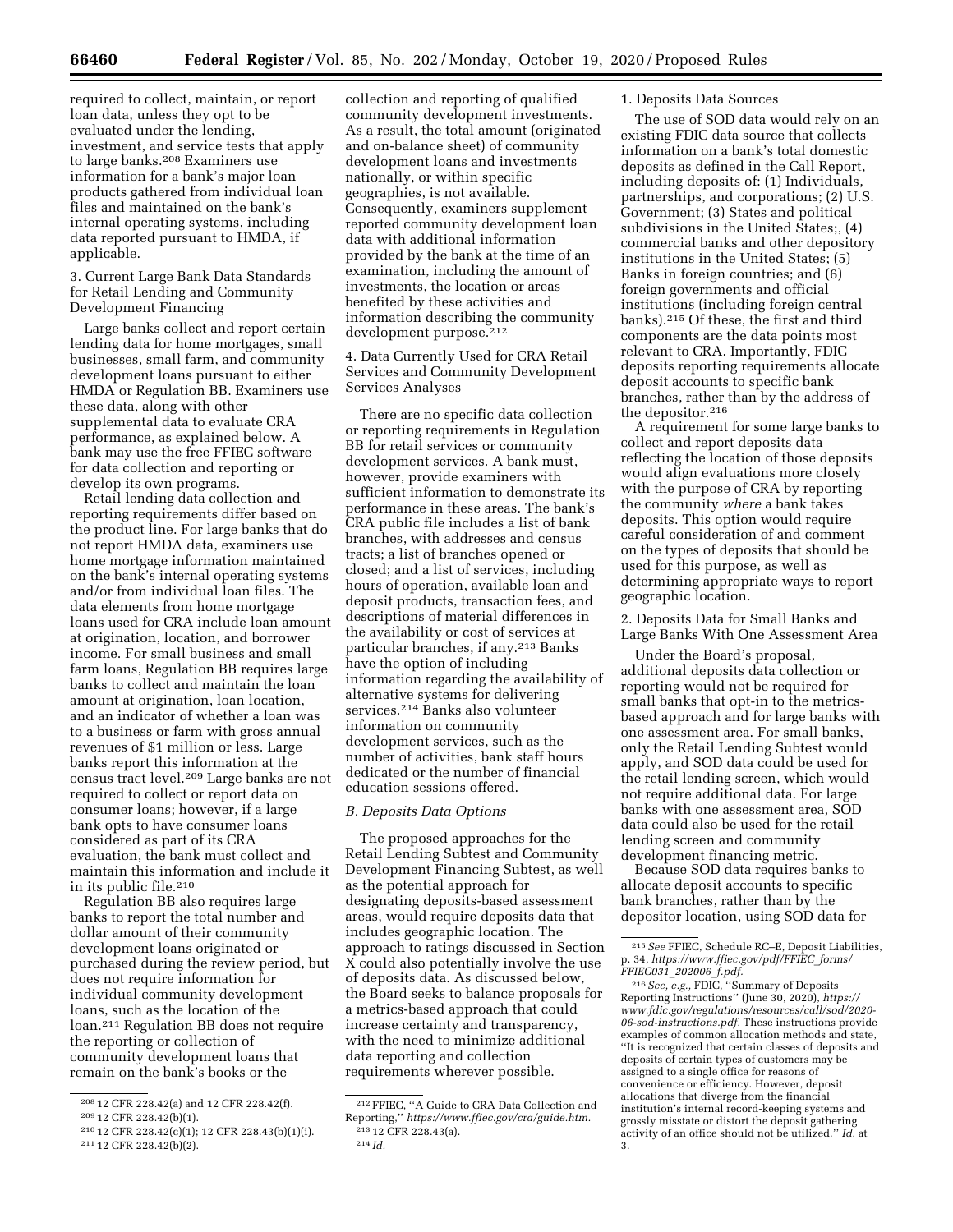small and large banks with a single assessment area would be more precise than for banks with multiple assessment areas. For small banks with multiple assessment areas, the Board believes SOD data are also appropriate because this data would be used only for the retail lending screen and, potentially, when calculating ratings, and because it would minimize burden for small banks.

3. Options for Deposits Data for Large Banks With More Than One Assessment Area

For large banks with more than one assessment area, the Board is considering whether these banks should also use SOD data for deposits or be required to collect and report deposits data that includes geographic information about the location of the bank's deposits. The Board is also considering whether large banks with more than one assessment area should be further differentiated between those that have deposits concentrated around their branches and those that have a substantial share of deposits that are more diffuse and not concentrated around branches. However, setting a standard to differentiate the location of deposits in this way could be challenging, given the limitations of existing deposits data.

As noted above, large banks would need deposits data for the retail lending screen and community development financing metric. If SOD data is used, large banks would not be required to collect and report deposits data. However, there are several challenges with this approach. For large banks with multiple assessment areas, the practice of allocating deposit accounts to specific bank branches could lead to less accurate calculations of deposits in each of a bank's assessment areas. This lack of precision would likely be even greater for those large banks with business models and practices that generate significant deposits outside of their branch network. Another shortcoming in using SOD data for these banks is that it includes more information than needed for CRA purposes, such as deposits from foreign countries.

This lack of precision in deposits data could misrepresent a bank's deposits drawn from a particular assessment area, as well as the performance of a bank's peers in that market. This lack of precision also could reduce the accuracy of the community development financing metric and increase an examiner's reliance on performance context information to interpret a large bank's performance.

An alternative approach to using SOD deposits data would be requiring certain large banks to collect and report retail deposits data. The data could also be used in the future if deposits-based assessment areas were established. A concern, however, is that the process of implementing systems to compile the requisite data could be costly and burdensome, even for large banks. Stakeholders have noted that deposits data based on the address of a depositor would require a substantial one-time investment in systems and ongoing staff-related costs to identify customer records from multiple loan, deposit and investments platforms that need to be geocoded and allocated to the appropriate assessment areas.

*Request for Feedback:* 

*Question 90.* Is it appropriate to rely on SOD data for all banks, a subset of large banks with multiple assessment areas based on business model or the share of deposits taking place outside of assessment areas, or only for small banks and large banks with one assessment area? What standards would be appropriate to set for business models or the appropriate share of deposits taking place outside of assessment areas, if such an approach is chosen?

*Question 91.* Is the certainty of accurate community development financing measures using bank collected retail deposits data a worthwhile tradeoff for the burden associated with collecting and reporting this data for all large banks with two or more assessment areas?

#### *C. Retail Lending Data Options for Small Banks Opting for the Metrics-Based Approach*

Under the Board's proposed approach, small banks that opt in to the metrics-based approach would be evaluated under only the Retail Lending Subtest, not the Community Development Test or the Retail Services Subtest. Small bank lending is currently evaluated using a sample of data that is gathered from a bank's loan files, data pulled from its internal operating systems, or a combination of the two if a bank maintains some, but not all, information in its internal systems. Many small banks maintain information such as loan amount at origination, loan location, and borrower income or revenue in their internal operating systems, but some do not collect income or business revenue information. These data fields would be needed to calculate the retail lending distribution metrics.

The Board is considering two options for gathering this information. Under the first option, the Board would use a

sample of bank data drawn from each assessment area to generate the retail lending metrics for small bank evaluations. This approach could use information maintained by the bank in its internal operating systems and could supplement it with information pulled from loan files, similar to the process used today. A benefit to this approach is that it would not require any changes to a bank's data collection processes. A drawback to this approach is that it would not allow a small bank to obtain the certainty and clarity of knowing its performance in advance of an examination. The bank would not know which loans would be included in the sample used to evaluate performance and, therefore, could not use the metrics dashboard described in Section V with the same degree of confidence. In addition, as is the case today, bank staff would have to gather the information or files needed for examiners to review the loans sampled.

As a second option, a bank could maintain information in a format consistent with its own internal operating systems, with income or revenue information required only to the extent it is used in the bank's underwriting process. A key benefit of this option is that it would provide a bank with certainty about the loans considered in the evaluation and, as a result, would allow it to track its performance using the dashboard to monitor its retail lending performance against the threshold for a presumption of ''satisfactory'' performance. A drawback to this option is that any small bank that uses, but does not capture, revenue or income information in the credit granting process, would need to update its systems and processes to capture this information.

#### *Request for Feedback:*

*Question 92.* Which approach for retail lending data collection would provide the best balance between data collection burden and the transparency and predictability of CRA examinations for small banks that opt in to the metrics-based approach—using a sample of bank data drawn from each assessment area to generate the retail lending metrics, or the use of information maintained by a bank in a format consistent with its own internal operating systems?

*Question 93.* Are there other approaches to data collection that would benefit small banks and should be considered?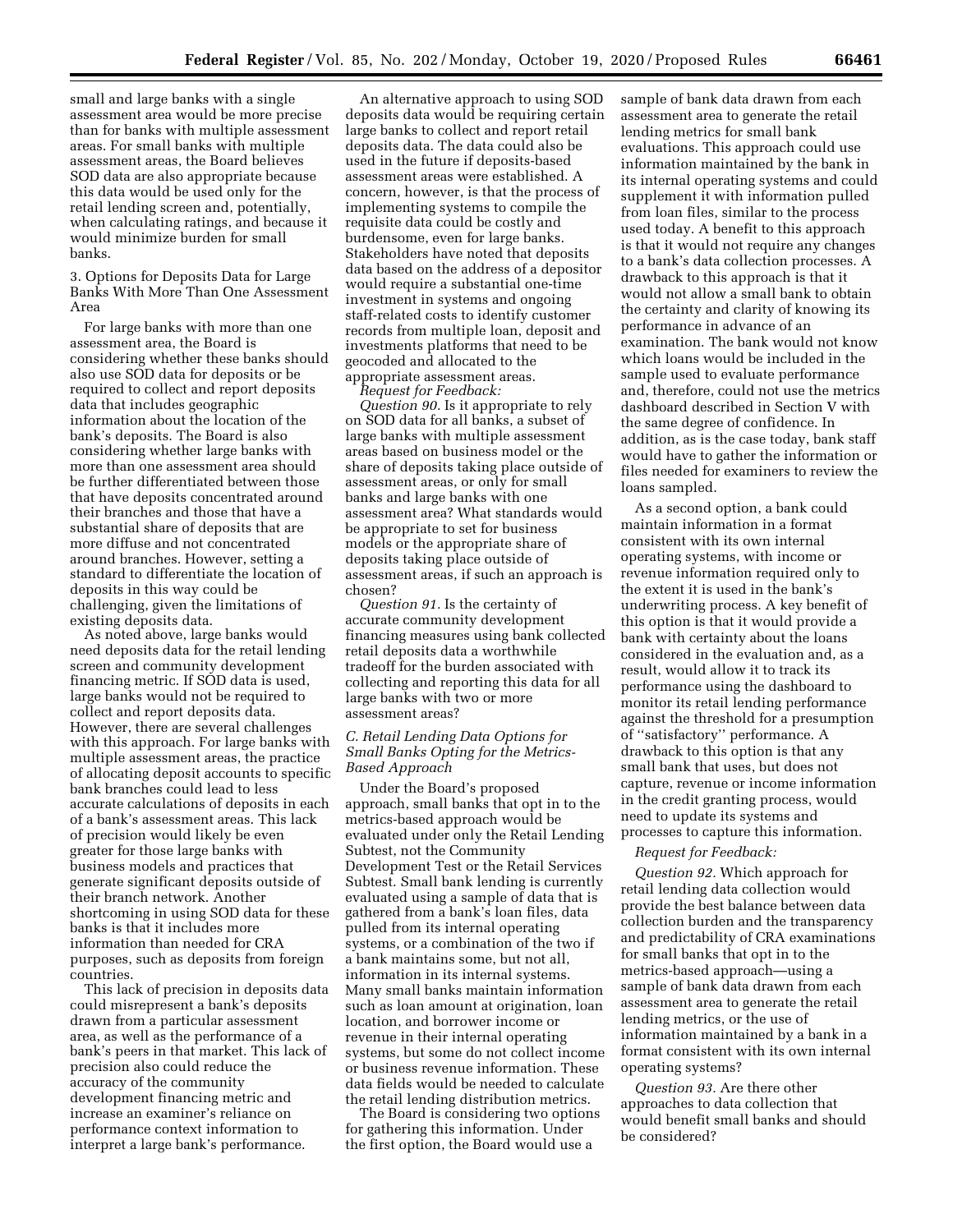#### *D. Collection and Reporting of Loan and Investment Data and Services Information for Large Banks*

The Board is considering how other data collection and reporting requirements would need to change to effectively implement a metrics-based approach for large banks for the Retail Lending Subtest and the Community Development Financing Subtest. In addition, while the Retail Services Subtest and Community Development Services Subtest would remain primarily qualitative in nature, the Board seeks to improve the transparency of these evaluations by making more consistent information available to examiners.

#### 1. Collection of Retail Lending Data

Much of the retail lending data needed to examine a large bank under the proposed Retail Lending Subtest is currently collected and reported. However, additional data would be needed for the retail lending metrics for consumer loan data and home mortgage data for non-HMDA reporters. The data necessary to analyze CRA performance for both home mortgage and consumer loans are loan amount at origination, loan location (state, county, census tract), and borrower income. The two options discussed above for gathering data for small banks (having examiners sample the bank's data or having banks collect the data in their own format) could also be used at large banks. A third option is to have large banks collect data in a format prescribed by the Board, as is done for small business or small farm loans under Regulation BB. The third option would not involve reporting consumer loans for large banks or home mortgage data for non-HMDA reporters that are also large banks.

#### *Request for Feedback:*

*Question 94.* What are the benefits and drawbacks of relying on examiners to sample home mortgage data for non-HMDA reporters and consumer loan data for all large banks, requiring banks to collect data in their own format, or requiring banks to collect data in a common Board prescribed format?

2. Collection and Reporting of Community Development Financing Data

The lack of granular reporting of community development loan data or any community development investment data means that there is no aggregate community development data at a local level available to create the local benchmarks for the community development financing metric described in Section VII. In order to develop the community development financing metric and local benchmarks, large banks would need to report annually the number and dollar amount of community development loans originated and investments made, and the remaining number and dollar amount of community development loans and qualifying investments from prior years as reflected on the balance sheet at the end of the calendar year. As was noted earlier, large banks already report community development loans on an aggregated basis for the institution.

The Board is considering the development of a Board-prescribed, machine-readable format to ensure a consistent and transparent process for collecting community development financing data. Information that could be collected for each community development loan or qualified investment includes the loan or investment amount (original or remaining on balance sheet), area(s) benefitted, community development purpose (*e.g.,* affordable housing or economic development), and type of investments (*e.g.,* equity investment or mortgage-backed security). A subset of that data (*e.g.,* number and dollar amount of community development loans and qualified investments) would be reported at some aggregated level (*e.g.,* county or MSA). The Board acknowledges that the collection and reporting of standardized community development loan and qualified investment data will likely necessitate up front changes to a bank's internal operating systems, including possibly the processes for booking community development loans and investments. *Request for Feedback:* 

*Question 95.* Are the community development financing data points proposed for collection and reporting appropriate? Should others be considered?

*Question 96.* Is collecting community development data at the loan or investment level and reporting that data at the county level or MSA level an appropriate way to gather and make information available to the public?

*Question 97.* Is the burden associated with data collection and reporting justified to gain consistency in evaluations and provide greater certainty for banks in how their community development financing activity will be evaluated?

#### 3. Collection of Retail Services Information

The Board is considering standardizing the types of data that banks would provide to examiners to make the assessment of the effectiveness and responsiveness of the bank's delivery systems, services, and products more consistent across large bank examinations. Relevant information would be provided in the CRA performance evaluation, thereby providing some transparency to the public.

For the branch distribution analysis, the Board is considering whether it would be beneficial for banks to submit standardized branch data, including the number and location of branches, ATMs, hours of operation by branch location, and record of opening and closing of branch offices and ATMs (as of dates). A standardized (Boardprovided) template for services would streamline the process for banks and examiners and produce a more consistent evaluation methodology. Given that branch data are currently required to be retained in the public files, this approach would not require new data collection.

For non-branch delivery channels, a services template could include information on customer usage, number of transactions (rate of adoption), and cost to determine whether non-branch delivery channels are reaching LMI areas and individuals. For branchrelated services, banks could include in the template a customized list of services offered that are responsive to LMI needs, including bilingual/ translation services in specific geographies, disability accommodation, free or low-cost government, payroll, or other check cashing services, and reasonably priced international remittance services.

#### *Request for Feedback:*

*Question 98.* Would collecting information in a Board-provided standardized template under the Retail Services Subtest be an effective way of gathering consistent information, or is there a better alternative?

#### 4. Collection of Community Development Services Information

In evaluating community development services, examiners currently consider the information a bank chooses to collect and provide to demonstrate the quantitative and qualitative aspects of its community development services. Banks generally provide information related to the lists included in the Interagency Questions and Answers, such as the number of community development service activities, bank staff hours dedicated,